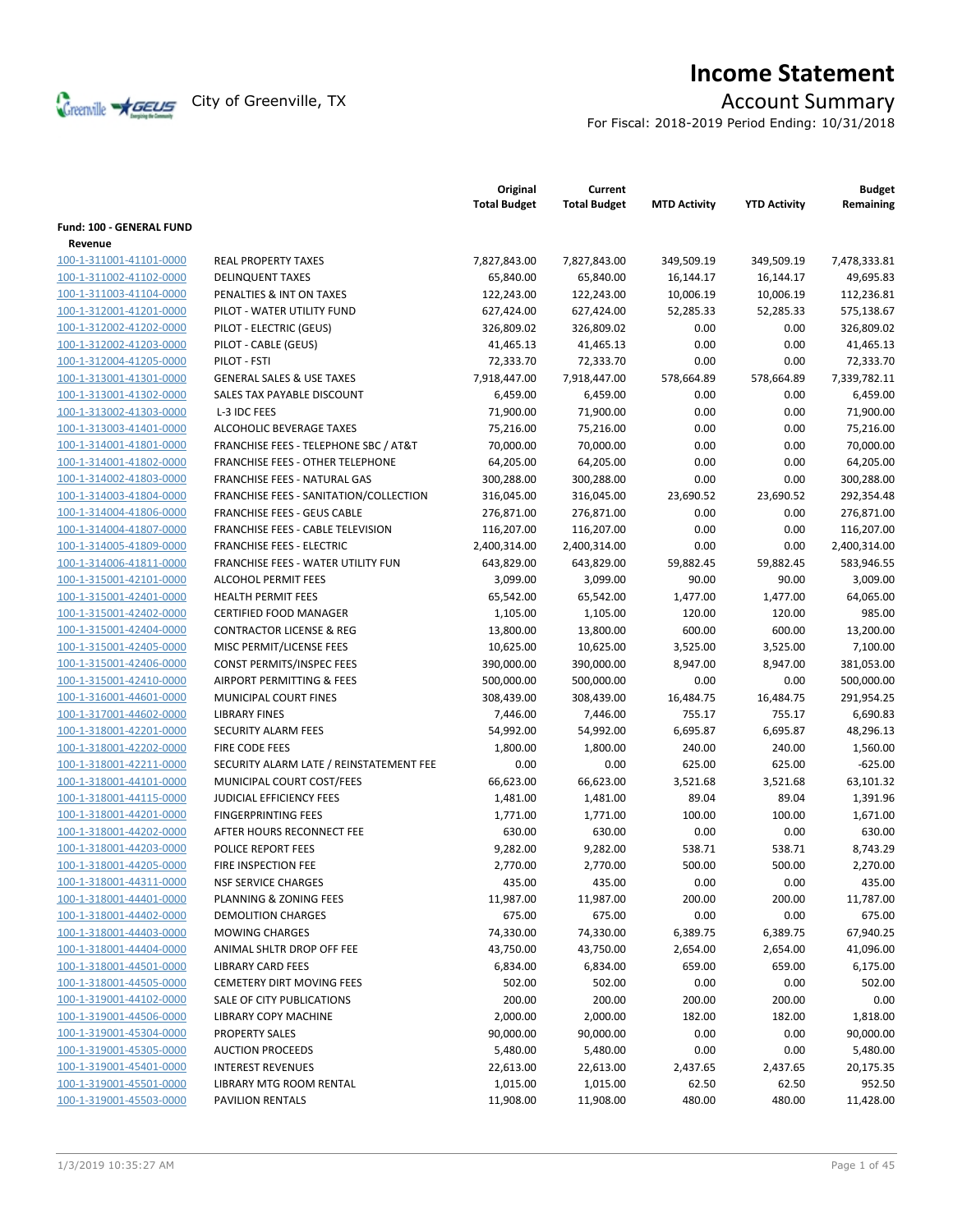|                                                    |                                                                 | Original<br><b>Total Budget</b> | Current<br><b>Total Budget</b> | <b>MTD Activity</b> | <b>YTD Activity</b> | <b>Budget</b><br>Remaining |
|----------------------------------------------------|-----------------------------------------------------------------|---------------------------------|--------------------------------|---------------------|---------------------|----------------------------|
| 100-1-319001-45601-0000                            | MISCELLANEOUS REVENUES                                          | 41,204.00                       | 41,204.00                      | 0.00                | 0.00                | 41,204.00                  |
| 100-1-319001-45604-0000                            | OTHER REVENUE / OVER/SHORT                                      | 0.00                            | 0.00                           | 19.12               | 19.12               | $-19.12$                   |
| 100-1-322001-43002-0000                            | ANIMAL SHELTER CONTRIB                                          | 100,000.00                      | 100,000.00                     | 25,000.00           | 25,000.00           | 75,000.00                  |
| 100-1-322001-43003-0000                            | HUNT CO CONTRIB - FIRE                                          | 28,800.00                       | 28,800.00                      | 2,400.00            | 2,400.00            | 26,400.00                  |
| 100-1-322001-43004-0000                            | HUNT CO MEM HOSP REIM                                           | 22,400.00                       | 22,400.00                      | 0.00                | 0.00                | 22,400.00                  |
| 100-1-323001-46008-0000                            | <b>XFR - TOURISM FUND</b>                                       | 190,000.00                      | 190,000.00                     | 15,833.33           | 15,833.33           | 174,166.67                 |
| 100-1-324001-46506-0000                            | <b>CA - RECREATION FUND</b>                                     | 10,275.00                       | 10,275.00                      | 856.25              | 856.25              | 9,418.75                   |
| 100-1-324001-46509-0000                            | CA - VENUE MGMT FUND                                            | 5,741.00                        | 5,741.00                       | 478.42              | 478.42              | 5,262.58                   |
| 100-1-324001-46537-0000                            | CA - MAIL MACHINE LEASE                                         | 3,132.00                        | 3,132.00                       | 269.28              | 269.28              | 2,862.72                   |
| 100-1-324001-46614-0000                            | CA - SANITATION FUND COLLECTION                                 | 41,607.00                       | 41,607.00                      | 3,467.25            | 3,467.25            | 38,139.75                  |
| 100-1-324001-46650-0000                            | CA - UTILITY FUND TO GENERAL GOVERNME                           | 406,798.00                      | 406,798.00                     | 33,899.83           | 33,899.83           | 372,898.17                 |
| 100-1-324001-46651-0000                            | CA - UTILITY FUND TO PUBLIC WORKS                               | 155,979.00                      | 155,979.00                     | 12,998.25           | 12,998.25           | 142,980.75                 |
| 100-1-324001-46801-0000                            | <b>CA - SPENCE FUND</b>                                         | 600.00                          | 600.00                         | 50.00               | 50.00               | 550.00                     |
| 100-1-324009-46901-0000                            | CA - ELECTRIC UTILITY                                           | 355,294.00                      | 355,294.00                     | 29,607.83           | 29,607.83           | 325,686.17                 |
| 100-1-324009-46906-0000                            | CA - CABLE UTILITY                                              | 57,596.00                       | 57,596.00                      | 4,799.67            | 4,799.67            | 52,796.33                  |
|                                                    | <b>Revenue Total:</b>                                           | 24,474,298.85                   | 24,474,298.85                  | 1,277,436.09        | 1,277,436.09        | 23,196,862.76              |
| <b>Expense</b>                                     |                                                                 |                                 |                                |                     |                     |                            |
| 100-1-411000-52001-0000                            | <b>OFFICE SUPPLIES</b>                                          | 60.00                           | 60.00                          | 0.00                | 0.00                | 60.00                      |
| 100-1-411000-52005-0000                            | PRINTED MATERIALS                                               | 96.00                           | 96.00                          | 0.00                | 0.00                | 96.00                      |
| 100-1-411000-52103-0000                            | <b>MEETING SUPPLIES</b>                                         | 2,150.00                        | 2,150.00                       | 0.00                | 0.00                | 2,150.00                   |
| 100-1-411000-54001-0000                            | <b>TELEPHONE CHARGES</b>                                        | 1,452.00                        | 1,452.00                       | 0.02                | 0.02                | 1,451.98                   |
| 100-1-411000-54201-0000                            | <b>MEMBERSHIPS &amp; SUBSCRIPTIONS</b>                          | 6,274.00                        | 6,274.00                       | 0.00                | 0.00                | 6,274.00                   |
| 100-1-411000-54204-0000                            | <b>PUBLIC RELATIONS</b>                                         | 1,200.00                        | 1,200.00                       | 0.00                | 0.00                | 1,200.00                   |
| 100-1-411000-54213-0000                            | PLAQUES AND AWARDS                                              | 750.00                          | 750.00                         | 0.00                | 0.00                | 750.00                     |
| 100-1-411000-54214-0000                            | <b>TRAVEL &amp; TRAINING</b>                                    | 16,995.00                       | 16,995.00                      | 2,717.65            | 2,717.65            | 14,277.35                  |
| 100-1-411400-51001-0000                            | <b>REGULAR SALARIES</b>                                         | 82,284.00                       | 82,284.00                      | 9,189.92            | 9,189.92            | 73,094.08                  |
| 100-1-411400-51021-0000                            | LONGEVITY                                                       | 1,560.00                        | 1,560.00                       | 0.00                | 0.00                | 1,560.00                   |
| 100-1-411400-51116-0000                            | CAR ALLOWANCE                                                   | 4,200.00                        | 4,200.00                       | 484.62              | 484.62              | 3,715.38                   |
| 100-1-411400-51117-0000                            | <b>CELL PHONE ALLOWANCE</b>                                     | 696.00                          | 696.00                         | 80.31               | 80.31               | 615.69                     |
| 100-1-411400-51201-0000                            | <b>FICA</b>                                                     | 5,502.00                        | 5,502.00                       | 579.31              | 579.31              | 4,922.69                   |
| 100-1-411400-51202-0000                            | MEDICARE                                                        | 1,287.00                        | 1,287.00                       | 135.49              | 135.49              | 1,151.51                   |
| 100-1-411400-51203-0000                            | <b>HEALTH INSURANCE</b>                                         | 10,725.00                       | 10,725.00                      | 893.75              | 893.75              | 9,831.25                   |
| 100-1-411400-51204-0000                            | <b>WORKERS COMPENSATION</b><br><b>STATE UNEMPLOYMENT</b>        | 243.00                          | 243.00                         | 20.25               | 20.25               | 222.75                     |
| 100-1-411400-51205-0000<br>100-1-411400-51301-0000 |                                                                 | 69.00<br>9,939.00               | 69.00<br>9,939.00              | 0.00                | 0.00<br>1,133.51    | 69.00                      |
| 100-1-411400-52001-0000                            | <b>TMRS</b><br><b>OFFICE SUPPLIES</b>                           |                                 |                                | 1,133.51            |                     | 8,805.49<br>360.00         |
| 100-1-411400-52002-0000                            |                                                                 | 360.00                          | 360.00                         | 0.00                | 0.00                |                            |
|                                                    | POSTAGE / FREIGHT<br>PRINTED MATERIALS                          | 150.00                          | 150.00                         | 1.76                | 1.76                | 148.24                     |
| 100-1-411400-52005-0000<br>100-1-411400-54001-0000 | <b>TELEPHONE CHARGES</b>                                        | 150.00                          | 150.00                         | 0.00                | 0.00                | 150.00<br>988.35           |
| 100-1-411400-54101-0000                            |                                                                 | 1,020.00                        | 1,020.00                       | 31.65               | 31.65               |                            |
| 100-1-411400-54201-0000                            | PROFESSIONAL SERVICES<br><b>MEMBERSHIPS &amp; SUBSCRIPTIONS</b> | 875.00<br>135.00                | 875.00<br>135.00               | 375.00<br>25.00     | 375.00<br>25.00     | 500.00<br>110.00           |
| 100-1-411400-54206-0000                            | <b>ELECTION EXPENSE</b>                                         | 4,000.00                        | 4,000.00                       | 128.24              | 128.24              | 3,871.76                   |
| 100-1-411400-54212-0000                            | <b>PRINTING</b>                                                 | 4,000.00                        | 4,000.00                       | 0.00                | 0.00                | 4,000.00                   |
| 100-1-411400-54214-0000                            | <b>TRAVEL &amp; TRAINING</b>                                    | 1,100.00                        | 1,100.00                       | 65.40               | 65.40               | 1,034.60                   |
| 100-1-412100-51001-0000                            | REGULAR SALARIES                                                | 181,564.00                      | 181,564.00                     | 16,890.70           | 16,890.70           | 164,673.30                 |
| 100-1-412100-51020-0000                            | <b>OVERTIME</b>                                                 | 7,037.00                        | 7,037.00                       | 891.76              | 891.76              | 6,145.24                   |
| 100-1-412100-51021-0000                            | LONGEVITY                                                       | 5,912.00                        | 5,912.00                       | 0.00                | 0.00                | 5,912.00                   |
| 100-1-412100-51101-0000                            | <b>CERTIFICATION PAY</b>                                        | 3,600.00                        | 3,600.00                       | 276.93              | 276.93              | 3,323.07                   |
| 100-1-412100-51201-0000                            | <b>FICA</b>                                                     | 12,283.00                       | 12,283.00                      | 1,016.66            | 1,016.66            | 11,266.34                  |
| 100-1-412100-51202-0000                            | MEDICARE                                                        | 2,873.00                        | 2,873.00                       | 237.76              | 237.76              | 2,635.24                   |
| 100-1-412100-51203-0000                            | <b>HEALTH INSURANCE</b>                                         | 42,900.00                       | 42,900.00                      | 3,575.00            | 3,575.00            | 39,325.00                  |
| 100-1-412100-51204-0000                            | <b>WORKERS COMPENSATION</b>                                     | 542.00                          | 542.00                         | 45.17               | 45.17               | 496.83                     |
| 100-1-412100-51205-0000                            | STATE UNEMPLOYMENT                                              | 399.00                          | 399.00                         | 0.00                | 0.00                | 399.00                     |
| 100-1-412100-51301-0000                            | <b>TMRS</b>                                                     | 21,375.00                       | 21,375.00                      | 2,098.51            | 2,098.51            | 19,276.49                  |
| 100-1-412100-52001-0000                            | <b>OFFICE SUPPLIES</b>                                          | 900.00                          | 900.00                         | 0.00                | 0.00                | 900.00                     |
| 100-1-412100-52002-0000                            | POSTAGE / FREIGHT                                               | 3,700.00                        | 3,700.00                       | 260.05              | 260.05              | 3,439.95                   |
| 100-1-412100-52005-0000                            | PRINTED MATERIALS                                               | 1,500.00                        | 1,500.00                       | 0.00                | 0.00                | 1,500.00                   |
| 100-1-412100-52102-0000                            | <b>BOOKS / REF SUPPLIES</b>                                     | 250.00                          | 250.00                         | 0.00                | 0.00                | 250.00                     |
| 100-1-412100-52110-0000                            | <b>TICKET WRITER SUPPLIES</b>                                   | 8,700.00                        | 8,700.00                       | 0.00                | 0.00                | 8,700.00                   |
|                                                    |                                                                 |                                 |                                |                     |                     |                            |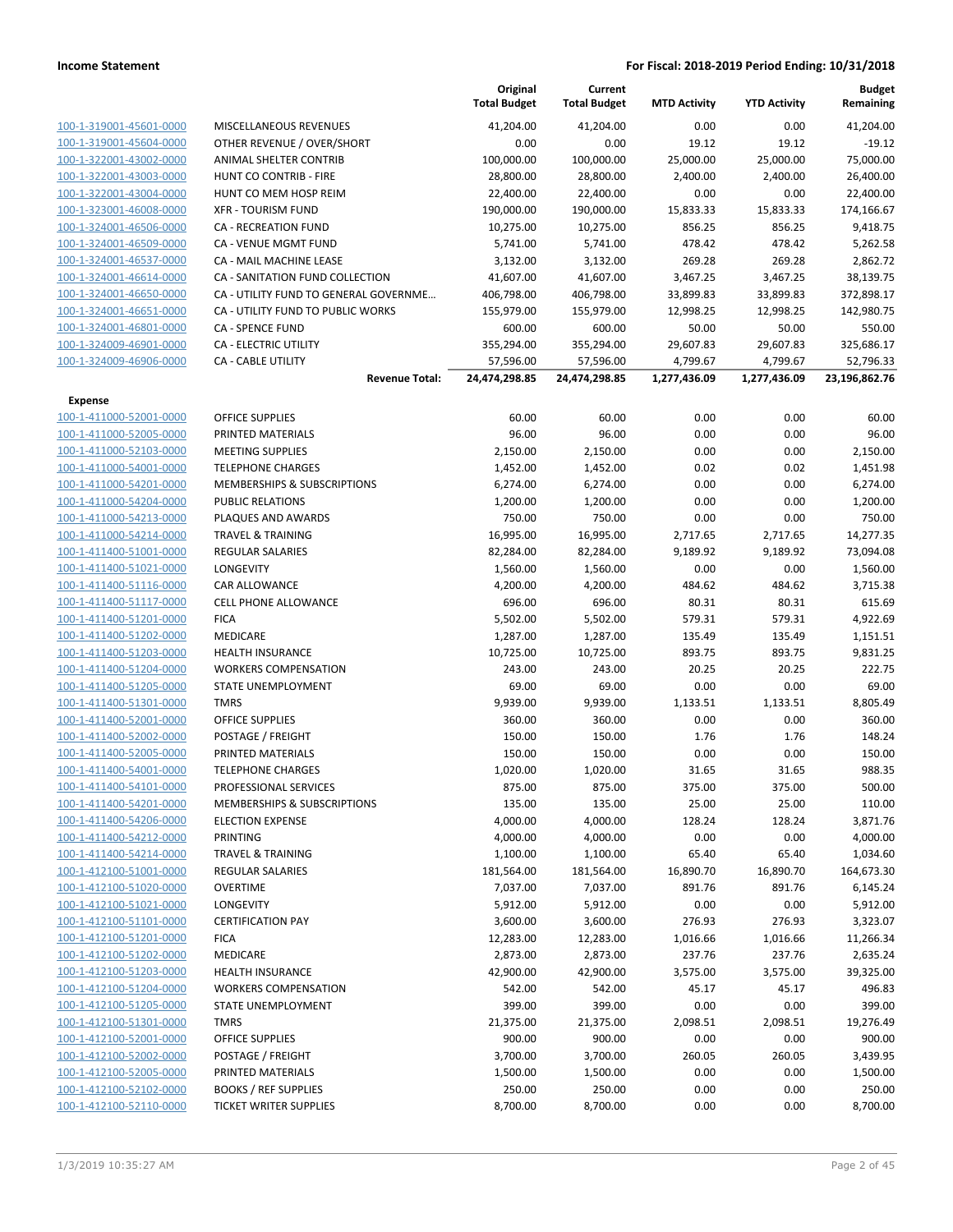| 100-1-412100-53201-0000                                   |
|-----------------------------------------------------------|
| 100-1-412100-54001-0000                                   |
| 100-1-412100-54101-0000                                   |
| 100-1-412100-54201-0000                                   |
| <u>100-1-412100-54207-0000</u>                            |
| 100-1-412100-54214-0000                                   |
| 100-1-413200-51001-0000                                   |
| 100-1-413200-51020-0000                                   |
| 100-1-413200-51021-0000                                   |
| 100-1-413200-51116-0000                                   |
| 100-1-413200-51117-0000                                   |
| 100-1-413200-51201-0000                                   |
| 100-1-413200-51202-0000                                   |
| 100-1-413200-51203-0000                                   |
| 100-1-413200-51204-0000                                   |
| <u>100-1-413200-51205-0000</u>                            |
| 100-1-413200-51301-0000                                   |
| 100-1-413200-51303-0000                                   |
| 100-1-413200-52001-0000                                   |
| 100-1-413200-52002-0000                                   |
| <u>100-1-413200-52103-0000</u>                            |
| 100-1-413200-54001-0000                                   |
| 100-1-413200-54101-0000                                   |
| 100-1-413200-54201-0000                                   |
| 100-1-413200-54205-0000                                   |
| 100-1-413200-54212-0000                                   |
| <u>100-1-413200-54214-0000</u>                            |
| 100-1-415100-51001-0000                                   |
| 100-1-415100-51020-0000                                   |
| 100-1-415100-51021-0000                                   |
| 100-1-415100-51116-0000                                   |
| 100-1-415100-51117-0000                                   |
| 100-1-415100-51201-0000                                   |
| 100-1-415100-51202-0000                                   |
|                                                           |
| <u>100-1-415100-51203-0000</u><br>100-1-415100-51204-0000 |
| 100-1-415100-51205-0000                                   |
|                                                           |
| 100-1-415100-51301-0000                                   |
| 100-1-415100-52001-0000                                   |
| 100-1-415100-52002-0000                                   |
| <u>100-1-415100-54001-0000</u>                            |
| <u>100-1-415100-54110-0000</u>                            |
| 100-1-415100-54201-0000                                   |
| 100-1-415100-54211-0000                                   |
| <u>100-1-415100-54212-0000</u>                            |
| <u>100-1-415100-54214-0000</u>                            |
| 100-1-415150-54401-0000                                   |
| <u>100-1-415150-54402-0000</u>                            |
| <u>100-1-415300-54106-0000</u>                            |
| <u>100-1-415500-51001-0000</u>                            |
| <u>100-1-415500-51020-0000</u>                            |
| 100-1-415500-51021-0000                                   |
| 100-1-415500-51116-0000                                   |
| <u>100-1-415500-51117-0000</u>                            |
| <u>100-1-415500-51201-0000</u>                            |
| <u>100-1-415500-51202-0000</u>                            |
| <u>100-1-415500-51203-0000</u>                            |
| <u>100-1-415500-51204-0000</u>                            |
| <u>100-1-415500-51205-0000</u>                            |

|                         |                              | Original<br><b>Total Budget</b> | Current<br><b>Total Budget</b> | <b>MTD Activity</b> | <b>YTD Activity</b> | <b>Budget</b><br>Remaining |
|-------------------------|------------------------------|---------------------------------|--------------------------------|---------------------|---------------------|----------------------------|
| 100-1-412100-53201-0000 | FURNITURE & OFFICE EQUIPMENT | 1,212.00                        | 1,212.00                       | 1,211.54            | 1,211.54            | 0.46                       |
| 100-1-412100-54001-0000 | <b>TELEPHONE CHARGES</b>     | 6,882.00                        | 6,882.00                       | 206.37              | 206.37              | 6,675.63                   |
| 100-1-412100-54101-0000 | PROFESSIONAL SERVICES        | 27,192.00                       | 27,192.00                      | 0.00                | 0.00                | 27,192.00                  |
| 100-1-412100-54201-0000 | MEMBERSHIPS & SUBSCRIPTIONS  | 550.00                          | 550.00                         | 0.00                | 0.00                | 550.00                     |
| 100-1-412100-54207-0000 | COURT COSTS, JURY, WIT FEES  | 360.00                          | 360.00                         | 36.00               | 36.00               | 324.00                     |
| 100-1-412100-54214-0000 | <b>TRAVEL &amp; TRAINING</b> | 6,785.00                        | 6,785.00                       | 309.52              | 309.52              | 6,475.48                   |
| 100-1-413200-51001-0000 | <b>REGULAR SALARIES</b>      | 219,608.00                      | 219,608.00                     | 24,639.21           | 24,639.21           | 194,968.79                 |
| 100-1-413200-51020-0000 | <b>OVERTIME</b>              | 130.00                          | 130.00                         | 0.00                | 0.00                | 130.00                     |
| 100-1-413200-51021-0000 | <b>LONGEVITY</b>             | 432.00                          | 432.00                         | 0.00                | 0.00                | 432.00                     |
| 100-1-413200-51116-0000 | CAR ALLOWANCE                | 7,200.00                        | 7,200.00                       | 830.76              | 830.76              | 6,369.24                   |
| 100-1-413200-51117-0000 | CELL PHONE ALLOWANCE         | 960.00                          | 960.00                         | 110.76              | 110.76              | 849.24                     |
| 100-1-413200-51201-0000 | <b>FICA</b>                  | 8,974.00                        | 8,974.00                       | 1,524.79            | 1,524.79            | 7,449.21                   |
| 100-1-413200-51202-0000 | MEDICARE                     | 3,311.00                        | 3,311.00                       | 356.61              | 356.61              | 2,954.39                   |
| 100-1-413200-51203-0000 | <b>HEALTH INSURANCE</b>      | 21,450.00                       | 21,450.00                      | 1,787.50            | 1,787.50            | 19,662.50                  |
| 100-1-413200-51204-0000 | <b>WORKERS COMPENSATION</b>  | 625.00                          | 625.00                         | 52.08               | 52.08               | 572.92                     |
| 100-1-413200-51205-0000 | STATE UNEMPLOYMENT           | 137.00                          | 137.00                         | 0.00                | 0.00                | 137.00                     |
| 100-1-413200-51301-0000 | <b>TMRS</b>                  | 25,573.00                       | 25,573.00                      | 2,972.49            | 2,972.49            | 22,600.51                  |
| 100-1-413200-51303-0000 | SUP 457 COMP PLAN            | 12,334.00                       | 12,334.00                      | 1,695.24            | 1,695.24            | 10,638.76                  |
| 100-1-413200-52001-0000 | <b>OFFICE SUPPLIES</b>       | 550.00                          | 550.00                         | 0.00                | 0.00                | 550.00                     |
| 100-1-413200-52002-0000 | POSTAGE / FREIGHT            | 200.00                          | 200.00                         | 0.00                | 0.00                | 200.00                     |
| 100-1-413200-52103-0000 | <b>MEETING SUPPLIES</b>      | 475.00                          | 475.00                         | 289.69              | 289.69              | 185.31                     |
| 100-1-413200-54001-0000 | <b>TELEPHONE CHARGES</b>     | 5,332.00                        | 5,332.00                       | 236.96              | 236.96              | 5,095.04                   |
| 100-1-413200-54101-0000 | PROFESSIONAL SERVICES        | 100.00                          | 100.00                         | 0.00                | 0.00                | 100.00                     |
| 100-1-413200-54201-0000 | MEMBERSHIPS & SUBSCRIPTIONS  | 1,400.00                        | 1,400.00                       | 0.00                | 0.00                | 1,400.00                   |
| 100-1-413200-54205-0000 | <b>BUSINESS MEALS</b>        | 250.00                          | 250.00                         | 45.00               | 45.00               | 205.00                     |
| 100-1-413200-54212-0000 | PRINTING                     | 450.00                          | 450.00                         | 0.00                | 0.00                | 450.00                     |
| 100-1-413200-54214-0000 | <b>TRAVEL &amp; TRAINING</b> | 8,000.00                        | 8,000.00                       | 642.35              | 642.35              | 7,357.65                   |
| 100-1-415100-51001-0000 | <b>REGULAR SALARIES</b>      | 300,886.00                      | 300,886.00                     | 26,826.10           | 26,826.10           | 274,059.90                 |
| 100-1-415100-51020-0000 | <b>OVERTIME</b>              | 1,148.00                        | 1,148.00                       | 416.64              | 416.64              | 731.36                     |
| 100-1-415100-51021-0000 | <b>LONGEVITY</b>             | 4,000.00                        | 4,000.00                       | 0.00                | 0.00                | 4,000.00                   |
| 100-1-415100-51116-0000 | <b>CAR ALLOWANCE</b>         | 4,200.00                        | 4,200.00                       | 484.62              | 484.62              | 3,715.38                   |
| 100-1-415100-51117-0000 | <b>CELL PHONE ALLOWANCE</b>  | 1,920.00                        | 1,920.00                       | 110.76              | 110.76              | 1,809.24                   |
| 100-1-415100-51201-0000 | <b>FICA</b>                  | 19,354.00                       | 19,354.00                      | 1,627.17            | 1,627.17            | 17,726.83                  |
| 100-1-415100-51202-0000 | MEDICARE                     | 4,526.00                        | 4,526.00                       | 380.56              | 380.56              | 4,145.44                   |
| 100-1-415100-51203-0000 | <b>HEALTH INSURANCE</b>      | 58,988.00                       | 58,988.00                      | 4,915.66            | 4,915.66            | 54,072.34                  |
| 100-1-415100-51204-0000 | <b>WORKERS COMPENSATION</b>  | 854.00                          | 854.00                         | 71.17               | 71.17               | 782.83                     |
| 100-1-415100-51205-0000 | STATE UNEMPLOYMENT           | 377.00                          | 377.00                         | 83.58               | 83.58               | 293.42                     |
| 100-1-415100-51301-0000 | <b>TMRS</b>                  | 34,961.00                       | 34,961.00                      | 3,058.45            | 3,058.45            | 31,902.55                  |
| 100-1-415100-52001-0000 | <b>OFFICE SUPPLIES</b>       | 1,700.00                        | 1,700.00                       | 0.00                | 0.00                | 1,700.00                   |
| 100-1-415100-52002-0000 | POSTAGE / FREIGHT            | 4,000.00                        | 4,000.00                       | 302.84              | 302.84              | 3,697.16                   |
| 100-1-415100-54001-0000 | <b>TELEPHONE CHARGES</b>     | 2,858.00                        | 2,858.00                       | 158.42              | 158.42              | 2,699.58                   |
| 100-1-415100-54110-0000 | <b>AUDIT</b>                 | 58,181.00                       | 58,181.00                      | 0.00                | 0.00                | 58,181.00                  |
| 100-1-415100-54201-0000 | MEMBERSHIPS & SUBSCRIPTIONS  | 2,345.00                        | 2,345.00                       | 0.00                | 0.00                | 2,345.00                   |
| 100-1-415100-54211-0000 | ADVERTISING                  | 25,000.00                       | 25,000.00                      | 0.00                | 0.00                | 25,000.00                  |
| 100-1-415100-54212-0000 | PRINTING                     | 3,500.00                        | 3,500.00                       | 0.00                | 0.00                | 3,500.00                   |
| 100-1-415100-54214-0000 | <b>TRAVEL &amp; TRAINING</b> | 4,500.00                        | 4,500.00                       | 70.31               | 70.31               | 4,429.69                   |
| 100-1-415150-54401-0000 | <b>APPRAISER</b>             | 276,930.00                      | 276,930.00                     | 0.00                | 0.00                | 276,930.00                 |
| 100-1-415150-54402-0000 | <b>COLLECTOR</b>             | 16,000.00                       | 16,000.00                      | 15,911.38           | 15,911.38           | 88.62                      |
| 100-1-415300-54106-0000 | <b>ATTORNEY FEES</b>         | 200,000.00                      | 200,000.00                     | 0.00                | 0.00                | 200,000.00                 |
| 100-1-415500-51001-0000 | <b>REGULAR SALARIES</b>      | 171,254.00                      | 171,254.00                     | 20,523.61           | 20,523.61           | 150,730.39                 |
| 100-1-415500-51020-0000 | <b>OVERTIME</b>              | 735.00                          | 735.00                         | 331.21              | 331.21              | 403.79                     |
| 100-1-415500-51021-0000 | LONGEVITY                    | 3,990.00                        | 3,990.00                       | 0.00                | 0.00                | 3,990.00                   |
| 100-1-415500-51116-0000 | CAR ALLOWANCE                | 4,200.00                        | 4,200.00                       | 484.62              | 484.62              | 3,715.38                   |
| 100-1-415500-51117-0000 | CELL PHONE ALLOWANCE         | 960.00                          | 960.00                         | 110.76              | 110.76              | 849.24                     |
| 100-1-415500-51201-0000 | <b>FICA</b>                  | 11,231.00                       | 11,231.00                      | 1,261.39            | 1,261.39            | 9,969.61                   |
| 100-1-415500-51202-0000 | MEDICARE                     | 2,627.00                        | 2,627.00                       | 295.01              | 295.01              | 2,331.99                   |
| 100-1-415500-51203-0000 | HEALTH INSURANCE             | 32,175.00                       | 32,175.00                      | 2,681.25            | 2,681.25            | 29,493.75                  |
| 100-1-415500-51204-0000 | <b>WORKERS COMPENSATION</b>  | 496.00                          | 496.00                         | 41.33               | 41.33               | 454.67                     |
| 100-1-415500-51205-0000 | STATE UNEMPLOYMENT           | 206.00                          | 206.00                         | 0.00                | 0.00                | 206.00                     |
|                         |                              |                                 |                                |                     |                     |                            |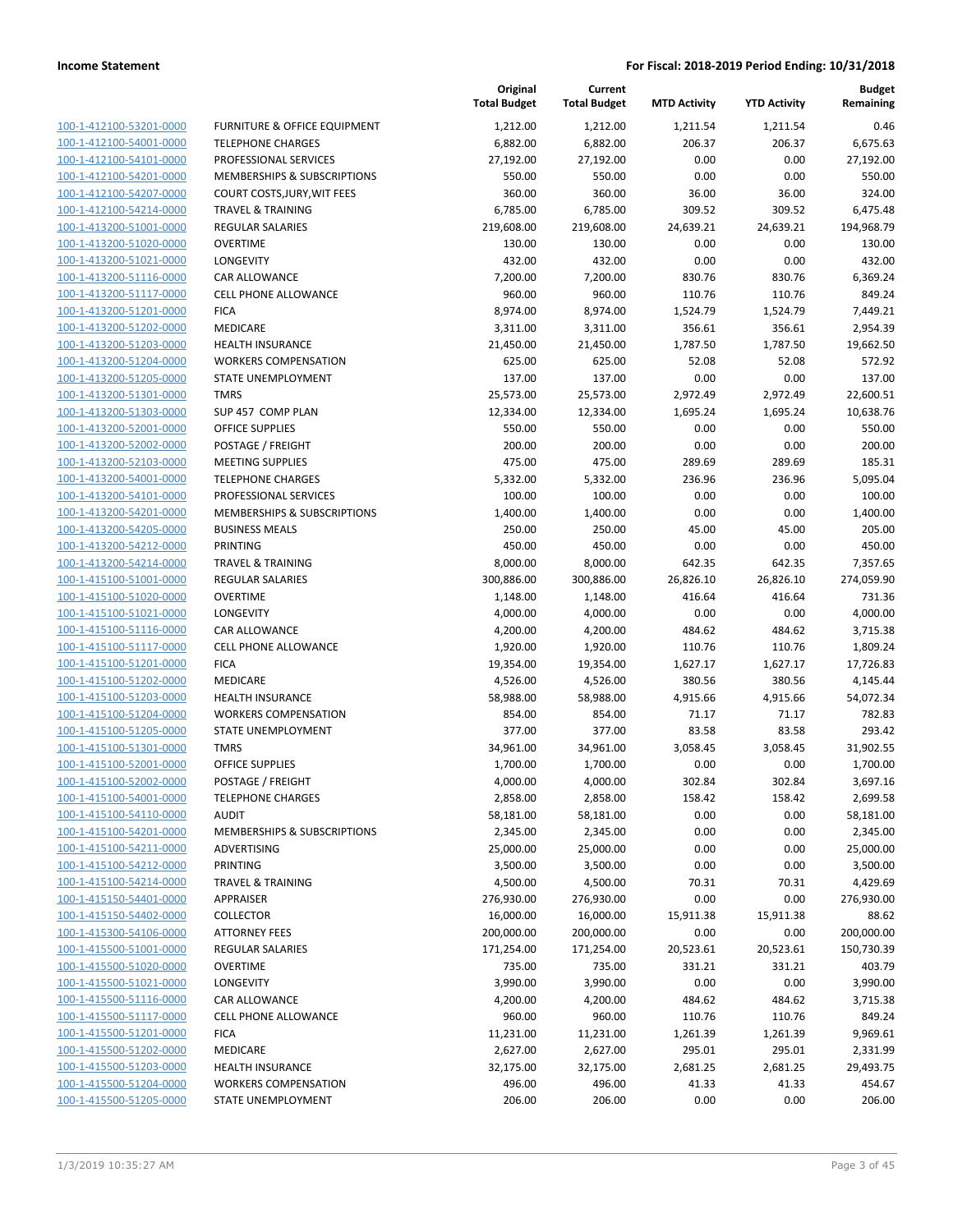| 100-1-415500-51301-0000        |
|--------------------------------|
| 100-1-415500-52001-0000        |
| 100-1-415500-52002-0000        |
| 100-1-415500-52303-0000        |
| <u>100-1-415500-54001-0000</u> |
| 100-1-415500-54102-0000        |
| 100-1-415500-54107-0000        |
| 100-1-415500-54118-0000        |
| 100-1-415500-54119-0000        |
| 100-1-415500-54201-0000        |
| 100-1-415500-54213-0000        |
| 100-1-415500-54214-0000        |
| 100-1-421100-51001-0000        |
| 100-1-421100-51020-0000        |
| <u>100-1-421100-51021-0000</u> |
|                                |
| 100-1-421100-51101-0000        |
| 100-1-421100-51115-0000        |
| 100-1-421100-51117-0000        |
| 100-1-421100-51201-0000        |
| <u>100-1-421100-51202-0000</u> |
| 100-1-421100-51203-0000        |
| 100-1-421100-51204-0000        |
| 100-1-421100-51205-0000        |
| 100-1-421100-51301-0000        |
| 100-1-421100-52001-0000        |
| 100-1-421100-52002-0000        |
| 100-1-421100-52004-0000        |
| 100-1-421100-52005-0000        |
| 100-1-421100-52103-0000        |
| 100-1-421100-52104-0000        |
| 100-1-421100-52201-0000        |
| 100-1-421100-52203-0000        |
|                                |
| 100-1-421100-52302-0000        |
| 100-1-421100-52305-0000        |
| 100-1-421100-53202-0000        |
| 100-1-421100-53205-0000        |
| 100-1-421100-54001-0000        |
| 100-1-421100-54002-0000        |
| 100-1-421100-54201-0000        |
| 100-1-421100-54205-0000        |
| 100-1-421100-54212-0000        |
| 100-1-421100-54213-0000        |
| 100-1-421100-54214-0000        |
| 100-1-421210-51001-0000        |
| 100-1-421210-51020-0000        |
| 100-1-421210-51021-0000        |
| 100-1-421210-51101-0000        |
| 100-1-421210-51115-0000        |
| 100-1-421210-51117-0000        |
|                                |
| <u>100-1-421210-51201-0000</u> |
| 100-1-421210-51202-0000        |
| 100-1-421210-51203-0000        |
| 100-1-421210-51204-0000        |
| <u>100-1-421210-51205-0000</u> |
| <u>100-1-421210-51301-0000</u> |
| 100-1-421210-52001-0000        |
| 100-1-421210-52002-0000        |
| 100-1-421210-52004-0000        |
| 100-1-421210-52005-0000        |
|                                |

|                                                    |                                                   | Original<br><b>Total Budget</b> | Current<br><b>Total Budget</b> | <b>MTD Activity</b> | <b>YTD Activity</b> | <b>Budget</b><br>Remaining |
|----------------------------------------------------|---------------------------------------------------|---------------------------------|--------------------------------|---------------------|---------------------|----------------------------|
| 100-1-415500-51301-0000                            | <b>TMRS</b>                                       | 20,288.00                       | 20,288.00                      | 2,492.52            | 2,492.52            | 17,795.48                  |
| 100-1-415500-52001-0000                            | <b>OFFICE SUPPLIES</b>                            | 2,000.00                        | 2,000.00                       | 0.00                | 0.00                | 2,000.00                   |
| 100-1-415500-52002-0000                            | POSTAGE / FREIGHT                                 | 1,000.00                        | 1,000.00                       | 43.87               | 43.87               | 956.13                     |
| 100-1-415500-52303-0000                            | <b>TRAINING SUPPLIES</b>                          | 500.00                          | 500.00                         | 0.00                | 0.00                | 500.00                     |
| 100-1-415500-54001-0000                            | <b>TELEPHONE CHARGES</b>                          | 2,165.00                        | 2,165.00                       | 138.57              | 138.57              | 2,026.43                   |
| 100-1-415500-54102-0000                            | <b>MVR CHECKS</b>                                 | 200.00                          | 200.00                         | 0.00                | 0.00                | 200.00                     |
| 100-1-415500-54107-0000                            | <b>MEDICAL</b>                                    | 5,500.00                        | 5,500.00                       | 0.00                | 0.00                | 5,500.00                   |
| 100-1-415500-54118-0000                            | <b>MEDICAL - POLICE</b>                           | 2,500.00                        | 2,500.00                       | 0.00                | 0.00                | 2,500.00                   |
| 100-1-415500-54119-0000                            | <b>MEDICAL - FIRE</b>                             | 2,500.00                        | 2,500.00                       | 0.00                | 0.00                | 2,500.00                   |
| 100-1-415500-54201-0000                            | MEMBERSHIPS & SUBSCRIPTIONS                       | 5,500.00                        | 5,500.00                       | 0.00                | 0.00                | 5,500.00                   |
| 100-1-415500-54213-0000                            | PLAQUES AND AWARDS                                | 10,900.00                       | 10,900.00                      | 0.00                | 0.00                | 10,900.00                  |
| 100-1-415500-54214-0000                            | <b>TRAVEL &amp; TRAINING</b>                      | 6,000.00                        | 6,000.00                       | 0.00                | 0.00                | 6,000.00                   |
| 100-1-421100-51001-0000                            | REGULAR SALARIES                                  | 284,521.00                      | 284,521.00                     | 44,172.08           | 44,172.08           | 240,348.92                 |
| 100-1-421100-51020-0000                            | <b>OVERTIME</b>                                   | 1,850.00                        | 1,850.00                       | 629.80              | 629.80              | 1,220.20                   |
| 100-1-421100-51021-0000                            | LONGEVITY                                         | 4,488.00                        | 4,488.00                       | 0.00                | 0.00                | 4,488.00                   |
| 100-1-421100-51101-0000                            | <b>CERTIFICATION PAY</b>                          | 3,600.00                        | 3,600.00                       | 623.07              | 623.07              | 2,976.93                   |
| 100-1-421100-51115-0000                            | <b>CLOTHING ALLOWANCE</b>                         | 840.00                          | 840.00                         | 641.58              | 641.58              | 198.42                     |
| 100-1-421100-51117-0000                            | CELL PHONE ALLOWANCE                              | 1,560.00                        | 1,560.00                       | 290.76              | 290.76              | 1,269.24                   |
| 100-1-421100-51201-0000                            | <b>FICA</b>                                       | 18,405.00                       | 18,405.00                      | 2,726.51            | 2,726.51            | 15,678.49                  |
| 100-1-421100-51202-0000                            | MEDICARE<br><b>HEALTH INSURANCE</b>               | 4,304.00                        | 4,304.00                       | 637.65              | 637.65              | 3,666.35                   |
| 100-1-421100-51203-0000                            |                                                   | 42,900.00                       | 42,900.00                      | 3,575.00            | 3,575.00            | 39,325.00<br>5,568.75      |
| 100-1-421100-51204-0000                            | <b>WORKERS COMPENSATION</b><br>STATE UNEMPLOYMENT | 6,075.00                        | 6,075.00                       | 506.25              | 506.25              | 275.00                     |
| 100-1-421100-51205-0000<br>100-1-421100-51301-0000 | <b>TMRS</b>                                       | 275.00                          | 275.00                         | 0.00                | 0.00                |                            |
| 100-1-421100-52001-0000                            | OFFICE SUPPLIES                                   | 33,248.00<br>1,000.00           | 33,248.00<br>1,000.00          | 5,386.74<br>0.00    | 5,386.74<br>0.00    | 27,861.26<br>1,000.00      |
| 100-1-421100-52002-0000                            | POSTAGE / FREIGHT                                 | 300.00                          | 300.00                         | 45.19               | 45.19               | 254.81                     |
| 100-1-421100-52004-0000                            | <b>COMPUTER SUPPLIES</b>                          | 300.00                          | 300.00                         | 0.00                | 0.00                | 300.00                     |
| 100-1-421100-52005-0000                            | PRINTED MATERIALS                                 | 210.00                          | 210.00                         | 0.00                | 0.00                | 210.00                     |
| 100-1-421100-52103-0000                            | <b>MEETING SUPPLIES</b>                           | 1,200.00                        | 1,200.00                       | 0.00                | 0.00                | 1,200.00                   |
| 100-1-421100-52104-0000                            | <b>WEARING APPAREL</b>                            | 397.98                          | 397.98                         | 0.00                | 0.00                | 397.98                     |
| 100-1-421100-52201-0000                            | MINOR TOOLS & EQUIPMENT                           | 600.00                          | 600.00                         | 0.00                | 0.00                | 600.00                     |
| 100-1-421100-52203-0000                            | <b>MOTOR VEHICLE FUEL</b>                         | 4,200.00                        | 4,200.00                       | 240.53              | 240.53              | 3,959.47                   |
| 100-1-421100-52302-0000                            | <b>MEDICAL SUPPLIES</b>                           | 300.00                          | 300.00                         | 0.00                | 0.00                | 300.00                     |
| 100-1-421100-52305-0000                            | PUBLIC EDUCATION                                  | 4,725.00                        | 4,725.00                       | 0.00                | 0.00                | 4,725.00                   |
| 100-1-421100-53202-0000                            | MACHINE, TOOLS & IMPLMNTS                         | 150.00                          | 150.00                         | 0.00                | 0.00                | 150.00                     |
| 100-1-421100-53205-0000                            | <b>MOTOR VEHICLES</b>                             | 2,245.00                        | 2,245.00                       | 0.00                | 0.00                | 2,245.00                   |
| 100-1-421100-54001-0000                            | <b>TELEPHONE CHARGES</b>                          | 20,174.00                       | 20,174.00                      | 166.50              | 166.50              | 20,007.50                  |
| 100-1-421100-54002-0000                            | UTILITY CHARGES                                   | 83,432.00                       | 83,432.00                      | 6,501.96            | 6,501.96            | 76,930.04                  |
| 100-1-421100-54201-0000                            | MEMBERSHIPS & SUBSCRIPTIONS                       | 2,664.00                        | 2,664.00                       | 0.00                | 0.00                | 2,664.00                   |
| 100-1-421100-54205-0000                            | <b>BUSINESS MEALS</b>                             | 150.00                          | 150.00                         | 0.00                | 0.00                | 150.00                     |
| 100-1-421100-54212-0000                            | PRINTING                                          | 222.00                          | 222.00                         | 0.00                | 0.00                | 222.00                     |
| 100-1-421100-54213-0000                            | PLAQUES AND AWARDS                                | 200.00                          | 200.00                         | 0.00                | 0.00                | 200.00                     |
| 100-1-421100-54214-0000                            | TRAVEL & TRAINING                                 | 6,158.53                        | 6,158.53                       | 0.00                | 0.00                | 6,158.53                   |
| 100-1-421210-51001-0000                            | REGULAR SALARIES                                  | 818,807.00                      | 818,807.00                     | 73,914.37           | 73,914.37           | 744,892.63                 |
| 100-1-421210-51020-0000                            | <b>OVERTIME</b>                                   | 46,777.00                       | 46,777.00                      | 6,113.49            | 6,113.49            | 40,663.51                  |
| 100-1-421210-51021-0000                            | LONGEVITY                                         | 15,528.00                       | 15,528.00                      | 221.55              | 221.55              | 15,306.45                  |
| 100-1-421210-51101-0000                            | <b>CERTIFICATION PAY</b>                          | 19,320.00                       | 19,320.00                      | 1,730.73            | 1,730.73            | 17,589.27                  |
| 100-1-421210-51115-0000                            | CLOTHING ALLOWANCE                                | 7,920.00                        | 7,920.00                       | 2,824.74            | 2,824.74            | 5,095.26                   |
| 100-1-421210-51117-0000                            | <b>CELL PHONE ALLOWANCE</b>                       | 5,160.00                        | 5,160.00                       | 456.96              | 456.96              | 4,703.04                   |
| 100-1-421210-51201-0000                            | <b>FICA</b>                                       | 56,638.00                       | 56,638.00                      | 4,937.83            | 4,937.83            | 51,700.17                  |
| 100-1-421210-51202-0000                            | <b>MEDICARE</b>                                   | 13,246.00<br>117,975.00         | 13,246.00                      | 1,154.82            | 1,154.82            | 12,091.18                  |
| 100-1-421210-51203-0000                            | <b>HEALTH INSURANCE</b>                           |                                 | 117,975.00                     | 9,831.25            | 9,831.25            | 108,143.75                 |
| 100-1-421210-51204-0000<br>100-1-421210-51205-0000 | <b>WORKERS COMPENSATION</b>                       | 25,438.00                       | 25,438.00                      | 2,119.83            | 2,119.83            | 23,318.17                  |
| 100-1-421210-51301-0000                            | STATE UNEMPLOYMENT<br><b>TMRS</b>                 | 755.00<br>102,313.00            | 755.00<br>102,313.00           | 0.00<br>9,907.44    | 0.00<br>9,907.44    | 755.00<br>92,405.56        |
| 100-1-421210-52001-0000                            | <b>OFFICE SUPPLIES</b>                            | 1,635.00                        | 1,635.00                       | 0.00                | 0.00                | 1,635.00                   |
| 100-1-421210-52002-0000                            | POSTAGE / FREIGHT                                 | 150.00                          | 150.00                         | 6.60                | 6.60                | 143.40                     |
| 100-1-421210-52004-0000                            | <b>COMPUTER SUPPLIES</b>                          | 1,785.00                        | 1,785.00                       | 0.00                | 0.00                | 1,785.00                   |
| 100-1-421210-52005-0000                            | PRINTED MATERIALS                                 | 100.00                          | 100.00                         | 0.00                | 0.00                | 100.00                     |
|                                                    |                                                   |                                 |                                |                     |                     |                            |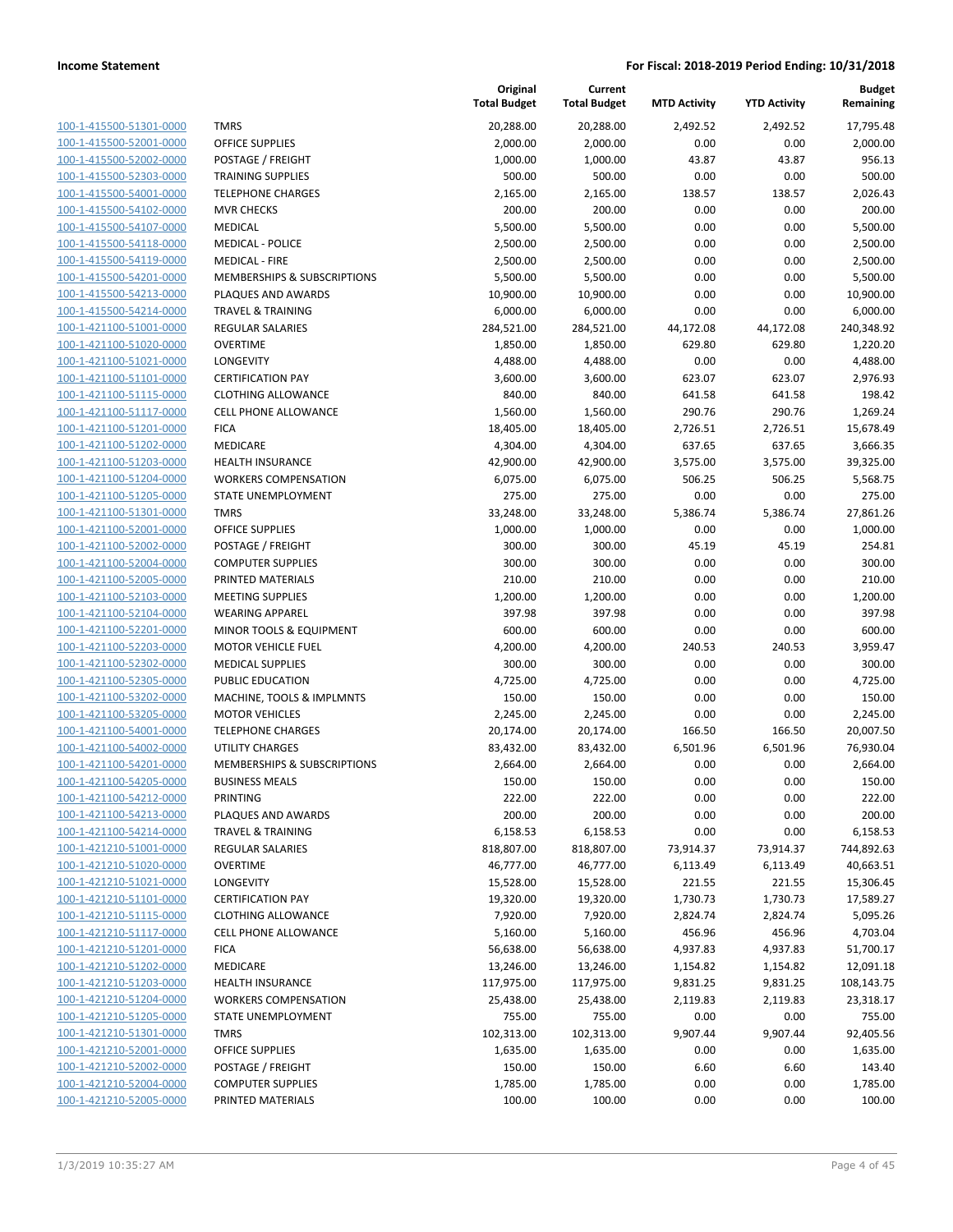| 100-1-421210-52102-0000        |
|--------------------------------|
| 100-1-421210-52201-0000        |
| 100-1-421210-52203-0000        |
| <u>100-1-421210-53203-0000</u> |
| 100-1-421210-53205-0000        |
| 100-1-421210-54001-0000        |
| 100-1-421210-54201-0000        |
| 100-1-421210-54208-0000        |
| <u>100-1-421210-54214-0000</u> |
|                                |
| 100-1-421210-54215-0000        |
| 100-1-421210-54216-0000        |
| 100-1-421230-51001-0000        |
| 100-1-421230-51020-0000        |
| <u>100-1-421230-51021-0000</u> |
| 100-1-421230-51101-0000        |
| 100-1-421230-51102-0000        |
| 100-1-421230-51115-0000        |
| <u>100-1-421230-51117-0000</u> |
| 100-1-421230-51201-0000        |
| 100-1-421230-51202-0000        |
| 100-1-421230-51203-0000        |
| 100-1-421230-51204-0000        |
|                                |
| 100-1-421230-51205-0000        |
| 100-1-421230-51301-0000        |
| 100-1-421230-51401-0000        |
| 100-1-421230-52001-0000        |
| 100-1-421230-52002-0000        |
| 100-1-421230-52004-0000        |
| <u>100-1-421230-52005-0000</u> |
| 100-1-421230-52104-0000        |
| 100-1-421230-52108-0000        |
| 100-1-421230-52109-0000        |
| <u>100-1-421230-52111-0000</u> |
| <u>100-1-421230-52201-0000</u> |
| 100-1-421230-52203-0000        |
| 100-1-421230-52309-0000        |
| 100-1-421230-53202-0000        |
| 100-1-421230-53205-0000        |
|                                |
| <u>100-1-421230-54001-0000</u> |
| 100-1-421230-54108-0000        |
| 100-1-421230-54201-0000        |
| 100-1-421230-54214-0000        |
| <u>100-1-421240-51001-0000</u> |
| <u>100-1-421240-51020-0000</u> |
| 100-1-421240-51021-0000        |
| <u>100-1-421240-51101-0000</u> |
| 100-1-421240-51102-0000        |
| <u>100-1-421240-51115-0000</u> |
| <u>100-1-421240-51117-0000</u> |
| <u>100-1-421240-51201-0000</u> |
| 100-1-421240-51202-0000        |
| 100-1-421240-51203-0000        |
|                                |
| <u>100-1-421240-51204-0000</u> |
| <u>100-1-421240-51205-0000</u> |
| <u>100-1-421240-51301-0000</u> |
| <u>100-1-421240-51302-0000</u> |
| 100-1-421240-52001-0000        |
| <u>100-1-421240-52002-0000</u> |
| <u>100-1-421240-52004-0000</u> |
|                                |

|                         |                                        | Original<br><b>Total Budget</b> | Current<br><b>Total Budget</b> | <b>MTD Activity</b> | <b>YTD Activity</b> | <b>Budget</b><br>Remaining |
|-------------------------|----------------------------------------|---------------------------------|--------------------------------|---------------------|---------------------|----------------------------|
| 100-1-421210-52102-0000 | <b>BOOKS / REF SUPPLIES</b>            | 120.00                          | 120.00                         | 0.00                | 0.00                | 120.00                     |
| 100-1-421210-52201-0000 | MINOR TOOLS & EQUIPMENT                | 1,160.00                        | 1,160.00                       | 0.00                | 0.00                | 1,160.00                   |
| 100-1-421210-52203-0000 | <b>MOTOR VEHICLE FUEL</b>              | 8,413.00                        | 8,413.00                       | 270.20              | 270.20              | 8,142.80                   |
| 100-1-421210-53203-0000 | <b>INSTRUMENTS &amp; APPARATUS</b>     | 300.00                          | 300.00                         | 0.00                | 0.00                | 300.00                     |
| 100-1-421210-53205-0000 | <b>MOTOR VEHICLES</b>                  | 3,947.00                        | 3,947.00                       | 74.84               | 74.84               | 3,872.16                   |
| 100-1-421210-54001-0000 | <b>TELEPHONE CHARGES</b>               | 28,094.00                       | 28,094.00                      | 641.44              | 641.44              | 27,452.56                  |
| 100-1-421210-54201-0000 | <b>MEMBERSHIPS &amp; SUBSCRIPTIONS</b> | 6,557.00                        | 6,557.00                       | 0.00                | 0.00                | 6,557.00                   |
| 100-1-421210-54208-0000 | <b>LABORATORY WORK</b>                 | 5,500.00                        | 5,500.00                       | 0.00                | 0.00                | 5,500.00                   |
| 100-1-421210-54214-0000 | <b>TRAVEL &amp; TRAINING</b>           | 8,450.00                        | 8,450.00                       | 150.00              | 150.00              | 8,300.00                   |
| 100-1-421210-54215-0000 | <b>EVIDENCE PURCHASES</b>              | 1,000.00                        | 1,000.00                       | 0.00                | 0.00                | 1,000.00                   |
| 100-1-421210-54216-0000 | <b>INFORMANT EXPENSES</b>              | 500.00                          | 500.00                         | 0.00                | 0.00                | 500.00                     |
| 100-1-421230-51001-0000 | <b>REGULAR SALARIES</b>                | 2,876,471.00                    | 2,876,471.00                   | 293,831.92          | 293,831.92          | 2,582,639.08               |
| 100-1-421230-51020-0000 | <b>OVERTIME</b>                        | 209,683.00                      | 209,683.00                     | 21,922.42           | 21,922.42           | 187,760.58                 |
| 100-1-421230-51021-0000 | LONGEVITY                              | 39,132.00                       | 39,132.00                      | 570.48              | 570.48              | 38,561.52                  |
| 100-1-421230-51101-0000 | <b>CERTIFICATION PAY</b>               | 55,380.00                       | 55,380.00                      | 4,223.04            | 4,223.04            | 51,156.96                  |
| 100-1-421230-51102-0000 | <b>BILINGUAL PAY</b>                   | 900.00                          | 900.00                         | 103.86              | 103.86              | 796.14                     |
| 100-1-421230-51115-0000 | <b>CLOTHING ALLOWANCE</b>              | 4,920.00                        | 4,920.00                       | 526.68              | 526.68              | 4,393.32                   |
| 100-1-421230-51117-0000 | <b>CELL PHONE ALLOWANCE</b>            | 2,880.00                        | 2,880.00                       | 221.52              | 221.52              | 2,658.48                   |
| 100-1-421230-51201-0000 | <b>FICA</b>                            | 198,854.00                      | 198,854.00                     | 18,891.78           | 18,891.78           | 179,962.22                 |
| 100-1-421230-51202-0000 | MEDICARE                               | 46,506.00                       | 46,506.00                      | 4,418.24            | 4,418.24            | 42,087.76                  |
| 100-1-421230-51203-0000 | <b>HEALTH INSURANCE</b>                | 445,088.00                      | 445,088.00                     | 37,090.67           | 37,090.67           | 407,997.33                 |
| 100-1-421230-51204-0000 | <b>WORKERS COMPENSATION</b>            | 88,834.00                       | 88,834.00                      | 7,402.83            | 7,402.83            | 81,431.17                  |
| 100-1-421230-51205-0000 | STATE UNEMPLOYMENT                     | 2,848.00                        | 2,848.00                       | 207.24              | 207.24              | 2,640.76                   |
| 100-1-421230-51301-0000 | <b>TMRS</b>                            | 359,219.00                      | 359,219.00                     | 37,346.68           | 37,346.68           | 321,872.32                 |
| 100-1-421230-51401-0000 | <b>CONTRA - SALARIES</b>               | $-172,600.00$                   | $-172,600.00$                  | $-289.26$           | $-289.26$           | $-172,310.74$              |
| 100-1-421230-52001-0000 | <b>OFFICE SUPPLIES</b>                 | 1,530.00                        | 1,530.00                       | 0.00                | 0.00                | 1,530.00                   |
| 100-1-421230-52002-0000 | POSTAGE / FREIGHT                      | 430.00                          | 430.00                         | 0.00                | 0.00                | 430.00                     |
| 100-1-421230-52004-0000 | <b>COMPUTER SUPPLIES</b>               | 2,200.00                        | 2,200.00                       | 0.00                | 0.00                | 2,200.00                   |
| 100-1-421230-52005-0000 | PRINTED MATERIALS                      | 1,370.00                        | 1,370.00                       | 0.00                | 0.00                | 1,370.00                   |
| 100-1-421230-52104-0000 | <b>WEARING APPAREL</b>                 | 48,245.00                       | 48,245.00                      | 0.00                | 0.00                | 48,245.00                  |
| 100-1-421230-52108-0000 | <b>MENAGERIE SUPPLIES</b>              | 475.00                          | 475.00                         | 0.00                | 0.00                | 475.00                     |
| 100-1-421230-52109-0000 | <b>SUPPORT OF PRISONERS</b>            | 2,440.00                        | 2,440.00                       | 0.00                | 0.00                | 2,440.00                   |
| 100-1-421230-52111-0000 | <b>AMMUNITION</b>                      | 15,166.89                       | 15,166.89                      | 0.00                | 0.00                | 15,166.89                  |
| 100-1-421230-52201-0000 | MINOR TOOLS & EQUIPMENT                | 14,339.00                       | 14,339.00                      | 200.00              | 200.00              | 14,139.00                  |
| 100-1-421230-52203-0000 | <b>MOTOR VEHICLE FUEL</b>              | 90,086.00                       | 90,086.00                      | 5,568.90            | 5,568.90            | 84,517.10                  |
| 100-1-421230-52309-0000 | <b>BODY ARMOR</b>                      | 10,800.00                       | 10,800.00                      | 0.00                | 0.00                | 10,800.00                  |
| 100-1-421230-53202-0000 | MACHINE, TOOLS & IMPLMNTS              | 1,500.00                        | 1,500.00                       | 0.00                | 0.00                | 1,500.00                   |
| 100-1-421230-53205-0000 | <b>MOTOR VEHICLES</b>                  | 32,000.00                       | 32,000.00                      | 258.51              | 258.51              | 31,741.49                  |
| 100-1-421230-54001-0000 | <b>TELEPHONE CHARGES</b>               | 57,625.00                       | 57,625.00                      | 1,215.05            | 1,215.05            | 56,409.95                  |
| 100-1-421230-54108-0000 | <b>VETERINARY SERVICES</b>             | 650.00                          | 650.00                         | 0.00                | 0.00                | 650.00                     |
| 100-1-421230-54201-0000 | MEMBERSHIPS & SUBSCRIPTIONS            | 570.00                          | 570.00                         | 30.00               | 30.00               | 540.00                     |
| 100-1-421230-54214-0000 | <b>TRAVEL &amp; TRAINING</b>           | 12,735.00                       | 12,735.00                      | 210.00              | 210.00              | 12,525.00                  |
| 100-1-421240-51001-0000 | REGULAR SALARIES                       | 805,255.00                      | 805,255.00                     | 83,149.53           | 83,149.53           | 722,105.47                 |
| 100-1-421240-51020-0000 | <b>OVERTIME</b>                        | 43,164.00                       | 43,164.00                      | 6,670.78            | 6,670.78            | 36,493.22                  |
| 100-1-421240-51021-0000 | LONGEVITY                              | 13,594.00                       | 13,594.00                      | 276.93              | 276.93              | 13,317.07                  |
| 100-1-421240-51101-0000 | <b>CERTIFICATION PAY</b>               | 16,680.00                       | 16,680.00                      | 1,661.55            | 1,661.55            | 15,018.45                  |
| 100-1-421240-51102-0000 | <b>BILINGUAL PAY</b>                   | 1,500.00                        | 1,500.00                       | 103.86              | 103.86              | 1,396.14                   |
| 100-1-421240-51115-0000 | <b>CLOTHING ALLOWANCE</b>              | 120.00                          | 120.00                         | 13.86               | 13.86               | 106.14                     |
| 100-1-421240-51117-0000 | CELL PHONE ALLOWANCE                   | 1,920.00                        | 1,920.00                       | 221.52              | 221.52              | 1,698.48                   |
| 100-1-421240-51201-0000 | <b>FICA</b>                            | 18,161.00                       | 18,161.00                      | 2,732.46            | 2,732.46            | 15,428.54                  |
| 100-1-421240-51202-0000 | MEDICARE                               | 12,787.00                       | 12,787.00                      | 1,231.98            | 1,231.98            | 11,555.02                  |
| 100-1-421240-51203-0000 | <b>HEALTH INSURANCE</b>                | 193,050.00                      | 193,050.00                     | 16,087.50           | 16,087.50           | 176,962.50                 |
| 100-1-421240-51204-0000 | <b>WORKERS COMPENSATION</b>            | 5,226.00                        | 5,226.00                       | 435.50              | 435.50              | 4,790.50                   |
| 100-1-421240-51205-0000 | STATE UNEMPLOYMENT                     | 1,304.00                        | 1,304.00                       | 81.67               | 81.67               | 1,222.33                   |
| 100-1-421240-51301-0000 | <b>TMRS</b>                            | 42,073.00                       | 42,073.00                      | 5,524.16            | 5,524.16            | 36,548.84                  |
| 100-1-421240-51302-0000 | <b>FR&amp;R RETIREMENT</b>             | 95,364.00                       | 95,364.00                      | 8,065.02            | 8,065.02            | 87,298.98                  |
| 100-1-421240-52001-0000 | <b>OFFICE SUPPLIES</b>                 | 2,247.00                        | 2,247.00                       | 0.00                | 0.00                | 2,247.00                   |
| 100-1-421240-52002-0000 | POSTAGE / FREIGHT                      | 2,290.00                        | 2,290.00                       | 208.03              | 208.03              | 2,081.97                   |
| 100-1-421240-52004-0000 | <b>COMPUTER SUPPLIES</b>               | 500.00                          | 500.00                         | 0.00                | 0.00                | 500.00                     |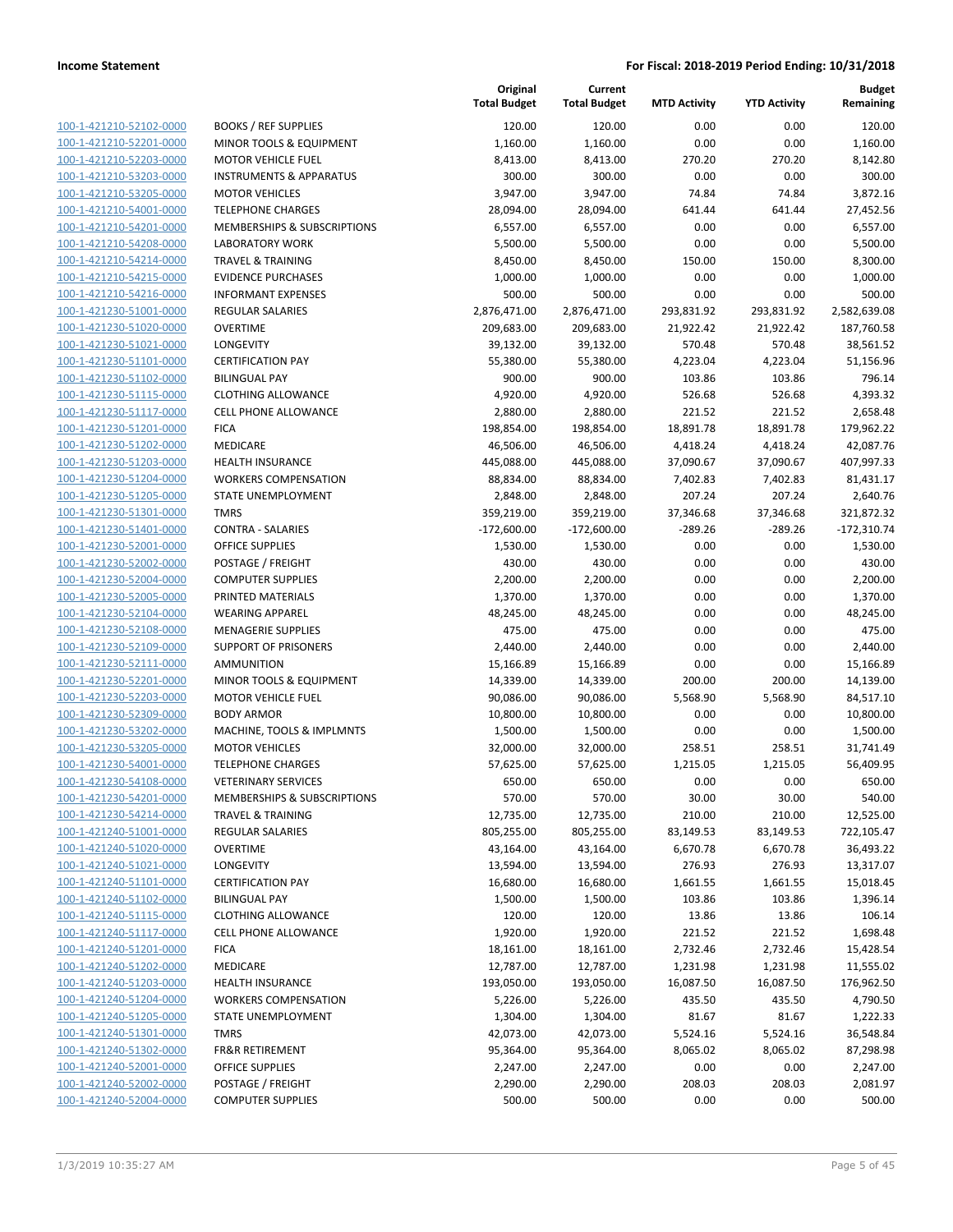| 100-1-421240-52005-0000        |
|--------------------------------|
| 100-1-421240-52102-0000        |
| 100-1-421240-52104-0000        |
| <u>100-1-421240-52201-0000</u> |
|                                |
| 100-1-421240-52203-0000        |
| 100-1-421240-52303-0000        |
| 100-1-421240-53202-0000        |
| 100-1-421240-53205-0000        |
| <u>100-1-421240-53207-0000</u> |
| 100-1-421240-54001-0000        |
| 100-1-421240-54101-0000        |
| 100-1-421240-54201-0000        |
| 100-1-421240-54212-0000        |
|                                |
| <u>100-1-421240-54214-0000</u> |
| 100-1-421240-55201-0000        |
| 100-1-421240-55231-0000        |
| 100-1-421240-55232-0000        |
| 100-1-421600-52104-0000        |
| <u>100-1-421600-52111-0000</u> |
| 100-1-421600-52201-0000        |
| 100-1-421600-52206-0000        |
| 100-1-421600-52309-0000        |
| 100-1-421600-53202-0000        |
|                                |
| <u>100-1-421600-54201-0000</u> |
| 100-1-421600-54214-0000        |
| 100-1-421600-55201-0000        |
| 100-1-422100-51001-0000        |
| 100-1-422100-51020-0000        |
| <u>100-1-422100-51021-0000</u> |
| 100-1-422100-51101-0000        |
| 100-1-422100-51116-0000        |
| 100-1-422100-51117-0000        |
| 100-1-422100-51201-0000        |
|                                |
| <u>100-1-422100-51202-0000</u> |
| 100-1-422100-51203-0000        |
| 100-1-422100-51204-0000        |
| 100-1-422100-51205-0000        |
| 100-1-422100-51301-0000        |
| 100-1-422100-51302-0000        |
| 100-1-422100-52001-0000        |
| 100-1-422100-52002-0000        |
| <u>100-1-422100-52102-0000</u> |
|                                |
| <u>100-1-422100-52103-0000</u> |
| <u>100-1-422100-52104-0000</u> |
| <u>100-1-422100-53207-0000</u> |
| 100-1-422100-54001-0000        |
| 100-1-422100-54002-0000        |
| <u>100-1-422100-54101-0000</u> |
| <u>100-1-422100-54201-0000</u> |
| <u>100-1-422100-54214-0000</u> |
| 100-1-422200-51001-0000        |
| 100-1-422200-51020-0000        |
|                                |
| 100-1-422200-51021-0000        |
| <u>100-1-422200-51101-0000</u> |
| <u>100-1-422200-51102-0000</u> |
| 100-1-422200-51117-0000        |
| 100-1-422200-51202-0000        |
| <u>100-1-422200-51203-0000</u> |
| <u>100-1-422200-51204-0000</u> |
|                                |

|                         |                              | Original<br><b>Total Budget</b> | Current<br><b>Total Budget</b> | <b>MTD Activity</b> | <b>YTD Activity</b> | <b>Budget</b><br>Remaining |
|-------------------------|------------------------------|---------------------------------|--------------------------------|---------------------|---------------------|----------------------------|
| 100-1-421240-52005-0000 | PRINTED MATERIALS            | 535.50                          | 535.50                         | 0.00                | 0.00                | 535.50                     |
| 100-1-421240-52102-0000 | <b>REFERENCE SUPPLIES</b>    | 3,711.00                        | 3,711.00                       | 0.00                | 0.00                | 3,711.00                   |
| 100-1-421240-52104-0000 | <b>WEARING APPAREL</b>       | 1,800.00                        | 1,800.00                       | 0.00                | 0.00                | 1,800.00                   |
| 100-1-421240-52201-0000 | MINOR TOOLS & EQUIPMENT      | 2,200.00                        | 2,200.00                       | 0.00                | 0.00                | 2,200.00                   |
| 100-1-421240-52203-0000 | <b>MOTOR VEHICLE FUEL</b>    | 600.00                          | 600.00                         | 0.00                | 0.00                | 600.00                     |
| 100-1-421240-52303-0000 | <b>TRAINING SUPPLIES</b>     | 970.00                          | 970.00                         | 0.00                | 0.00                | 970.00                     |
| 100-1-421240-53202-0000 | MACHINE, TOOLS & IMPLMNTS    | 194.00                          | 194.00                         | 0.00                | 0.00                | 194.00                     |
| 100-1-421240-53205-0000 | <b>MOTOR VEHICLES</b>        | 840.00                          | 840.00                         | 0.00                | 0.00                | 840.00                     |
| 100-1-421240-53207-0000 | RADIO/COMMUNICATIONS         | 44,979.00                       | 44,979.00                      | 3,483.00            | 3,483.00            | 41,496.00                  |
| 100-1-421240-54001-0000 | <b>TELEPHONE CHARGES</b>     | 38,500.00                       | 38,500.00                      | 729.71              | 729.71              | 37,770.29                  |
| 100-1-421240-54101-0000 | PROFESSIONAL SERVICES        | 18,106.00                       | 18,106.00                      | 0.00                | 0.00                | 18,106.00                  |
| 100-1-421240-54201-0000 | MEMBERSHIPS & SUBSCRIPTIONS  | 1,265.00                        | 1,265.00                       | 0.00                | 0.00                | 1,265.00                   |
| 100-1-421240-54212-0000 | <b>PRINTING</b>              | 485.00                          | 485.00                         | 0.00                | 0.00                | 485.00                     |
| 100-1-421240-54214-0000 | <b>TRAVEL &amp; TRAINING</b> | 31,504.00                       | 31,504.00                      | 1,587.99            | 1,587.99            | 29,916.01                  |
| 100-1-421240-55201-0000 | <b>EQUIPMENT PURCHASES</b>   | 4,500.00                        | 4,500.00                       | 0.00                | 0.00                | 4,500.00                   |
| 100-1-421240-55231-0000 | LESS LETHAL PROGRAM          | 19,105.70                       | 19,105.70                      | 0.00                | 0.00                | 19,105.70                  |
| 100-1-421240-55232-0000 | <b>FIREARMS PROGRAM</b>      | 22,262.10                       | 22,262.10                      | 0.00                | 0.00                | 22,262.10                  |
| 100-1-421600-52104-0000 | <b>WEARING APPAREL</b>       | 3,300.00                        | 3,300.00                       | 0.00                | 0.00                | 3,300.00                   |
| 100-1-421600-52111-0000 | <b>AMMUNITION</b>            | 6,605.00                        | 6,605.00                       | 0.00                | 0.00                | 6,605.00                   |
| 100-1-421600-52201-0000 | MINOR TOOLS & EQUIPMENT      | 7,940.80                        | 6,720.80                       | 0.00                | 0.00                | 6,720.80                   |
| 100-1-421600-52206-0000 | SPECIAL OPS EQUIPMENT        | 5,810.00                        | 5,810.00                       | 0.00                | 0.00                | 5,810.00                   |
| 100-1-421600-52309-0000 | <b>BODY ARMOR</b>            | 7,000.00                        | 8,220.00                       | 0.00                | 0.00                | 8,220.00                   |
| 100-1-421600-53202-0000 | MACHINE, TOOLS & IMPLMNTS    | 50.00                           | 50.00                          | 0.00                | 0.00                | 50.00                      |
| 100-1-421600-54201-0000 | MEMBERSHIPS & SUBSCRIPTIONS  | 440.00                          | 440.00                         | 0.00                | 0.00                | 440.00                     |
| 100-1-421600-54214-0000 | <b>TRAVEL &amp; TRAINING</b> | 7,900.00                        | 7,900.00                       | 1,440.00            | 1,440.00            | 6,460.00                   |
| 100-1-421600-55201-0000 | <b>EQUIPMENT PURCHASES</b>   | 6,390.00                        | 6,390.00                       | 0.00                | 0.00                | 6,390.00                   |
| 100-1-422100-51001-0000 | <b>REGULAR SALARIES</b>      | 254,929.00                      | 254,929.00                     | 29,067.36           | 29,067.36           | 225,861.64                 |
| 100-1-422100-51020-0000 | <b>OVERTIME</b>              | 1,371.00                        | 1,371.00                       | 0.00                | 0.00                | 1,371.00                   |
| 100-1-422100-51021-0000 | LONGEVITY                    | 4,000.00                        | 4,000.00                       | 171.69              | 171.69              | 3,828.31                   |
| 100-1-422100-51101-0000 | <b>CERTIFICATION PAY</b>     | 4,080.00                        | 4,080.00                       | 553.86              | 553.86              | 3,526.14                   |
| 100-1-422100-51116-0000 | CAR ALLOWANCE                | 4,200.00                        | 4,200.00                       | 761.52              | 761.52              | 3,438.48                   |
| 100-1-422100-51117-0000 | <b>CELL PHONE ALLOWANCE</b>  | 1,560.00                        | 1,560.00                       | 180.00              | 180.00              | 1,380.00                   |
| 100-1-422100-51201-0000 | <b>FICA</b>                  | 3,221.00                        | 3,221.00                       | 309.27              | 309.27              | 2,911.73                   |
| 100-1-422100-51202-0000 | MEDICARE                     | 3,917.00                        | 3,917.00                       | 435.85              | 435.85              | 3,481.15                   |
| 100-1-422100-51203-0000 | <b>HEALTH INSURANCE</b>      | 32,175.00                       | 32,175.00                      | 2,681.25            | 2,681.25            | 29,493.75                  |
| 100-1-422100-51204-0000 | <b>WORKERS COMPENSATION</b>  | 4,883.00                        | 4,883.00                       | 406.92              | 406.92              | 4,476.08                   |
| 100-1-422100-51205-0000 | <b>STATE UNEMPLOYMENT</b>    | 206.00                          | 206.00                         | 0.00                | 0.00                | 206.00                     |
| 100-1-422100-51301-0000 | <b>TMRS</b>                  | 5,819.00                        | 5,819.00                       | 653.01              | 653.01              | 5,165.99                   |
| 100-1-422100-51302-0000 | <b>FR&amp;R RETIREMENT</b>   | 42,109.00                       | 42,109.00                      | 4,684.05            | 4,684.05            | 37,424.95                  |
| 100-1-422100-52001-0000 | <b>OFFICE SUPPLIES</b>       | 1,232.00                        | 1,232.00                       | 55.47               | 55.47               | 1,176.53                   |
| 100-1-422100-52002-0000 | POSTAGE / FREIGHT            | 100.00                          | 100.00                         | 14.40               | 14.40               | 85.60                      |
| 100-1-422100-52102-0000 | REFERENCE SUPPLIES           | 3,150.00                        | 3,150.00                       | 0.00                | 0.00                | 3,150.00                   |
| 100-1-422100-52103-0000 | <b>MEETING SUPPLIES</b>      | 910.00                          | 910.00                         | 0.00                | 0.00                | 910.00                     |
| 100-1-422100-52104-0000 | <b>WEARING APPAREL</b>       | 1,350.00                        | 1,350.00                       | 0.00                | 0.00                | 1,350.00                   |
| 100-1-422100-53207-0000 | RADIO/COMMUNICATIONS         | 8,000.00                        | 8,000.00                       | 0.00                | 0.00                | 8,000.00                   |
| 100-1-422100-54001-0000 | <b>TELEPHONE CHARGES</b>     | 4,801.00                        | 4,801.00                       | 154.41              | 154.41              | 4,646.59                   |
| 100-1-422100-54002-0000 | <b>UTILITY CHARGES</b>       | 4,819.00                        | 4,819.00                       | 465.54              | 465.54              | 4,353.46                   |
| 100-1-422100-54101-0000 | PROFESSIONAL SERVICES        | 7,500.00                        | 7,500.00                       | 0.00                | 0.00                | 7,500.00                   |
| 100-1-422100-54201-0000 | MEMBERSHIPS & SUBSCRIPTIONS  | 5,765.00                        | 5,765.00                       | 3,825.00            | 3,825.00            | 1,940.00                   |
| 100-1-422100-54214-0000 | <b>TRAVEL &amp; TRAINING</b> | 4,700.00                        | 4,700.00                       | 0.00                | 0.00                | 4,700.00                   |
| 100-1-422200-51001-0000 | REGULAR SALARIES             | 3,007,395.00                    | 3,007,395.00                   | 339,847.05          | 339,847.05          | 2,667,547.95               |
| 100-1-422200-51020-0000 | <b>OVERTIME</b>              | 361,077.00                      | 361,077.00                     | 48,144.79           | 48,144.79           | 312,932.21                 |
| 100-1-422200-51021-0000 | LONGEVITY                    | 50,330.00                       | 50,330.00                      | 462.97              | 462.97              | 49,867.03                  |
| 100-1-422200-51101-0000 | <b>CERTIFICATION PAY</b>     | 111,360.00                      | 111,360.00                     | 7,864.77            | 7,864.77            | 103,495.23                 |
| 100-1-422200-51102-0000 | <b>BILINGUAL PAY</b>         | 600.00                          | 600.00                         | 69.24               | 69.24               | 530.76                     |
| 100-1-422200-51117-0000 | CELL PHONE ALLOWANCE         | 2,508.00                        | 2,508.00                       | 178.59              | 178.59              | 2,329.41                   |
| 100-1-422200-51202-0000 | MEDICARE                     | 51,232.00                       | 51,232.00                      | 5,412.13            | 5,412.13            | 45,819.87                  |
| 100-1-422200-51203-0000 | HEALTH INSURANCE             | 514,800.00                      | 514,800.00                     | 42,900.00           | 42,900.00           | 471,900.00                 |
| 100-1-422200-51204-0000 | <b>WORKERS COMPENSATION</b>  | 75,102.00                       | 75,102.00                      | 6,258.50            | 6,258.50            | 68,843.50                  |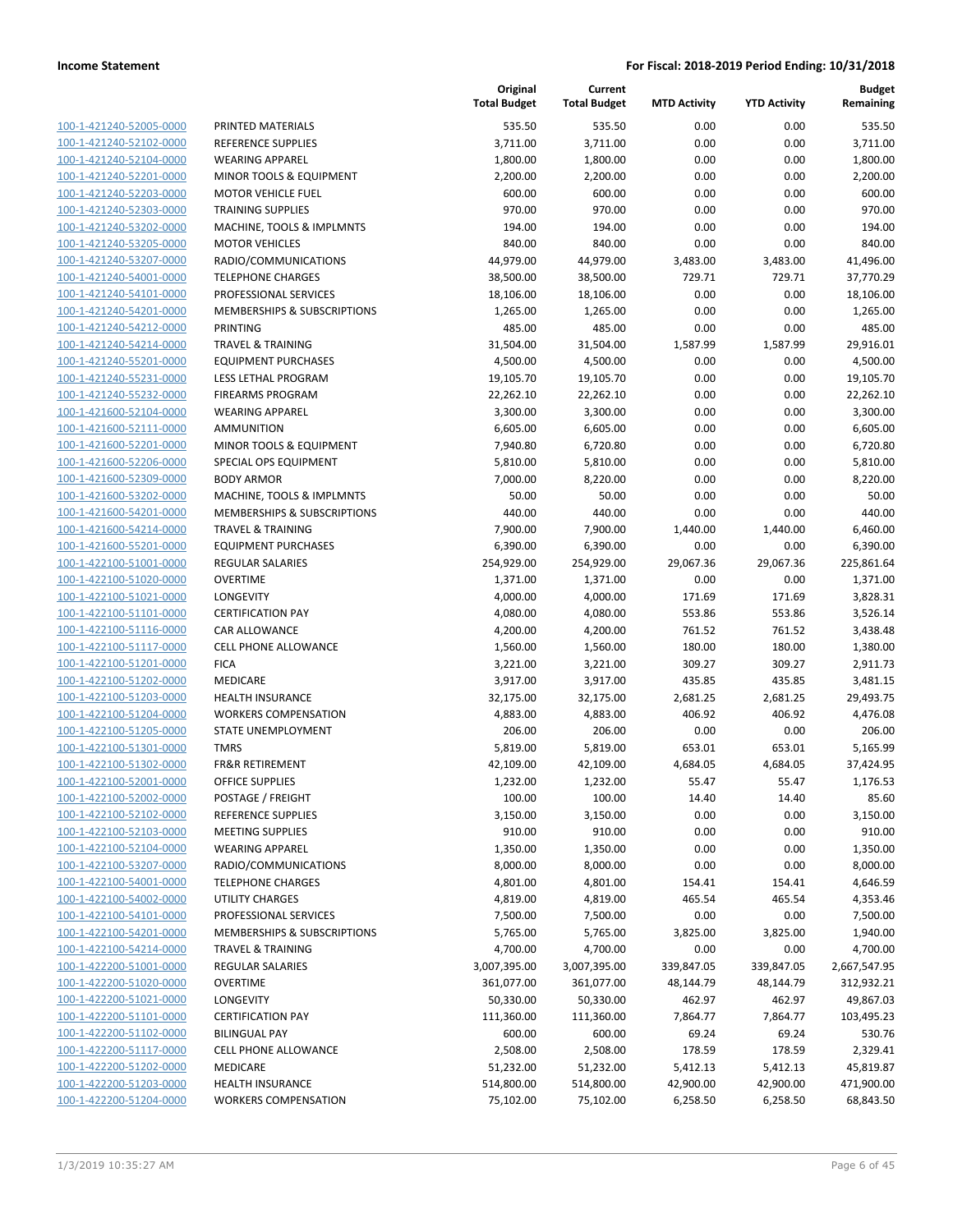**Current**

**Original**

**Budget**

| 100-1-422200-51205-0000        |
|--------------------------------|
| 100-1-422200-51302-0000        |
| <u>100-1-422200-51401-0000</u> |
| 100-1-422200-52001-0000        |
| 100-1-422200-52101-0000        |
| 100-1-422200-52102-0000        |
| 100-1-422200-52104-0000        |
| 100-1-422200-52107-0000        |
| 100-1-422200-52201-0000        |
| 100-1-422200-52203-0000        |
|                                |
| 100-1-422200-52205-0000        |
| 100-1-422200-52207-0000        |
| <u>100-1-422200-52208-0000</u> |
| 100-1-422200-52306-0000        |
| 100-1-422200-53202-0000        |
| 100-1-422200-53205-0000        |
| 100-1-422200-53208-0000        |
| 100-1-422200-53213-0000        |
| 100-1-422200-54001-0000        |
| 100-1-422200-54002-0000        |
| 100-1-422200-54109-0000        |
| 100-1-422200-54214-0000        |
|                                |
| 100-1-422200-54908-0000        |
| 100-1-422200-55201-0000        |
| 100-1-422200-55203-0000        |
| 100-1-422200-55207-0000        |
| 100-1-422300-51001-0000        |
| 100-1-422300-51020-0000        |
| 100-1-422300-51021-0000        |
| 100-1-422300-51101-0000        |
| 100-1-422300-51117-0000        |
| 100-1-422300-51201-0000        |
| <u>100-1-422300-51202-0000</u> |
| 100-1-422300-51203-0000        |
| 100-1-422300-51204-0000        |
| 100-1-422300-51205-0000        |
| 100-1-422300-51302-0000        |
|                                |
| <u>100-1-422300-52001-0000</u> |
| 100-1-422300-52002-0000        |
| 100-1-422300-52005-0000        |
| 100-1-422300-52104-0000        |
| 100-1-422300-52201-0000        |
| <u>100-1-422300-52203-0000</u> |
| <u>100-1-422300-52304-0000</u> |
| 100-1-422300-53205-0000        |
| <u>100-1-422300-54001-0000</u> |
| <u>100-1-422300-54201-0000</u> |
| <u>100-1-422300-54208-0000</u> |
| <u>100-1-422300-54210-0000</u> |
|                                |
| 100-1-422300-54214-0000        |
| 100-1-422300-54217-0000        |
| <u>100-1-422400-53204-0000</u> |
| <u>100-1-422400-53209-0000</u> |
| <u>100-1-422400-54001-0000</u> |
| <u>100-1-422400-54201-0000</u> |
| 100-1-422400-54214-0000        |
| <u>100-1-431100-51001-0000</u> |
| 100-1-431100-51021-0000        |
| <u>100-1-431100-51116-0000</u> |
|                                |

|                                                    |                                                       | <b>Total Budget</b>  | <b>Total Budget</b>  | <b>MTD Activity</b> | <b>YTD Activity</b> | Remaining            |
|----------------------------------------------------|-------------------------------------------------------|----------------------|----------------------|---------------------|---------------------|----------------------|
| 100-1-422200-51205-0000                            | STATE UNEMPLOYMENT                                    | 3,294.00             | 3,294.00             | 77.06               | 77.06               | 3,216.94             |
| 100-1-422200-51302-0000                            | <b>FR&amp;R RETIREMENT</b>                            | 676,936.00           | 676,936.00           | 73,922.31           | 73,922.31           | 603,013.69           |
| 100-1-422200-51401-0000                            | <b>CONTRA - SALARIES</b>                              | 0.00                 | 0.00                 | $-2,889.00$         | $-2,889.00$         | 2,889.00             |
| 100-1-422200-52001-0000                            | <b>OFFICE SUPPLIES</b>                                | 1,195.00             | 1,195.00             | 0.00                | 0.00                | 1,195.00             |
| 100-1-422200-52101-0000                            | <b>JANITORIAL SUPPLIES</b>                            | 6,000.00             | 6,000.00             | 183.00              | 183.00              | 5,817.00             |
| 100-1-422200-52102-0000                            | REFERENCE SUPPLIES                                    | 400.00               | 400.00               | 0.00                | 0.00                | 400.00               |
| 100-1-422200-52104-0000                            | <b>WEARING APPAREL</b>                                | 20,964.00            | 20,964.00            | 0.00                | 0.00                | 20,964.00            |
| 100-1-422200-52107-0000                            | <b>BOTANICAL SUPPLIES</b>                             | 1,000.00             | 1,000.00             | 0.00                | 0.00                | 1,000.00             |
| 100-1-422200-52201-0000                            | <b>MINOR TOOLS &amp; EQUIPMENT</b>                    | 12,754.00            | 12,754.00            | 207.09              | 207.09              | 12,546.91            |
| 100-1-422200-52203-0000                            | <b>MOTOR VEHICLE FUEL</b>                             | 30,786.00            | 30,786.00            | 2,314.65            | 2,314.65            | 28,471.35            |
| 100-1-422200-52205-0000                            | FIRST RESPONDER SUPPLIES                              | 19,500.00            | 19,500.00            | 0.00                | 0.00                | 19,500.00            |
| 100-1-422200-52207-0000                            | <b>BUNKER GEAR</b>                                    | 36,192.00            | 36,192.00            | 0.00                | 0.00                | 36,192.00            |
| 100-1-422200-52208-0000                            | <b>RESCUE EQUIPMENT</b>                               | 3,019.00             | 3,019.00             | 0.00                | 0.00                | 3,019.00             |
| 100-1-422200-52306-0000                            | <b>HAZMAT SUPPLIES</b>                                | 13,770.00            | 13,770.00            | 0.00                | 0.00                | 13,770.00            |
| 100-1-422200-53202-0000                            | MACHINE, TOOLS & IMPLMNTS                             | 1,900.00             | 1,900.00             | 0.00                | 0.00                | 1,900.00             |
| 100-1-422200-53205-0000                            | <b>MOTOR VEHICLES</b>                                 | 55,000.00            | 55,000.00            | $-596.01$           | $-596.01$           | 55,596.01            |
| 100-1-422200-53208-0000                            | FIRE HOSE/NOZZLES                                     | 8,520.00             | 8,520.00             | 399.99              | 399.99              | 8,120.01             |
| 100-1-422200-53213-0000                            | <b>SCBA MAINTENANCE</b>                               | 2,000.00             | 2,000.00             | 0.00                | 0.00                | 2,000.00             |
| 100-1-422200-54001-0000                            | <b>TELEPHONE CHARGES</b>                              | 7,016.00             | 7,016.00             | 510.46              | 510.46              | 6,505.54             |
| 100-1-422200-54002-0000                            | <b>UTILITY CHARGES</b>                                | 55,000.00            | 55,000.00            | 4,277.01            | 4,277.01            | 50,722.99            |
| 100-1-422200-54109-0000                            | INSPECTIONS/TESTING                                   | 9,640.00             | 9,640.00             | 498.75              | 498.75              | 9,141.25             |
| 100-1-422200-54214-0000                            | <b>TRAVEL &amp; TRAINING</b>                          | 19,400.00            | 19,400.00            | 0.00                | 0.00                | 19,400.00            |
| 100-1-422200-54908-0000                            | LEASE PURCHASE PAYMENTS                               | 65,073.00            | 65,073.00            | 5,419.72            | 5,419.72            | 59,653.28            |
| 100-1-422200-55201-0000                            | <b>EQUIPMENT PURCHASES</b>                            | 750.00               | 750.00               | 0.00                | 0.00                | 750.00               |
| 100-1-422200-55203-0000                            | <b>FURNITURE/OFFICE EQUIP</b>                         | 400.00               | 400.00               | 0.00                | 0.00                | 400.00               |
| 100-1-422200-55207-0000                            | RADIO COMMUNICATION EQUIP                             | 7,000.00             | 7,000.00             | 0.00                | 0.00                | 7,000.00             |
| 100-1-422300-51001-0000                            | <b>REGULAR SALARIES</b>                               | 100,701.00           | 100,701.00           | 11,686.22           | 11,686.22           | 89,014.78            |
| 100-1-422300-51020-0000                            | <b>OVERTIME</b>                                       | 13,330.00            | 13,330.00            | 242.60              | 242.60              | 13,087.40            |
| 100-1-422300-51021-0000                            | LONGEVITY                                             | 1,648.00             | 1,648.00             | 0.00                | 0.00                | 1,648.00             |
| 100-1-422300-51101-0000                            | <b>CERTIFICATION PAY</b>                              | 2,520.00             | 2,520.00             | 221.55              | 221.55              | 2,298.45             |
| 100-1-422300-51117-0000                            | <b>CELL PHONE ALLOWANCE</b>                           | 600.00               | 600.00               | 69.24               | 69.24               | 530.76               |
| 100-1-422300-51201-0000                            | <b>FICA</b>                                           | 7,366.00             | 7,366.00             | 0.00                | 0.00                | 7,366.00             |
| 100-1-422300-51202-0000                            | MEDICARE                                              | 1,723.00             | 1,723.00             | 177.22              | 177.22              | 1,545.78             |
| 100-1-422300-51203-0000                            | <b>HEALTH INSURANCE</b>                               | 10,725.00            | 10,725.00            | 893.75              | 893.75              | 9,831.25             |
| 100-1-422300-51204-0000                            | <b>WORKERS COMPENSATION</b>                           | 2,564.00             | 2,564.00             | 213.67              | 213.67              | 2,350.33             |
| 100-1-422300-51205-0000                            | STATE UNEMPLOYMENT                                    | 69.00                | 69.00                | 0.00                | 0.00                | 69.00                |
| 100-1-422300-51302-0000                            | FR&R RETIREMENT                                       | 22,928.00            | 22,928.00            | 2,275.73            | 2,275.73            | 20,652.27            |
| 100-1-422300-52001-0000                            | <b>OFFICE SUPPLIES</b>                                | 500.00               | 500.00               | 0.00                | 0.00                | 500.00               |
| 100-1-422300-52002-0000                            | POSTAGE / FREIGHT                                     | 100.00               | 100.00               | 0.00                | 0.00                | 100.00               |
| 100-1-422300-52005-0000                            | PRINTED MATERIALS                                     | 474.00               | 474.00               | 0.00                | 0.00                | 474.00               |
| 100-1-422300-52104-0000                            | <b>WEARING APPAREL</b>                                | 545.00               | 545.00               | 134.84              | 134.84              | 410.16               |
| 100-1-422300-52201-0000                            | MINOR TOOLS & EQUIPMENT                               | 648.00               | 648.00               | 0.00                | 0.00                | 648.00               |
| 100-1-422300-52203-0000                            | <b>MOTOR VEHICLE FUEL</b>                             | 1,785.00             | 1,785.00             | 37.78               | 37.78               | 1,747.22             |
| 100-1-422300-52304-0000<br>100-1-422300-53205-0000 | <b>FIRE PREVENTION SUPPLIES</b>                       | 8,837.50             | 8,837.50             | 0.00                | 0.00                | 8,837.50             |
|                                                    | <b>MOTOR VEHICLES</b>                                 | 452.00               | 452.00               | 0.00                | 0.00                | 452.00               |
| 100-1-422300-54001-0000                            | <b>TELEPHONE CHARGES</b>                              | 361.00               | 361.00               | 27.70               | 27.70               | 333.30               |
| 100-1-422300-54201-0000<br>100-1-422300-54208-0000 | MEMBERSHIPS & SUBSCRIPTIONS<br><b>LABORATORY WORK</b> | 1,881.00             | 1,881.00             | 0.00                | 0.00                | 1,881.00             |
| 100-1-422300-54210-0000                            |                                                       | 660.00               | 660.00               | 0.00                | 0.00                | 660.00               |
| 100-1-422300-54214-0000                            | PHOTO PROCESSING                                      | 50.00                | 50.00                | 0.00                | 0.00                | 50.00                |
| 100-1-422300-54217-0000                            | <b>TRAVEL &amp; TRAINING</b>                          | 3,100.00             | 3,100.00             | 511.60              | 511.60              | 2,588.40<br>600.00   |
|                                                    | AWARDS PROGRAM<br><b>SIREN MAINTENANCE</b>            | 600.00               | 600.00               | 0.00                | 0.00                |                      |
| 100-1-422400-53204-0000<br>100-1-422400-53209-0000 | HARDWARE/SOFTWARE                                     | 1,000.00             | 1,000.00             | 0.00                | 0.00                | 1,000.00             |
| 100-1-422400-54001-0000                            | <b>TELEPHONE CHARGES</b>                              | 12,500.00            | 12,500.00            | 0.00                | 0.00                | 12,500.00            |
| 100-1-422400-54201-0000                            | MEMBERSHIPS & SUBSCRIPTIONS                           | 2,500.00<br>3,150.00 | 2,500.00<br>3,150.00 | 157.50<br>0.00      | 157.50<br>0.00      | 2,342.50<br>3,150.00 |
| 100-1-422400-54214-0000                            | <b>TRAVEL &amp; TRAINING</b>                          | 1,500.00             | 1,500.00             | 0.00                | 0.00                | 1,500.00             |
| 100-1-431100-51001-0000                            | REGULAR SALARIES                                      | 133,727.00           | 133,727.00           | 15,110.00           | 15,110.00           | 118,617.00           |
| 100-1-431100-51021-0000                            | LONGEVITY                                             | 486.00               | 486.00               | 0.00                | 0.00                | 486.00               |
| 100-1-431100-51116-0000                            | CAR ALLOWANCE                                         | 4,200.00             | 4,200.00             | 484.62              | 484.62              | 3,715.38             |
|                                                    |                                                       |                      |                      |                     |                     |                      |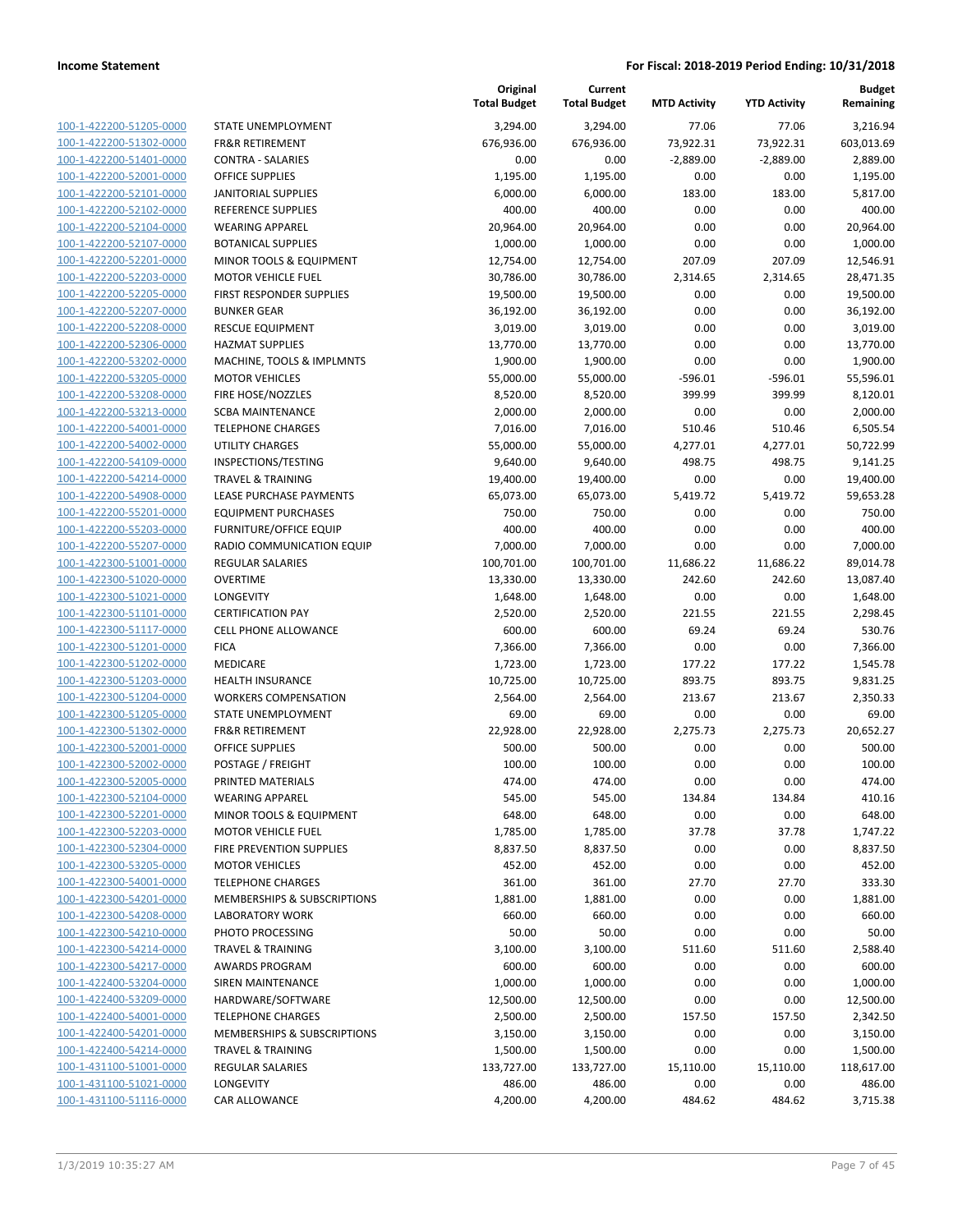| 100-1-431100-51117-0000        |
|--------------------------------|
| 100-1-431100-51201-0000        |
| 100-1-431100-51202-0000        |
| 100-1-431100-51203-0000        |
| 100-1-431100-51204-0000        |
| 100-1-431100-51205-0000        |
| 100-1-431100-51301-0000        |
| 100-1-431100-52001-0000        |
| <u>100-1-431100-52002-0000</u> |
| <u>100-1-431100-52103-0000</u> |
| 100-1-431100-53201-0000        |
| 100-1-431100-53205-0000        |
| 100-1-431100-54001-0000        |
| 100-1-431100-54002-0000        |
| <u>100-1-431100-54101-0000</u> |
| 100-1-431100-54201-0000        |
| 100-1-431100-54214-0000        |
| 100-1-431200-51001-0000        |
| <u>100-1-431200-51020-0000</u> |
| 100-1-431200-51021-0000        |
| 100-1-431200-51101-0000        |
| 100-1-431200-51117-0000        |
| 100-1-431200-51201-0000        |
| <u>100-1-431200-51202-0000</u> |
| 100-1-431200-51203-0000        |
| 100-1-431200-51204-0000        |
| 100-1-431200-51205-0000        |
|                                |
| 100-1-431200-51301-0000        |
| <u>100-1-431200-52001-0000</u> |
| 100-1-431200-52002-0000        |
| 100-1-431200-52103-0000        |
| 100-1-431200-52104-0000        |
| 100-1-431200-52106-0000        |
| <u>100-1-431200-52107-0000</u> |
| 100-1-431200-52201-0000        |
| 100-1-431200-52203-0000        |
| 100-1-431200-52302-0000        |
| 100-1-431200-52303-0000        |
| <u>100-1-431200-53202-0000</u> |
| 100-1-431200-53205-0000        |
| 100-1-431200-53207-0000        |
| <u>100-1-431200-53301-0000</u> |
| 100-1-431200-53303-0000        |
| 100-1-431200-53305-0000        |
| 100-1-431200-53308-0000        |
| <u>100-1-431200-54001-0000</u> |
| 100-1-431200-54002-0000        |
| 100-1-431200-54201-0000        |
| 100-1-431200-54214-0000        |
| <u>100-1-431600-51001-0000</u> |
| 100-1-431600-51020-0000        |
| 100-1-431600-51021-0000        |
| 100-1-431600-51101-0000        |
| <u>100-1-431600-51201-0000</u> |
| <u>100-1-431600-51202-0000</u> |
| <u>100-1-431600-51203-0000</u> |
| <u>100-1-431600-51204-0000</u> |
| 100-1-431600-51205-0000        |
| <u>100-1-431600-51301-0000</u> |
|                                |

|                         |                                 | Original<br><b>Total Budget</b> | Current<br><b>Total Budget</b> | <b>MTD Activity</b> | <b>YTD Activity</b> | <b>Budget</b><br>Remaining |
|-------------------------|---------------------------------|---------------------------------|--------------------------------|---------------------|---------------------|----------------------------|
| 100-1-431100-51117-0000 | <b>CELL PHONE ALLOWANCE</b>     | 852.00                          | 852.00                         | 48.45               | 48.45               | 803.55                     |
| 100-1-431100-51201-0000 | <b>FICA</b>                     | 8,859.00                        | 8,859.00                       | 916.49              | 916.49              | 7,942.51                   |
| 100-1-431100-51202-0000 | MEDICARE                        | 2,019.00                        | 2,019.00                       | 214.34              | 214.34              | 1,804.66                   |
| 100-1-431100-51203-0000 | <b>HEALTH INSURANCE</b>         | 21,450.00                       | 21,450.00                      | 1,787.50            | 1,787.50            | 19,662.50                  |
| 100-1-431100-51204-0000 | <b>WORKERS COMPENSATION</b>     | 381.00                          | 381.00                         | 31.75               | 31.75               | 349.25                     |
| 100-1-431100-51205-0000 | STATE UNEMPLOYMENT              | 137.00                          | 137.00                         | 0.00                | 0.00                | 137.00                     |
| 100-1-431100-51301-0000 | <b>TMRS</b>                     | 15,598.00                       | 15,598.00                      | 1,817.74            | 1,817.74            | 13,780.26                  |
| 100-1-431100-52001-0000 | <b>OFFICE SUPPLIES</b>          | 600.00                          | 600.00                         | 0.00                | 0.00                | 600.00                     |
| 100-1-431100-52002-0000 | POSTAGE / FREIGHT               | 200.00                          | 200.00                         | 0.00                | 0.00                | 200.00                     |
| 100-1-431100-52103-0000 | <b>MEETING SUPPLIES</b>         | 100.00                          | 100.00                         | 0.00                | 0.00                | 100.00                     |
| 100-1-431100-53201-0000 | FURNITURE & OFFICE EQUIPMENT    | 100.00                          | 100.00                         | 0.00                | 0.00                | 100.00                     |
| 100-1-431100-53205-0000 | <b>MOTOR VEHICLES</b>           | 259.00                          | 259.00                         | 0.00                | 0.00                | 259.00                     |
| 100-1-431100-54001-0000 | <b>TELEPHONE CHARGES</b>        | 3,423.00                        | 3,423.00                       | 165.38              | 165.38              | 3,257.62                   |
| 100-1-431100-54002-0000 | <b>UTILITY CHARGES</b>          | 1,391.00                        | 1,391.00                       | 11.67               | 11.67               | 1,379.33                   |
| 100-1-431100-54101-0000 | PROFESSIONAL SERVICES           | 1,000.00                        | 1,000.00                       | 0.00                | 0.00                | 1,000.00                   |
| 100-1-431100-54201-0000 | MEMBERSHIPS & SUBSCRIPTIONS     | 600.00                          | 600.00                         | 0.00                | 0.00                | 600.00                     |
| 100-1-431100-54214-0000 | <b>TRAVEL &amp; TRAINING</b>    | 2,400.00                        | 2,400.00                       | 0.00                | 0.00                | 2,400.00                   |
| 100-1-431200-51001-0000 | <b>REGULAR SALARIES</b>         | 360,067.00                      | 360,067.00                     | 38,354.24           | 38,354.24           | 321,712.76                 |
| 100-1-431200-51020-0000 | <b>OVERTIME</b>                 | 13,737.00                       | 13,737.00                      | 1,236.25            | 1,236.25            | 12,500.75                  |
| 100-1-431200-51021-0000 | LONGEVITY                       | 6,800.00                        | 6,800.00                       | 0.00                | 0.00                | 6,800.00                   |
| 100-1-431200-51101-0000 | <b>CERTIFICATION PAY</b>        | 600.00                          | 600.00                         | 0.00                | 0.00                | 600.00                     |
| 100-1-431200-51117-0000 | CELL PHONE ALLOWANCE            | 1,824.00                        | 1,824.00                       | 49.83               | 49.83               | 1,774.17                   |
| 100-1-431200-51201-0000 | <b>FICA</b>                     | 23,748.00                       | 23,748.00                      | 2,238.68            | 2,238.68            | 21,509.32                  |
| 100-1-431200-51202-0000 | <b>MEDICARE</b>                 | 5,554.00                        | 5,554.00                       | 523.56              | 523.56              | 5,030.44                   |
| 100-1-431200-51203-0000 | <b>HEALTH INSURANCE</b>         | 117,975.00                      | 117,975.00                     | 9,831.25            | 9,831.25            | 108,143.75                 |
| 100-1-431200-51204-0000 | <b>WORKERS COMPENSATION</b>     | 24,546.00                       | 24,546.00                      | 2,045.50            | 2,045.50            | 22,500.50                  |
| 100-1-431200-51205-0000 | STATE UNEMPLOYMENT              | 755.00                          | 755.00                         | 13.74               | 13.74               | 741.26                     |
| 100-1-431200-51301-0000 | <b>TMRS</b>                     | 42,899.00                       | 42,899.00                      | 4,606.22            | 4,606.22            | 38,292.78                  |
| 100-1-431200-52001-0000 | <b>OFFICE SUPPLIES</b>          | 348.50                          | 348.50                         | 0.00                | 0.00                | 348.50                     |
| 100-1-431200-52002-0000 | POSTAGE / FREIGHT               | 20.00                           | 20.00                          | 0.00                | 0.00                | 20.00                      |
| 100-1-431200-52103-0000 | <b>MEETING SUPPLIES</b>         | 709.11                          | 709.11                         | 0.00                | 0.00                | 709.11                     |
| 100-1-431200-52104-0000 | <b>WEARING APPAREL</b>          | 8,000.00                        | 8,000.00                       | 109.99              | 109.99              | 7,890.01                   |
| 100-1-431200-52106-0000 | <b>CHEMICAL SUPPLIES</b>        | 2,002.90                        | 2,002.90                       | 0.00                | 0.00                | 2,002.90                   |
| 100-1-431200-52107-0000 | <b>BOTANICAL SUPPLIES</b>       | 449.99                          | 449.99                         | 0.00                | 0.00                | 449.99                     |
| 100-1-431200-52201-0000 | MINOR TOOLS & EQUIPMENT         | 7,718.65                        | 7,718.65                       | 0.00                | 0.00                | 7,718.65                   |
| 100-1-431200-52203-0000 | <b>MOTOR VEHICLE FUEL</b>       | 35,291.00                       | 35,291.00                      | 2,443.37            | 2,443.37            | 32,847.63                  |
| 100-1-431200-52302-0000 | <b>MEDICAL SUPPLIES</b>         | 150.00                          | 150.00                         | 0.00                | 0.00                | 150.00                     |
| 100-1-431200-52303-0000 | <b>TRAINING SUPPLIES</b>        | 212.99                          | 212.99                         | 0.00                | 0.00                | 212.99                     |
| 100-1-431200-53202-0000 | MACHINE, TOOLS & IMPLMNTS       | 3,599.99                        | 3,599.99                       | 0.00                | 0.00                | 3,599.99                   |
| 100-1-431200-53205-0000 | <b>MOTOR VEHICLES</b>           | 37,000.00                       | 37,000.00                      | 1,192.94            | 1,192.94            | 35,807.06                  |
| 100-1-431200-53207-0000 | RADIO/COMMUNICATIONS            | 5,930.00                        | 5,930.00                       | 0.00                | 0.00                | 5,930.00                   |
| 100-1-431200-53301-0000 | SIDEWALKS, CURBS, & GUTTERS     | 8,000.00                        | 8,000.00                       | 0.00                | 0.00                | 8,000.00                   |
| 100-1-431200-53303-0000 | MAINT - STREET /ALLEY/APRN/RNWY | 60,000.00                       | 60,000.00                      | 943.82              | 943.82              | 59,056.18                  |
| 100-1-431200-53305-0000 | <b>BRIDGES &amp; CULVERTS</b>   | 7,012.80                        | 7,012.80                       | 0.00                | 0.00                | 7,012.80                   |
| 100-1-431200-53308-0000 | <b>STORM SEWERS</b>             | 5,071.53                        | 5,071.53                       | 0.00                | 0.00                | 5,071.53                   |
| 100-1-431200-54001-0000 | <b>TELEPHONE CHARGES</b>        | 1,908.00                        | 1,908.00                       | 146.40              | 146.40              | 1,761.60                   |
| 100-1-431200-54002-0000 | <b>UTILITY CHARGES</b>          | 7,997.00                        | 7,997.00                       | 515.84              | 515.84              | 7,481.16                   |
| 100-1-431200-54201-0000 | MEMBERSHIPS & SUBSCRIPTIONS     | 798.00                          | 798.00                         | 0.00                | 0.00                | 798.00                     |
| 100-1-431200-54214-0000 | <b>TRAVEL &amp; TRAINING</b>    | 330.30                          | 330.30                         | 0.00                | 0.00                | 330.30                     |
| 100-1-431600-51001-0000 | <b>REGULAR SALARIES</b>         | 71,913.00                       | 71,913.00                      | 8,227.04            | 8,227.04            | 63,685.96                  |
| 100-1-431600-51020-0000 | <b>OVERTIME</b>                 | 7,979.00                        | 7,979.00                       | 180.90              | 180.90              | 7,798.10                   |
| 100-1-431600-51021-0000 | LONGEVITY                       | 2,796.00                        | 2,796.00                       | 0.00                | 0.00                | 2,796.00                   |
| 100-1-431600-51101-0000 | <b>CERTIFICATION PAY</b>        | 1,200.00                        | 1,200.00                       | 69.24               | 69.24               | 1,130.76                   |
| 100-1-431600-51201-0000 | <b>FICA</b>                     | 5,201.00                        | 5,201.00                       | 502.15              | 502.15              | 4,698.85                   |
| 100-1-431600-51202-0000 | MEDICARE                        | 1,216.00                        | 1,216.00                       | 117.44              | 117.44              | 1,098.56                   |
| 100-1-431600-51203-0000 | <b>HEALTH INSURANCE</b>         | 21,450.00                       | 21,450.00                      | 1,787.50            | 1,787.50            | 19,662.50                  |
| 100-1-431600-51204-0000 | <b>WORKERS COMPENSATION</b>     | 5,376.00                        | 5,376.00                       | 448.00              | 448.00              | 4,928.00                   |
| 100-1-431600-51205-0000 | STATE UNEMPLOYMENT              | 137.00                          | 137.00                         | 0.00                | 0.00                | 137.00                     |
| 100-1-431600-51301-0000 | <b>TMRS</b>                     | 9,395.00                        | 9,395.00                       | 985.04              | 985.04              | 8,409.96                   |
|                         |                                 |                                 |                                |                     |                     |                            |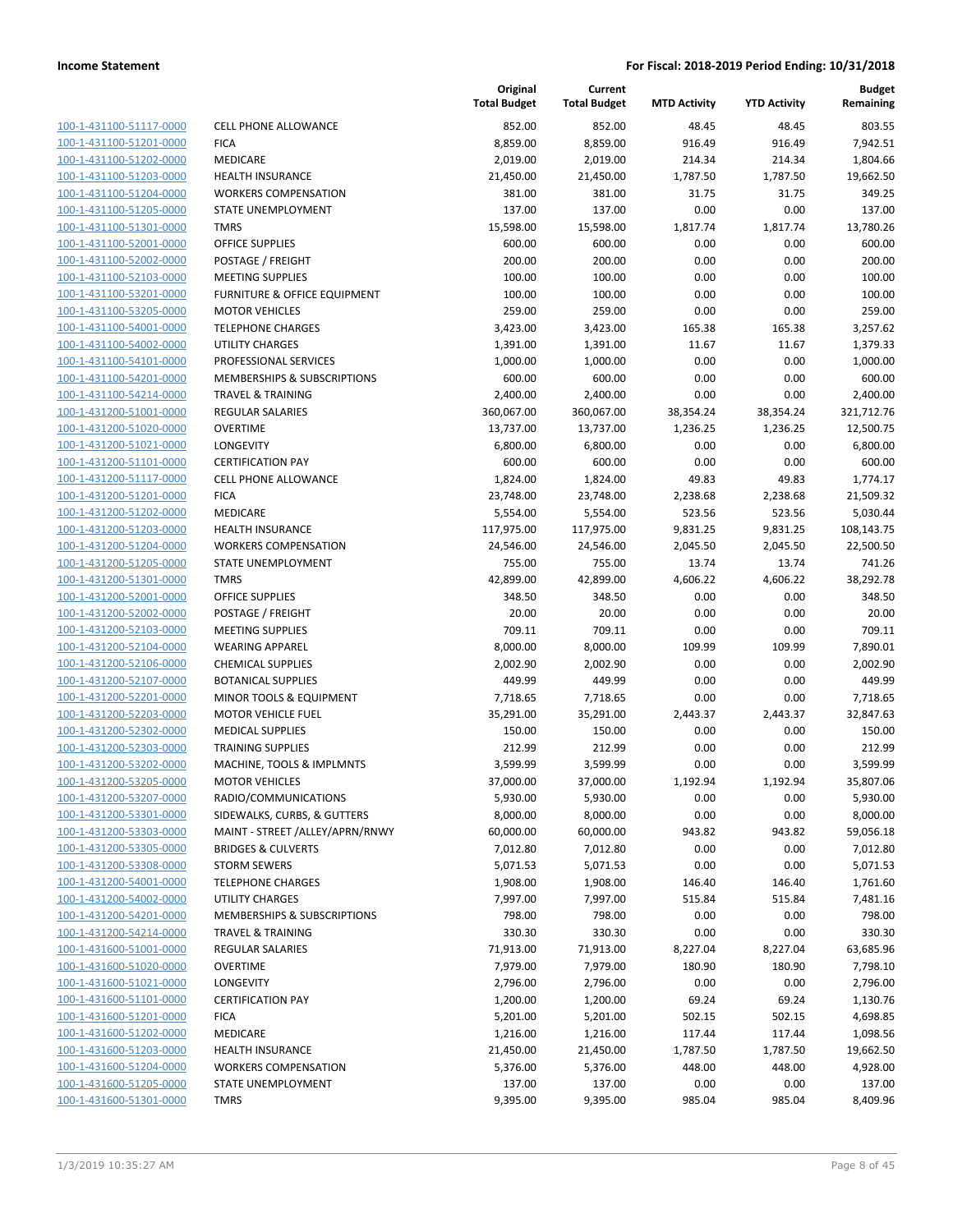|                                                    |                                                       | Original<br><b>Total Budget</b> | Current<br><b>Total Budget</b> | <b>MTD Activity</b> | <b>YTD Activity</b> | <b>Budget</b><br>Remaining |
|----------------------------------------------------|-------------------------------------------------------|---------------------------------|--------------------------------|---------------------|---------------------|----------------------------|
| 100-1-431600-52001-0000                            | OFFICE SUPPLIES                                       | 278.38                          | 278.38                         | 0.00                | 0.00                | 278.38                     |
| 100-1-431600-52104-0000                            | <b>WEARING APPAREL</b>                                | 2,617.40                        | 2,617.40                       | 109.99              | 109.99              | 2,507.41                   |
| 100-1-431600-52106-0000                            | <b>CHEMICAL SUPPLIES</b>                              | 326.66                          | 326.66                         | 0.00                | 0.00                | 326.66                     |
| 100-1-431600-52201-0000                            | <b>MINOR TOOLS &amp; EQUIPMENT</b>                    | 3,529.84                        | 3,529.84                       | 0.00                | 0.00                | 3,529.84                   |
| 100-1-431600-52203-0000                            | <b>MOTOR VEHICLE FUEL</b>                             | 4,200.00                        | 4,200.00                       | 358.35              | 358.35              | 3,841.65                   |
| 100-1-431600-53202-0000                            | MACHINE, TOOLS & IMPLMNTS                             | 3,998.75                        | 3,998.75                       | 0.00                | 0.00                | 3,998.75                   |
| 100-1-431600-53205-0000                            | <b>MOTOR VEHICLES</b>                                 | 1,919.00                        | 1,919.00                       | 0.00                | 0.00                | 1,919.00                   |
| 100-1-431600-53207-0000                            | RADIO/COMMUNICATIONS                                  | 1,425.00                        | 1,425.00                       | 0.00                | 0.00                | 1,425.00                   |
| 100-1-431600-53303-0000                            | MAINT - STREET /ALLEY/APRN/RNWY                       | 20,001.00                       | 20,001.00                      | 0.00                | 0.00                | 20,001.00                  |
| 100-1-431600-54001-0000                            | <b>TELEPHONE CHARGES</b>                              | 848.00                          | 848.00                         | 91.64               | 91.64               | 756.36                     |
| 100-1-431600-54002-0000                            | <b>UTILITY CHARGES</b>                                | 357,457.00                      | 357,457.00                     | 25,907.46           | 25,907.46           | 331,549.54                 |
| 100-1-431600-54214-0000                            | <b>TRAVEL &amp; TRAINING</b>                          | 395.00                          | 395.00                         | 0.00                | 0.00                | 395.00                     |
| 100-1-431700-51001-0000                            | REGULAR SALARIES                                      | 110,615.00                      | 110,615.00                     | 12,598.96           | 12,598.96           | 98,016.04                  |
| 100-1-431700-51020-0000                            | <b>OVERTIME</b>                                       | 336.00                          | 336.00                         | 0.00                | 0.00                | 336.00                     |
| 100-1-431700-51021-0000                            | <b>LONGEVITY</b>                                      | 1,890.00                        | 1,890.00                       | 0.00                | 0.00                | 1,890.00                   |
| 100-1-431700-51117-0000                            | <b>CELL PHONE ALLOWANCE</b>                           | 420.00                          | 420.00                         | 48.45               | 48.45               | 371.55                     |
| 100-1-431700-51201-0000                            | <b>FICA</b>                                           | 7,022.00                        | 7,022.00                       | 714.58              | 714.58              | 6,307.42                   |
| 100-1-431700-51202-0000                            | <b>MEDICARE</b>                                       | 1,642.00                        | 1,642.00                       | 167.13              | 167.13              | 1,474.87                   |
| 100-1-431700-51203-0000                            | <b>HEALTH INSURANCE</b>                               | 21,450.00                       | 21,450.00                      | 1,787.50            | 1,787.50            | 19,662.50                  |
| 100-1-431700-51204-0000                            | <b>WORKERS COMPENSATION</b>                           | 702.00                          | 702.00                         | 58.50               | 58.50               | 643.50                     |
| 100-1-431700-51205-0000                            | <b>STATE UNEMPLOYMENT</b>                             | 137.00                          | 137.00                         | 0.00                | 0.00                | 137.00                     |
| 100-1-431700-51301-0000                            | <b>TMRS</b>                                           | 12,685.00                       | 12,685.00                      | 1,469.62            | 1,469.62            | 11,215.38                  |
| 100-1-431700-52001-0000                            | OFFICE SUPPLIES                                       | 1,700.00                        | 1,700.00                       | 0.00                | 0.00                | 1,700.00                   |
| 100-1-431700-52002-0000                            | POSTAGE / FREIGHT                                     | 50.00                           | 50.00                          | 0.00                | 0.00                | 50.00                      |
| 100-1-431700-52104-0000                            | <b>WEARING APPAREL</b>                                | 850.00                          | 850.00                         | 0.00                | 0.00                | 850.00                     |
| 100-1-431700-52201-0000                            | MINOR TOOLS & EQUIPMENT                               | 700.00                          | 700.00                         | 10.34               | 10.34               | 689.66                     |
| 100-1-431700-52203-0000                            | <b>MOTOR VEHICLE FUEL</b>                             | 3,200.00                        | 3,200.00                       | 281.02              | 281.02              | 2,918.98                   |
| 100-1-431700-52303-0000                            | <b>TRAINING SUPPLIES</b>                              | 350.00                          | 350.00                         | 0.00                | 0.00                | 350.00                     |
| 100-1-431700-53201-0000                            | FURNITURE & OFFICE EQUIPMENT<br><b>MOTOR VEHICLES</b> | 1,000.00<br>1,100.00            | 1,000.00                       | 0.00<br>0.00        | 0.00<br>0.00        | 1,000.00<br>1,100.00       |
| 100-1-431700-53205-0000<br>100-1-431700-53207-0000 | RADIO/COMMUNICATIONS                                  | 200.00                          | 1,100.00<br>200.00             | 0.00                | 0.00                | 200.00                     |
| 100-1-431700-54001-0000                            | <b>TELEPHONE CHARGES</b>                              | 1,400.00                        | 1,400.00                       | 104.34              | 104.34              | 1,295.66                   |
| 100-1-431700-54002-0000                            | UTILITY CHARGES                                       | 1,391.00                        | 1,391.00                       | 11.67               | 11.67               | 1,379.33                   |
| 100-1-431700-54201-0000                            | MEMBERSHIPS & SUBSCRIPTIONS                           | 700.00                          | 700.00                         | 0.00                | 0.00                | 700.00                     |
| 100-1-431700-54212-0000                            | PRINTING                                              | 200.00                          | 200.00                         | 0.00                | 0.00                | 200.00                     |
| 100-1-431700-54214-0000                            | <b>TRAVEL &amp; TRAINING</b>                          | 1,000.00                        | 1,000.00                       | 0.00                | 0.00                | 1,000.00                   |
| 100-1-431700-54410-0000                            | PERMITS/FEES                                          | 200.00                          | 200.00                         | 0.00                | 0.00                | 200.00                     |
| 100-1-441100-51001-0000                            | REGULAR SALARIES                                      | 130,427.00                      | 130,427.00                     | 7,469.51            | 7,469.51            | 122,957.49                 |
| 100-1-441100-51020-0000                            | <b>OVERTIME</b>                                       | 1,054.00                        | 1,054.00                       | 0.00                | 0.00                | 1,054.00                   |
| 100-1-441100-51021-0000                            | LONGEVITY                                             | 780.00                          | 780.00                         | 0.00                | 0.00                | 780.00                     |
| 100-1-441100-51102-0000                            | <b>BILINGUAL PAY</b>                                  | 1,200.00                        | 1,200.00                       | 138.48              | 138.48              | 1,061.52                   |
| 100-1-441100-51117-0000                            | <b>CELL PHONE ALLOWANCE</b>                           | 960.00                          | 960.00                         | 0.00                | 0.00                | 960.00                     |
| 100-1-441100-51201-0000                            | <b>FICA</b>                                           | 8,334.00                        | 8,334.00                       | 419.77              | 419.77              | 7,914.23                   |
| 100-1-441100-51202-0000                            | MEDICARE                                              | 1,949.00                        | 1,949.00                       | 98.17               | 98.17               | 1,850.83                   |
| 100-1-441100-51203-0000                            | HEALTH INSURANCE                                      | 32,175.00                       | 32,175.00                      | 2,681.25            | 2,681.25            | 29,493.75                  |
| 100-1-441100-51204-0000                            | <b>WORKERS COMPENSATION</b>                           | 682.00                          | 682.00                         | 56.83               | 56.83               | 625.17                     |
| 100-1-441100-51205-0000                            | STATE UNEMPLOYMENT                                    | 206.00                          | 206.00                         | 0.00                | 0.00                | 206.00                     |
| 100-1-441100-51301-0000                            | TMRS                                                  | 15,055.00                       | 15,055.00                      | 884.03              | 884.03              | 14,170.97                  |
| 100-1-441100-52001-0000                            | OFFICE SUPPLIES                                       | 1,600.00                        | 1,600.00                       | 0.00                | 0.00                | 1,600.00                   |
| 100-1-441100-52002-0000                            | POSTAGE / FREIGHT                                     | 800.00                          | 800.00                         | 1.66                | 1.66                | 798.34                     |
| 100-1-441100-52005-0000                            | PRINTED MATERIALS                                     | 302.74                          | 302.74                         | 0.00                | 0.00                | 302.74                     |
| 100-1-441100-54001-0000                            | <b>TELEPHONE CHARGES</b>                              | 2,684.00                        | 2,684.00                       | 93.74               | 93.74               | 2,590.26                   |
| 100-1-441100-54002-0000                            | UTILITY CHARGES                                       | 1,391.00                        | 1,391.00                       | 11.67               | 11.67               | 1,379.33                   |
| 100-1-441100-54214-0000                            | <b>TRAVEL &amp; TRAINING</b>                          | 1,000.00                        | 1,000.00                       | 0.00                | 0.00                | 1,000.00                   |
| 100-1-441200-51001-0000                            | REGULAR SALARIES                                      | 54,080.00                       | 54,080.00                      | 6,160.00            | 6,160.00            | 47,920.00                  |
| 100-1-441200-51021-0000                            | LONGEVITY                                             | 294.00                          | 294.00                         | 0.00                | 0.00                | 294.00                     |
| 100-1-441200-51101-0000                            | <b>CERTIFICATION PAY</b>                              | 1,200.00                        | 1,200.00                       | 0.00                | 0.00                | 1,200.00                   |
| 100-1-441200-51117-0000                            | <b>CELL PHONE ALLOWANCE</b>                           | 432.00                          | 432.00                         | 0.00                | 0.00                | 432.00                     |
| 100-1-441200-51201-0000                            | <b>FICA</b>                                           | 3,472.00                        | 3,472.00                       | 343.18              | 343.18              | 3,128.82                   |
|                                                    |                                                       |                                 |                                |                     |                     |                            |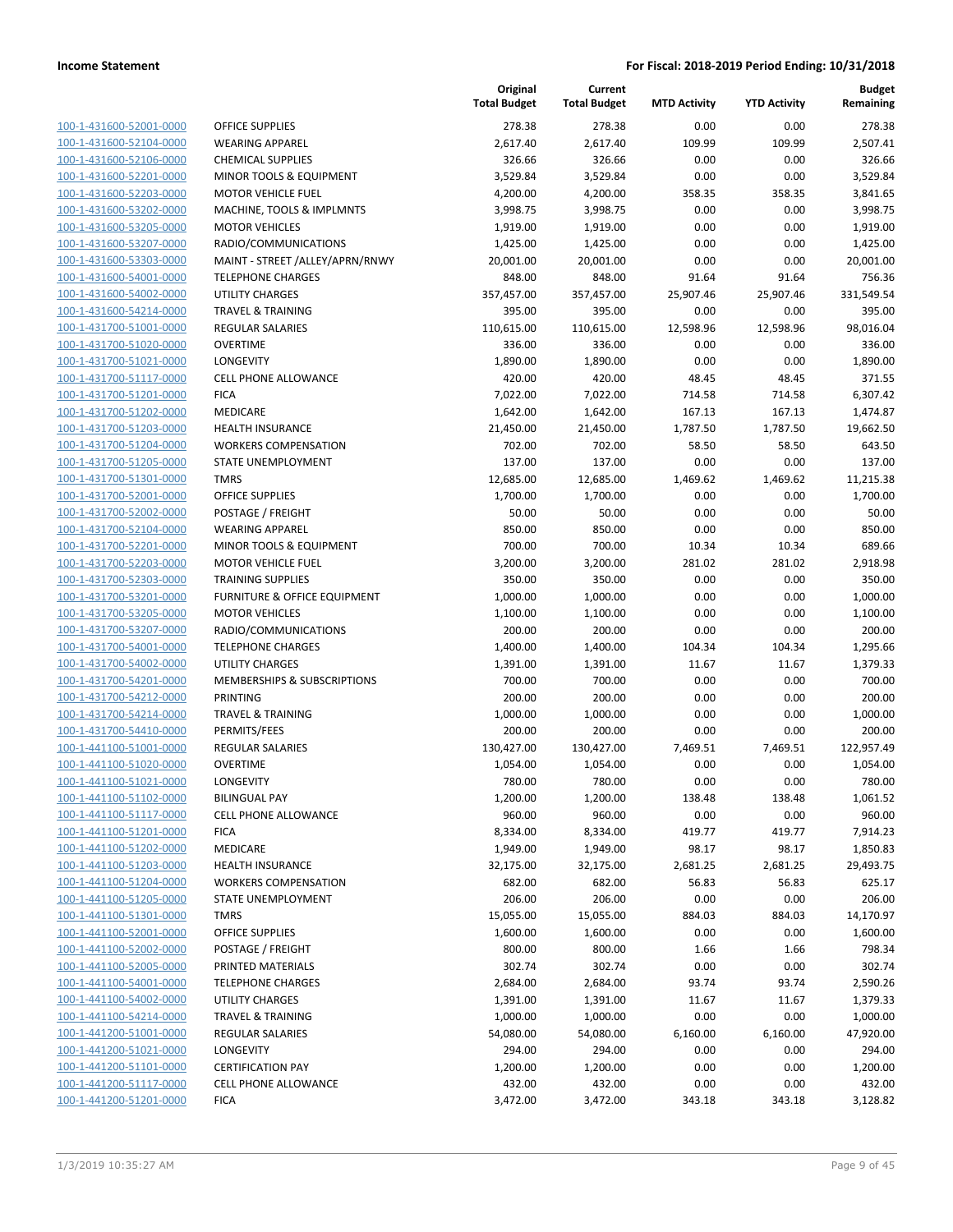**Current**

**Original**

**Budget**

| 100-1-441200-51202-0000        |
|--------------------------------|
| 100-1-441200-51203-0000        |
| 100-1-441200-51204-0000        |
| 100-1-441200-51205-0000        |
| 100-1-441200-51301-0000        |
| 100-1-441200-52102-0000        |
| 100-1-441200-52104-0000        |
| 100-1-441200-54201-0000        |
| 100-1-441200-54214-0000        |
| <u>100-1-441300-51001-0000</u> |
| 100-1-441300-51021-0000        |
| 100-1-441300-51101-<br>$-0000$ |
| 100-1-441300-51117-0000        |
| 100-1-441300-51201-0000        |
| <u>100-1-441300-51202-0000</u> |
| 100-1-441300-51203-0000        |
| 100-1-441300-51204-0000        |
| 100-1-441300-51205-0000        |
| 100-1-441300-51301-0000        |
| 100-1-441300-52002-0000        |
| 100-1-441300-52005-0000        |
| 100-1-441300-52102-0000        |
|                                |
| 100-1-441300-52104-0000        |
| 100-1-441300-52201-0000        |
| <u>100-1-441300-52203-0000</u> |
| 100-1-441300-53205-0000        |
| 100-1-441300-54001-0000        |
| 100-1-441300-54002-0000        |
| 100-1-441300-54201-0000        |
| 100-1-441300-54214-0000        |
| 100-1-441300-54410-0000        |
| 100-1-443200-51001-0000        |
| 100-1-443200-51020-0000        |
| 100-1-443200-51021-0000        |
| <u>100-1-443200-51102-0000</u> |
| 100-1-443200-51117-0000        |
| 100-1-443200-51201-0000        |
| 100-1-443200-51202-0000        |
| 100-1-443200-51203-0000        |
| 100-1-443200-51204-0000        |
| 100-1-443200-51205-0000        |
| <u>100-1-443200-51301-0000</u> |
| 100-1-443200-52001-0000        |
| <u>100-1-443200-52002-0000</u> |
| 100-1-443200-52101-0000        |
| 100-1-443200-52104-0000        |
| 100-1-443200-52106-0000        |
| <u>100-1-443200-52108-0000</u> |
| 100-1-443200-52201-0000        |
| <u>100-1-443200-52203-0000</u> |
| <u>100-1-443200-53202-0000</u> |
| 100-1-443200-53205-0000        |
|                                |
| 100-1-443200-54001-0000        |
| <u>100-1-443200-54002-0000</u> |
| 100-1-443200-54107-0000        |
| <u>100-1-443200-54108-0000</u> |
| <u>100-1-443200-54214-0000</u> |
| 100-1-451100-51001-0000        |
| <u>100-1-451100-51020-0000</u> |

|                                                        | <b>Total Budget</b>   |
|--------------------------------------------------------|-----------------------|
| MEDICARE                                               | 812.00                |
| <b>HEALTH INSURANCE</b>                                | 10,725.00             |
| <b>WORKERS COMPENSATION</b>                            | 347.00                |
| STATE UNEMPLOYMENT                                     | 69.00                 |
| <b>TMRS</b>                                            | 6,273.00              |
| <b>BOOKS / REF SUPPLIES</b>                            | 750.00                |
| WEARING APPAREL                                        | 500.04                |
| <b>MEMBERSHIPS &amp; SUBSCRIPTIONS</b>                 | 250.00                |
| TRAVEL & TRAINING                                      | 1,000.00              |
| REGULAR SALARIES                                       | 262,511.00            |
| LONGEVITY                                              | 2,640.00              |
| <b>CERTIFICATION PAY</b>                               | 3,600.00              |
| <b>CELL PHONE ALLOWANCE</b>                            | 1,824.00              |
| <b>FICA</b>                                            | 16,776.00             |
| MEDICARE                                               | 3,923.00              |
| HEALTH INSURANCE                                       | 53,625.00             |
| <b>WORKERS COMPENSATION</b>                            | 1,732.00              |
| STATE UNEMPLOYMENT                                     | 343.00                |
| <b>TMRS</b>                                            | 30,304.00             |
| POSTAGE / FREIGHT                                      | 6,000.00              |
| PRINTED MATERIALS                                      | 1,191.35              |
| <b>BOOKS / REF SUPPLIES</b>                            | 1,000.00              |
| WEARING APPAREL                                        | 2,400.00              |
| MINOR TOOLS & EQUIPMENT                                | 500.00                |
| MOTOR VEHICLE FUEL                                     | 4,575.00              |
| <b>MOTOR VEHICLES</b>                                  | 1,200.00              |
| <b>TELEPHONE CHARGES</b>                               | 4,004.00              |
| UTILITY CHARGES                                        | 1,391.00              |
| <b>MEMBERSHIPS &amp; SUBSCRIPTIONS</b>                 | 750.00                |
| TRAVEL & TRAINING                                      | 4,000.00              |
| PERMITS/FEES                                           | 25,000.00             |
| REGULAR SALARIES                                       | 191,748.00            |
| OVERTIME                                               | 7,191.00              |
| LONGEVITY                                              | 6,738.00              |
| <b>BILINGUAL PAY</b>                                   | 600.00                |
| <b>CELL PHONE ALLOWANCE</b>                            | 432.00                |
| <b>FICA</b>                                            | 12,816.00             |
| MEDICARE                                               | 2,997.00              |
| <b>HEALTH INSURANCE</b><br><b>WORKERS COMPENSATION</b> | 64,350.00             |
|                                                        | 7,855.00              |
| STATE UNEMPLOYMENT<br>TMRS                             | 412.00                |
| OFFICE SUPPLIES                                        | 23,151.00<br>1,120.00 |
| POSTAGE / FREIGHT                                      | 40.00                 |
| JANITORIAL SUPPLIES                                    | 2,000.00              |
| WEARING APPAREL                                        | 1,950.00              |
| <b>CHEMICAL SUPPLIES</b>                               | 18,000.00             |
| <b>MENAGERIE SUPPLIES</b>                              | 7,500.00              |
| MINOR TOOLS & EQUIPMENT                                | 1,000.00              |
| MOTOR VEHICLE FUEL                                     | 5,378.00              |
| MACHINE, TOOLS & IMPLMNTS                              | 2,000.00              |
| <b>MOTOR VEHICLES</b>                                  | 246.00                |
| <b>TELEPHONE CHARGES</b>                               | 1,957.00              |
| UTILITY CHARGES                                        | 30,525.00             |
| MEDICAL                                                | 2,500.00              |
| <b>VETERINARY SERVICES</b>                             | 26,000.00             |
| TRAVEL & TRAINING                                      | 600.00                |
| REGULAR SALARIES                                       | 502,291.00            |
|                                                        |                       |

|                                                    |                                                      | <b>Total Budget</b>  | <b>Total Budget</b>  | <b>MTD Activity</b> | <b>YTD Activity</b> | Remaining            |
|----------------------------------------------------|------------------------------------------------------|----------------------|----------------------|---------------------|---------------------|----------------------|
| 100-1-441200-51202-0000                            | MEDICARE                                             | 812.00               | 812.00               | 80.25               | 80.25               | 731.75               |
| 100-1-441200-51203-0000                            | <b>HEALTH INSURANCE</b>                              | 10,725.00            | 10,725.00            | 893.75              | 893.75              | 9,831.25             |
| 100-1-441200-51204-0000                            | <b>WORKERS COMPENSATION</b>                          | 347.00               | 347.00               | 28.92               | 28.92               | 318.08               |
| 100-1-441200-51205-0000                            | <b>STATE UNEMPLOYMENT</b>                            | 69.00                | 69.00                | 0.00                | 0.00                | 69.00                |
| 100-1-441200-51301-0000                            | <b>TMRS</b>                                          | 6,273.00             | 6,273.00             | 715.80              | 715.80              | 5,557.20             |
| 100-1-441200-52102-0000                            | <b>BOOKS / REF SUPPLIES</b>                          | 750.00               | 750.00               | 0.00                | 0.00                | 750.00               |
| 100-1-441200-52104-0000                            | <b>WEARING APPAREL</b>                               | 500.04               | 500.04               | 0.00                | 0.00                | 500.04               |
| 100-1-441200-54201-0000                            | <b>MEMBERSHIPS &amp; SUBSCRIPTIONS</b>               | 250.00               | 250.00               | 0.00                | 0.00                | 250.00               |
| 100-1-441200-54214-0000                            | <b>TRAVEL &amp; TRAINING</b>                         | 1,000.00             | 1,000.00             | 0.00                | 0.00                | 1,000.00             |
| 100-1-441300-51001-0000                            | <b>REGULAR SALARIES</b>                              | 262,511.00           | 262,511.00           | 29,902.96           | 29,902.96           | 232,608.04           |
| 100-1-441300-51021-0000                            | <b>LONGEVITY</b>                                     | 2,640.00             | 2,640.00             | 0.00                | 0.00                | 2,640.00             |
| 100-1-441300-51101-0000                            | <b>CERTIFICATION PAY</b>                             | 3,600.00             | 3,600.00             | 276.93              | 276.93              | 3,323.07             |
| 100-1-441300-51117-0000                            | CELL PHONE ALLOWANCE                                 | 1,824.00             | 1,824.00             | 148.11              | 148.11              | 1,675.89             |
| 100-1-441300-51201-0000                            | <b>FICA</b>                                          | 16,776.00            | 16,776.00            | 1,819.40            | 1,819.40            | 14,956.60            |
| 100-1-441300-51202-0000                            | MEDICARE                                             | 3,923.00             | 3,923.00             | 425.50              | 425.50              | 3,497.50             |
| 100-1-441300-51203-0000                            | <b>HEALTH INSURANCE</b>                              | 53,625.00            | 53,625.00            | 4,468.75            | 4,468.75            | 49,156.25            |
| 100-1-441300-51204-0000                            | <b>WORKERS COMPENSATION</b>                          | 1,732.00             | 1,732.00             | 144.33              | 144.33              | 1,587.67             |
| 100-1-441300-51205-0000                            | <b>STATE UNEMPLOYMENT</b>                            | 343.00               | 343.00               | 0.00                | 0.00                | 343.00               |
| 100-1-441300-51301-0000                            | <b>TMRS</b>                                          | 30,304.00            | 30,304.00            | 3,524.12            | 3,524.12            | 26,779.88            |
| 100-1-441300-52002-0000                            | POSTAGE / FREIGHT                                    | 6,000.00             | 6,000.00             | 172.12              | 172.12              | 5,827.88             |
| 100-1-441300-52005-0000                            | PRINTED MATERIALS                                    | 1,191.35             | 1,191.35             | 0.00                | 0.00                | 1,191.35             |
| 100-1-441300-52102-0000                            | <b>BOOKS / REF SUPPLIES</b>                          | 1,000.00             | 1,000.00             | 0.00                | 0.00                | 1,000.00             |
| 100-1-441300-52104-0000                            | <b>WEARING APPAREL</b>                               | 2,400.00             | 2,400.00             | 0.00                | 0.00                | 2,400.00             |
| 100-1-441300-52201-0000                            | MINOR TOOLS & EQUIPMENT<br><b>MOTOR VEHICLE FUEL</b> | 500.00               | 500.00               | 0.00                | 0.00<br>293.77      | 500.00               |
| 100-1-441300-52203-0000<br>100-1-441300-53205-0000 | <b>MOTOR VEHICLES</b>                                | 4,575.00<br>1,200.00 | 4,575.00<br>1,200.00 | 293.77<br>0.00      | 0.00                | 4,281.23<br>1,200.00 |
| 100-1-441300-54001-0000                            | <b>TELEPHONE CHARGES</b>                             | 4,004.00             | 4,004.00             | 322.86              | 322.86              | 3,681.14             |
| 100-1-441300-54002-0000                            | <b>UTILITY CHARGES</b>                               | 1,391.00             | 1,391.00             | 11.67               | 11.67               | 1,379.33             |
| 100-1-441300-54201-0000                            | MEMBERSHIPS & SUBSCRIPTIONS                          | 750.00               | 750.00               | 0.00                | 0.00                | 750.00               |
| 100-1-441300-54214-0000                            | TRAVEL & TRAINING                                    | 4,000.00             | 4,000.00             | 1,500.00            | 1,500.00            | 2,500.00             |
| 100-1-441300-54410-0000                            | PERMITS/FEES                                         | 25,000.00            | 25,000.00            | 0.00                | 0.00                | 25,000.00            |
| 100-1-443200-51001-0000                            | <b>REGULAR SALARIES</b>                              | 191,748.00           | 191,748.00           | 20,448.63           | 20,448.63           | 171,299.37           |
| 100-1-443200-51020-0000                            | <b>OVERTIME</b>                                      | 7,191.00             | 7,191.00             | 1,327.28            | 1,327.28            | 5,863.72             |
| 100-1-443200-51021-0000                            | <b>LONGEVITY</b>                                     | 6,738.00             | 6,738.00             | 0.00                | 0.00                | 6,738.00             |
| 100-1-443200-51102-0000                            | <b>BILINGUAL PAY</b>                                 | 600.00               | 600.00               | 69.24               | 69.24               | 530.76               |
| 100-1-443200-51117-0000                            | CELL PHONE ALLOWANCE                                 | 432.00               | 432.00               | 49.83               | 49.83               | 382.17               |
| 100-1-443200-51201-0000                            | <b>FICA</b>                                          | 12,816.00            | 12,816.00            | 1,167.97            | 1,167.97            | 11,648.03            |
| 100-1-443200-51202-0000                            | <b>MEDICARE</b>                                      | 2,997.00             | 2,997.00             | 273.16              | 273.16              | 2,723.84             |
| 100-1-443200-51203-0000                            | <b>HEALTH INSURANCE</b>                              | 64,350.00            | 64,350.00            | 5,362.50            | 5,362.50            | 58,987.50            |
| 100-1-443200-51204-0000                            | <b>WORKERS COMPENSATION</b>                          | 7,855.00             | 7,855.00             | 654.58              | 654.58              | 7,200.42             |
| 100-1-443200-51205-0000                            | STATE UNEMPLOYMENT                                   | 412.00               | 412.00               | 0.00                | 0.00                | 412.00               |
| 100-1-443200-51301-0000                            | <b>TMRS</b>                                          | 23,151.00            | 23,151.00            | 2,495.05            | 2,495.05            | 20,655.95            |
| 100-1-443200-52001-0000                            | <b>OFFICE SUPPLIES</b>                               | 1,120.00             | 1,120.00             | 0.00                | 0.00                | 1,120.00             |
| 100-1-443200-52002-0000                            | POSTAGE / FREIGHT                                    | 40.00                | 40.00                | 0.00                | 0.00                | 40.00                |
| 100-1-443200-52101-0000                            | <b>JANITORIAL SUPPLIES</b>                           | 2,000.00             | 2,000.00             | 0.00                | 0.00                | 2,000.00             |
| 100-1-443200-52104-0000                            | <b>WEARING APPAREL</b>                               | 1,950.00             | 1,950.00             | 0.00                | 0.00                | 1,950.00             |
| 100-1-443200-52106-0000                            | <b>CHEMICAL SUPPLIES</b>                             | 18,000.00            | 18,000.00            | 50.82               | 50.82               | 17,949.18            |
| 100-1-443200-52108-0000                            | <b>MENAGERIE SUPPLIES</b>                            | 7,500.00             | 7,500.00             | 70.64               | 70.64               | 7,429.36             |
| 100-1-443200-52201-0000                            | MINOR TOOLS & EQUIPMENT                              | 1,000.00             | 1,000.00             | 0.00                | 0.00                | 1,000.00             |
| 100-1-443200-52203-0000                            | <b>MOTOR VEHICLE FUEL</b>                            | 5,378.00             | 5,378.00             | 419.05              | 419.05              | 4,958.95             |
| 100-1-443200-53202-0000                            | MACHINE, TOOLS & IMPLMNTS                            | 2,000.00             | 2,000.00             | 0.00                | 0.00                | 2,000.00             |
| 100-1-443200-53205-0000                            | <b>MOTOR VEHICLES</b>                                | 246.00               | 246.00               | 0.00                | 0.00                | 246.00               |
| 100-1-443200-54001-0000                            | <b>TELEPHONE CHARGES</b>                             | 1,957.00             | 1,957.00             | 150.42              | 150.42              | 1,806.58             |
| 100-1-443200-54002-0000                            | <b>UTILITY CHARGES</b>                               | 30,525.00            | 30,525.00            | 2,451.90            | 2,451.90            | 28,073.10            |
| 100-1-443200-54107-0000                            | MEDICAL                                              | 2,500.00             | 2,500.00             | 0.00                | 0.00                | 2,500.00             |
| 100-1-443200-54108-0000                            | <b>VETERINARY SERVICES</b>                           | 26,000.00            | 26,000.00            | $-1,760.00$         | $-1,760.00$         | 27,760.00            |
| 100-1-443200-54214-0000                            | <b>TRAVEL &amp; TRAINING</b>                         | 600.00               | 600.00               | 210.00              | 210.00              | 390.00               |
| 100-1-451100-51001-0000                            | REGULAR SALARIES                                     | 502,291.00           | 502,291.00           | 55,146.61           | 55,146.61           | 447,144.39           |
| 100-1-451100-51020-0000                            | <b>OVERTIME</b>                                      | 20,991.00            | 20,991.00            | 1,746.05            | 1,746.05            | 19,244.95            |
|                                                    |                                                      |                      |                      |                     |                     |                      |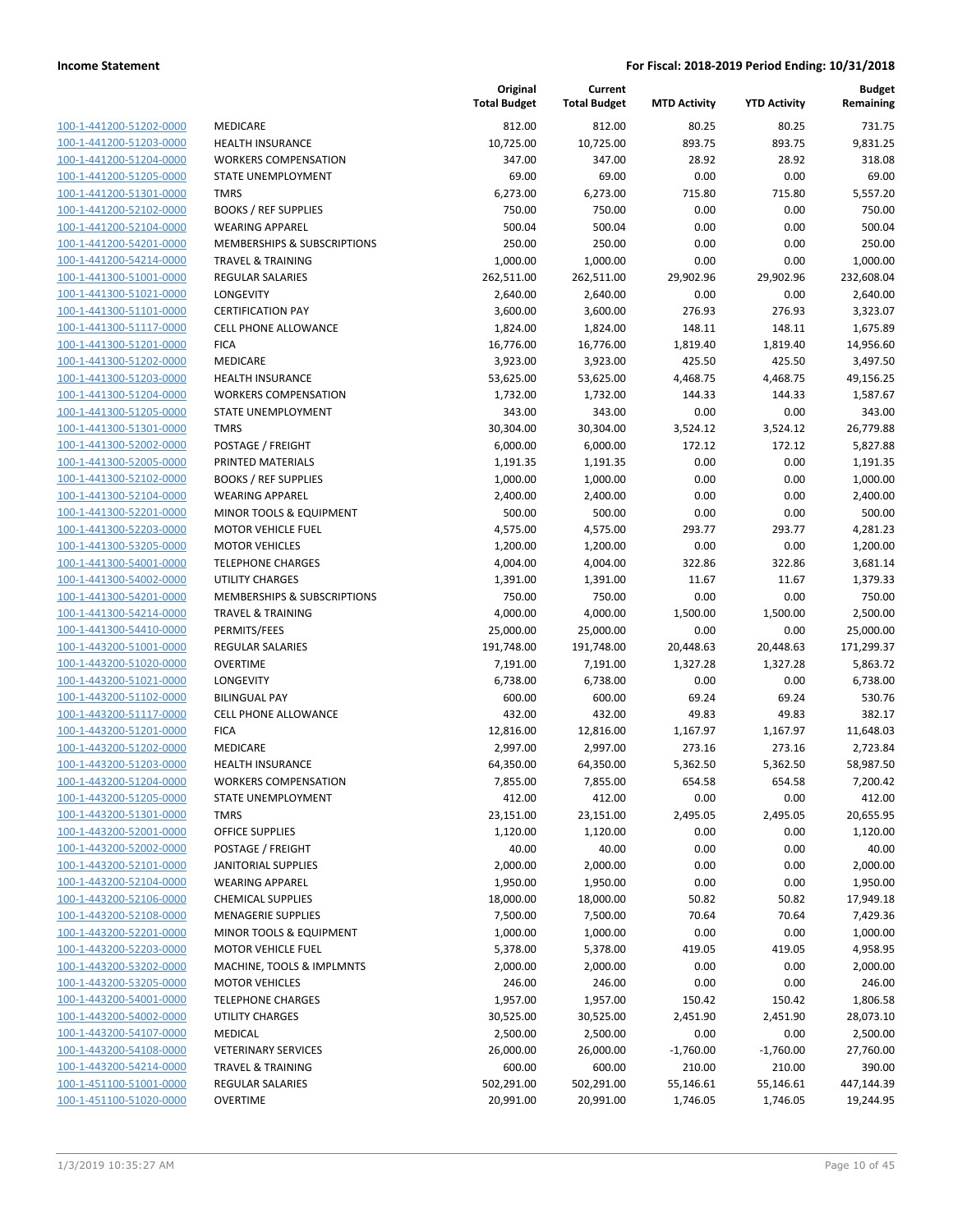| 100-1-451100-51021-0000        |
|--------------------------------|
| 100-1-451100-51101-0000        |
| 100-1-451100-51102-0000        |
| 100-1-451100-51116-0000        |
| 100-1-451100-51117-0000        |
| 100-1-451100-51201-0000        |
| 100-1-451100-51202-0000        |
| 100-1-451100-51203-0000        |
| 100-1-451100-51204-0000        |
| 100-1-451100-51205-0000        |
|                                |
| 100-1-451100-51301-0000        |
| 100-1-451100-52001-0000        |
| 100-1-451100-52002-0000        |
| 100-1-451100-52101-0000        |
| 100-1-451100-52104-0000        |
| 100-1-451100-52106-0000        |
| 100-1-451100-52107-0000        |
| 100-1-451100-52201-0000        |
| 100-1-451100-52203-0000        |
| 100-1-451100-52401-0000        |
| 100-1-451100-53202-0000        |
| 100-1-451100-53205-0000        |
| 100-1-451100-53207-0000        |
| 100-1-451100-53402-0000        |
|                                |
| 100-1-451100-53707-0000        |
| 100-1-451100-53708-0000        |
| 100-1-451100-53710-0000        |
| 100-1-451100-54001-0000        |
| 100-1-451100-54002-0000        |
| 100-1-451100-54201-0000        |
| 100-1-451100-54211-0000        |
| 100-1-451100-54214-0000        |
| 100-1-451100-54301-0000        |
| 100-1-451100-54409-0000        |
| 100-1-455100-51001-0000        |
| 100-1-455100-51021-0000        |
| 100-1-455100-51102-0000        |
| 100-1-455100-51116-0000        |
| 100-1-455100-51117-0000        |
| 100-1-455100-51201-0000        |
|                                |
| 100-1-455100-51202-0000        |
| 100-1-455100-51203-0000        |
| 100-1-455100-51204-0000        |
| 100-1-455100-51205-0000        |
| 100-1-455100-51301-0000        |
| 100-1-455100-52001-0000        |
| 100-1-455100-52002-0000        |
| <u>100-1-455100-52004-0000</u> |
| 100-1-455100-52005-0000        |
| 100-1-455100-52115-0000        |
| 100-1-455100-52201-0000        |
| 100-1-455100-52402-0000        |
|                                |
| 100-1-455100-53201-0000        |
| <u>100-1-455100-54001-0000</u> |
| 100-1-455100-54002-0000        |
| 100-1-455100-54201-0000        |
| 100-1-455100-54202-0000        |
| 100-1-455100-54214-0000        |
| <u>100-1-455100-55203-0000</u> |

|                         |                                         | Original<br><b>Total Budget</b> | Current<br><b>Total Budget</b> | <b>MTD Activity</b> | <b>YTD Activity</b> | <b>Budget</b><br>Remaining |
|-------------------------|-----------------------------------------|---------------------------------|--------------------------------|---------------------|---------------------|----------------------------|
| 100-1-451100-51021-0000 | LONGEVITY                               | 5,984.00                        | 5,984.00                       | 0.00                | 0.00                | 5,984.00                   |
| 100-1-451100-51101-0000 | <b>CERTIFICATION PAY</b>                | 4,200.00                        | 4,200.00                       | 369.25              | 369.25              | 3,830.75                   |
| 100-1-451100-51102-0000 | <b>BILINGUAL PAY</b>                    | 600.00                          | 600.00                         | 69.24               | 69.24               | 530.76                     |
| 100-1-451100-51116-0000 | <b>CAR ALLOWANCE</b>                    | 2,400.00                        | 2,400.00                       | 276.93              | 276.93              | 2,123.07                   |
| 100-1-451100-51117-0000 | <b>CELL PHONE ALLOWANCE</b>             | 4,032.00                        | 4,032.00                       | 372.95              | 372.95              | 3,659.05                   |
| 100-1-451100-51201-0000 | <b>FICA</b>                             | 33,511.00                       | 33,511.00                      | 3,395.15            | 3,395.15            | 30,115.85                  |
| 100-1-451100-51202-0000 | MEDICARE                                | 7,837.00                        | 7,837.00                       | 794.03              | 794.03              | 7,042.97                   |
| 100-1-451100-51203-0000 | HEALTH INSURANCE                        | 123,338.00                      | 123,338.00                     | 10,278.17           | 10,278.17           | 113,059.83                 |
| 100-1-451100-51204-0000 | <b>WORKERS COMPENSATION</b>             | 12,626.00                       | 12,626.00                      | 1,052.17            | 1,052.17            | 11,573.83                  |
| 100-1-451100-51205-0000 | STATE UNEMPLOYMENT                      | 1,259.00                        | 1,259.00                       | 137.76              | 137.76              | 1,121.24                   |
| 100-1-451100-51301-0000 | <b>TMRS</b>                             | 58,266.00                       | 58,266.00                      | 6,577.10            | 6,577.10            | 51,688.90                  |
| 100-1-451100-52001-0000 | <b>OFFICE SUPPLIES</b>                  | 750.00                          | 750.00                         | 0.00                | 0.00                | 750.00                     |
| 100-1-451100-52002-0000 | POSTAGE / FREIGHT                       | 500.00                          | 500.00                         | 0.00                | 0.00                | 500.00                     |
| 100-1-451100-52101-0000 | <b>JANITORIAL SUPPLIES</b>              | 7,030.00                        | 7,030.00                       | 0.00                | 0.00                | 7,030.00                   |
| 100-1-451100-52104-0000 | <b>WEARING APPAREL</b>                  | 10,275.00                       | 10,275.00                      | 0.00                | 0.00                | 10,275.00                  |
| 100-1-451100-52106-0000 | <b>CHEMICAL SUPPLIES</b>                | 6,875.00                        | 6,875.00                       | 0.00                | 0.00                | 6,875.00                   |
| 100-1-451100-52107-0000 | <b>BOTANICAL SUPPLIES</b>               | 11,250.00                       | 11,250.00                      | 179.67              | 179.67              | 11,070.33                  |
| 100-1-451100-52201-0000 | MINOR TOOLS & EQUIPMENT                 | 11,750.00                       | 11,750.00                      | 47.85               | 47.85               | 11,702.15                  |
| 100-1-451100-52203-0000 | <b>MOTOR VEHICLE FUEL</b>               | 26,250.00                       | 26,250.00                      | 1,657.19            | 1,657.19            | 24,592.81                  |
| 100-1-451100-52401-0000 | <b>RECREATIONAL SUPPLIES</b>            | 500.00                          | 500.00                         | 0.00                | 0.00                | 500.00                     |
| 100-1-451100-53202-0000 | MACHINE, TOOLS & IMPLMNTS               | 9,091.00                        | 9,091.00                       | 3,545.00            | 3,545.00            | 5,546.00                   |
| 100-1-451100-53205-0000 | <b>MOTOR VEHICLES</b>                   | 8,000.00                        | 8,000.00                       | 0.00                | 0.00                | 8,000.00                   |
| 100-1-451100-53207-0000 | RADIO/COMMUNICATIONS                    | 1,360.00                        | 1,360.00                       | 0.00                | 0.00                | 1,360.00                   |
| 100-1-451100-53402-0000 | <b>BUILDING MAINTENANCE</b>             | 900.00                          | 900.00                         | 0.00                | 0.00                | 900.00                     |
| 100-1-451100-53707-0000 | <b>MAINT - GROUNDS</b>                  | 16,885.00                       | 16,885.00                      | 0.00                | 0.00                | 16,885.00                  |
| 100-1-451100-53708-0000 | <b>ATHLETIC FIELDS</b>                  | 16,200.00                       | 16,200.00                      | 643.25              | 643.25              | 15,556.75                  |
| 100-1-451100-53710-0000 | PARK IMPROVEMENTS                       | 10,550.00                       | 10,550.00                      | 114.00              | 114.00              | 10,436.00                  |
| 100-1-451100-54001-0000 | <b>TELEPHONE CHARGES</b>                | 7,292.00                        | 7,292.00                       | 277.17              | 277.17              | 7,014.83                   |
| 100-1-451100-54002-0000 | <b>UTILITY CHARGES</b>                  | 155,476.00                      | 155,476.00                     | 11,585.64           | 11,585.64           | 143,890.36                 |
| 100-1-451100-54201-0000 | MEMBERSHIPS & SUBSCRIPTIONS             | 1,510.00                        | 1,510.00                       | 200.00              | 200.00              | 1,310.00                   |
| 100-1-451100-54211-0000 | ADVERTISING                             | 4,700.00                        | 4,700.00                       | 75.00               | 75.00               | 4,625.00                   |
| 100-1-451100-54214-0000 | <b>TRAVEL &amp; TRAINING</b>            | 1,000.00                        | 1,000.00                       | 0.00                | 0.00                | 1,000.00                   |
| 100-1-451100-54301-0000 | <b>SPECIAL EVENTS</b>                   | 57,000.00                       | 57,000.00                      | 3,773.62            | 3,773.62            | 53,226.38                  |
| 100-1-451100-54409-0000 | <b>CEMETERY MAINTENANCE</b>             | 80,700.00                       | 80,700.00                      | 6,725.00            | 6,725.00            | 73,975.00                  |
| 100-1-455100-51001-0000 | <b>REGULAR SALARIES</b>                 | 326,071.00                      | 326,071.00                     | 35,040.60           | 35,040.60           | 291,030.40                 |
| 100-1-455100-51021-0000 | LONGEVITY                               | 3,252.00                        | 3,252.00                       | 0.00                | 0.00                | 3,252.00                   |
| 100-1-455100-51102-0000 | <b>BILINGUAL PAY</b>                    | 600.00                          | 600.00                         | 69.24               | 69.24               | 530.76                     |
| 100-1-455100-51116-0000 | CAR ALLOWANCE                           | 3,600.00                        | 3,600.00                       | 0.00                | 0.00                | 3,600.00                   |
| 100-1-455100-51117-0000 | <b>CELL PHONE ALLOWANCE</b>             | 432.00                          | 432.00                         | 48.45               | 48.45               | 383.55                     |
| 100-1-455100-51201-0000 | <b>FICA</b>                             | 20,705.00                       | 20,705.00                      | 2,089.70            | 2,089.70            | 18,615.30                  |
| 100-1-455100-51202-0000 | MEDICARE                                | 4,842.00                        | 4,842.00                       | 488.71              | 488.71              | 4,353.29                   |
| 100-1-455100-51203-0000 | <b>HEALTH INSURANCE</b>                 | 42,900.00                       | 42,900.00                      | 3,575.00            | 3,575.00            | 39,325.00                  |
| 100-1-455100-51204-0000 | <b>WORKERS COMPENSATION</b>             | 1,092.00                        | 1,092.00                       | 91.00               | 91.00               | 1,001.00                   |
| 100-1-455100-51205-0000 | <b>STATE UNEMPLOYMENT</b>               | 806.00                          | 806.00                         | 49.22               | 49.22               | 756.78                     |
| 100-1-455100-51301-0000 | <b>TMRS</b>                             | 28,709.00                       | 28,709.00                      | 3,553.39            | 3,553.39            | 25,155.61                  |
| 100-1-455100-52001-0000 | OFFICE SUPPLIES                         | 2,885.00                        | 2,885.00                       | 0.00                | 0.00                | 2,885.00                   |
| 100-1-455100-52002-0000 | POSTAGE / FREIGHT                       | 75.00                           | 75.00                          | 0.83                | 0.83                | 74.17                      |
| 100-1-455100-52004-0000 | <b>COMPUTER SUPPLIES</b>                | 75.00                           | 75.00                          | 0.00                | 0.00                | 75.00                      |
| 100-1-455100-52005-0000 | PRINTED MATERIALS                       | 48.00                           | 48.00                          | 0.00                | 0.00                | 48.00                      |
| 100-1-455100-52115-0000 | <b>CATALOGING SUPPLIES</b>              | 1,000.00                        | 1,000.00                       | 39.98               | 39.98               | 960.02                     |
| 100-1-455100-52201-0000 | MINOR TOOLS & EQUIPMENT                 | 75.00                           | 75.00                          | 0.00                | 0.00                | 75.00                      |
| 100-1-455100-52402-0000 | <b>BASIC PROGRAM EXPENSE</b>            | 4,100.00                        | 4,100.00                       | 435.64              | 435.64              | 3,664.36                   |
| 100-1-455100-53201-0000 | <b>FURNITURE &amp; OFFICE EQUIPMENT</b> | 629.00                          | 629.00                         | 0.00                | 0.00                | 629.00                     |
| 100-1-455100-54001-0000 | <b>TELEPHONE CHARGES</b>                | 5,676.00                        | 5,676.00                       | 379.90              | 379.90              | 5,296.10                   |
| 100-1-455100-54002-0000 | <b>UTILITY CHARGES</b>                  | 32,442.00                       | 32,442.00                      | 3,099.84            | 3,099.84            | 29,342.16                  |
| 100-1-455100-54201-0000 | MEMBERSHIPS & SUBSCRIPTIONS             | 9,744.00                        | 9,744.00                       | 6,500.00            | 6,500.00            | 3,244.00                   |
| 100-1-455100-54202-0000 | <b>LIBRARY PERIODICALS</b>              | 2,700.00                        | 2,700.00                       | 0.00                | 0.00                | 2,700.00                   |
| 100-1-455100-54214-0000 | <b>TRAVEL &amp; TRAINING</b>            | 2,500.00                        | 2,500.00                       | 30.00               | 30.00               | 2,470.00                   |
| 100-1-455100-55203-0000 | <b>FURNITURE/OFFICE EQUIP</b>           | 250.00                          | 250.00                         | 0.00                | 0.00                | 250.00                     |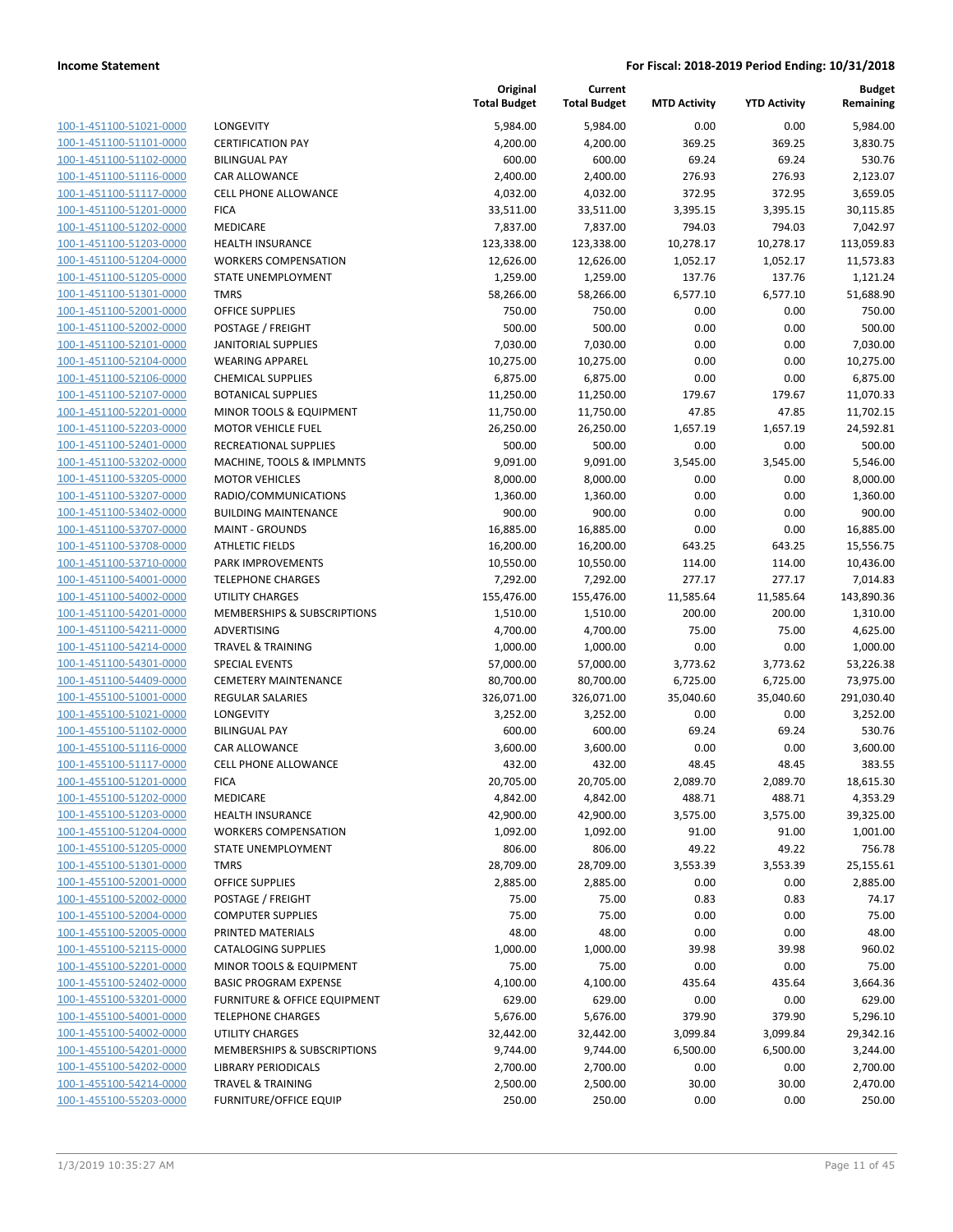| 100-1-455100-55211-0000                       |
|-----------------------------------------------|
| 100-1-456100-51001-0000                       |
| 100-1-456100-51021-0000                       |
| 100-1-456100-51116-0000                       |
| 100-1-456100-51117-0000                       |
| 100-1-456100-51201-0000                       |
| 100-1-456100-51202-0000                       |
| 100-1-456100-51203-0000                       |
| $100 - 1$<br>-456100-51204-0000               |
| 100-1-456100-51205-0000                       |
| 100-1-456100-51301-0000                       |
| 100-1-456100-52001-0000                       |
| 100-1-456100-52002-0000                       |
| $100 - 1$<br>-456100-52103-0000               |
| 100-1-456100-54001-0000                       |
| 100-1-456100-54201-0000                       |
| 100-1-456100-54205-0000                       |
| 100-1-456100-54214-0000                       |
| $100 -$<br>$1-$<br>$-456100 - 54301$<br>-0000 |
| 100-1-456100-54523-0000                       |
| 100-1-480000-52003-0000                       |
| 100-1-480000-52006-0000                       |
| 100-1-480000-54002-0000                       |
| $100 - 1$<br>480000-54105-0000                |
| 100-1-480000-54201-0000                       |
| 100-1-480000-54904-0000                       |
| 100-1-480000-54905-0000                       |
| 100-1-480000-54906-0000                       |
| $100 -$<br>-480000-56309-0000<br>1.           |
| 100-1-480000-56309-0001                       |
| 100-1-480000-57005-0000                       |
| 100-1-480000-57007-0000                       |
| 100-1-480000-57008-0000                       |
| 100-1-480000-57015-0000                       |
| 100-1-491000-58040-0000                       |
| 100-1-491000-58204-0000                       |
|                                               |
| 100-1-495000-58702-0000                       |
| 100-1-495000-58703-0000                       |
| 100-1-495000-58704-0000                       |
| 100-1-495000-58705-0000                       |
| 100-1-495000-58706-0000                       |
| <u>100-1-495000-58712-0000</u>                |
| 100-1-495000-58713-0000                       |
| 100-1-495000-58714-0000                       |
| 100-1-495000-58715-0000                       |
| 100-1-495000-58716-0000                       |
| 100-1-495000-58722-0000                       |
| 100-1-495000-58723-0000                       |
| 100-1-495000-58724-0000                       |
| 100-1-495000-58725-0000                       |
| 100-1-495000-58726-0000                       |

|                                                    |                                             | Original<br><b>Total Budget</b> | Current<br><b>Total Budget</b> | <b>MTD Activity</b>      | <b>YTD Activity</b>      | <b>Budget</b><br>Remaining |
|----------------------------------------------------|---------------------------------------------|---------------------------------|--------------------------------|--------------------------|--------------------------|----------------------------|
| 100-1-455100-55211-0000                            | <b>BOOKS</b>                                | 43,800.00                       | 43,800.00                      | 1,873.78                 | 1,873.78                 | 41,926.22                  |
| 100-1-456100-51001-0000                            | REGULAR SALARIES                            | 57,247.00                       | 57,247.00                      | 6,573.65                 | 6,573.65                 | 50,673.35                  |
| 100-1-456100-51021-0000                            | LONGEVITY                                   | 1,584.00                        | 1,584.00                       | 0.00                     | 0.00                     | 1,584.00                   |
| 100-1-456100-51116-0000                            | CAR ALLOWANCE                               | 3,600.00                        | 3,600.00                       | 415.38                   | 415.38                   | 3,184.62                   |
| 100-1-456100-51117-0000                            | <b>CELL PHONE ALLOWANCE</b>                 | 432.00                          | 432.00                         | 49.83                    | 49.83                    | 382.17                     |
| 100-1-456100-51201-0000                            | <b>FICA</b>                                 | 3,898.00                        | 3,898.00                       | 387.27                   | 387.27                   | 3,510.73                   |
| 100-1-456100-51202-0000                            | MEDICARE                                    | 912.00                          | 912.00                         | 90.57                    | 90.57                    | 821.43                     |
| 100-1-456100-51203-0000                            | <b>HEALTH INSURANCE</b>                     | 10,725.00                       | 10,725.00                      | 893.75                   | 893.75                   | 9,831.25                   |
| 100-1-456100-51204-0000                            | <b>WORKERS COMPENSATION</b>                 | 172.00                          | 172.00                         | 14.33                    | 14.33                    | 157.67                     |
| 100-1-456100-51205-0000                            | STATE UNEMPLOYMENT                          | 69.00                           | 69.00                          | 0.00                     | 0.00                     | 69.00                      |
| 100-1-456100-51301-0000                            | <b>TMRS</b>                                 | 7,041.00                        | 7,041.00                       | 817.92                   | 817.92                   | 6,223.08                   |
| 100-1-456100-52001-0000                            | OFFICE SUPPLIES                             | 100.00                          | 100.00                         | 0.00                     | 0.00                     | 100.00                     |
| 100-1-456100-52002-0000                            | POSTAGE / FREIGHT                           | 200.00                          | 200.00                         | 10.30                    | 10.30                    | 189.70                     |
| 100-1-456100-52103-0000                            | <b>MEETING SUPPLIES</b>                     | 50.00                           | 50.00                          | 0.00                     | 0.00                     | 50.00                      |
| 100-1-456100-54001-0000                            | <b>TELEPHONE CHARGES</b>                    | 413.00                          | 413.00                         | 31.65                    | 31.65                    | 381.35                     |
| 100-1-456100-54201-0000                            | MEMBERSHIPS & SUBSCRIPTIONS                 | 1,240.00                        | 1,240.00                       | 0.00                     | 0.00                     | 1,240.00                   |
| 100-1-456100-54205-0000                            | <b>BUSINESS MEALS</b>                       | 50.00                           | 50.00                          | 0.00                     | 0.00                     | 50.00                      |
| 100-1-456100-54214-0000                            | <b>TRAVEL &amp; TRAINING</b>                | 750.00                          | 750.00                         | 0.00                     | 0.00                     | 750.00                     |
| 100-1-456100-54301-0000                            | <b>SPECIAL EVENTS</b>                       | 7,300.00                        | 7,300.00                       | 1,040.00                 | 1,040.00                 | 6,260.00                   |
| 100-1-456100-54523-0000                            | PROPOSED EVENTS                             | 75,000.00                       | 75,000.00                      | 0.00                     | 0.00                     | 75,000.00                  |
| 100-1-480000-52003-0000                            | <b>COPIER CHARGES</b>                       | 75,900.00                       | 75,900.00                      | 2,063.59                 | 2,063.59                 | 73,836.41                  |
| 100-1-480000-52006-0000                            | <b>COPIER PAPER</b>                         | 5,000.00                        | 5,000.00                       | 0.00                     | 0.00                     | 5,000.00                   |
| 100-1-480000-54002-0000                            | <b>UTILITY CHARGES</b>                      | 652.00                          | 652.00                         | 48.00                    | 48.00                    | 604.00                     |
| 100-1-480000-54105-0000                            | <b>MARKETING</b>                            | 8,250.00                        | 8,250.00                       | 0.00                     | 0.00                     | 8,250.00                   |
| 100-1-480000-54201-0000                            | MEMBERSHIPS & SUBSCRIPTIONS                 | 8,601.00                        | 8,601.00                       | 0.00                     | 0.00                     | 8,601.00                   |
| 100-1-480000-54904-0000                            | POSTAGE METER RENTAL                        | 0.00                            | 0.00                           | $-177.85$                | $-177.85$                | 177.85                     |
| 100-1-480000-54905-0000                            | MAIL MACHINE LEASE INT                      | 700.00                          | 700.00                         | 0.00                     | 0.00                     | 700.00                     |
| 100-1-480000-54906-0000                            | MAIL MACHINE LEASE PRINC                    | 2,600.00                        | 2,600.00                       | 0.00                     | 0.00                     | 2,600.00                   |
| 100-1-480000-56309-0000                            | PAYOUT ARRANGEMENT LOCAL SALES TAX          | 178,096.00                      | 178,096.00                     | 14,841.30                | 14,841.30                | 163,254.70                 |
| 100-1-480000-56309-0001                            | PAYOUT ARRANGEMENT - 380 AGREEMENT          | 123,312.00                      | 123,312.00                     | 0.00                     | 0.00                     | 123,312.00                 |
| 100-1-480000-57005-0000                            | <b>ACCRUED VAC &amp; SICK PAY</b>           | 160,000.00                      | 160,000.00                     | 0.00                     | 0.00                     | 160,000.00                 |
| 100-1-480000-57007-0000                            | <b>COMMUNITY SERVICES</b>                   | 25,000.00                       | 25,000.00                      | 0.00                     | 0.00                     | 25,000.00                  |
| 100-1-480000-57008-0000                            | <b>BANK CHARGES</b>                         | 15,000.00                       | 15,000.00                      | 748.09                   | 748.09                   | 14,251.91                  |
| 100-1-480000-57015-0000                            | <b>CONTINGENCY EXPENSE</b>                  | 90,000.00                       | 90,000.00                      | 0.00                     | 0.00                     | 90,000.00                  |
| 100-1-491000-58040-0000                            | <b>XFR - GENERAL CIP</b>                    | 3,220,008.00                    | 3,220,008.00                   | 268,334.00               | 268,334.00               | 2,951,674.00               |
| 100-1-491000-58204-0000                            | XFR - VEHICLE/EQUIP RPLCMNT                 | 615,357.00                      | 615,357.00                     | 51,279.75                | 51,279.75                | 564,077.25                 |
| 100-1-495000-58702-0000                            | CA - GEN GOV TO CENTRAL SERVICE FUND        | 2,990.00                        | 2,990.00                       | 249.17                   | 249.17                   | 2,740.83                   |
| 100-1-495000-58703-0000                            | CA - PUBLIC WORKS TO CENTRAL SERVICE FU     | 83,324.00                       | 83,324.00                      | 6,943.67                 | 6,943.67                 | 76,380.33                  |
| 100-1-495000-58704-0000                            | CA - PUBLIC SAFETY TO CENTRAL SERVICE FU    | 224,363.00                      | 224,363.00                     | 18,696.92                | 18,696.92                | 205,666.08                 |
| 100-1-495000-58705-0000                            | CA - COM DEV TO CENTRAL SERVICE FUND        | 60,110.00                       | 60,110.00                      | 5,009.17                 | 5,009.17                 | 55,100.83                  |
| 100-1-495000-58706-0000                            | CA - PARKS & REC TO CENTRAL SERVICE FUND    | 200,523.00                      | 200,523.00                     | 16,710.25                | 16,710.25                | 183,812.75                 |
| 100-1-495000-58712-0000                            | CA - GEN GOV TO INSURANCE FUND              | 2,437.00                        | 2,437.00                       | 203.08                   | 203.08                   | 2,233.92                   |
| 100-1-495000-58713-0000                            | CA - PUBLIC WORKS TO INSURANCE FUND         | 30,169.00                       | 30,169.00                      | 2,514.08                 | 2,514.08                 | 27,654.92                  |
| 100-1-495000-58714-0000                            | CA - PUBLIC SAFETY TO INSURANCE FUND        | 70,502.00                       | 70,502.00                      | 5,875.17                 | 5,875.17                 | 64,626.83                  |
| 100-1-495000-58715-0000                            | CA - COM DEV TO INSURANCE FUND              | 11,768.00                       | 11,768.00                      | 980.67                   | 980.67                   | 10,787.33                  |
| 100-1-495000-58716-0000                            | CA - PARKS & REC TO INSURANCE FUND          | 39,169.00                       | 39,169.00                      | 3,264.08                 | 3,264.08                 | 35,904.92                  |
| 100-1-495000-58722-0000                            | CA - GEN GOVERNMENT TO MIS FUND             | 19,265.00                       | 19,265.00                      | 1,605.42                 | 1,605.42                 | 17,659.58                  |
| 100-1-495000-58723-0000                            | CA - PUBLIC WORKS TO MIS FUND               | 17,693.00                       | 17,693.00                      | 1,474.42                 | 1,474.42                 | 16,218.58                  |
| 100-1-495000-58724-0000                            | CA - PUBLIC SAFETY TO MIS FUND              | 157,174.00                      | 157,174.00                     | 13,097.83                | 13,097.83                | 144,076.17                 |
| 100-1-495000-58725-0000                            | CA - COM DEV TO MIS FUND                    | 51,718.00                       | 51,718.00                      | 4,309.83                 | 4,309.83                 | 47,408.17                  |
| 100-1-495000-58726-0000                            | CA - PARKS & REC TO MIS FUND                | 50,819.00                       | 50,819.00                      |                          |                          | 46,584.08                  |
|                                                    | <b>Expense Total:</b>                       | 26,032,854.92                   | 26,032,854.92                  | 4,234.92<br>2,342,049.80 | 4,234.92<br>2,342,049.80 | 23,690,805.12              |
|                                                    | Fund: 100 - GENERAL FUND Surplus (Deficit): | $-1,558,556.07$                 | $-1,558,556.07$                | $-1,064,613.71$          | $-1,064,613.71$          | -493,942.36                |
| Fund: 101 - MUNICIPAL COURT BUILDING SECURITY FEES |                                             |                                 |                                |                          |                          |                            |
| Revenue                                            |                                             |                                 |                                |                          |                          |                            |
| 101-1-318001-44101-0000                            | MUNICIPAL COURT COST/FEES                   | 0.00                            | 0.00                           | 482.79                   | 482.79                   | $-482.79$                  |
| 101-1-319001-45401-0000                            | <b>INTEREST REVENUES</b>                    | 0.00                            | 0.00                           | 54.75                    | 54.75                    | $-54.75$                   |
|                                                    | <b>Revenue Total:</b>                       | 0.00                            | 0.00                           | 537.54                   | 537.54                   | $-537.54$                  |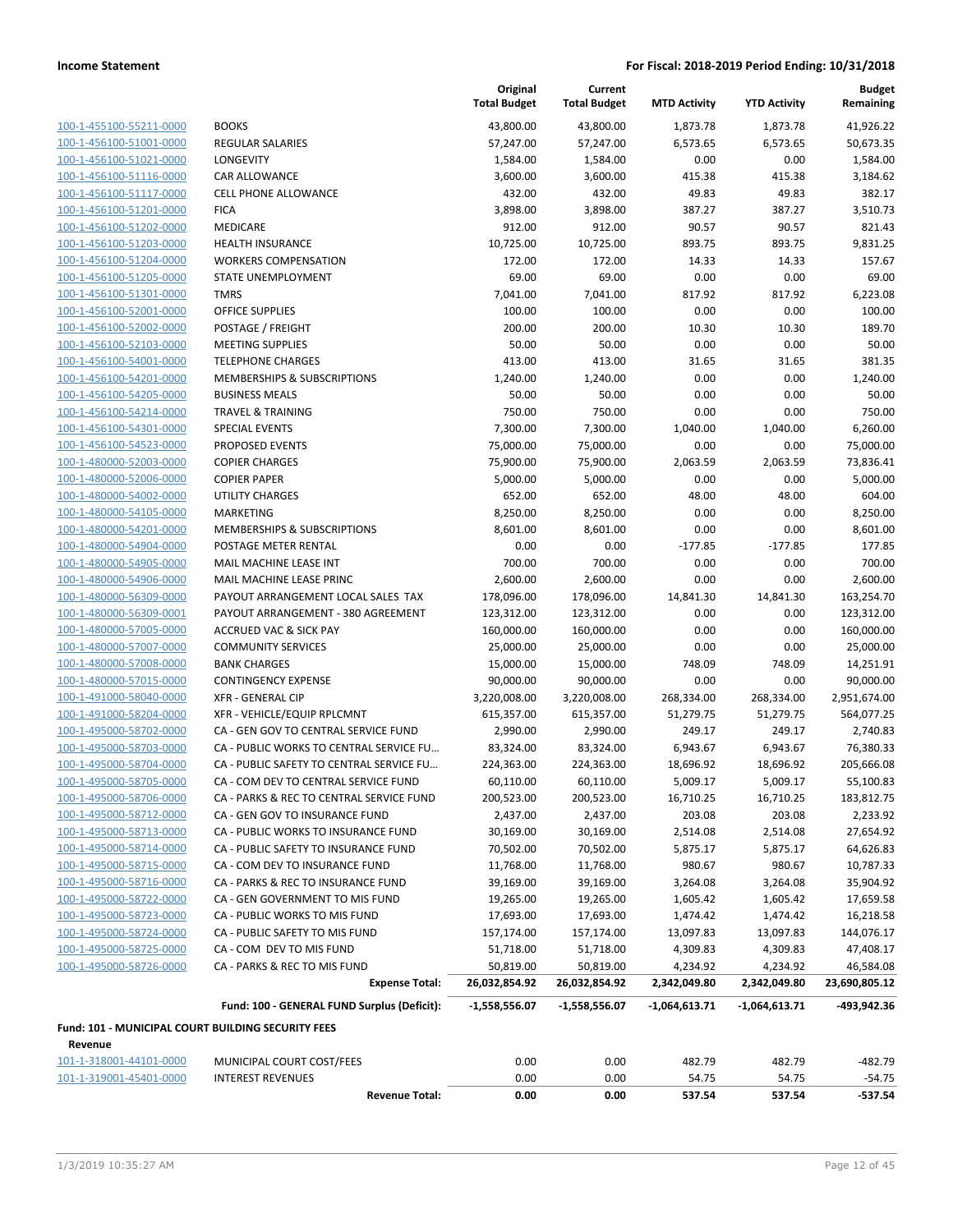|                                                    |                                                                       | Original<br><b>Total Budget</b> | Current<br><b>Total Budget</b> | <b>MTD Activity</b> | <b>YTD Activity</b> | <b>Budget</b><br>Remaining |
|----------------------------------------------------|-----------------------------------------------------------------------|---------------------------------|--------------------------------|---------------------|---------------------|----------------------------|
| <b>Expense</b><br>101-1-480000-57008-0000          | <b>BANK CHARGES</b>                                                   | 0.00                            | 0.00                           | 0.58                | 0.58                | $-0.58$                    |
|                                                    | <b>Expense Total:</b>                                                 | 0.00                            | 0.00                           | 0.58                | 0.58                | $-0.58$                    |
|                                                    | Fund: 101 - MUNICIPAL COURT BUILDING SECURITY FEES Surplus (Deficit): | 0.00                            | 0.00                           | 536.96              | 536.96              | $-536.96$                  |
| Fund: 102 - MUNICIPAL COURT TECH FUND              |                                                                       |                                 |                                |                     |                     |                            |
| Revenue<br>102-1-318001-44101-0000                 | MUNICIPAL COURT COST/FEES                                             | 0.00                            | 0.00                           | 643.69              | 643.69              | $-643.69$                  |
| 102-1-319001-45401-0000                            | <b>INTEREST REVENUES</b>                                              | 0.00                            | 0.00                           | 33.20               | 33.20               | $-33.20$                   |
|                                                    | <b>Revenue Total:</b>                                                 | 0.00                            | 0.00                           | 676.89              | 676.89              | $-676.89$                  |
| <b>Expense</b>                                     |                                                                       |                                 |                                |                     |                     |                            |
| 102-1-480000-57008-0000                            | <b>BANK CHARGES</b>                                                   | 0.00                            | 0.00                           | 0.35                | 0.35                | $-0.35$                    |
|                                                    | <b>Expense Total:</b>                                                 | 0.00                            | 0.00                           | 0.35                | 0.35                | $-0.35$                    |
|                                                    | Fund: 102 - MUNICIPAL COURT TECH FUND Surplus (Deficit):              | 0.00                            | 0.00                           | 676.54              | 676.54              | $-676.54$                  |
| Fund: 103 - MUNICIPAL COURT CHILD SAFETY FUND      |                                                                       |                                 |                                |                     |                     |                            |
| Revenue                                            |                                                                       |                                 |                                |                     |                     |                            |
| 103-1-318001-44101-0000                            | MUNICIPAL COURT COST/FEES                                             | 1,954.00                        | 1,954.00                       | 25.00               | 25.00               | 1,929.00                   |
| 103-1-318001-44110-0000                            | OPTIONAL COUNTY FEE - CHILD SAFETY                                    | 26,637.00                       | 26,637.00                      | 0.00                | 0.00                | 26,637.00                  |
| 103-1-319001-45401-0000                            | <b>INTEREST REVENUES</b>                                              | 25.00                           | 25.00                          | 13.42               | 13.42               | 11.58                      |
|                                                    | <b>Revenue Total:</b>                                                 | 28,616.00                       | 28,616.00                      | 38.42               | 38.42               | 28.577.58                  |
| <b>Expense</b>                                     |                                                                       |                                 |                                |                     |                     |                            |
| 103-1-480000-57007-0000                            | <b>COMMUNITY SERVICES</b>                                             | 28,000.00                       | 28,000.00                      | 0.00                | 0.00                | 28,000.00                  |
| 103-1-480000-57008-0000                            | <b>BANK CHARGES</b>                                                   | 10.00                           | 10.00                          | 0.14                | 0.14                | 9.86                       |
|                                                    | <b>Expense Total:</b>                                                 | 28,010.00                       | 28,010.00                      | 0.14                | 0.14                | 28,009.86                  |
|                                                    | Fund: 103 - MUNICIPAL COURT CHILD SAFETY FUND Surplus (Deficit):      | 606.00                          | 606.00                         | 38.28               | 38.28               | 567.72                     |
| Fund: 111 - RECREATION ACTIVITIES FUND             |                                                                       |                                 |                                |                     |                     |                            |
| Revenue                                            |                                                                       |                                 |                                |                     |                     |                            |
| 111-1-319001-45401-0000                            | <b>INTEREST REVENUES</b>                                              | 25.00                           | 25.00                          | 9.35                | 9.35                | 15.65                      |
| 111-1-319010-45306-0000                            | <b>PARK CONCESSIONS</b>                                               | 44,415.00                       | 44,415.00                      | 1,238.99            | 1,238.99            | 43,176.01                  |
| 111-1-319011-44507-0000                            | <b>ADULT RECREATION FEES</b>                                          | 22,480.00                       | 22,480.00                      | 125.00              | 125.00              | 22,355.00                  |
| 111-1-319011-44508-0000                            | YOUTH RECREATION FEES                                                 | 145,650.00                      | 145,650.00                     | 7,878.50            | 7,878.50            | 137,771.50                 |
| 111-1-319012-44509-0000                            | SPECIAL EVENT FUNDING                                                 | 45,000.00                       | 45,000.00                      | 150.00              | 150.00              | 44,850.00                  |
| 111-1-319012-45504-0000                            | PARKS & RECREATION / FIELD RENTALS<br><b>Revenue Total:</b>           | 15,539.00                       | 15,539.00                      | 0.00<br>9,401.84    | 0.00<br>9,401.84    | 15,539.00<br>263,707.16    |
|                                                    |                                                                       | 273,109.00                      | 273,109.00                     |                     |                     |                            |
| <b>Expense</b>                                     |                                                                       |                                 |                                |                     |                     |                            |
| 111-1-451200-51001-0000                            | <b>REGULAR</b>                                                        | 17,280.00                       | 17,280.00                      | 567.95              | 567.95              | 16,712.05                  |
| 111-1-451200-51201-0000<br>111-1-451200-51202-0000 | <b>FICA</b><br>MEDICARE                                               | 1,071.00<br>251.00              | 1,071.00<br>251.00             | 35.21<br>8.24       | 35.21<br>8.24       | 1,035.79<br>242.76         |
| 111-1-451200-51204-0000                            | <b>WORKERS COMPENSATION</b>                                           | 442.00                          | 442.00                         | 36.83               | 36.83               | 405.17                     |
| 111-1-451200-51205-0000                            | STATE UNEMPLOYMENT                                                    | 66.00                           | 66.00                          | 10.22               | 10.22               | 55.78                      |
| 111-1-451200-52001-0000                            | OFFICE SUPPLIES                                                       | 500.00                          | 500.00                         | 0.00                | 0.00                | 500.00                     |
| 111-1-451200-52101-0000                            | <b>JANITORIAL SUPPLIES</b>                                            | 750.00                          | 750.00                         | 0.00                | 0.00                | 750.00                     |
| 111-1-451200-52401-0000                            | RECREATIONAL SUPPLIES                                                 | 79,185.00                       | 79,185.00                      | 2,475.14            | 2,475.14            | 76,709.86                  |
| 111-1-451200-52403-0000                            | <b>RESALE ITEMS</b>                                                   | 24,112.00                       | 24,112.00                      | 2,250.00            | 2,250.00            | 21,862.00                  |
| 111-1-451200-54301-0000                            | SPECIAL EVENTS                                                        | 40,000.00                       | 40,000.00                      | 0.00                | 0.00                | 40,000.00                  |
| 111-1-451200-54302-0000                            | <b>TEAM REGISTRATION</b>                                              | 4,200.00                        | 4,200.00                       | 0.00                | 0.00                | 4,200.00                   |
| 111-1-451200-54303-0000                            | OFFICALS/INSTRUCTORS                                                  | 80,938.00                       | 80,938.00                      | 3,663.00            | 3,663.00            | 77,275.00                  |
| 111-1-480000-52003-0000                            | <b>COPIER CHARGES</b>                                                 | 2,050.00                        | 2,050.00                       | 210.11              | 210.11              | 1,839.89                   |
| 111-1-480000-57008-0000                            | <b>BANK CHARGES</b>                                                   | 2,300.00                        | 2,300.00                       | 345.03              | 345.03              | 1,954.97                   |
| 111-1-495000-58501-0000                            | CA - GENERAL FUND                                                     | 10,275.00                       | 10,275.00                      | 856.25              | 856.25              | 9,418.75                   |
| 111-1-495000-58701-0000<br>111-1-495000-58710-0000 | CA - CENTRAL SERVICE FUND<br>CA - INSURANCE FUND                      | 611.00<br>229.00                | 611.00<br>229.00               | 50.92<br>19.08      | 50.92<br>19.08      | 560.08<br>209.92           |
| 111-1-495000-58720-0000                            | CA - MIS FUN                                                          | 4,085.00                        | 4,085.00                       | 340.42              | 340.42              | 3,744.58                   |
|                                                    | <b>Expense Total:</b>                                                 | 268,345.00                      | 268,345.00                     | 10,868.40           | 10,868.40           | 257,476.60                 |
|                                                    | Fund: 111 - RECREATION ACTIVITIES FUND Surplus (Deficit):             | 4,764.00                        | 4,764.00                       | $-1,466.56$         | $-1,466.56$         | 6,230.56                   |
|                                                    |                                                                       |                                 |                                |                     |                     |                            |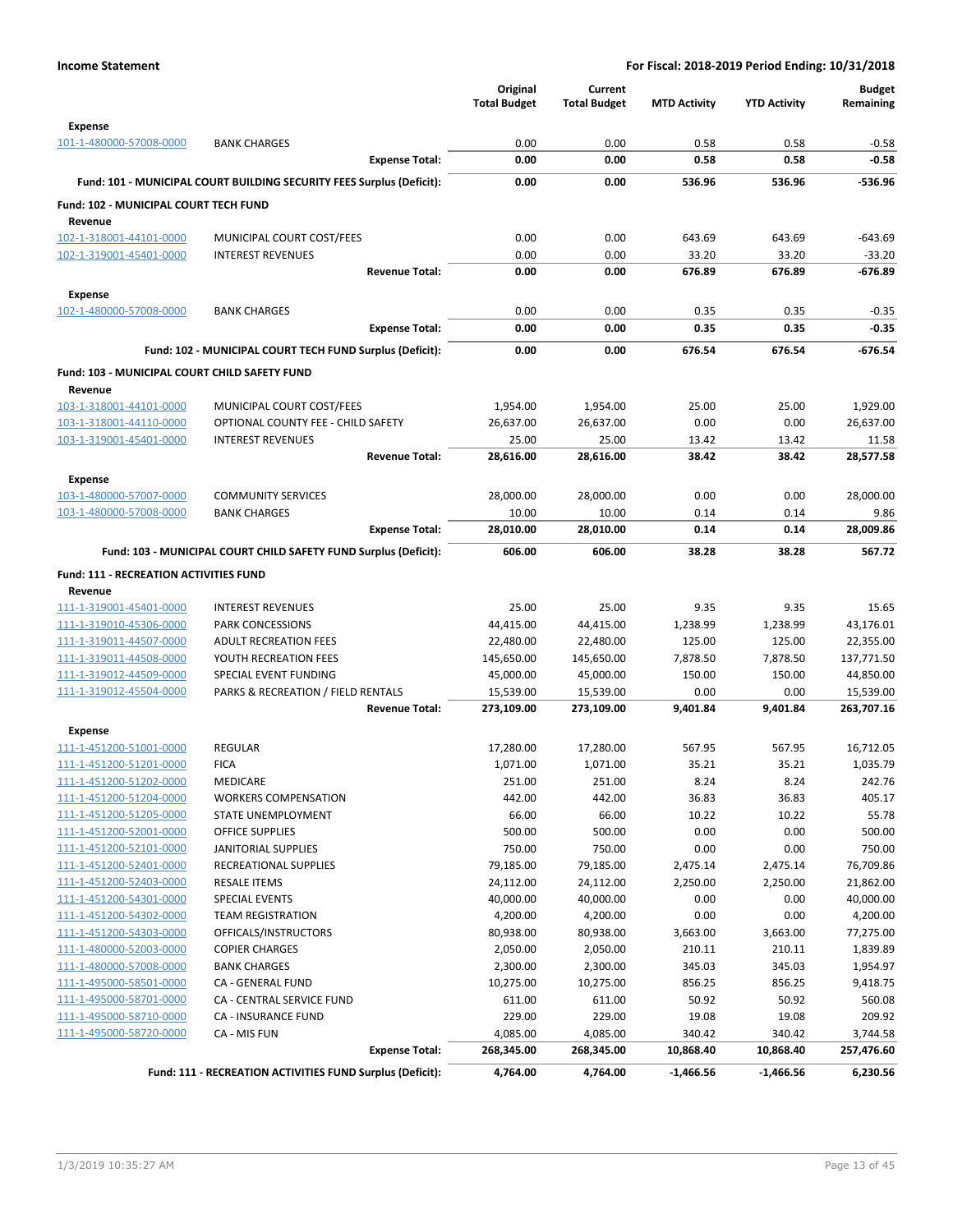|                                              |                                                                 | Original<br><b>Total Budget</b> | Current<br><b>Total Budget</b> | <b>MTD Activity</b> | <b>YTD Activity</b> | <b>Budget</b><br>Remaining |
|----------------------------------------------|-----------------------------------------------------------------|---------------------------------|--------------------------------|---------------------|---------------------|----------------------------|
| Fund: 112 - GUN RANGE FUND<br>Revenue        |                                                                 |                                 |                                |                     |                     |                            |
| 112-1-319001-45401-0000                      | <b>INTEREST REVENUES</b>                                        | 50.00                           | 50.00                          | 0.00                | 0.00                | 50.00                      |
| 112-1-319001-45601-0000                      | MISCELLANEOUS REVENUES                                          | 2,000.00                        | 2,000.00                       | 0.00                | 0.00                | 2,000.00                   |
|                                              | <b>Revenue Total:</b>                                           | 2,050.00                        | 2,050.00                       | 0.00                | 0.00                | 2,050.00                   |
| <b>Expense</b>                               |                                                                 |                                 |                                |                     |                     |                            |
| 112-1-421700-54501-0000                      | <b>SPECIAL SERVICES</b>                                         | 1,000.00                        | 1,000.00                       | 0.00                | 0.00                | 1,000.00                   |
| 112-1-480000-57008-0000                      | <b>BANK CHARGES</b>                                             | 10.00                           | 10.00                          | 0.00                | 0.00                | 10.00                      |
|                                              | <b>Expense Total:</b>                                           | 1,010.00                        | 1,010.00                       | 0.00                | 0.00                | 1,010.00                   |
|                                              | Fund: 112 - GUN RANGE FUND Surplus (Deficit):                   | 1,040.00                        | 1,040.00                       | 0.00                | 0.00                | 1,040.00                   |
| Fund: 113 - HOTEL / MOTEL OCCUPANCY TAX FUND |                                                                 |                                 |                                |                     |                     |                            |
| Revenue                                      |                                                                 |                                 |                                |                     |                     |                            |
| 113-1-313005-41402-0000                      | HOTEL/MOTEL OCCUPANCY TAX                                       | 621,000.00                      | 621,000.00                     | 46,543.51           | 46,543.51           | 574,456.49                 |
| 113-1-319001-45401-0000                      | <b>INTEREST REVENUES</b>                                        | 1,555.00                        | 1,555.00                       | 373.59              | 373.59              | 1,181.41                   |
|                                              | <b>Revenue Total:</b>                                           | 622,555.00                      | 622,555.00                     | 46,917.10           | 46,917.10           | 575,637.90                 |
| <b>Expense</b>                               |                                                                 |                                 |                                |                     |                     |                            |
| 113-1-458100-51001-0000                      | <b>REGULAR</b>                                                  | 37,337.00                       | 37,337.00                      | 4,243.60            | 4,243.60            | 33,093.40                  |
| 113-1-458100-51020-0000                      | <b>OVERTIME</b>                                                 | 707.00                          | 707.00                         | 0.00                | 0.00                | 707.00                     |
| 113-1-458100-51021-0000                      | LONGEVITY                                                       | 348.00                          | 348.00                         | 0.00                | 0.00                | 348.00                     |
| 113-1-458100-51116-0000                      | CAR ALLOWANCE                                                   | 1,200.00                        | 1,200.00                       | 138.45              | 138.45              | 1,061.55                   |
| 113-1-458100-51117-0000                      | <b>CELL PHONE ALLOWANCE</b>                                     | 210.00                          | 210.00                         | 24.21               | 24.21               | 185.79                     |
| 113-1-458100-51201-0000                      | <b>FICA</b>                                                     | 2,468.00                        | 2,468.00                       | 264.61              | 264.61              | 2,203.39                   |
| 113-1-458100-51202-0000                      | MEDICARE                                                        | 577.00                          | 577.00                         | 61.88               | 61.88               | 515.12                     |
| 113-1-458100-51203-0000                      | <b>HEALTH INSURANCE</b>                                         | 10,725.00                       | 10,725.00                      | 893.75              | 893.75              | 9,831.25                   |
| 113-1-458100-51204-0000                      | <b>WORKERS COMPENSATION</b>                                     | 709.00                          | 709.00                         | 59.08               | 59.08               | 649.92                     |
| 113-1-458100-51205-0000                      | UNEMPLOYMENT                                                    | 69.00                           | 69.00                          | 0.00                | 0.00                | 69.00                      |
| 113-1-458100-51301-0000                      | <b>TMRS</b>                                                     | 4,458.00                        | 4,458.00                       | 495.91              | 495.91              | 3,962.09                   |
| 113-1-458100-52001-0000                      | <b>OFFICE SUPPLIES</b>                                          | 300.00                          | 300.00                         | 0.00                | 0.00                | 300.00                     |
| 113-1-458100-52002-0000                      | POSTAGE / FREIGHT                                               | 750.00                          | 750.00                         | 77.73               | 77.73               | 672.27                     |
| 113-1-458100-54101-0000                      | PROFESSIONAL SERVICES                                           | 10,000.00                       | 10,000.00                      | 0.00                | 0.00                | 10,000.00                  |
| 113-1-458100-54105-0000                      | <b>MARKETING</b>                                                | 10,000.00                       | 10,000.00                      | 0.00                | 0.00                | 10,000.00                  |
| 113-1-458100-54106-0000                      | <b>ATTORNEY FEES</b>                                            | 500.00                          | 500.00                         | 0.00                | 0.00                | 500.00                     |
| 113-1-458100-54201-0000                      | <b>MEMBERSHIPS &amp; SUBSCRIPTIONS</b>                          | 1,500.00                        | 1,500.00                       | 0.00                | 0.00                | 1,500.00                   |
| 113-1-458100-54211-0000                      | ADVERTISING                                                     | 58,300.00                       | 58,300.00                      | 6,268.41            | 6,268.41            | 52,031.59                  |
| 113-1-458100-54212-0000                      | PRINTING                                                        | 7,500.00                        | 7,500.00                       | 0.00                | 0.00                | 7,500.00                   |
| 113-1-458100-54214-0000                      | TRAVEL/TRAINING EXPENSE                                         | 2,000.00                        | 2,000.00                       | 0.00                | 0.00                | 2,000.00                   |
| 113-1-458100-54301-0000                      | SPECIAL EVENTS                                                  | 4,000.00                        | 4,000.00                       | 25,250.00           | 25,250.00           | $-21,250.00$               |
| 113-1-458100-55203-0000                      | FURNITURE/OFFICE EQUIP                                          | 500.00                          | 500.00                         | 0.00                | 0.00                | 500.00                     |
| 113-1-480000-57008-0000                      | <b>BANK CHARGES</b>                                             | 250.00                          | 250.00                         | 3.97                | 3.97                | 246.03                     |
| 113-1-491000-58001-0000                      | <b>XFR - GENERAL FUND</b>                                       | 190,000.00                      | 190,000.00                     | 15,833.33           | 15,833.33           | 174,166.67                 |
| 113-1-491000-58035-0000                      | XFR - DEBT SERVICE FUND                                         | 0.00                            | 0.00                           | 2,732.20            | 2,732.20            | $-2,732.20$                |
| 113-1-491000-58040-0000                      | XFR - GENERAL CIP FUND                                          | 214,537.00                      | 214,537.00                     | 17,878.08           | 17,878.08           | 196,658.92                 |
| 113-1-491000-58101-0000                      | <b>XFR - UTILITY FUND</b><br><b>Expense Total:</b>              | 45,000.00<br>603,945.00         | 45,000.00                      | 3,750.00            | 3,750.00            | 41,250.00<br>525,969.79    |
|                                              |                                                                 |                                 | 603,945.00                     | 77,975.21           | 77,975.21           |                            |
|                                              | Fund: 113 - HOTEL / MOTEL OCCUPANCY TAX FUND Surplus (Deficit): | 18,610.00                       | 18,610.00                      | $-31,058.11$        | $-31,058.11$        | 49,668.11                  |
| Fund: 114 - VENUE MANAGEMENT FUND            |                                                                 |                                 |                                |                     |                     |                            |
| Revenue<br>114-1-319010-45306-0000           | <b>CONCESSIONS</b>                                              | 500.00                          | 500.00                         | 0.00                | 0.00                | 500.00                     |
| 114-1-319030-45506-0000                      | <b>AUDITORIUM RENTALS</b>                                       | 21,069.00                       | 21,069.00                      | 600.00              | 600.00              | 20,469.00                  |
| 114-1-319031-45505-0000                      | <b>CIVIC CENTER RENTALS</b>                                     | 45,135.00                       | 45,135.00                      | 7,870.00            | 7,870.00            | 37,265.00                  |
| 114-1-319032-44509-0000                      | SPECIAL EVENTS/SPONSORS                                         | 26,080.00                       | 26,080.00                      | 0.00                | 0.00                | 26,080.00                  |
| 114-1-319033-45307-0000                      | <b>TICKET SALES</b>                                             | 119,000.00                      | 119,000.00                     | 0.00                | 0.00                | 119,000.00                 |
|                                              | <b>Revenue Total:</b>                                           | 211,784.00                      | 211,784.00                     | 8,470.00            | 8,470.00            | 203,314.00                 |
|                                              |                                                                 |                                 |                                |                     |                     |                            |
| <b>Expense</b>                               |                                                                 |                                 |                                |                     |                     |                            |
| 114-1-457100-51001-0000                      | REGULAR SALARIES                                                | 24,585.00                       | 24,585.00                      | 2,800.16            | 2,800.16            | 21,784.84                  |
| 114-1-457100-51020-0000                      | OVERTIME                                                        | 11,000.00                       | 11,000.00                      | 0.00                | 0.00                | 11,000.00                  |
| 114-1-457100-51021-0000                      | LONGEVITY                                                       | 246.00                          | 246.00                         | 0.00                | 0.00                | 246.00                     |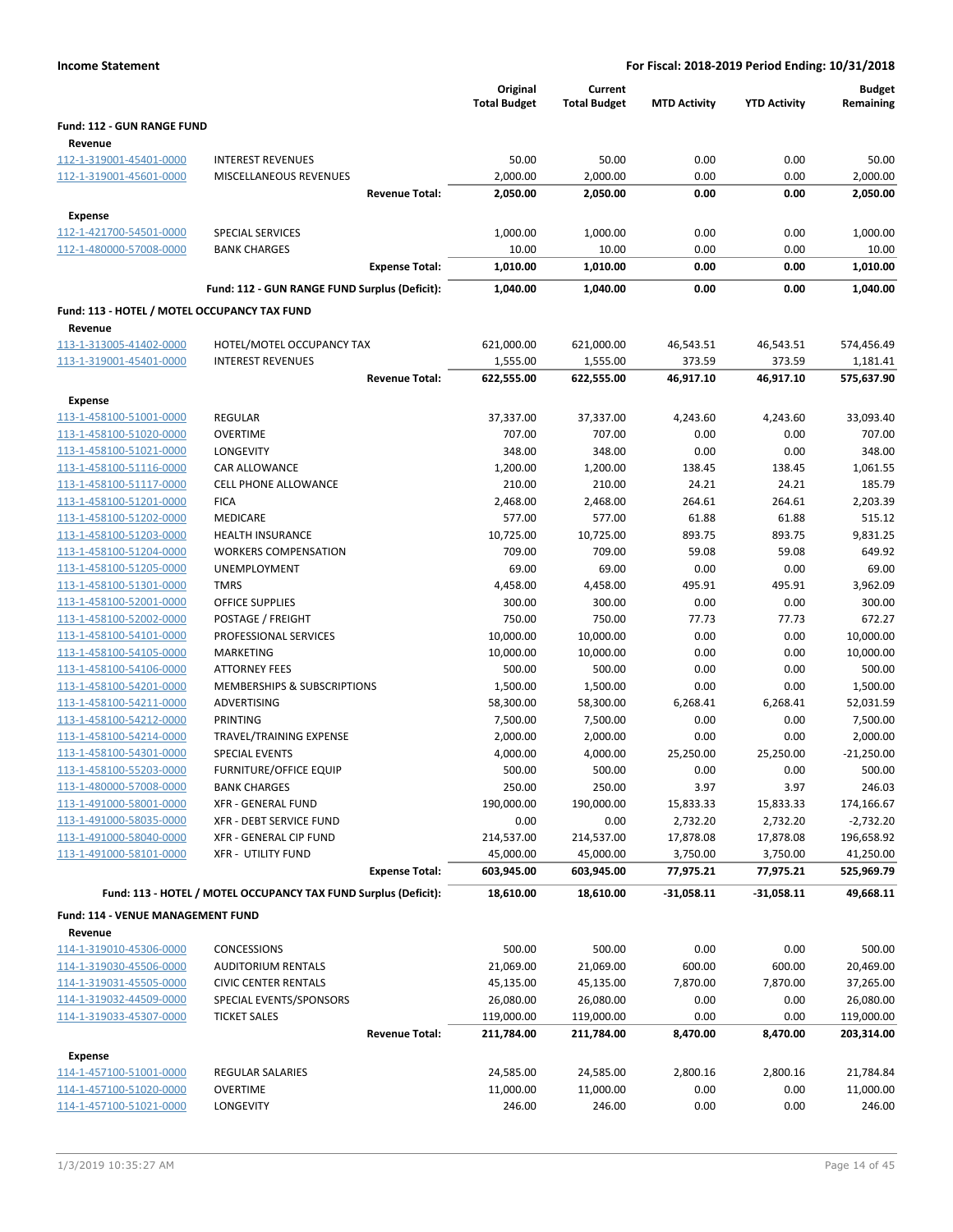|                                                    |                                                                               | Original<br><b>Total Budget</b> | Current<br><b>Total Budget</b> | <b>MTD Activity</b> | <b>YTD Activity</b> | <b>Budget</b><br>Remaining |
|----------------------------------------------------|-------------------------------------------------------------------------------|---------------------------------|--------------------------------|---------------------|---------------------|----------------------------|
| 114-1-457100-51116-0000                            | <b>CAR ALLOWANCE</b>                                                          | 1,200.00                        | 1,200.00                       | 138.48              | 138.48              | 1,061.52                   |
| 114-1-457100-51117-0000                            | <b>CELL PHONE ALLOWANCE</b>                                                   | 210.00                          | 210.00                         | 24.24               | 24.24               | 185.76                     |
| 114-1-457100-51201-0000                            | <b>FICA</b>                                                                   | 1,627.00                        | 1,627.00                       | 183.24              | 183.24              | 1,443.76                   |
| 114-1-457100-51202-0000                            | <b>MEDICARE</b>                                                               | 380.00                          | 380.00                         | 42.85               | 42.85               | 337.15                     |
| 114-1-457100-51203-0000                            | <b>HEALTH INSURANCE</b>                                                       | 5,363.00                        | 5,363.00                       | 446.92              | 446.92              | 4,916.08                   |
| 114-1-457100-51204-0000                            | <b>WORKERS COMPENSATION</b>                                                   | 672.00                          | 672.00                         | 56.00               | 56.00               | 616.00                     |
| 114-1-457100-51205-0000                            | STATE UNEMPLOYMENT                                                            | 34.00                           | 34.00                          | 0.00                | 0.00                | 34.00                      |
| 114-1-457100-51301-0000                            | <b>TMRS</b>                                                                   | 2,939.00                        | 2,939.00                       | 360.37              | 360.37              | 2,578.63                   |
| 114-1-457100-52001-0000                            | <b>OFFICE SUPPLIES</b>                                                        | 250.00                          | 250.00                         | 0.00                | 0.00                | 250.00                     |
| 114-1-457100-52002-0000                            | POSTAGE / FREIGHT                                                             | 500.00                          | 500.00                         | 0.00                | 0.00                | 500.00                     |
| 114-1-457100-52201-0000                            | MINOR TOOLS & EQUIPMENT                                                       | 2,500.00                        | 2,500.00                       | 0.00                | 0.00                | 2,500.00                   |
| 114-1-457100-52403-0000                            | <b>RESALE ITEMS</b>                                                           | 2,000.00                        | 2,000.00                       | 0.00                | 0.00                | 2,000.00                   |
| 114-1-457100-53702-0000                            | <b>AUDTIORIUM MAINTENANCE</b>                                                 | 8,000.00                        | 8,000.00                       | 0.00                | 0.00                | 8,000.00                   |
| 114-1-457100-53704-0000                            | <b>CIVIC CENTER</b>                                                           | 5,000.00                        | 5,000.00                       | 0.00                | 0.00                | 5,000.00                   |
| 114-1-457100-54001-0000                            | <b>TELEPHONE CHARGES</b>                                                      | 100.00                          | 100.00                         | 0.00                | 0.00                | 100.00                     |
| 114-1-457100-54005-0000                            | <b>CIVIC CENTER UTILITY CHARGES</b>                                           | 27,500.00                       | 27,500.00                      | 2,569.60            | 2,569.60            | 24,930.40                  |
| 114-1-457100-54105-0000                            | <b>MARKETING</b>                                                              | 4,000.00                        | 4,000.00                       | 0.00                | 0.00                | 4,000.00                   |
| 114-1-457100-54106-0000                            | <b>ATTORNEY FEES</b>                                                          | 500.00                          | 500.00                         | 0.00                | 0.00                | 500.00                     |
| 114-1-457100-54201-0000                            | MEMBERSHIPS & SUBSCRIPTIONS                                                   | 2,000.00<br>500.00              | 2,000.00                       | 0.00<br>0.00        | 0.00<br>0.00        | 2,000.00<br>500.00         |
| 114-1-457100-54205-0000<br>114-1-457100-54211-0000 | <b>BUSINESS MEALS</b><br><b>ADVERTISING</b>                                   | 30,000.00                       | 500.00<br>30,000.00            | 600.00              | 600.00              | 29,400.00                  |
| 114-1-457100-54214-0000                            | <b>TRAVEL &amp; TRAINING</b>                                                  | 1,000.00                        | 1,000.00                       | 0.00                | 0.00                | 1,000.00                   |
| 114-1-457100-54301-0000                            | <b>SPECIAL EVENTS</b>                                                         | 85,000.00                       | 85,000.00                      | 27,140.00           | 27,140.00           | 57,860.00                  |
| 114-1-480000-52003-0000                            | <b>COPIER CHARGES</b>                                                         | 3,600.00                        | 3,600.00                       | 210.11              | 210.11              | 3,389.89                   |
| 114-1-480000-57008-0000                            | <b>BANK CHARGES</b>                                                           | 2,500.00                        | 2,500.00                       | 107.34              | 107.34              | 2,392.66                   |
| 114-1-495000-58501-0000                            | CA - GENERAL FUND                                                             | 5,741.00                        | 5,741.00                       | 478.42              | 478.42              | 5,262.58                   |
| 114-1-495000-58701-0000                            | CA - CENTRAL SERVICE FUND                                                     | 564.00                          | 564.00                         | 47.00               | 47.00               | 517.00                     |
| 114-1-495000-58710-0000                            | <b>CA - INSURANCE FUND</b>                                                    | 233.00                          | 233.00                         | 19.42               | 19.42               | 213.58                     |
| 114-1-495000-58720-0000                            | CA - MIS FUN                                                                  | 3,973.00                        | 3,973.00                       | 331.08              | 331.08              | 3,641.92                   |
|                                                    | <b>Expense Total:</b>                                                         | 233,717.00                      | 233,717.00                     | 35,555.23           | 35,555.23           | 198,161.77                 |
|                                                    | Fund: 114 - VENUE MANAGEMENT FUND Surplus (Deficit):                          | $-21,933.00$                    | $-21,933.00$                   | $-27,085.23$        | $-27,085.23$        | 5,152.23                   |
|                                                    |                                                                               |                                 |                                |                     |                     |                            |
|                                                    | <b>Fund: 123 - PTRAIN - POLICE REIMBURSEMENT GRANTS &amp; CONT EDUCAT</b>     |                                 |                                |                     |                     |                            |
| Revenue                                            |                                                                               |                                 |                                |                     |                     |                            |
| 123-1-319001-45401-0000                            | <b>INTEREST REVENUES</b>                                                      | 0.00                            | 0.00                           | 9.93                | 9.93                | $-9.93$                    |
|                                                    | <b>Revenue Total:</b>                                                         | 0.00                            | 0.00                           | 9.93                | 9.93                | $-9.93$                    |
| <b>Expense</b>                                     |                                                                               |                                 |                                |                     |                     |                            |
| 123-1-480000-57008-0000                            | <b>BANK CHARGES</b>                                                           | 0.00                            | 0.00                           | 0.11                | 0.11                | $-0.11$                    |
|                                                    | <b>Expense Total:</b>                                                         | 0.00                            | 0.00                           | 0.11                | 0.11                | $-0.11$                    |
|                                                    | <b>Fund: 123 - PTRAIN - POLICE REIMBURSEMENT GRANTS &amp; CONT EDUCAT Sur</b> | 0.00                            | 0.00                           | 9.82                | 9.82                | $-9.82$                    |
| Fund: 140 - DEBT SERVICE FUND                      |                                                                               |                                 |                                |                     |                     |                            |
| Revenue                                            |                                                                               |                                 |                                |                     |                     |                            |
| 140-1-311001-41101-0000                            | <b>REAL PROPERTY TAXES</b>                                                    | 4,516,579.00                    | 4,516,579.00                   | 204,575.02          | 204,575.02          | 4,312,003.98               |
| 140-1-311002-41102-0000                            | <b>DELINQUENT TAXES</b>                                                       | 42,700.00                       | 42,700.00                      | 5,697.71            | 5,697.71            | 37,002.29                  |
| 140-1-319001-45401-0000                            | <b>INTEREST REVENUES</b>                                                      | 2,371.00                        | 2,371.00                       | 943.18              | 943.18              | 1,427.82                   |
| 140-1-319001-45601-0000                            | MISCELLANEOUS REVENUES                                                        | 3,000.00                        | 3,000.00                       | 0.00                | 0.00                | 3,000.00                   |
| 140-1-323001-46008-0000                            | <b>XFR - TOURISM FUND</b>                                                     | 32,786.35                       | 32,786.35                      | 2,732.20            | 2,732.20            | 30,054.15                  |
| 140-1-323001-46100-0000                            | <b>XFR - UTILITY FUND</b>                                                     | 1,531,651.65                    | 1,531,651.65                   | 127,637.64          | 127,637.64          | 1,404,014.01               |
| 140-1-323001-46107-0000                            | <b>XFR - AIRPORT FUND</b>                                                     | 23,239.00                       | 23,239.00                      | 1,936.58            | 1,936.58            | 21,302.42                  |
|                                                    | <b>Revenue Total:</b>                                                         | 6,152,327.00                    | 6,152,327.00                   | 343,522.33          | 343,522.33          | 5,808,804.67               |
| <b>Expense</b>                                     |                                                                               |                                 |                                |                     |                     |                            |
| 140-1-471100-56105-0000                            | 2010 CO - PRINCIPAL                                                           | 270,000.00                      | 270,000.00                     | 0.00                | 0.00                | 270,000.00                 |
| 140-1-471100-56106-0000<br>140-1-471100-56306-0000 | 2013 CO PRINCIPAL<br>2010 GO REFUND PRINCIPAL                                 | 260,000.00<br>660,000.00        | 260,000.00<br>660,000.00       | 0.00<br>0.00        | 0.00<br>0.00        | 260,000.00<br>660,000.00   |
| 140-1-471100-56308-0000                            | 2011 GO REFUND PRINCIPAL                                                      | 1,090,000.00                    | 1,090,000.00                   | 0.00                | 0.00                | 1,090,000.00               |
| 140-1-471100-56310-0000                            | 2014 GO REFUND PRINCIPAL                                                      | 180,000.00                      | 180,000.00                     | 0.00                | 0.00                | 180,000.00                 |
| 140-1-471100-56311-0000                            | 2014 GENERAL OBLIGATIONS PRINCIPAL                                            | 305,000.00                      | 305,000.00                     | 0.00                | 0.00                | 305,000.00                 |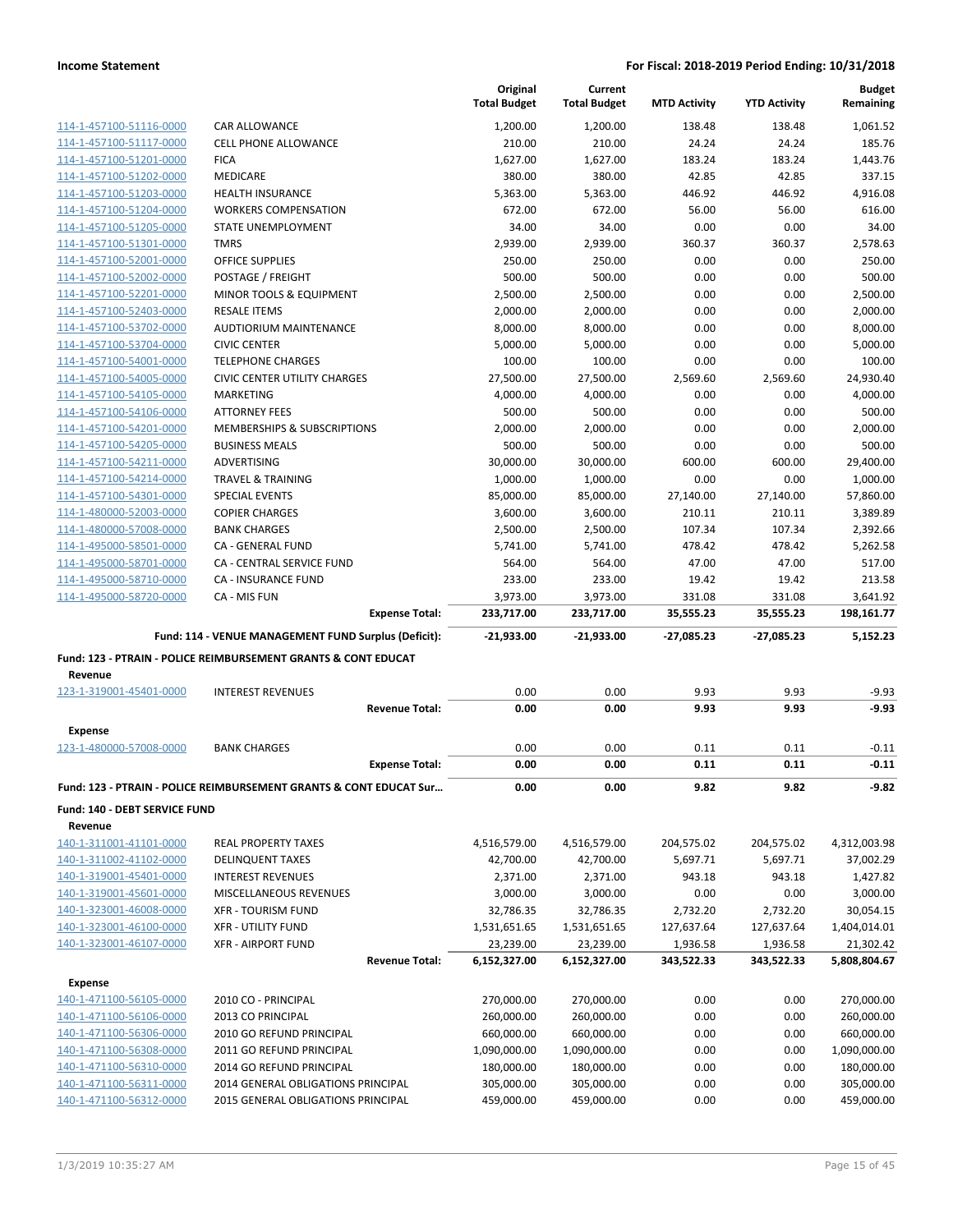|                                              |                                                                 | Original<br><b>Total Budget</b> | Current<br><b>Total Budget</b> | <b>MTD Activity</b> | <b>YTD Activity</b> | <b>Budget</b><br>Remaining |
|----------------------------------------------|-----------------------------------------------------------------|---------------------------------|--------------------------------|---------------------|---------------------|----------------------------|
| 140-1-471100-56313-0000                      | 2017 GO REFUND PRINCIPAL                                        | 1,685,000.00                    | 1,685,000.00                   | 0.00                | 0.00                | 1,685,000.00               |
| 140-1-471200-56205-0000                      | 2010 CO - INTEREST                                              | 178,663.00                      | 178,663.00                     | 0.00                | 0.00                | 178,663.00                 |
| 140-1-471200-56206-0000                      | 2013 CO INTEREST                                                | 21,716.00                       | 21,716.00                      | 0.00                | 0.00                | 21,716.00                  |
| 140-1-471200-56406-0000                      | 2010 GO REFUND INTEREST                                         | 298,548.00                      | 298,548.00                     | 0.00                | 0.00                | 298,548.00                 |
| 140-1-471200-56408-0000                      | 2011 GO REFUND INTEREST                                         | 102,295.00                      | 102,295.00                     | 0.00                | 0.00                | 102,295.00                 |
| 140-1-471200-56409-0000                      | 2014 GENERAL OBLIGATIONS - INTEREST                             | 102,402.00                      | 102,402.00                     | 0.00                | 0.00                | 102,402.00                 |
| 140-1-471200-56410-0000                      | 2015 GO - INTEREST                                              | 143,099.00                      | 143,099.00                     | 0.00                | 0.00                | 143,099.00                 |
| 140-1-471200-56411-0000                      | 2014 GO REFUND INTEREST                                         | 25,160.00                       | 25,160.00                      | 0.00                | 0.00                | 25,160.00                  |
| 140-1-471200-56413-0000                      | 2017 GO REFUND INTEREST                                         | 323,375.00                      | 323,375.00                     | 0.00                | 0.00                | 323,375.00                 |
| 140-1-475100-56002-0000                      | <b>AGENT FEE</b>                                                | 1,500.00                        | 1,500.00                       | 0.00                | 0.00                | 1,500.00                   |
| 140-1-475100-56005-0000                      | ARBITRAGE                                                       | 6,100.00                        | 6,100.00                       | 0.00                | 0.00                | 6,100.00                   |
| 140-1-480000-57008-0000                      | <b>BANK CHARGES</b>                                             | 500.00                          | 500.00                         | 10.02               | 10.02               | 489.98                     |
|                                              | <b>Expense Total:</b>                                           | 6,112,358.00                    | 6,112,358.00                   | 10.02               | 10.02               | 6,112,347.98               |
|                                              | Fund: 140 - DEBT SERVICE FUND Surplus (Deficit):                | 39,969.00                       | 39,969.00                      | 343,512.31          | 343,512.31          | $-303,543.31$              |
| Fund: 160 - GENERAL CAPITAL IMPROVEMENT FUND |                                                                 |                                 |                                |                     |                     |                            |
| Revenue                                      |                                                                 |                                 |                                |                     |                     |                            |
| 160-1-310002-45611-0000                      | <b>DONATIONS FOR PROJECTS</b>                                   | 0.00                            | 0.00                           | 100.00              | 100.00              | $-100.00$                  |
| 160-1-314004-41808-0000                      | FRANCHISE FEES/CABLE-SICFA                                      | 26,599.00                       | 26,599.00                      | 0.00                | 0.00                | 26,599.00                  |
| 160-1-319001-45401-0000                      | <b>INTEREST REVENUES</b>                                        | 22,000.00                       | 22,000.00                      | 2,321.49            | 2,321.49            | 19,678.51                  |
| 160-1-323001-46001-0000                      | <b>XFR - GENERAL FUND</b>                                       | 3,220,008.00                    | 3,220,008.00                   | 268,334.00          | 268,334.00          | 2,951,674.00               |
| 160-1-323001-46008-0000                      | <b>XFR - TOURISM FUND</b>                                       | 214,537.00                      | 214,537.00                     | 17,878.08           | 17,878.08           | 196,658.92                 |
|                                              | <b>Revenue Total:</b>                                           | 3,483,144.00                    | 3,483,144.00                   | 288,633.57          | 288,633.57          | 3,194,510.43               |
| <b>Expense</b>                               |                                                                 |                                 |                                |                     |                     |                            |
| 160-1-421230-55201-0000                      | <b>EQUIPMENT PURCHASES</b>                                      | 29,008.00                       | 29,008.00                      | 0.00                | 0.00                | 29,008.00                  |
| 160-1-421240-55207-0000                      | RADIO COMMUNICATION EQUIP                                       | 1,050,000.00                    | 1,050,000.00                   | 0.00                | 0.00                | 1,050,000.00               |
| 160-1-431200-53304-0000                      | STREET IMPROV PROGRAM                                           | 2,000,000.00                    | 2,000,000.00                   | 0.00                | 0.00                | 2,000,000.00               |
| 160-1-431200-55002-0000                      | <b>IMPROVEMENTS</b>                                             | 100,000.00                      | 100,000.00                     | 0.00                | 0.00                | 100,000.00                 |
| 160-1-451100-55012-0000                      | <b>CONSTRUCTION</b>                                             | 400,000.00                      | 400,000.00                     | 0.00                | 0.00                | 400,000.00                 |
| 160-1-456100-55204-0000                      | <b>OLD TOWN GREENVILLE</b>                                      | 15,000.00                       | 15,000.00                      | 0.00                | 0.00                | 15,000.00                  |
| 160-1-480000-54101-0000                      | PROFESSIONAL SERVICES                                           | 125,000.00                      | 125,000.00                     | 0.00                | 0.00                | 125,000.00                 |
| 160-1-480000-55002-0000                      | <b>IMPROVEMENTS</b>                                             | 108,146.00                      | 108,146.00                     | 29,079.00           | 29,079.00           | 79,067.00                  |
| 160-1-480000-55201-0000                      | <b>EQUIPMENT PURCHASES</b>                                      | 151,860.00                      | 151,860.00                     | 42,210.00           | 42,210.00           | 109,650.00                 |
| 160-1-480000-55203-0000                      | <b>FURNITURE/OFFICE EQUIP</b>                                   | 5,531.00                        | 5,531.00                       | 0.00                | 0.00                | 5,531.00                   |
| 160-1-480000-57008-0000                      | <b>BANK CHARGES</b>                                             | 500.00                          | 500.00                         | 14.06               | 14.06               | 485.94                     |
|                                              | <b>Expense Total:</b>                                           | 3,985,045.00                    | 3,985,045.00                   | 71,303.06           | 71,303.06           | 3,913,741.94               |
|                                              | Fund: 160 - GENERAL CAPITAL IMPROVEMENT FUND Surplus (Deficit): | $-501,901.00$                   | $-501,901.00$                  | 217,330.51          | 217,330.51          | $-719,231.51$              |
| Fund: 161 - STREET CONSTRUCTION FUND         |                                                                 |                                 |                                |                     |                     |                            |
| Revenue                                      |                                                                 |                                 |                                |                     |                     |                            |
| 161-1-319001-45401-0000                      | <b>INTEREST REVENUES</b>                                        | 4,000.00                        | 4,000.00                       | 808.39              | 808.39              | 3,191.61                   |
|                                              | <b>Revenue Total:</b>                                           | 4,000.00                        | 4,000.00                       | 808.39              | 808.39              | 3,191.61                   |
| <b>Expense</b>                               |                                                                 |                                 |                                |                     |                     |                            |
| 161-1-480000-57008-0000                      | <b>BANK CHARGES</b>                                             | 500.00                          | 500.00                         | 8.59                | 8.59                | 491.41                     |
|                                              | <b>Expense Total:</b>                                           | 500.00                          | 500.00                         | 8.59                | 8.59                | 491.41                     |
|                                              | Fund: 161 - STREET CONSTRUCTION FUND Surplus (Deficit):         | 3,500.00                        | 3,500.00                       | 799.80              | 799.80              | 2,700.20                   |
| Fund: 164 - 2013 CO CAPITAL FUND             |                                                                 |                                 |                                |                     |                     |                            |
| Revenue                                      |                                                                 |                                 |                                |                     |                     |                            |
| 164-1-319001-45401-0000                      | <b>INTEREST REVENUES</b>                                        | 150.00                          | 150.00                         | 33.94               | 33.94               | 116.06                     |
|                                              | <b>Revenue Total:</b>                                           | 150.00                          | 150.00                         | 33.94               | 33.94               | 116.06                     |
| <b>Expense</b>                               |                                                                 |                                 |                                |                     |                     |                            |
| 164-1-480000-57008-0000                      | <b>BANK CHARGES</b>                                             | 15.00                           | 15.00                          | 0.32                | 0.32                | 14.68                      |
|                                              | <b>Expense Total:</b>                                           | 15.00                           | 15.00                          | 0.32                | 0.32                | 14.68                      |
|                                              | Fund: 164 - 2013 CO CAPITAL FUND Surplus (Deficit):             | 135.00                          | 135.00                         | 33.62               | 33.62               | 101.38                     |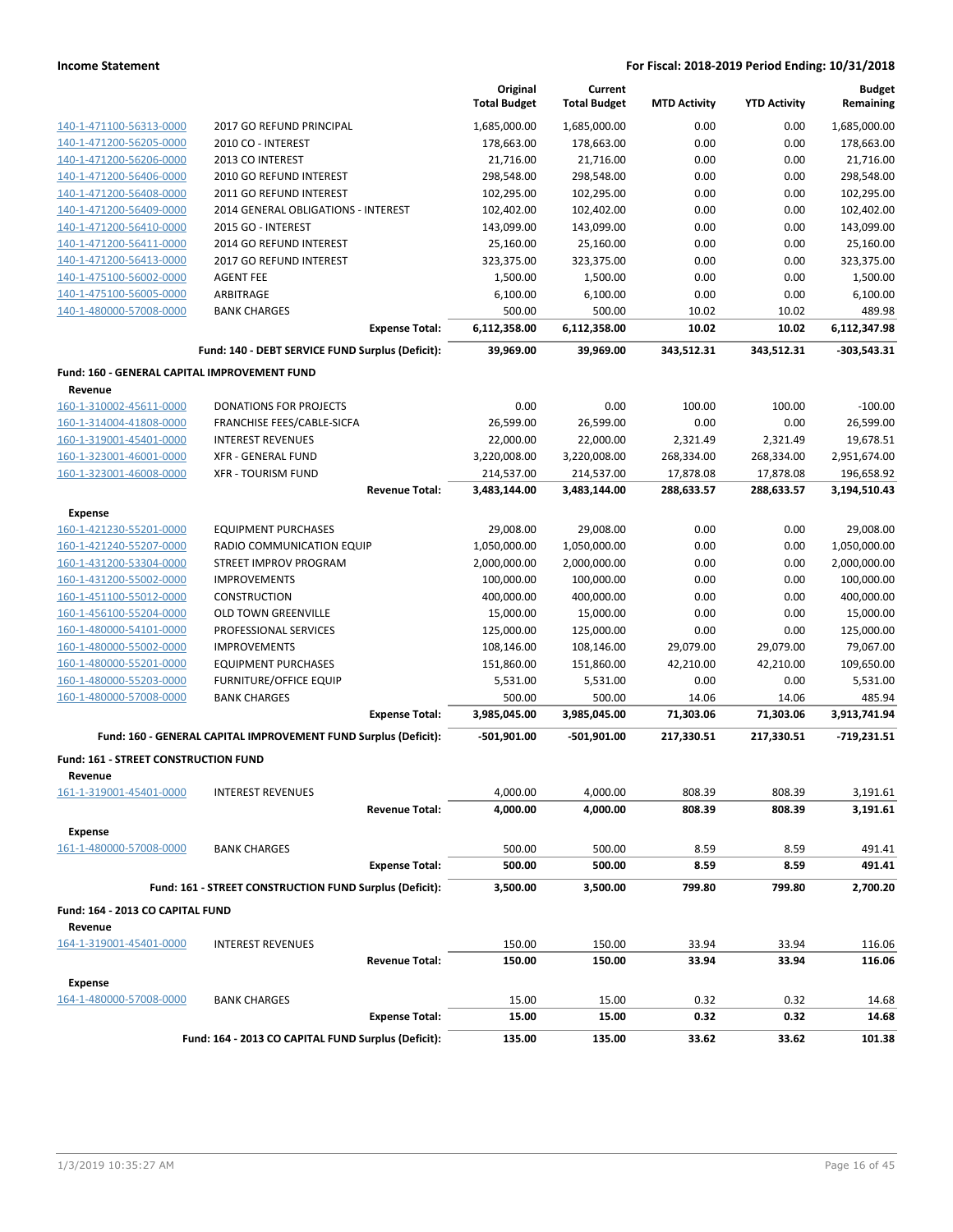| <b>Income Statement</b>                                   |                                                                 | For Fiscal: 2018-2019 Period Ending: 10/31/2018 |                                |                      |                      |                            |
|-----------------------------------------------------------|-----------------------------------------------------------------|-------------------------------------------------|--------------------------------|----------------------|----------------------|----------------------------|
|                                                           |                                                                 | Original<br><b>Total Budget</b>                 | Current<br><b>Total Budget</b> | <b>MTD Activity</b>  | <b>YTD Activity</b>  | <b>Budget</b><br>Remaining |
| <b>Fund: 165 - 2014 GO FUND</b>                           |                                                                 |                                                 |                                |                      |                      |                            |
| Revenue                                                   |                                                                 |                                                 |                                |                      |                      |                            |
| 165-1-319001-45401-0000                                   | <b>INTEREST REVENUES</b><br><b>Revenue Total:</b>               | 25,000.00<br>25,000.00                          | 25,000.00<br>25,000.00         | 1,419.69<br>1,419.69 | 1,419.69<br>1,419.69 | 23,580.31<br>23,580.31     |
|                                                           |                                                                 |                                                 |                                |                      |                      |                            |
|                                                           | Fund: 165 - 2014 GO FUND Total:                                 | 25,000.00                                       | 25,000.00                      | 1,419.69             | 1,419.69             | 23,580.31                  |
| Fund: 171 - MAIN STREET SPECIAL REVENUE<br><b>Expense</b> |                                                                 |                                                 |                                |                      |                      |                            |
| 171-1-456100-54111-0000                                   | <b>GRANT MANAGEMENT</b>                                         | 0.00                                            | 0.00                           | 1,100.00             | 1,100.00             | $-1,100.00$                |
|                                                           | <b>Expense Total:</b>                                           | 0.00                                            | 0.00                           | 1,100.00             | 1,100.00             | $-1,100.00$                |
|                                                           | Fund: 171 - MAIN STREET SPECIAL REVENUE Total:                  | 0.00                                            | 0.00                           | 1,100.00             | 1,100.00             | $-1,100.00$                |
| Fund: 200 - WATER / WASTEWATER FUND                       |                                                                 |                                                 |                                |                      |                      |                            |
| Revenue                                                   |                                                                 |                                                 |                                |                      |                      |                            |
| 200-2-318003-42304-0000                                   | <b>BACKFLOW INSPECTION FEES</b>                                 | 6,500.00                                        | 6,500.00                       | 0.00                 | 0.00                 | 6,500.00                   |
| 200-2-318003-44302-0000<br>200-2-318003-44304-0000        | WATER REVENUES / SERVICE CHARGES<br><b>NEW SERVICES - WATER</b> | 116,628.00<br>13,317.00                         | 116,628.00<br>13,317.00        | 6,438.96<br>0.00     | 6,438.96<br>0.00     | 110,189.04<br>13,317.00    |
| 200-2-318003-44305-0000                                   | LATE CHARGES - WATER                                            | 43,742.00                                       | 43,742.00                      | 4,705.17             | 4,705.17             | 39,036.83                  |
| 200-2-318003-44312-0000                                   | <b>METER TAMPERING</b>                                          | 8,261.00                                        | 8,261.00                       | 0.00                 | 0.00                 | 8,261.00                   |
| 200-2-318003-45103-0000                                   | <b>GEUS RAW WATER CONSUMPTN</b>                                 | 70,000.00                                       | 70,000.00                      | 0.00                 | 0.00                 | 70,000.00                  |
| 200-2-318004-42303-0000                                   | <b>WASTE HAULER PERMITS</b>                                     | 4,800.00                                        | 4,800.00                       | 900.00               | 900.00               | 3,900.00                   |
| 200-2-318004-44307-0000                                   | <b>NEW SERVICES - SEWER</b>                                     | 12,389.00                                       | 12,389.00                      | 0.00                 | 0.00                 | 12,389.00                  |
| 200-2-318004-44309-0000                                   | SEWER REVENUES / SERVICE CHARGES                                | 50,531.00                                       | 50,531.00                      | 5,015.93             | 5,015.93             | 45,515.07                  |
| 200-2-318004-44310-0000                                   | LATE CHARGES - SEWER                                            | 36,613.00                                       | 36,613.00                      | 4,244.57             | 4,244.57             | 32,368.43                  |
| 200-2-318004-44318-0000                                   | LATE CHARGES - WASTEHAULERS                                     | 3,500.00                                        | 3,500.00                       | 46.25                | 46.25                | 3,453.75                   |
| 200-2-318004-45106-0000                                   | L-3 COMM COD DISCHARGE                                          | 126,360.00                                      | 126,360.00                     | 10,530.00            | 10,530.00            | 115,830.00                 |
| 200-2-318004-45201-0000                                   | SEWER REV/ SEWER HAULER FEES                                    | 425,555.00                                      | 425,555.00                     | 44,877.50            | 44,877.50            | 380,677.50                 |
| 200-2-319003-45101-0000                                   | WATER REVENUES / METERED SALES                                  | 7,132,713.00                                    | 7,132,713.00                   | 598,456.23           | 598,456.23           | 6,534,256.77               |
| 200-2-319004-45104-0000                                   | SEWER COLLECTION FEES                                           | 6,324,875.00                                    | 6,324,875.00                   | 518,597.08           | 518,597.08           | 5,806,277.92               |
| 200-2-319004-45105-0000                                   | SEWER REVENUES / EPA REVENUE                                    | 0.00                                            | 0.00                           | 87.27                | 87.27                | $-87.27$                   |
| 200-2-320003-45305-0000                                   | <b>AUCTION PROCEEDS</b>                                         | 5,000.00                                        | 5,000.00                       | 0.00                 | 0.00                 | 5,000.00                   |
| 200-2-320003-45401-0000                                   | <b>INTEREST REVENUES</b>                                        | 13,900.00                                       | 13,900.00                      | 4,838.81             | 4,838.81             | 9,061.19                   |
| 200-2-320003-45601-0000<br>200-2-323001-58013-0000        | MISCELLANEOUS REVENUES<br><b>XFR - TOURISM FUND</b>             | 1,000.00<br>45,000.00                           | 1,000.00<br>45,000.00          | 0.00<br>3,750.00     | 0.00<br>3,750.00     | 1,000.00<br>41,250.00      |
|                                                           | <b>Revenue Total:</b>                                           | 14,440,684.00                                   | 14,440,684.00                  | 1,202,487.77         | 1,202,487.77         | 13,238,196.23              |
|                                                           |                                                                 |                                                 |                                |                      |                      |                            |
| <b>Expense</b><br>200-2-436100-51001-0000                 | <b>REGULAR SALARIES</b>                                         | 73,774.00                                       | 73,774.00                      | 8,453.92             | 8,453.92             | 65,320.08                  |
| 200-2-436100-51020-0000                                   | <b>OVERTIME</b>                                                 | 289.00                                          | 289.00                         | 0.00                 | 0.00                 | 289.00                     |
| 200-2-436100-51021-0000                                   | <b>LONGEVITY</b>                                                | 996.00                                          | 996.00                         | 0.00                 | 0.00                 | 996.00                     |
| 200-2-436100-51101-0000                                   | <b>CERTIFICATION PAY</b>                                        | 600.00                                          | 600.00                         | 46.16                | 46.16                | 553.84                     |
| 200-2-436100-51117-0000                                   | <b>CELL PHONE ALLOWANCE</b>                                     | 432.00                                          | 432.00                         | 49.83                | 49.83                | 382.17                     |
| 200-2-436100-51201-0000                                   | <b>FICA</b>                                                     | 4,718.00                                        | 4,718.00                       | 523.63               | 523.63               | 4,194.37                   |
| 200-2-436100-51202-0000                                   | MEDICARE                                                        | 1,103.00                                        | 1,103.00                       | 122.46               | 122.46               | 980.54                     |
| 200-2-436100-51203-0000                                   | <b>HEALTH INSURANCE</b>                                         | 21,450.00                                       | 21,450.00                      | 1,787.50             | 1,787.50             | 19,662.50                  |
| 200-2-436100-51204-0000                                   | <b>WORKERS COMPENSATION</b>                                     | 358.00                                          | 358.00                         | 29.83                | 29.83                | 328.17                     |
| 200-2-436100-51205-0000                                   | STATE UNEMPLOYMENT                                              | 137.00                                          | 137.00                         | 0.00                 | 0.00                 | 137.00                     |
| 200-2-436100-51301-0000                                   | <b>TMRS</b>                                                     | 8,522.00                                        | 8,522.00                       | 993.50               | 993.50               | 7,528.50                   |
| 200-2-436100-52001-0000                                   | OFFICE SUPPLIES                                                 | 500.00                                          | 500.00                         | 0.00                 | 0.00                 | 500.00                     |
| 200-2-436100-52002-0000                                   | POSTAGE / FREIGHT                                               | 7,500.00                                        | 7,500.00                       | 0.00                 | 0.00                 | 7,500.00                   |
| 200-2-436100-52201-0000                                   | MINOR TOOLS & EQUIPMENT                                         | 750.00                                          | 750.00                         | 0.00                 | 0.00                 | 750.00                     |
| 200-2-436100-52305-0000                                   | PUBLIC EDUCATION                                                | 3,400.00                                        | 3,400.00                       | 0.00                 | 0.00                 | 3,400.00                   |
| 200-2-436100-53402-0000<br>200-2-436100-54001-0000        | <b>BUILDING MAINTENANCE</b><br><b>TELEPHONE CHARGES</b>         | 7,500.00<br>925.00                              | 7,500.00<br>925.00             | 0.00<br>71.30        | 0.00<br>71.30        | 7,500.00<br>853.70         |
| 200-2-436100-54002-0000                                   | UTILITY CHARGES                                                 | 35,270.00                                       | 35,270.00                      | 2,218.24             | 2,218.24             | 33,051.76                  |
| 200-2-436100-54101-0000                                   | PROFESSIONAL SERVICES                                           | 2,000.00                                        | 2,000.00                       | 0.00                 | 0.00                 | 2,000.00                   |
| 200-2-436100-54106-0000                                   | <b>ATTORNEY FEES</b>                                            | 3,400.00                                        | 3,400.00                       | 0.00                 | 0.00                 | 3,400.00                   |
| 200-2-436100-54201-0000                                   | MEMBERSHIPS & SUBSCRIPTIONS                                     | 350.00                                          | 350.00                         | 0.00                 | 0.00                 | 350.00                     |
| 200-2-436100-54214-0000                                   | TRAVEL & TRAINING                                               | 500.00                                          | 500.00                         | 0.00                 | 0.00                 | 500.00                     |
| 200-2-436200-51001-0000                                   | <b>REGULAR SALARIES</b>                                         | 371,931.00                                      | 371,931.00                     | 37,389.68            | 37,389.68            | 334,541.32                 |
| 200-2-436200-51020-0000                                   | <b>OVERTIME</b>                                                 | 16,317.00                                       | 16,317.00                      | 616.51               | 616.51               | 15,700.49                  |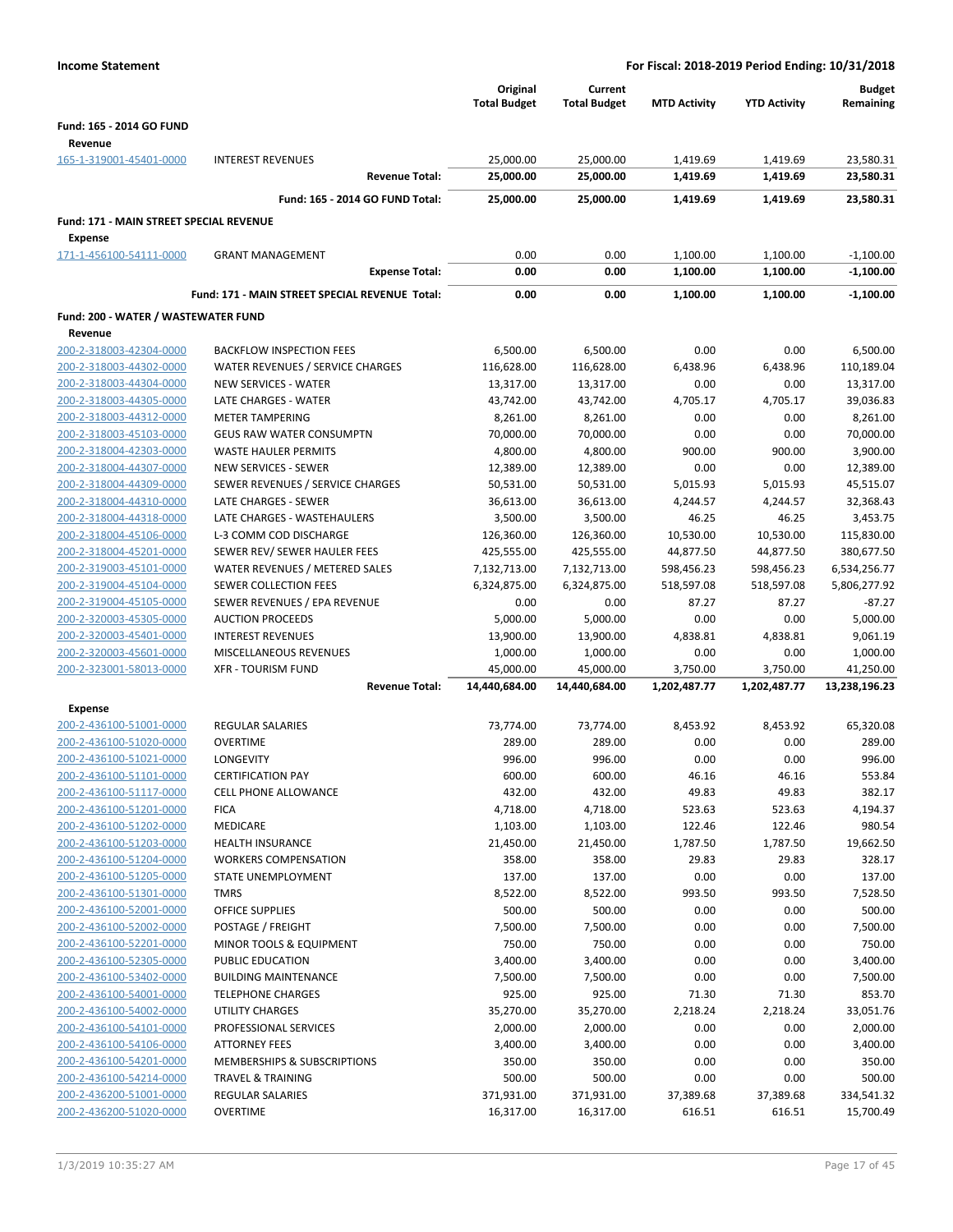| 200-2-436200-51021-0000                                   |
|-----------------------------------------------------------|
| 200-2-436200-51101-0000                                   |
| 200-2-436200-51117-0000                                   |
| 200-2-436200-51201-0000                                   |
| <u>200-2-436200-51202-0000</u>                            |
| 200-2-436200-51203-0000                                   |
| 200-2-436200-51204-0000                                   |
| 200-2-436200-51205-0000                                   |
| 200-2-436200-51301-0000                                   |
| <u>200-2-436200-52001-0000</u>                            |
| 200-2-436200-52002-0000                                   |
| 200-2-436200-52101-0000                                   |
| 200-2-436200-52104-0000                                   |
| 200-2-436200-52105-0000                                   |
| <u>200-2-436200-52106-0000</u>                            |
| 200-2-436200-52201-0000                                   |
| 200-2-436200-52202-0000                                   |
| 200-2-436200-52203-0000                                   |
| 200-2-436200-52301-0000                                   |
| 200-2-436200-53201-0000                                   |
| 200-2-436200-53202-0000                                   |
| 200-2-436200-53203-0000                                   |
| 200-2-436200-53205-0000                                   |
| 200-2-436200-53310-0000                                   |
| 200-2-436200-53402-0000                                   |
| 200-2-436200-53403-0000                                   |
| 200-2-436200-53404-0000                                   |
| 200-2-436200-53605-0000                                   |
| 200-2-436200-53606-0000                                   |
| <u>200-2-436200-54001-0000</u>                            |
| 200-2-436200-54002-0000                                   |
| 200-2-436200-54201-0000                                   |
| 200-2-436200-54208-0000                                   |
| 200-2-436200-54212-0000                                   |
| <u>200-2-436200-54214-0000</u>                            |
| 200-2-436200-54219-0000                                   |
| 200-2-436200-54410-0000                                   |
| 200-2-436300-51001-0000                                   |
| 200-2-436300-51020-0000                                   |
| 200-2-436300-51021-0000<br>200-2-436300-51101-0000        |
|                                                           |
| <u>200-2-436300-51117-0000</u>                            |
| 200-2-436300-51201-0000<br>200-2-436300-51202-0000        |
|                                                           |
| <u>200-2-436300-51203-0000</u>                            |
| <u>200-2-436300-51204-0000</u>                            |
| <u>200-2-436300-51205-0000</u><br>200-2-436300-51301-0000 |
| 200-2-436300-52001-0000                                   |
| <u>200-2-436300-52002-0000</u>                            |
| 200-2-436300-52005-0000                                   |
| <u>200-2-436300-52104-0000</u>                            |
| 200-2-436300-52106-0000                                   |
| 200-2-436300-52201-0000                                   |
| <u>200-2-436300-52203-0000</u>                            |
| 200-2-436300-52303-0000                                   |
| 200-2-436300-53201-0000                                   |
| 200-2-436300-53202-0000                                   |
| 200-2-436300-53205-0000                                   |
|                                                           |

|                         |                                         | Original<br><b>Total Budget</b> | Current<br><b>Total Budget</b> | <b>MTD Activity</b> | <b>YTD Activity</b> | <b>Budget</b><br>Remaining |
|-------------------------|-----------------------------------------|---------------------------------|--------------------------------|---------------------|---------------------|----------------------------|
| 200-2-436200-51021-0000 | LONGEVITY                               | 4,470.00                        | 4,470.00                       | 0.00                | 0.00                | 4,470.00                   |
| 200-2-436200-51101-0000 | <b>CERTIFICATION PAY</b>                | 4,200.00                        | 4,200.00                       | 346.17              | 346.17              | 3,853.83                   |
| 200-2-436200-51117-0000 | <b>CELL PHONE ALLOWANCE</b>             | 864.00                          | 864.00                         | 49.83               | 49.83               | 814.17                     |
| 200-2-436200-51201-0000 | <b>FICA</b>                             | 24,663.00                       | 24,663.00                      | 2,213.66            | 2,213.66            | 22,449.34                  |
| 200-2-436200-51202-0000 | MEDICARE                                | 5,768.00                        | 5,768.00                       | 517.71              | 517.71              | 5,250.29                   |
| 200-2-436200-51203-0000 | <b>HEALTH INSURANCE</b>                 | 96,525.00                       | 96,525.00                      | 8,043.75            | 8,043.75            | 88,481.25                  |
| 200-2-436200-51204-0000 | <b>WORKERS COMPENSATION</b>             | 13,761.00                       | 13,761.00                      | 1,146.75            | 1,146.75            | 12,614.25                  |
| 200-2-436200-51205-0000 | STATE UNEMPLOYMENT                      | 678.00                          | 678.00                         | 7.46                | 7.46                | 670.54                     |
| 200-2-436200-51301-0000 | <b>TMRS</b>                             | 43,659.00                       | 43,659.00                      | 4,414.16            | 4,414.16            | 39,244.84                  |
| 200-2-436200-52001-0000 | <b>OFFICE SUPPLIES</b>                  | 500.20                          | 500.20                         | 0.00                | 0.00                | 500.20                     |
| 200-2-436200-52002-0000 | POSTAGE / FREIGHT                       | 2,316.20                        | 2,316.20                       | 0.00                | 0.00                | 2,316.20                   |
| 200-2-436200-52101-0000 | <b>JANITORIAL SUPPLIES</b>              | 999.00                          | 999.00                         | 0.00                | 0.00                | 999.00                     |
| 200-2-436200-52104-0000 | <b>WEARING APPAREL</b>                  | 4,851.00                        | 4,851.00                       | 0.00                | 0.00                | 4,851.00                   |
| 200-2-436200-52105-0000 | <b>LABORATORY</b>                       | 14,410.00                       | 14,410.00                      | 0.00                | 0.00                | 14,410.00                  |
| 200-2-436200-52106-0000 | <b>CHEMICAL SUPPLIES</b>                | 289,465.00                      | 289,465.00                     | 8,824.96            | 8,824.96            | 280,640.04                 |
| 200-2-436200-52201-0000 | MINOR TOOLS & EQUIPMENT                 | 1,490.00                        | 1,490.00                       | 364.36              | 364.36              | 1,125.64                   |
| 200-2-436200-52202-0000 | MECHANICAL SUPPLIES                     | 1,552.00                        | 1,552.00                       | 0.00                | 0.00                | 1,552.00                   |
| 200-2-436200-52203-0000 | <b>MOTOR VEHICLE FUEL</b>               | 5,565.00                        | 5,565.00                       | 336.76              | 336.76              | 5,228.24                   |
| 200-2-436200-52301-0000 | <b>SAFETY SUPPLIES</b>                  | 24,609.00                       | 24,609.00                      | 0.00                | 0.00                | 24,609.00                  |
| 200-2-436200-53201-0000 | <b>FURNITURE &amp; OFFICE EQUIPMENT</b> | 500.00                          | 500.00                         | 0.00                | 0.00                | 500.00                     |
| 200-2-436200-53202-0000 | MACHINE, TOOLS & IMPLMNTS               | 5,236.00                        | 5,236.00                       | 0.00                | 0.00                | 5,236.00                   |
| 200-2-436200-53203-0000 | <b>INSTRUMENTS &amp; APPARATUS</b>      | 6,553.00                        | 6,553.00                       | 0.00                | 0.00                | 6,553.00                   |
| 200-2-436200-53205-0000 | <b>MOTOR VEHICLES</b>                   | 1,580.00                        | 1,580.00                       | 0.00                | 0.00                | 1,580.00                   |
| 200-2-436200-53310-0000 | RESVRS/STRG TANKS/ST PIPE               | 20,020.00                       | 20,020.00                      | 0.00                | 0.00                | 20,020.00                  |
| 200-2-436200-53402-0000 | <b>BUILDING MAINTENANCE</b>             | 1,910.00                        | 1,910.00                       | 0.00                | 0.00                | 1,910.00                   |
| 200-2-436200-53403-0000 | HEATING & COOLING SYSTEMS               | 3,381.00                        | 3,381.00                       | 0.00                | 0.00                | 3,381.00                   |
| 200-2-436200-53404-0000 | STRUCTURES / EXTERIOR STRUCTURES        | 500.00                          | 500.00                         | 0.00                | 0.00                | 500.00                     |
| 200-2-436200-53605-0000 | STRUCTURES / FILTRATION PLANT           | 37,075.00                       | 37,075.00                      | 4,958.69            | 4,958.69            | 32,116.31                  |
| 200-2-436200-53606-0000 | <b>MAINT - GROUNDS</b>                  | 340.00                          | 340.00                         | 0.00                | 0.00                | 340.00                     |
| 200-2-436200-54001-0000 | <b>TELEPHONE CHARGES</b>                | 12,577.00                       | 12,577.00                      | 332.63              | 332.63              | 12,244.37                  |
| 200-2-436200-54002-0000 | <b>UTILITY CHARGES</b>                  | 493,384.00                      | 493,384.00                     | 27,219.68           | 27,219.68           | 466,164.32                 |
| 200-2-436200-54201-0000 | MEMBERSHIPS & SUBSCRIPTIONS             | 1,698.00                        | 1,698.00                       | 0.00                | 0.00                | 1,698.00                   |
| 200-2-436200-54208-0000 | <b>LABORATORY WORK</b>                  | 41,691.00                       | 41,691.00                      | 2,712.00            | 2,712.00            | 38,979.00                  |
| 200-2-436200-54212-0000 | <b>PRINTING</b>                         | 600.00                          | 600.00                         | 0.00                | 0.00                | 600.00                     |
| 200-2-436200-54214-0000 | <b>TRAVEL &amp; TRAINING</b>            | 5,602.00                        | 5,602.00                       | 0.00                | 0.00                | 5,602.00                   |
| 200-2-436200-54219-0000 | SABINE RIVER AUTHORITY                  | 1,049,386.80                    | 1,049,386.80                   | 88,148.50           | 88,148.50           | 961,238.30                 |
| 200-2-436200-54410-0000 | PERMITS/FEES                            | 26,000.00                       | 26,000.00                      | 0.00                | 0.00                | 26,000.00                  |
| 200-2-436300-51001-0000 | REGULAR SALARIES                        | 533,238.00                      | 533,238.00                     | 47,222.28           | 47,222.28           | 486,015.72                 |
| 200-2-436300-51020-0000 | <b>OVERTIME</b>                         | 53,486.00                       | 53,486.00                      | 4,312.81            | 4,312.81            | 49,173.19                  |
| 200-2-436300-51021-0000 | LONGEVITY                               | 6,908.00                        | 6,908.00                       | $0.00\,$            | 0.00                | 6,908.00                   |
| 200-2-436300-51101-0000 | <b>CERTIFICATION PAY</b>                | 600.00                          | 600.00                         | 69.24               | 69.24               | 530.76                     |
| 200-2-436300-51117-0000 | CELL PHONE ALLOWANCE                    | 216.00                          | 216.00                         | 105.68              | 105.68              | 110.32                     |
| 200-2-436300-51201-0000 | <b>FICA</b>                             | 36,856.00                       | 36,856.00                      | 3,064.72            | 3,064.72            | 33,791.28                  |
| 200-2-436300-51202-0000 | MEDICARE                                | 8,620.00                        | 8,620.00                       | 716.75              | 716.75              | 7,903.25                   |
| 200-2-436300-51203-0000 | <b>HEALTH INSURANCE</b>                 | 176,963.00                      | 176,963.00                     | 14,746.92           | 14,746.92           | 162,216.08                 |
| 200-2-436300-51204-0000 | <b>WORKERS COMPENSATION</b>             | 20,337.00                       | 20,337.00                      | 1,694.75            | 1,694.75            | 18,642.25                  |
| 200-2-436300-51205-0000 | STATE UNEMPLOYMENT                      | 1,194.00                        | 1,194.00                       | 53.97               | 53.97               | 1,140.03                   |
| 200-2-436300-51301-0000 | <b>TMRS</b>                             | 65,775.00                       | 65,775.00                      | 5,935.91            | 5,935.91            | 59,839.09                  |
| 200-2-436300-52001-0000 | <b>OFFICE SUPPLIES</b>                  | 300.00                          | 300.00                         | 0.00                | 0.00                | 300.00                     |
| 200-2-436300-52002-0000 | POSTAGE / FREIGHT                       | 50.00                           | 50.00                          | 0.00                | 0.00                | 50.00                      |
| 200-2-436300-52005-0000 | PRINTED MATERIALS                       | 100.00                          | 100.00                         | 0.00                | 0.00                | 100.00                     |
| 200-2-436300-52104-0000 | <b>WEARING APPAREL</b>                  | 15,000.00                       | 15,000.00                      | 0.00                | 0.00                | 15,000.00                  |
| 200-2-436300-52106-0000 | <b>CHEMICAL SUPPLIES</b>                | 500.00                          | 500.00                         | 0.00                | 0.00                | 500.00                     |
| 200-2-436300-52201-0000 | MINOR TOOLS & EQUIPMENT                 | 11,847.00                       | 11,847.00                      | 215.94              | 215.94              | 11,631.06                  |
| 200-2-436300-52203-0000 | <b>MOTOR VEHICLE FUEL</b>               | 27,578.00                       | 27,578.00                      | 1,883.15            | 1,883.15            | 25,694.85                  |
| 200-2-436300-52303-0000 | <b>TRAINING SUPPLIES</b>                | 300.00                          | 300.00                         | 0.00                | 0.00                | 300.00                     |
| 200-2-436300-53201-0000 | FURNITURE & OFFICE EQUIPMENT            | 100.00                          | 100.00                         | 0.00                | 0.00                | 100.00                     |
| 200-2-436300-53202-0000 | MACHINE, TOOLS & IMPLMNTS               | 3,988.00                        | 3,988.00                       | 0.00                | 0.00                | 3,988.00                   |
| 200-2-436300-53205-0000 | <b>MOTOR VEHICLES</b>                   | 26,010.00                       | 26,010.00                      | 0.00                | 0.00                | 26,010.00                  |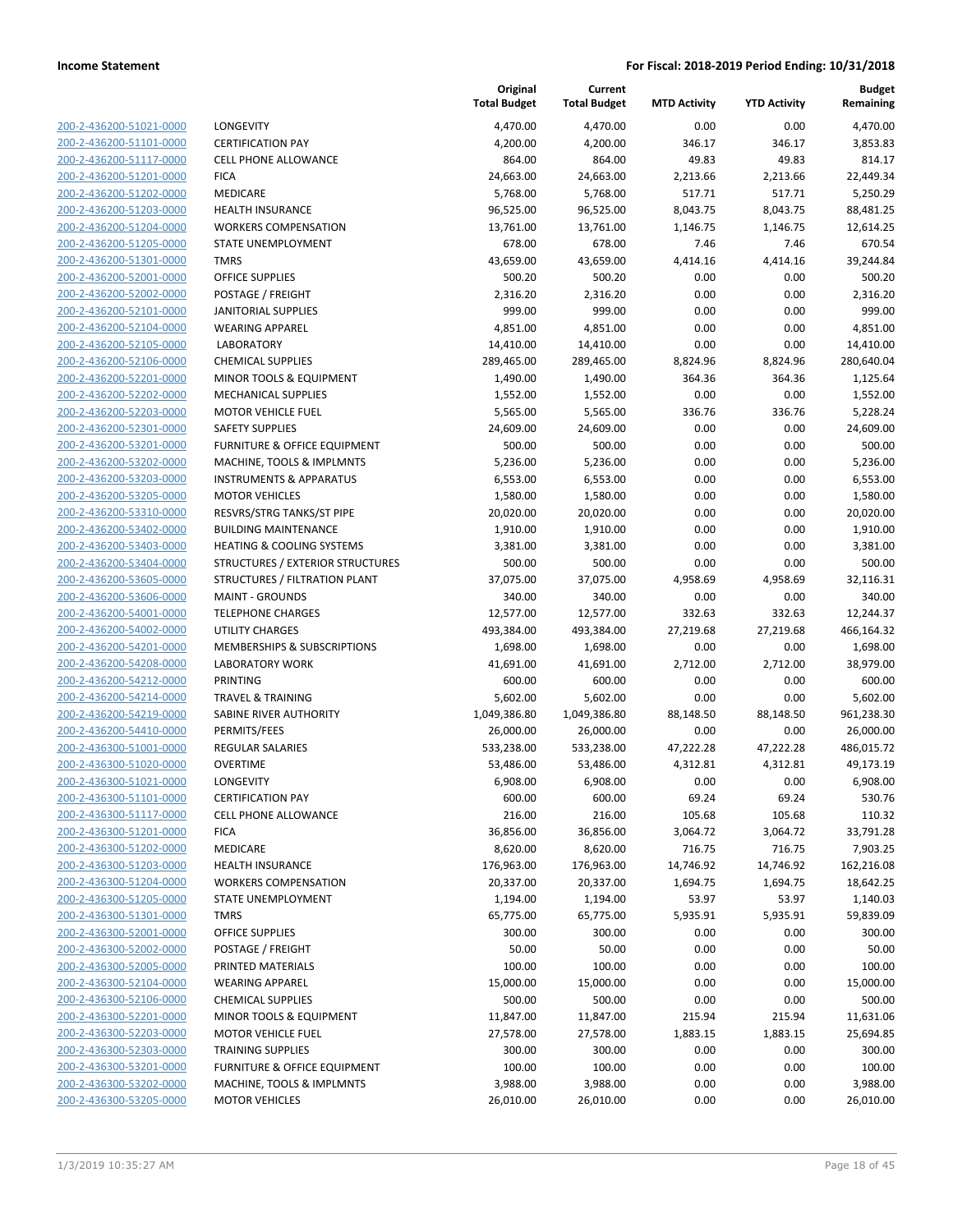200-2-436300-53207-0000 200-2-436300-53210-0000 200-2-436300-53211-0000 200-2-436300-53306-0000 200-2-436300-54001-0000 200-2-436300-54214-0000 200-2-437200-51001-0000 200-2-437200-51020-0000 200-2-437200-51021-0000 200-2-437200-51101-0000 200-2-437200-51117-0000 200-2-437200-51201-0000 200-2-437200-51202-0000 200-2-437200-51203-0000 200-2-437200-51204-0000 200-2-437200-51205-0000 200-2-437200-51301-0000 200-2-437200-51401-0000 200-2-437200-52001-0000 200-2-437200-52104-0000 200-2-437200-52106-0000 200-2-437200-52107-0000 200-2-437200-52201-0000 200-2-437200-52203-0000 200-2-437200-52303-0000 200-2-437200-53202-0000 200-2-437200-53205-0000 200-2-437200-53207-0000 200-2-437200-53309-0000 200-2-437200-53311-0000 200-2-437200-54001-0000 200-2-437200-54002-0000 200-2-437200-54214-0000 200-2-437300-51001-0000 200-2-437300-51020-0000 200-2-437300-51021-0000 200-2-437300-51101-0000 200-2-437300-51117-0000 200-2-437300-51201-0000 200-2-437300-51202-0000 200-2-437300-51203-0000 200-2-437300-51204-0000 200-2-437300-51205-0000 200-2-437300-51301-0000 200-2-437300-52001-0000 200-2-437300-52002-0000 200-2-437300-52005-0000 200-2-437300-52101-0000 200-2-437300-52102-0000 200-2-437300-52104-0000 200-2-437300-52105-0000 200-2-437300-52106-0000 200-2-437300-52107-0000 BOTANICAL SUPPLIES 900.00 900.00 0.00 0.00 900.00 200-2-437300-52201-0000 200-2-437300-52202-0000 200-2-437300-52203-0000 200-2-437300-52301-0000 200-2-437300-53202-0000 200-2-437300-53203-0000

|                                    | Original<br><b>Total Budget</b> | Current<br><b>Total Budget</b> | <b>MTD Activity</b> | <b>YTD Activity</b> | <b>Budget</b><br>Remaining |
|------------------------------------|---------------------------------|--------------------------------|---------------------|---------------------|----------------------------|
| RADIO/COMMUNICATIONS               | 4,500.00                        | 4,500.00                       | 0.00                | 0.00                | 4,500.00                   |
| <b>FIRE HYDRANTS</b>               | 8,000.00                        | 8,000.00                       | 0.00                | 0.00                | 8,000.00                   |
| <b>METERS &amp; SETTINGS</b>       | 70,000.00                       | 70,000.00                      | 0.00                | 0.00                | 70,000.00                  |
| <b>WATER MAINS</b>                 | 165,000.00                      | 165,000.00                     | 1,453.55            | 1,453.55            | 163,546.45                 |
| <b>TELEPHONE CHARGES</b>           | 1,678.00                        | 1,678.00                       | 107.27              | 107.27              | 1,570.73                   |
| <b>TRAVEL &amp; TRAINING</b>       | 4,000.00                        | 4,000.00                       | 275.00              | 275.00              | 3,725.00                   |
| <b>REGULAR SALARIES</b>            | 376,305.00                      | 376,305.00                     | 42,209.61           | 42,209.61           | 334,095.39                 |
| <b>OVERTIME</b>                    | 55,995.00                       | 55,995.00                      | 5,968.56            | 5,968.56            | 50,026.44                  |
| LONGEVITY                          | 15,158.00                       | 15,158.00                      | 0.00                | 0.00                | 15,158.00                  |
| <b>CERTIFICATION PAY</b>           | 1,200.00                        | 1,200.00                       | 138.45              | 138.45              | 1,061.55                   |
| <b>CELL PHONE ALLOWANCE</b>        | 2,352.00                        | 2,352.00                       | 121.80              | 121.80              | 2,230.20                   |
| <b>FICA</b>                        | 27,963.00                       | 27,963.00                      | 3,055.71            | 3,055.71            | 24,907.29                  |
| MEDICARE                           | 6,540.00                        | 6,540.00                       | 714.64              | 714.64              | 5,825.36                   |
| <b>HEALTH INSURANCE</b>            | 112,613.00                      | 112,613.00                     | 9,384.42            | 9,384.42            | 103,228.58                 |
| <b>WORKERS COMPENSATION</b>        | 11,598.00                       | 11,598.00                      | 966.50              | 966.50              | 10,631.50                  |
| STATE UNEMPLOYMENT                 | 748.00                          | 748.00                         | 61.61               | 61.61               | 686.39                     |
| <b>TMRS</b>                        | 49,710.00                       | 49,710.00                      | 5,787.37            | 5,787.37            | 43,922.63                  |
| <b>CONTRA - SALARIES</b>           | 0.00                            | 0.00                           | $-1,163.28$         | $-1,163.28$         | 1,163.28                   |
| <b>OFFICE SUPPLIES</b>             | 300.00                          | 300.00                         | 0.00                | 0.00                | 300.00                     |
| <b>WEARING APPAREL</b>             | 15,000.00                       | 15,000.00                      | 372.98              | 372.98              | 14,627.02                  |
| <b>CHEMICAL SUPPLIES</b>           | 2,400.00                        | 2,400.00                       | 0.00                | 0.00                | 2,400.00                   |
| <b>BOTANICAL SUPPLIES</b>          | 400.00                          | 400.00                         | 0.00                | 0.00                | 400.00                     |
| MINOR TOOLS & EQUIPMENT            | 10,847.00                       | 10,847.00                      | 9.50                | 9.50                | 10,837.50                  |
| <b>MOTOR VEHICLE FUEL</b>          | 24,580.00                       | 24,580.00                      | 1,112.08            | 1,112.08            | 23,467.92                  |
| <b>TRAINING SUPPLIES</b>           | 300.00                          | 300.00                         | 0.00                | 0.00                | 300.00                     |
| MACHINE, TOOLS & IMPLMNTS          | 4,965.00                        | 4,965.00                       | 0.00                | 0.00                | 4,965.00                   |
| <b>MOTOR VEHICLES</b>              | 23,627.00                       | 23,627.00                      | 53.20               | 53.20               | 23,573.80                  |
| RADIO/COMMUNICATIONS               | 3,000.00                        | 3,000.00                       | 0.00                | 0.00                | 3,000.00                   |
| SANITARY SEWER & TCEQ SSO          | 69,000.00                       | 69,000.00                      | 0.00                | 0.00                | 69,000.00                  |
| <b>LIFT STATIONS</b>               | 22,500.00                       | 22,500.00                      | 0.00                | 0.00                | 22,500.00                  |
| <b>TELEPHONE CHARGES</b>           | 4,404.00                        | 4,404.00                       | 87.12               | 87.12               | 4,316.88                   |
| <b>UTILITY CHARGES</b>             | 30,052.00                       | 30,052.00                      | 2,589.17            | 2,589.17            | 27,462.83                  |
| <b>TRAVEL &amp; TRAINING</b>       | 3,000.00                        | 3,000.00                       | 0.00                | 0.00                | 3,000.00                   |
| <b>REGULAR SALARIES</b>            | 500,782.00                      | 500,782.00                     | 57,697.38           | 57,697.38           | 443,084.62                 |
| <b>OVERTIME</b>                    | 36,443.00                       | 36,443.00                      | 2,212.09            | 2,212.09            | 34,230.91                  |
| LONGEVITY                          | 16,464.00                       | 16,464.00                      | 0.00                | 0.00                | 16,464.00                  |
| <b>CERTIFICATION PAY</b>           | 10,200.00                       | 10,200.00                      | 853.84              | 853.84              | 9,346.16                   |
| CELL PHONE ALLOWANCE               | 1,296.00                        | 1,296.00                       | 49.83               | 49.83               | 1,246.17                   |
| <b>FICA</b>                        | 35,041.00                       | 35,041.00                      | 3,627.28            | 3,627.28            | 31,413.72                  |
| MEDICARE                           | 8,195.00                        | 8,195.00                       | 848.32              | 848.32              | 7,346.68                   |
| <b>HEALTH INSURANCE</b>            | 128,700.00                      | 128,700.00                     | 10,725.00           | 10,725.00           | 117,975.00                 |
| <b>WORKERS COMPENSATION</b>        | 12,233.00                       | 12,233.00                      | 1,019.42            | 1,019.42            | 11,213.58                  |
| STATE UNEMPLOYMENT                 | 824.00                          | 824.00                         | 0.00                | 0.00                | 824.00                     |
| <b>TMRS</b>                        | 63,417.00                       | 63,417.00                      | 7,342.64            | 7,342.64            | 56,074.36                  |
| OFFICE SUPPLIES                    | 600.00                          | 600.00                         | 19.79               | 19.79               | 580.21                     |
| POSTAGE / FREIGHT                  | 600.00                          | 600.00                         | 36.68               | 36.68               | 563.32                     |
| PRINTED MATERIALS                  | 1,200.00                        | 1,200.00                       | 0.00                | 0.00                | 1,200.00                   |
| <b>JANITORIAL SUPPLIES</b>         | 1,650.00                        | 1,650.00                       | 166.70              | 166.70              | 1,483.30                   |
| <b>REFERENCE SUPPLIES</b>          | 500.00                          | 500.00                         | 0.00                | 0.00                | 500.00                     |
| <b>WEARING APPAREL</b>             | 11,000.00                       | 11,000.00                      | 0.00                | 0.00                | 11,000.00                  |
| <b>LABORATORY</b>                  | 15,000.00                       | 15,000.00                      | 972.91              | 972.91              | 14,027.09                  |
| <b>CHEMICAL SUPPLIES</b>           | 54,000.00                       | 54,000.00                      | 0.00                | 0.00                | 54,000.00                  |
| <b>BOTANICAL SUPPLIES</b>          | 900.00                          | 900.00                         | 0.00                | 0.00                | 900.00                     |
| MINOR TOOLS & EQUIPMENT            | 6,300.00                        | 6,300.00                       | 821.59              | 821.59              | 5,478.41                   |
| MECHANICAL SUPPLIES                | 18,400.00                       | 18,400.00                      | 0.00                | 0.00                | 18,400.00                  |
| <b>MOTOR VEHICLE FUEL</b>          | 5,490.00                        | 5,490.00                       | 176.94              | 176.94              | 5,313.06                   |
| SAFETY SUPPLIES                    | 2,300.00                        | 2,300.00                       | 0.00                | 0.00                | 2,300.00                   |
| MACHINE, TOOLS & IMPLMNTS          | 70,000.00                       | 70,000.00                      | 6,569.51            | 6,569.51            | 63,430.49                  |
| <b>INSTRUMENTS &amp; APPARATUS</b> | 6,000.00                        | 6,000.00                       | 0.00                | 0.00                | 6,000.00                   |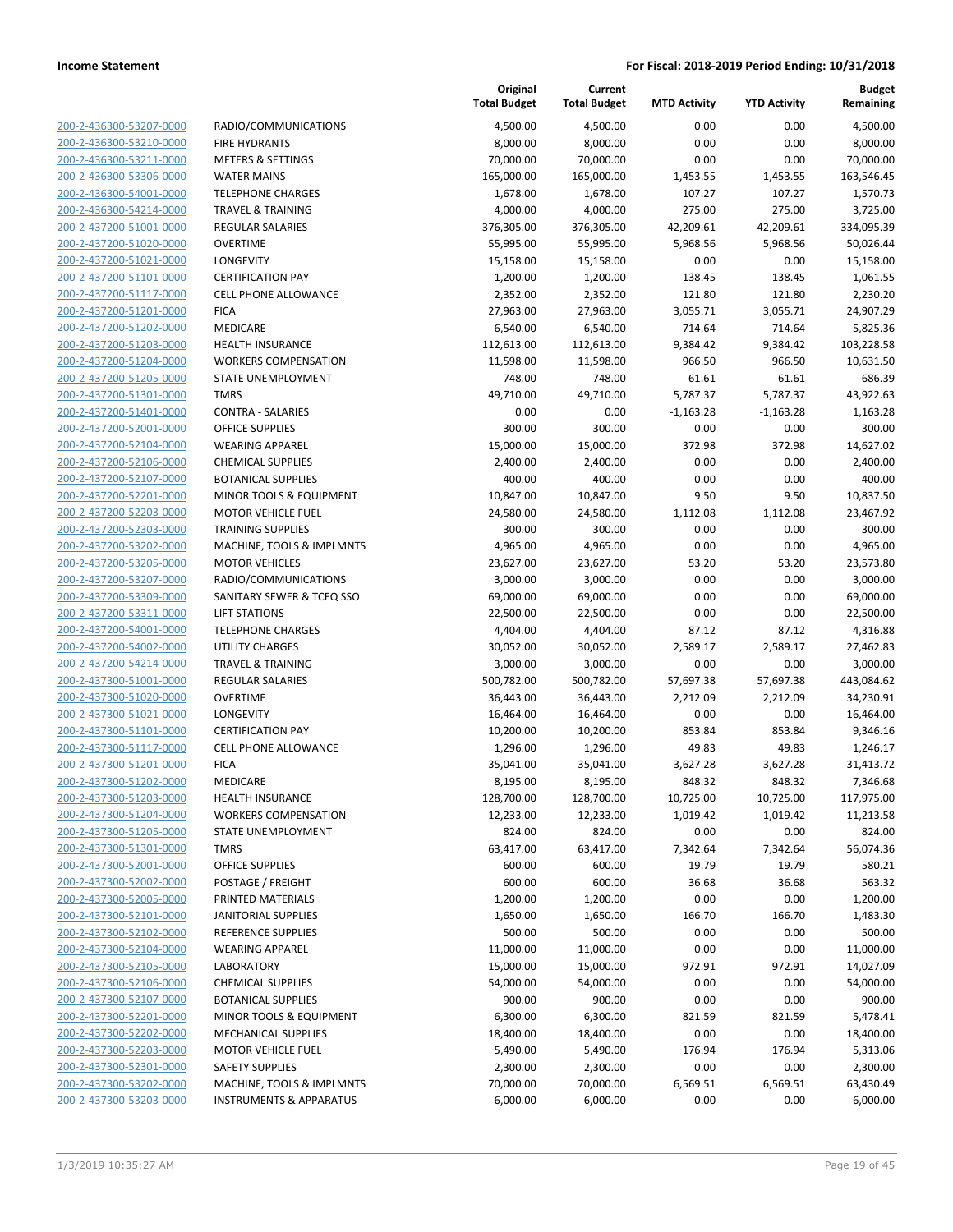|                                                |                                                                                 | Original<br><b>Total Budget</b> | Current<br><b>Total Budget</b> | <b>MTD Activity</b>        | <b>YTD Activity</b>        | <b>Budget</b><br>Remaining   |
|------------------------------------------------|---------------------------------------------------------------------------------|---------------------------------|--------------------------------|----------------------------|----------------------------|------------------------------|
| 200-2-437300-53205-0000                        | <b>MOTOR VEHICLES</b>                                                           | 5,301.00                        | 5,301.00                       | 0.00                       | 0.00                       | 5,301.00                     |
| 200-2-437300-53402-0000                        | <b>BUILDING MAINTENANCE</b>                                                     | 6,500.00                        | 6,500.00                       | 0.00                       | 0.00                       | 6,500.00                     |
| 200-2-437300-54001-0000                        | <b>TELEPHONE CHARGES</b>                                                        | 5,102.00                        | 5,102.00                       | 336.81                     | 336.81                     | 4,765.19                     |
| 200-2-437300-54002-0000                        | <b>UTILITY CHARGES</b>                                                          | 385,584.00                      | 385,584.00                     | 31,883.19                  | 31,883.19                  | 353,700.81                   |
| 200-2-437300-54201-0000                        | MEMBERSHIPS & SUBSCRIPTIONS                                                     | 12,500.00                       | 12,500.00                      | 2,894.00                   | 2,894.00                   | 9,606.00                     |
| 200-2-437300-54208-0000                        | <b>LABORATORY WORK</b>                                                          | 12,400.00                       | 12,400.00                      | 0.00                       | 0.00                       | 12,400.00                    |
| 200-2-437300-54214-0000                        | <b>TRAVEL &amp; TRAINING</b>                                                    | 4,500.00                        | 4,500.00                       | 947.00                     | 947.00                     | 3,553.00                     |
| 200-2-437300-54403-0000                        | <b>DISPOSAL CHARGES</b>                                                         | 750.00                          | 750.00                         | 13,145.15                  | 13,145.15                  | $-12,395.15$                 |
| 200-2-437300-54410-0000                        | PERMITS/FEES                                                                    | 74,000.00                       | 74,000.00                      | 0.00                       | 0.00                       | 74,000.00                    |
| 200-2-471100-56508-0000                        | 09 TWDP REV BOND - PRINC                                                        | 15,000.00                       | 15,000.00                      | 0.00                       | 0.00                       | 15,000.00                    |
| 200-2-471200-56607-0000                        | 08 REV BONDS - INTEREST                                                         | 305,330.00                      | 305,330.00                     | 0.00                       | 0.00                       | 305,330.00                   |
| 200-2-475100-56002-0000                        | MISCELLANEOUS DEBT EXP / AGENT FEE                                              | 750.00                          | 750.00                         | 0.00                       | 0.00                       | 750.00                       |
| 200-2-475100-56005-0000                        | ARBITRAGE                                                                       | 1,750.00                        | 1,750.00                       | 0.00                       | 0.00                       | 1,750.00                     |
| 200-2-480000-52003-0000                        | <b>COPIER CHARGES</b>                                                           | 10,600.00                       | 10,600.00                      | 154.17                     | 154.17                     | 10,445.83                    |
| 200-2-480000-52006-0000                        | <b>COPIER PAPER</b>                                                             | 500.00                          | 500.00                         | 0.00                       | 0.00                       | 500.00                       |
| 200-2-480000-54002-0000                        | UTILITY CHARGES                                                                 | 12,626.00                       | 12,626.00                      | 1,511.44                   | 1,511.44                   | 11,114.56                    |
| 200-2-480000-54226-0000                        | <b>INSURANCE EXPENSE</b>                                                        | 41,657.00                       | 41,657.00                      | 0.00                       | 0.00                       | 41,657.00                    |
| 200-2-480000-57002-0000                        | <b>BAD DEBT EXPENSE</b>                                                         | 27,000.00                       | 27,000.00                      | 0.00                       | 0.00                       | 27,000.00                    |
| 200-2-480000-57005-0000                        | <b>ACCRUED VAC &amp; SICK PAY</b>                                               | 30,000.00                       | 30,000.00                      | 4,369.62                   | 4,369.62                   | 25,630.38                    |
| 200-2-480000-57008-0000                        | <b>BANK CHARGES</b>                                                             | 30,000.00                       | 30,000.00                      | 1,990.32                   | 1,990.32                   | 28,009.68                    |
| 200-2-480000-57015-0000                        | <b>CONTINGENCY EXPENSE</b>                                                      | 150,000.00                      | 150,000.00                     | 0.00                       | 0.00                       | 150,000.00                   |
| 200-2-491000-58001-0000                        | <b>XFR - GENERAL FUND</b>                                                       | 0.00                            | 0.00                           | 112,167.78                 | 112,167.78                 | $-112,167.78$                |
| 200-2-491000-58037-0000                        | XFR - DEBT SERVICE FUND                                                         | 0.00                            | 0.00                           | 127,637.64                 | 127,637.64                 | $-127,637.64$                |
| 200-2-491000-58120-0000                        | <b>XFR - UTILITY CIP FUND</b>                                                   | 1,624,829.00                    | 1,624,829.00                   | 135,406.58                 | 135,406.58                 | 1,489,422.42                 |
| 200-2-495000-58580-0000                        | CA - GENERAL FUND - GENERAL GOVERNMENT                                          | 406,798.00                      | 406,798.00                     | 33,899.83                  | 33,899.83                  | 372,898.17                   |
| 200-2-495000-58581-0000                        | CA - GENERAL FUND - PUBLIC WORKS                                                | 155,979.00                      | 155,979.00                     | 12,998.25                  | 12,998.25                  | 142,980.75                   |
| 200-2-495000-58701-0000                        | CA - CENTRAL SERVICE FUND                                                       | 194,904.00                      | 194,904.00                     | 16,242.00                  | 16,242.00                  | 178,662.00                   |
| 200-2-495000-58710-0000                        | <b>CA - INSURANCE FUND</b>                                                      | 88,697.00                       | 88,697.00                      | 7,391.42                   | 7,391.42                   | 81,305.58                    |
| 200-2-495000-58720-0000                        | CA - MIS FUN                                                                    | 126,693.00                      | 126,693.00                     | 10,557.75                  | 10,557.75                  | 116,135.25                   |
| 200-2-495000-58900-0000                        | <b>CA - ELECTRIC FUND</b>                                                       | 587,723.00                      | 587,723.00                     | 48,976.92                  | 48,976.92                  | 538,746.08                   |
|                                                | <b>Expense Total:</b><br>Fund: 200 - WATER / WASTEWATER FUND Surplus (Deficit): | 10,253,810.20<br>4,186,873.80   | 10,253,810.20<br>4,186,873.80  | 1,010,916.80<br>191,570.97 | 1,010,916.80<br>191,570.97 | 9,242,893.40<br>3,995,302.83 |
|                                                |                                                                                 |                                 |                                |                            |                            |                              |
| Fund: 216 - UTILIITY CIP FUND<br>Revenue       |                                                                                 |                                 |                                |                            |                            |                              |
| 216-2-319001-45401-0000                        | <b>INTEREST REVENUES</b>                                                        | 20,089.00                       | 20,089.00                      | 0.00                       | 0.00                       | 20,089.00                    |
| 216-2-319001-47221-0000                        | <b>BOND PROCEEDS</b>                                                            | 20,000,000.00                   | 20,000,000.00                  | 0.00                       | 0.00                       | 20,000,000.00                |
| 216-2-323001-46100-0000                        | <b>XFR - UTILITY FUND</b>                                                       | 1,624,879.00                    | 1,624,879.00                   | 135,406.58                 | 135,406.58                 | 1,489,472.42                 |
|                                                | <b>Revenue Total:</b>                                                           | 21,644,968.00                   | 21,644,968.00                  | 135,406.58                 | 135,406.58                 | 21,509,561.42                |
| <b>Expense</b>                                 |                                                                                 |                                 |                                |                            |                            |                              |
| 216-2-436200-53310-0000                        | RESVRS/STRG TANKS/ST PIPE                                                       | 6,643,503.00                    | 6,643,503.00                   | 0.00                       | 0.00                       | 6,643,503.00                 |
| 216-2-436200-53312-0000                        | <b>WATER LINE EASEMENTS</b>                                                     | 100,000.00                      | 100,000.00                     | 0.00                       | 0.00                       | 100,000.00                   |
| 216-2-436200-55002-0000                        | <b>IMPROVEMENTS</b>                                                             | 11,900,000.00                   | 11,900,000.00                  | 120,625.75                 | 120,625.75                 | 11,779,374.25                |
| 216-2-436200-55201-0000                        | <b>EQUIPMENT PURCHASES</b>                                                      | 1,000,000.00                    | 1,000,000.00                   | 0.00                       | 0.00                       | 1,000,000.00                 |
| 216-2-436300-55105-0000                        | <b>WATER MAINS</b>                                                              | 2,201,145.00                    | 2,201,145.00                   | 324.75                     | 324.75                     | 2,200,820.25                 |
| 216-2-436300-55201-0000                        | <b>EQUIPMENT PURCHASES</b>                                                      | 75,999.00                       | 75,999.00                      | 0.00                       | 0.00                       | 75,999.00                    |
| 216-2-437200-55002-0000                        | <b>IMPROVEMENTS</b>                                                             | 135,000.00                      | 135,000.00                     | 1,440.00                   | 1,440.00                   | 133,560.00                   |
| 216-2-437200-55201-0000                        | <b>EQUIPMENT PURCHASES</b>                                                      | 223,830.00                      | 223,830.00                     | 0.00                       | 0.00                       | 223,830.00                   |
| 216-2-480000-54101-0000                        | PROFESSIONAL SERVICES                                                           | 200,000.00                      | 200,000.00                     | 0.00                       | 0.00                       | 200,000.00                   |
| 216-2-480000-57008-0000                        | <b>BANK CHARGES</b>                                                             | 2,500.00                        | 2,500.00                       | 0.00                       | 0.00                       | 2,500.00                     |
|                                                | <b>Expense Total:</b>                                                           | 22,481,977.00                   | 22,481,977.00                  | 122,390.50                 | 122,390.50                 | 22,359,586.50                |
|                                                | Fund: 216 - UTILIITY CIP FUND Surplus (Deficit):                                | -837,009.00                     | -837,009.00                    | 13,016.08                  | 13,016.08                  | -850,025.08                  |
| <b>Fund: 217 - WASTEWATER RECLAMATION FUND</b> |                                                                                 |                                 |                                |                            |                            |                              |
| Revenue                                        |                                                                                 |                                 |                                |                            |                            |                              |
| 217-2-319001-45401-0000                        | <b>INTEREST REVENUES</b>                                                        | 12,281.00                       | 12,281.00                      | 1,377.26                   | 1,377.26                   | 10,903.74                    |
|                                                | <b>Revenue Total:</b>                                                           | 12,281.00                       | 12,281.00                      | 1,377.26                   | 1,377.26                   | 10,903.74                    |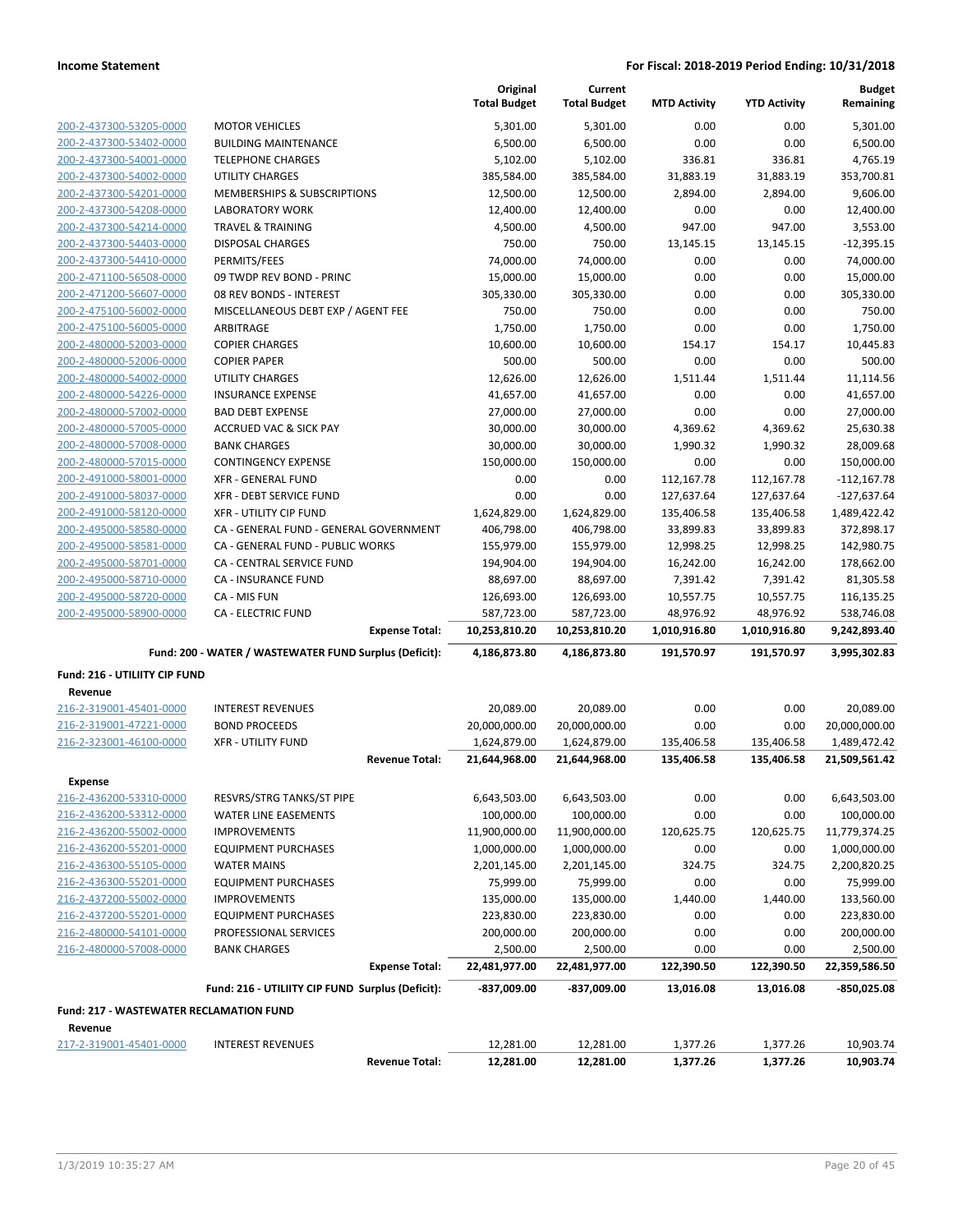|                                                    |                                                            | Original<br><b>Total Budget</b> | Current<br><b>Total Budget</b> | <b>MTD Activity</b> | <b>YTD Activity</b> | <b>Budget</b><br>Remaining |
|----------------------------------------------------|------------------------------------------------------------|---------------------------------|--------------------------------|---------------------|---------------------|----------------------------|
|                                                    |                                                            |                                 |                                |                     |                     |                            |
| <b>Expense</b><br>217-2-437300-55012-0000          |                                                            |                                 | 410,000.00                     |                     |                     | 410,000.00                 |
|                                                    | <b>CONSTRUCTION</b><br><b>Expense Total:</b>               | 410,000.00<br>410,000.00        | 410,000.00                     | 0.00<br>0.00        | 0.00<br>0.00        | 410,000.00                 |
|                                                    | Fund: 217 - WASTEWATER RECLAMATION FUND Surplus (Deficit): | -397,719.00                     | -397,719.00                    | 1,377.26            | 1,377.26            | -399,096.26                |
|                                                    |                                                            |                                 |                                |                     |                     |                            |
| Fund: 300 - AIRPORT FUND                           |                                                            |                                 |                                |                     |                     |                            |
| Revenue                                            |                                                            |                                 |                                |                     |                     |                            |
| 300-2-319001-44315-0000                            | <b>AIRPORT FUEL FEES</b>                                   | 1,000.00                        | 1,000.00                       | 0.00                | 0.00                | 1,000.00                   |
| 300-2-319001-44316-0000                            | PARKING & TIE DOWN/MISC.                                   | 1,000.00                        | 1,000.00                       | 0.00                | 0.00                | 1,000.00                   |
| 300-2-319001-45401-0000                            | <b>INTEREST REVENUES</b>                                   | 1,000.00                        | 1,000.00                       | 2,045.14            | 2,045.14            | $-1,045.14$                |
| 300-2-321001-45507-0000                            | L-3 COMM LEASE                                             | 639,217.00                      | 639,217.00                     | 106,536.16          | 106,536.16          | 532,680.84                 |
| 300-2-321001-45508-0000                            | AIR EVAC HANGAR FEES                                       | 8,191.00                        | 8,191.00                       | 1,350.18            | 1,350.18            | 6,840.82                   |
| 300-2-321001-45509-0000                            | BLUE SKY T-HANGAR & LA ND LEASES                           | 4,768.50                        | 4,768.50                       | 0.00                | 0.00                | 4,768.50                   |
| 300-2-321001-45510-0000                            | ARKOMA - HORIZONS AHEAD LEASE                              | 48,096.00                       | 48,096.00                      | 4,008.00            | 4,008.00            | 44,088.00                  |
| 300-2-321001-45513-0000<br>300-2-321001-45515-0000 | MAJORS FLYING CLUB LAND LEASE                              | 1,396.00                        | 1,396.00                       | 116.33              | 116.33              | 1,279.67                   |
|                                                    | TEXSAN AVIATION LAND LEASE<br>MFC PARTNERS LAND LEASE      | 1,080.00                        | 1,080.00                       | 0.00<br>0.00        | 0.00<br>0.00        | 1,080.00                   |
| 300-2-321001-45516-0000                            | <b>INNOVATION FIRST MAINT HANGAR</b>                       | 1,260.00                        | 1,260.00                       | 0.00                | 0.00                | 1,260.00                   |
| 300-2-321001-45517-0000                            | <b>Revenue Total:</b>                                      | 17,618.00<br>724,626.50         | 17,618.00<br>724,626.50        | 114,055.81          | 114,055.81          | 17,618.00<br>610,570.69    |
|                                                    |                                                            |                                 |                                |                     |                     |                            |
| <b>Expense</b><br>300-2-438100-51001-0000          | <b>REGULAR SALARIES</b>                                    |                                 |                                |                     |                     | 43,819.32                  |
|                                                    |                                                            | 49,453.00                       | 49,453.00                      | 5,633.68            | 5,633.68            | 222.00                     |
| 300-2-438100-51021-0000                            | LONGEVITY                                                  | 222.00                          | 222.00                         | 0.00                | 0.00                |                            |
| 300-2-438100-51117-0000<br>300-2-438100-51201-0000 | <b>CELL PHONE ALLOWANCE</b>                                | 960.00                          | 960.00                         | 49.86               | 49.86               | 910.14                     |
|                                                    | <b>FICA</b><br><b>MEDICARE</b>                             | 3,139.00<br>734.00              | 3,139.00<br>734.00             | 352.38<br>82.42     | 352.38<br>82.42     | 2,786.62<br>651.58         |
| 300-2-438100-51202-0000                            | <b>HEALTH INSURANCE</b>                                    | 10,725.00                       | 10,725.00                      | 893.75              | 893.75              | 9,831.25                   |
| 300-2-438100-51203-0000<br>300-2-438100-51204-0000 | <b>WORKERS COMPENSATION</b>                                | 1,025.00                        | 1,025.00                       | 85.42               | 85.42               | 939.58                     |
| 300-2-438100-51205-0000                            | STATE UNEMPLOYMENT                                         | 137.00                          | 137.00                         | 0.00                | 0.00                | 137.00                     |
| 300-2-438100-51301-0000                            | <b>TMRS</b>                                                | 5,671.00                        | 5,671.00                       | 660.43              | 660.43              | 5,010.57                   |
| 300-2-438100-51401-0000                            | <b>CONTRA - SALARIES</b>                                   | 15,000.00                       | 15,000.00                      | 0.00                | 0.00                | 15,000.00                  |
| 300-2-438100-52001-0000                            | <b>OFFICE SUPPLIES</b>                                     | 400.00                          | 400.00                         | 0.00                | 0.00                | 400.00                     |
| 300-2-438100-52002-0000                            | POSTAGE / FREIGHT                                          | 100.00                          | 100.00                         | 0.00                | 0.00                | 100.00                     |
| 300-2-438100-52201-0000                            | MINOR TOOLS & EQUIPMENT                                    | 150.00                          | 150.00                         | 0.00                | 0.00                | 150.00                     |
| 300-2-438100-53202-0000                            | MACHINE, TOOLS & IMPLMNTS                                  | 1,500.00                        | 1,500.00                       | 0.00                | 0.00                | 1,500.00                   |
| 300-2-438100-53205-0000                            | <b>MOTOR VEHICLES</b>                                      | 1,022.00                        | 1,022.00                       | 0.00                | 0.00                | 1,022.00                   |
| 300-2-438100-53303-0000                            | MAINT - STREET /ALLEY/APRN/RNWY                            | 2,500.00                        | 2,500.00                       | 0.00                | 0.00                | 2,500.00                   |
| 300-2-438100-53402-0000                            | <b>BUILDING MAINTENANCE</b>                                | 12,500.00                       | 12,500.00                      | 0.00                | 0.00                | 12,500.00                  |
| 300-2-438100-54001-0000                            | <b>TELEPHONE CHARGES</b>                                   | 1,926.00                        | 1,926.00                       | 83.09               | 83.09               | 1,842.91                   |
| 300-2-438100-54002-0000                            | <b>UTILITY CHARGES</b>                                     | 15,000.00                       | 15,000.00                      | 1,032.32            | 1,032.32            | 13,967.68                  |
| 300-2-438100-54105-0000                            | MARKETING                                                  | 6,104.00                        | 6,104.00                       | 60.00               | 60.00               | 6,044.00                   |
| 300-2-438100-54201-0000                            | MEMBERSHIPS & SUBSCRIPTIONS                                | 465.00                          | 465.00                         | 0.00                | 0.00                | 465.00                     |
| 300-2-438100-54214-0000                            | <b>TRAVEL &amp; TRAINING</b>                               | 1,000.00                        | 1,000.00                       | 0.00                | 0.00                | 1,000.00                   |
| 300-2-438100-54408-0000                            | OTHER / INSURANCE EXPENSE                                  | 13,000.00                       | 13,000.00                      | 0.00                | 0.00                | 13,000.00                  |
| 300-2-438100-54410-0000                            | PERMITS/FEES                                               | 1,276.00                        | 1,276.00                       | 0.00                | 0.00                | 1,276.00                   |
| 300-2-480000-52003-0000                            | <b>COPIER CHARGES</b>                                      | 1,524.00                        | 1,524.00                       | 3.21                | 3.21                | 1,520.79                   |
| 300-2-480000-52006-0000                            | <b>COPIER PAPER</b>                                        | 71.82                           | 71.82                          | 0.00                | 0.00                | 71.82                      |
| 300-2-480000-57008-0000                            | <b>BANK CHARGES</b>                                        | 2,000.00                        | 2,000.00                       | 21.73               | 21.73               | 1,978.27                   |
| 300-2-491000-58035-0000                            | XFR - DEBT SERVICE FUND                                    | 23,239.00                       | 23,239.00                      | 1,936.58            | 1,936.58            | 21,302.42                  |
| 300-2-491000-58127-0000                            | <b>AIRPORT CIP FUND</b>                                    | 10,000.00                       | 10,000.00                      | 833.33              | 833.33              | 9,166.67                   |
|                                                    | <b>Expense Total:</b>                                      | 180,843.82                      | 180,843.82                     | 11,728.20           | 11,728.20           | 169,115.62                 |
|                                                    | Fund: 300 - AIRPORT FUND Surplus (Deficit):                | 543,782.68                      | 543,782.68                     | 102,327.61          | 102,327.61          | 441,455.07                 |
| Fund: 360 - AIRPORT CAPITAL FUND                   |                                                            |                                 |                                |                     |                     |                            |
| Revenue                                            |                                                            |                                 |                                |                     |                     |                            |
| 360-2-319001-44315-0000                            | <b>AIRPORT - FUEL FEES</b>                                 | 50,000.00                       | 50,000.00                      | 0.00                | 0.00                | 50,000.00                  |
| 360-2-319001-45401-0000                            | <b>INTEREST REVENUES</b>                                   | 25,000.00                       | 25,000.00                      | 1,191.92            | 1,191.92            | 23,808.08                  |
| 360-2-323001-46107-0000                            | <b>XFR - AIRPORT FUND</b>                                  | 0.00                            | 0.00                           | 833.33              | 833.33              | $-833.33$                  |
|                                                    | <b>Revenue Total:</b>                                      | 75,000.00                       | 75,000.00                      | 2,025.25            | 2,025.25            | 72,974.75                  |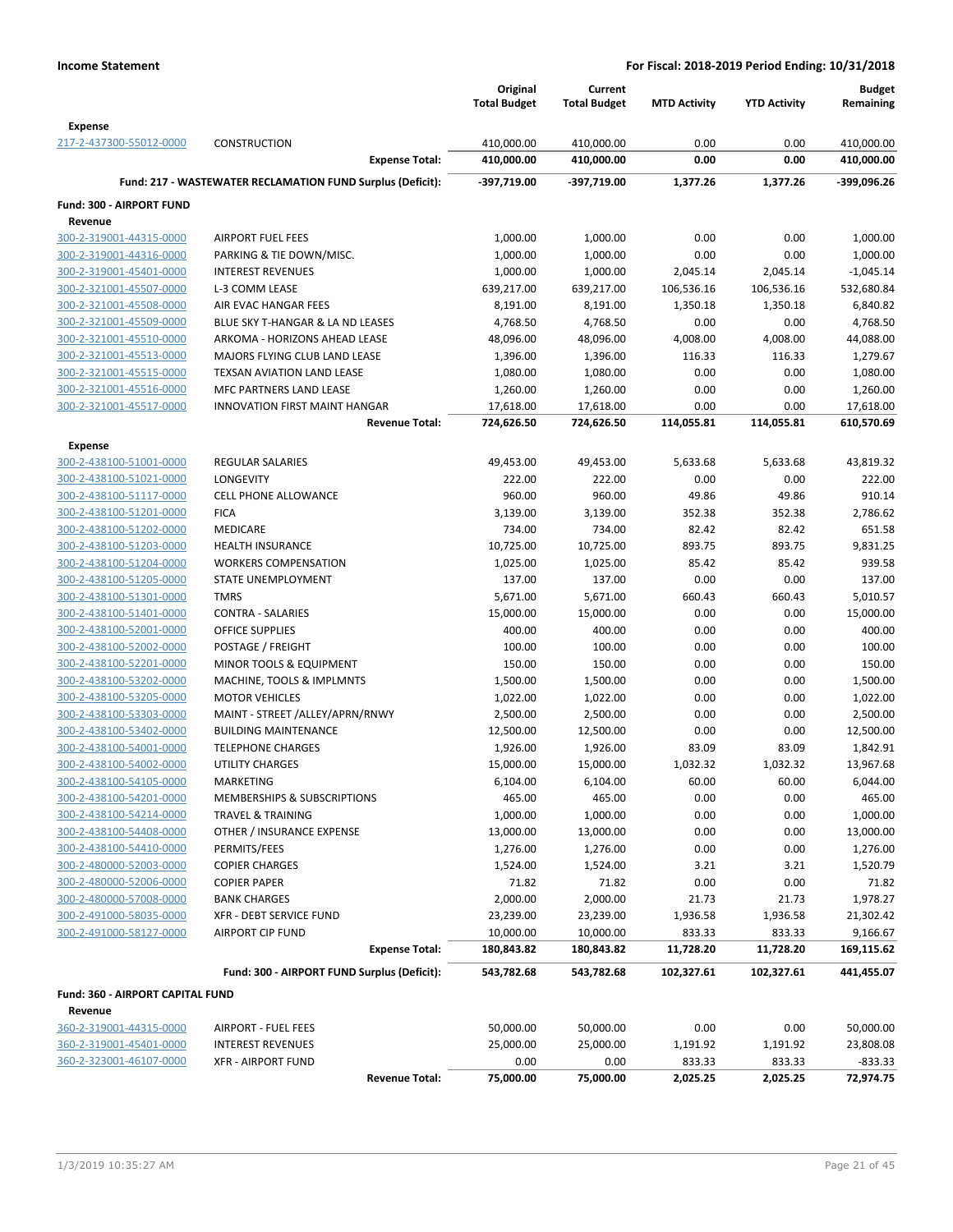|                                                    |                                                                       | Original<br><b>Total Budget</b> | Current<br><b>Total Budget</b> | <b>MTD Activity</b> | <b>YTD Activity</b> | <b>Budget</b><br>Remaining |
|----------------------------------------------------|-----------------------------------------------------------------------|---------------------------------|--------------------------------|---------------------|---------------------|----------------------------|
| <b>Expense</b>                                     |                                                                       |                                 |                                |                     |                     |                            |
| 360-2-438100-55099-0000                            | PROJ BUDGET - NO EXPENSES                                             | 10,000.00                       | 10,000.00                      | 0.00                | 0.00                | 10,000.00                  |
| 360-2-480000-57008-0000                            | <b>BANK CHARGES</b>                                                   | 2,000.00<br>12,000.00           | 2,000.00                       | 12.67<br>12.67      | 12.67<br>12.67      | 1,987.33                   |
|                                                    | <b>Expense Total:</b>                                                 |                                 | 12,000.00                      |                     |                     | 11,987.33                  |
|                                                    | Fund: 360 - AIRPORT CAPITAL FUND Surplus (Deficit):                   | 63,000.00                       | 63,000.00                      | 2,012.58            | 2,012.58            | 60,987.42                  |
| Fund: 362 - AIRPORT FBO FUEL                       |                                                                       |                                 |                                |                     |                     |                            |
| Revenue                                            |                                                                       |                                 |                                |                     |                     |                            |
| 362-2-319001-44315-0000                            | <b>AIRPORT - FUEL FEES</b><br>AIRPORT - PARKING, TIE DOWNS, & RAMP FE | 0.00                            | 0.00                           | 26,631.81           | 26,631.81           | $-26,631.81$               |
| 362-2-319001-44316-0000<br>362-2-319001-44320-0000 | AIRPORT - OIL                                                         | 0.00<br>0.00                    | 0.00<br>0.00                   | 305.00<br>252.00    | 305.00<br>252.00    | $-305.00$<br>$-252.00$     |
| 362-2-319001-44322-0000                            | AIRPORT - PILOT SUPPLIES                                              | 0.00                            | 0.00                           | 19.50               | 19.50               | $-19.50$                   |
| 362-2-319001-45401-0000                            | <b>INTEREST REVENUES</b>                                              | 0.00                            | 0.00                           | 70.57               | 70.57               | $-70.57$                   |
|                                                    | <b>Revenue Total:</b>                                                 | 0.00                            | 0.00                           | 27,278.88           | 27,278.88           | -27,278.88                 |
| Expense                                            |                                                                       |                                 |                                |                     |                     |                            |
| 362-2-438100-52222-0000                            | AIRPORT - OIL                                                         | 0.00                            | 0.00                           | 1,105.46            | 1,105.46            | $-1,105.46$                |
| 362-2-438100-52422-0000                            | AIRPORT - PILOT SUPPLIES                                              | 0.00                            | 0.00                           | 181.48              | 181.48              | $-181.48$                  |
| 362-2-438100-57003-0000                            | <b>CREDIT CARD FEES</b>                                               | 0.00                            | 0.00                           | 789.38              | 789.38              | $-789.38$                  |
| 362-2-480000-57008-0000                            | <b>BANK CHARGES</b>                                                   | 0.00                            | 0.00                           | 0.75                | 0.75                | $-0.75$                    |
|                                                    | <b>Expense Total:</b>                                                 | 0.00                            | 0.00                           | 2,077.07            | 2,077.07            | $-2,077.07$                |
|                                                    | Fund: 362 - AIRPORT FBO FUEL Surplus (Deficit):                       | 0.00                            | 0.00                           | 25,201.81           | 25,201.81           | $-25,201.81$               |
| Fund: 400 - GOLF FUND                              |                                                                       |                                 |                                |                     |                     |                            |
| Revenue                                            |                                                                       |                                 |                                |                     |                     |                            |
| 400-2-319001-45604-0000                            | OTHER REVENUE / OVER/SHORT                                            | 50.00                           | 50.00                          | 0.15                | 0.15                | 49.85                      |
| 400-2-319005-44510-0000                            | <b>GREENS FEES</b>                                                    | 109,304.00                      | 109,304.00                     | 5,702.00            | 5,702.00            | 103,602.00                 |
| 400-2-319006-45308-0000                            | PRO SHOP CONCESSIONS                                                  | 9,186.00                        | 9,186.00                       | 593.72              | 593.72              | 8,592.28                   |
| 400-2-319007-45309-0000<br>400-2-319008-45511-0000 | <b>MERCHANDISE SALES</b><br><b>CART RENTALS</b>                       | 9,688.00<br>67,162.00           | 9,688.00<br>67,162.00          | 360.70<br>2,949.47  | 360.70<br>2,949.47  | 9,327.30<br>64,212.53      |
| 400-2-319009-45512-0000                            | <b>GOLF LEASES / MEMBERSHIPS</b>                                      | 52,725.00                       | 52,725.00                      | 2,872.97            | 2,872.97            | 49,852.03                  |
|                                                    | <b>Revenue Total:</b>                                                 | 248,115.00                      | 248,115.00                     | 12,479.01           | 12,479.01           | 235,635.99                 |
| <b>Expense</b>                                     |                                                                       |                                 |                                |                     |                     |                            |
| 400-2-451250-51001-0000                            | <b>REGULAR SALARIES</b>                                               | 108,334.00                      | 110,334.00                     | 11,646.60           | 11,646.60           | 98,687.40                  |
| 400-2-451250-51020-0000                            | <b>OVERTIME</b>                                                       | 5,183.00                        | 5,183.00                       | 150.55              | 150.55              | 5,032.45                   |
| 400-2-451250-51021-0000                            | <b>LONGEVITY</b>                                                      | 6,122.00                        | 6,122.00                       | 0.00                | 0.00                | 6,122.00                   |
| 400-2-451250-51101-0000                            | <b>CERTIFICATION PAY</b>                                              | 600.00                          | 600.00                         | 69.24               | 69.24               | 530.76                     |
| 400-2-451250-51117-0000                            | <b>CELL PHONE ALLOWANCE</b>                                           | 696.00                          | 696.00                         | 80.31               | 80.31               | 615.69                     |
| 400-2-451250-51201-0000                            | <b>FICA</b>                                                           | 7,498.00                        | 7,498.00                       | 720.05              | 720.05              | 6,777.95                   |
| 400-2-451250-51202-0000                            | MEDICARE                                                              | 1,754.00                        | 1,754.00                       | 168.40              | 168.40              | 1,585.60                   |
| 400-2-451250-51203-0000                            | HEALTH INSURANCE                                                      | 10,725.00                       | 10,725.00                      | 893.75              | 893.75              | 9,831.25                   |
| 400-2-451250-51204-0000                            | <b>WORKERS COMPENSATION</b>                                           | 3,471.00                        | 3,471.00                       | 289.25              | 289.25              | 3,181.75                   |
| 400-2-451250-51205-0000                            | <b>STATE UNEMPLOYMENT</b>                                             | 386.00                          | 386.00                         | 66.36               | 66.36               | 319.64                     |
| 400-2-451250-51301-0000                            | <b>TMRS</b>                                                           | 10,892.00                       | 10,892.00                      | 1,166.55            | 1,166.55            | 9,725.45                   |
| 400-2-451250-52001-0000                            | <b>OFFICE SUPPLIES</b>                                                | 450.00                          | 450.00                         | 0.00                | 0.00                | 450.00                     |
| 400-2-451250-52101-0000                            | JANITORIAL SUPPLIES                                                   | 600.00                          | 600.00                         | 0.00                | 0.00                | 600.00                     |
| 400-2-451250-52104-0000                            | <b>WEARING APPAREL</b>                                                | 500.00                          | 500.00                         | 0.00                | 0.00                | 500.00                     |
| 400-2-451250-52107-0000                            | <b>BOTANICAL SUPPLIES</b>                                             | 8,600.00                        | 6,600.00                       | 0.00                | 0.00                | 6,600.00                   |
| 400-2-451250-52201-0000                            | MINOR TOOLS & EQUIPMENT                                               | 600.00                          | 600.00                         | 0.00                | 0.00                | 600.00                     |
| 400-2-451250-52203-0000                            | <b>MOTOR VEHICLE FUEL</b>                                             | 2,100.00                        | 2,100.00                       | 162.69              | 162.69              | 1,937.31                   |
| 400-2-451250-52401-0000                            | RECREATIONAL SUPPLIES                                                 | 500.00                          | 500.00                         | 0.00                | 0.00                | 500.00                     |
| 400-2-451250-52403-0000                            | <b>RESALE ITEMS</b>                                                   | 15,000.00                       | 15,000.00                      | 2,250.00            | 2,250.00            | 12,750.00                  |
| 400-2-451250-53202-0000                            | MACHINE, TOOLS & IMPLMNTS                                             | 6,000.00                        | 6,000.00                       | 258.00              | 258.00              | 5,742.00                   |
| 400-2-451250-53205-0000<br>400-2-451250-53307-0000 | <b>MOTOR VEHICLES</b><br><b>IRRIGATION</b>                            | 400.00<br>1,500.00              | 400.00<br>1,500.00             | 0.00<br>0.00        | 0.00<br>0.00        | 400.00<br>1,500.00         |
| 400-2-451250-53402-0000                            | <b>BUILDING MAINTENANCE</b>                                           | 1,450.00                        | 1,450.00                       | 0.00                | 0.00                | 1,450.00                   |
| 400-2-451250-54001-0000                            | <b>TELEPHONE CHARGES</b>                                              | 722.00                          | 722.00                         | 55.39               | 55.39               | 666.61                     |
| 400-2-451250-54002-0000                            | <b>UTILITY CHARGES</b>                                                | 11,000.00                       | 11,000.00                      | 763.31              | 763.31              | 10,236.69                  |
| 400-2-451250-54201-0000                            | MEMBERSHIPS & SUBSCRIPTIONS                                           | 785.00                          | 785.00                         | 0.00                | 0.00                | 785.00                     |
| 400-2-451250-54214-0000                            | <b>TRAVEL &amp; TRAINING</b>                                          | 2,100.00                        | 2,100.00                       | 0.00                | 0.00                | 2,100.00                   |
|                                                    |                                                                       |                                 |                                |                     |                     |                            |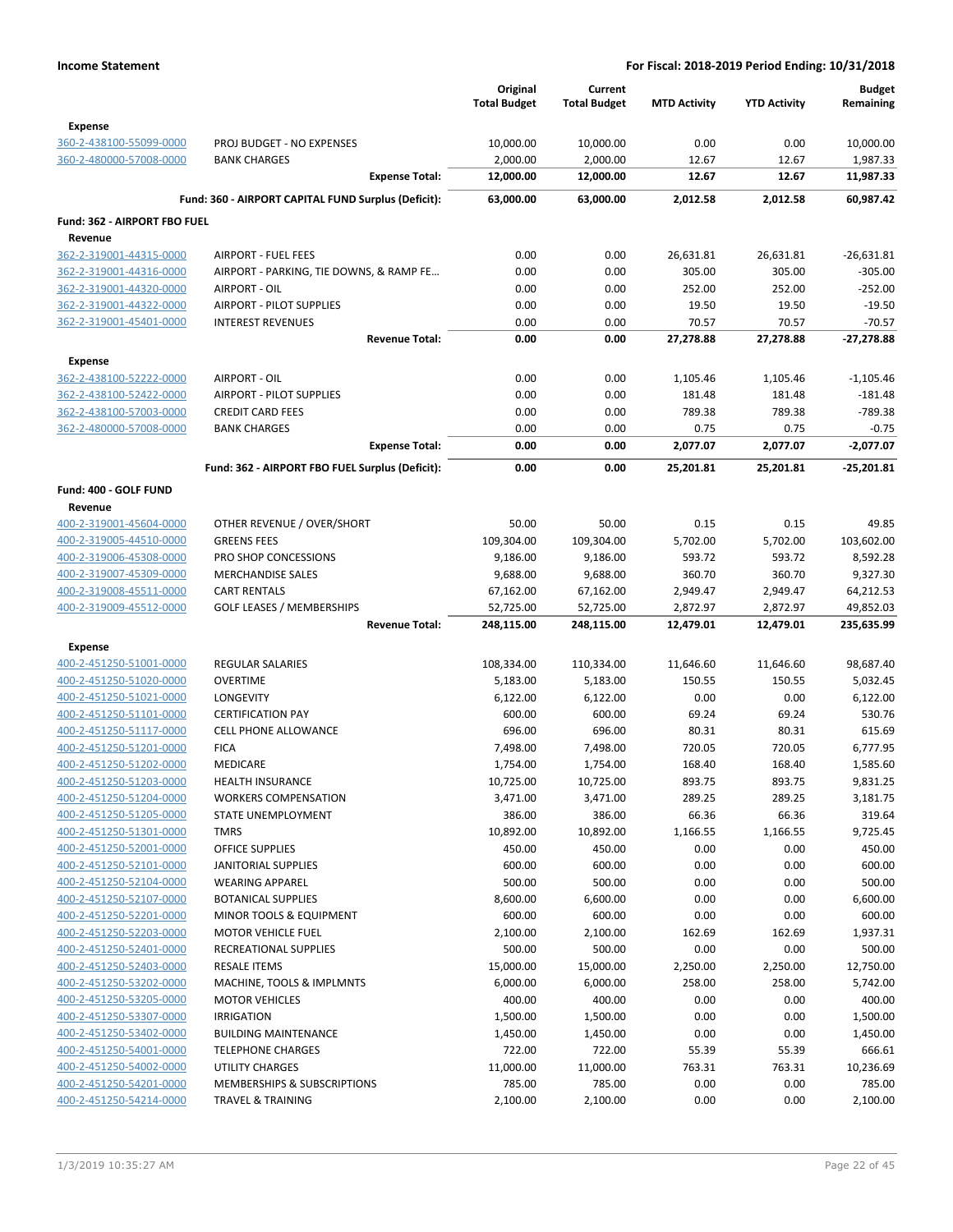|                                                    |                                                | Original<br><b>Total Budget</b> | Current<br><b>Total Budget</b> | <b>MTD Activity</b> | <b>YTD Activity</b> | <b>Budget</b><br>Remaining |
|----------------------------------------------------|------------------------------------------------|---------------------------------|--------------------------------|---------------------|---------------------|----------------------------|
| 400-2-451250-54226-0000                            | <b>INSURANCE EXPENSE</b>                       | 500.00                          | 500.00                         | 0.00                | 0.00                | 500.00                     |
| 400-2-451250-54909-0000                            | <b>GOLF CART LEASE EXPENSE</b>                 | 31,000.00                       | 31,000.00                      | 2,203.59            | 2,203.59            | 28,796.41                  |
| 400-2-480000-52003-0000                            | <b>COPIER CHARGES</b>                          | 1,525.00                        | 1,525.00                       | 0.00                | 0.00                | 1,525.00                   |
| 400-2-480000-57008-0000                            | <b>BANK CHARGES</b>                            | 3,500.00                        | 3,500.00                       | 256.42              | 256.42              | 3,243.58                   |
|                                                    | <b>Expense Total:</b>                          | 244,493.00                      | 244,493.00                     | 21,200.46           | 21,200.46           | 223,292.54                 |
|                                                    | Fund: 400 - GOLF FUND Surplus (Deficit):       | 3,622.00                        | 3,622.00                       | $-8,721.45$         | $-8,721.45$         | 12,343.45                  |
| <b>Fund: 500 - SANITATION FUND</b>                 |                                                |                                 |                                |                     |                     |                            |
| Revenue                                            |                                                |                                 |                                |                     |                     |                            |
| 500-2-318001-44314-0000                            | LATE CHARGES                                   | 87,677.00                       | 87,677.00                      | 12,191.48           | 12,191.48           | 75,485.52                  |
| 500-2-319001-45401-0000                            | <b>INTEREST REVENUES</b>                       | 6,897.00                        | 6,897.00                       | 2,105.81            | 2,105.81            | 4,791.19                   |
| 500-2-319020-44313-0000                            | <b>FUEL SURCHARGE</b>                          | 86,073.00                       | 86,073.00                      | 6,886.56            | 6,886.56            | 79,186.44                  |
| 500-2-319020-45107-0000                            | <b>COLLECTION CHARGES</b>                      | 4,692,306.00                    | 4,692,306.00                   | 372,161.76          | 372,161.76          | 4,320,144.24               |
| 500-2-319021-45108-0000                            | <b>DISPOSAL CHARGES</b>                        | 0.00                            | 0.00                           | 39,178.88           | 39,178.88           | $-39,178.88$               |
| 500-2-319021-45109-0000                            | <b>RECYCLING CHARGES</b>                       | 278,880.00                      | 278,880.00                     | 0.00                | 0.00                | 278,880.00                 |
| 500-2-319022-45612-0000                            | REG HH HAZ WASTE COL CTR                       | 12,103.00                       | 12,103.00                      | 15,250.00           | 15,250.00           | $-3,147.00$                |
| 500-2-324001-46612-0000                            | CA - SANITATION FD COL & FUEL                  | 210,696.68                      | 210,696.68                     | 15,793.68           | 15,793.68           | 194,903.00                 |
|                                                    | <b>Revenue Total:</b>                          | 5,374,632.68                    | 5,374,632.68                   | 463,568.17          | 463,568.17          | 4,911,064.51               |
| <b>Expense</b>                                     |                                                |                                 |                                |                     |                     |                            |
| 500-2-432300-54412-0000                            | <b>COLLECTION CHARGES</b>                      | 4,369,510.00                    | 4,369,510.00                   | 7,753.37            | 7,753.37            | 4,361,756.63               |
| 500-2-432500-51401-0000                            | <b>CONTRA - SALARIES</b>                       | 8,000.00                        | 8,000.00                       | 0.00                | 0.00                | 8,000.00                   |
| 500-2-432500-54002-0000                            | <b>UTILITY CHARGES</b>                         | 2,371.00                        | 2,371.00                       | 187.21              | 187.21              | 2,183.79                   |
| 500-2-432500-54403-0000                            | DISPOSAL CHARGES                               | 20,000.00                       | 20,000.00                      | 0.00                | 0.00                | 20,000.00                  |
| 500-2-442200-51001-0000                            | REGULAR SALARIES                               | 146,211.00                      | 146,211.00                     | 13,171.03           | 13,171.03           | 133,039.97                 |
| 500-2-442200-51020-0000                            | <b>OVERTIME</b>                                | 0.00                            | 0.00                           | 5.73                | 5.73                | $-5.73$                    |
| 500-2-442200-51021-0000                            | LONGEVITY                                      | 2,714.00                        | 2,714.00                       | 0.00                | 0.00                | 2,714.00                   |
| 500-2-442200-51101-0000                            | <b>CERTIFICATION PAY</b>                       | 1,200.00                        | 1,200.00                       | 138.45              | 138.45              | 1,061.55                   |
| 500-2-442200-51117-0000                            | <b>CELL PHONE ALLOWANCE</b>                    | 600.00                          | 600.00                         | 23.08               | 23.08               | 576.92                     |
| 500-2-442200-51201-0000                            | <b>FICA</b>                                    | 9,345.00                        | 9,345.00                       | 826.52              | 826.52              | 8,518.48                   |
| 500-2-442200-51202-0000                            | <b>MEDICARE</b>                                | 2,186.00                        | 2,186.00                       | 193.30              | 193.30              | 1,992.70                   |
| 500-2-442200-51203-0000                            | <b>HEALTH INSURANCE</b>                        | 10,725.00                       | 10,725.00                      | 893.75              | 893.75              | 9,831.25                   |
| 500-2-442200-51204-0000                            | <b>WORKERS COMPENSATION</b>                    | 3,858.00                        | 3,858.00                       | 321.50              | 321.50              | 3,536.50                   |
| 500-2-442200-51205-0000                            | STATE UNEMPLOYMENT                             | 549.00                          | 549.00                         | 117.86              | 117.86              | 431.14                     |
| 500-2-442200-51301-0000                            | <b>TMRS</b><br><b>MOTOR VEHICLE FUEL</b>       | 16,881.00                       | 16,881.00                      | 1,549.86            | 1,549.86            | 15,331.14                  |
| 500-2-442200-52203-0000<br>500-2-442200-53202-0000 | MACHINE, TOOLS & IMPLMNTS                      | 2,929.00                        | 2,929.00                       | 63.88<br>0.00       | 63.88<br>0.00       | 2,865.12<br>6,200.00       |
| 500-2-442200-53205-0000                            | <b>MOTOR VEHICLES</b>                          | 6,200.00<br>1,205.00            | 6,200.00<br>1,205.00           | 0.00                | 0.00                | 1,205.00                   |
| 500-2-442200-55201-0000                            | <b>EQUIPMENT PURCHASES</b>                     | 500.00                          | 500.00                         | 0.00                | 0.00                | 500.00                     |
| 500-2-480000-54413-0000                            | <b>BULK WASTE PICK-UP</b>                      | 75,000.00                       | 75,000.00                      | 0.00                | 0.00                | 75,000.00                  |
| 500-2-480000-54901-0000                            | RENTALS / LEASES                               | 32,250.00                       | 32,250.00                      | 0.00                | 0.00                | 32,250.00                  |
| 500-2-480000-57007-0000                            | <b>COMMUNITY SERVICES</b>                      | 42,020.00                       | 42,020.00                      | 0.00                | 0.00                | 42,020.00                  |
| 500-2-480000-57008-0000                            | <b>BANK CHARGES</b>                            | 10,000.00                       | 10,000.00                      | 554.48              | 554.48              | 9,445.52                   |
| 500-2-491000-58001-0000                            | <b>XFR - GENERAL FUND</b>                      | 316,045.02                      | 316,045.02                     | 23,690.52           | 23,690.52           | 292,354.50                 |
| 500-2-495000-58501-0000                            | CA - GENERAL FUND                              | 41,607.00                       | 41,607.00                      | 3,467.25            | 3,467.25            | 38,139.75                  |
| 500-2-495000-58701-0000                            | CA - CENTRAL SERVICE FUND                      | 5,187.00                        | 5,187.00                       | 432.25              | 432.25              | 4,754.75                   |
| 500-2-495000-58710-0000                            | CA - INSURANCE FUND                            | 3,374.00                        | 3,374.00                       | 281.17              | 281.17              | 3,092.83                   |
| 500-2-495000-58720-0000                            | CA - MIS FUN                                   | 6,843.00                        | 6,843.00                       | 570.25              | 570.25              | 6,272.75                   |
| 500-2-495000-58900-0000                            | <b>CA - ELECTRIC FUND</b>                      | 104,268.00                      | 104,268.00                     | 8,689.00            | 8,689.00            | 95,579.00                  |
|                                                    | <b>Expense Total:</b>                          | 5,241,578.02                    | 5,241,578.02                   | 62,930.46           | 62,930.46           | 5,178,647.56               |
|                                                    | Fund: 500 - SANITATION FUND Surplus (Deficit): | 133,054.66                      | 133,054.66                     | 400,637.71          | 400,637.71          | $-267,583.05$              |
| Fund: 601 - CENTRAL SERVICE FUND                   |                                                |                                 |                                |                     |                     |                            |
| Revenue                                            |                                                |                                 |                                |                     |                     |                            |
| 601-2-324001-46501-0000                            | CA - GENERAL FUND                              | 571,310.00                      | 571,310.00                     | 47,609.17           | 47,609.17           | 523,700.83                 |
| 601-2-324001-46506-0000                            | CA - RECREATION FUND                           | 611.00                          | 611.00                         | 50.92               | 50.92               | 560.08                     |
| 601-2-324001-46509-0000                            | CA - VENUE MGMT FUND                           | 564.00                          | 564.00                         | 47.00               | 47.00               | 517.00                     |
| 601-2-324001-46611-0000                            | <b>CA - UTILITY FUND</b>                       | 194,904.00                      | 194,904.00                     | 16,242.00           | 16,242.00           | 178,662.00                 |
| 601-2-324001-46614-0000                            | CA - SANITATION FUND COLLECTION                | 5,187.00                        | 5,187.00                       | 432.25              | 432.25              | 4,754.75                   |
| 601-2-324009-46901-0000                            | CA - ELECTRIC UTILITY                          | 78,024.00                       | 78,024.00                      | 6,502.00            | 6,502.00            | 71,522.00                  |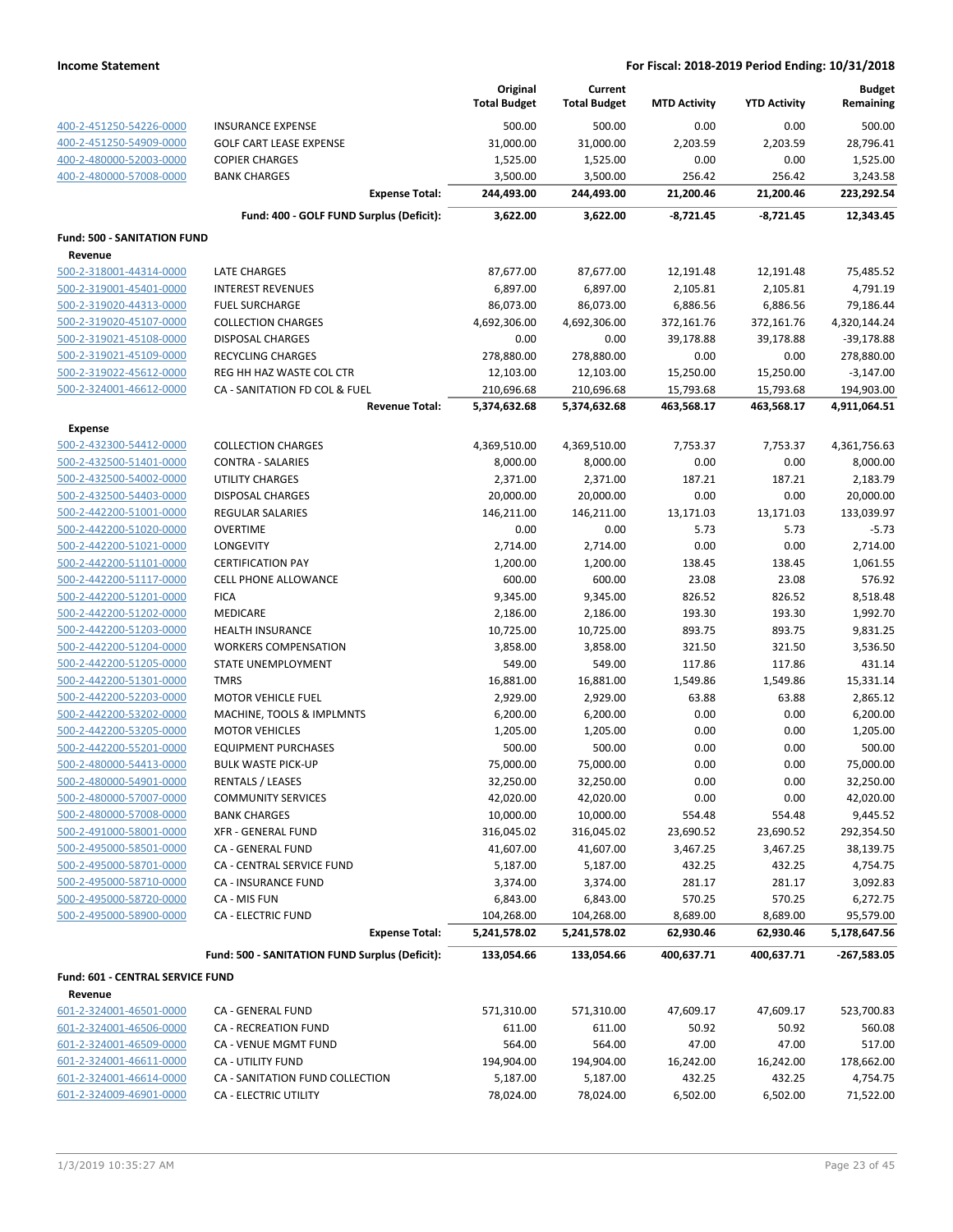|                         |                                 | Original<br><b>Total Budget</b> | Current<br><b>Total Budget</b> | <b>MTD Activity</b> | <b>YTD Activity</b> | <b>Budget</b><br>Remaining |
|-------------------------|---------------------------------|---------------------------------|--------------------------------|---------------------|---------------------|----------------------------|
| 601-2-324009-46906-0000 | <b>CA - CABLE UTILITY</b>       | 14,767.00                       | 14,767.00                      | 1,230.58            | 1,230.58            | 13,536.42                  |
|                         | <b>Revenue Total:</b>           | 865,367.00                      | 865,367.00                     | 72,113.92           | 72,113.92           | 793,253.08                 |
| <b>Expense</b>          |                                 |                                 |                                |                     |                     |                            |
| 601-2-461100-51001-0000 | <b>REGULAR SALARIES</b>         | 246,199.00                      | 246,199.00                     | 26,582.52           | 26,582.52           | 219,616.48                 |
| 601-2-461100-51020-0000 | <b>OVERTIME</b>                 | 8,000.00                        | 8,000.00                       | 931.43              | 931.43              | 7,068.57                   |
| 601-2-461100-51021-0000 | <b>LONGEVITY</b>                | 5,512.00                        | 5,512.00                       | 0.00                | 0.00                | 5,512.00                   |
| 601-2-461100-51101-0000 | <b>CERTIFICATION PAY</b>        | 1,200.00                        | 1,200.00                       | 138.48              | 138.48              | 1,061.52                   |
| 601-2-461100-51117-0000 | <b>CELL PHONE ALLOWANCE</b>     | 432.00                          | 432.00                         | 49.83               | 49.83               | 382.17                     |
| 601-2-461100-51201-0000 | <b>FICA</b>                     | 16,328.00                       | 16,328.00                      | 1,617.06            | 1,617.06            | 14,710.94                  |
| 601-2-461100-51202-0000 | <b>MEDICARE</b>                 | 3,819.00                        | 3,819.00                       | 378.19              | 378.19              | 3,440.81                   |
| 601-2-461100-51203-0000 | <b>HEALTH INSURANCE</b>         | 80,438.00                       | 80,438.00                      | 6,703.17            | 6,703.17            | 73,734.83                  |
| 601-2-461100-51204-0000 | <b>WORKERS COMPENSATION</b>     | 8,396.00                        | 8,396.00                       | 699.67              | 699.67              | 7,696.33                   |
| 601-2-461100-51205-0000 | STATE UNEMPLOYMENT              | 652.00                          | 652.00                         | 40.44               | 40.44               | 611.56                     |
| 601-2-461100-51301-0000 | <b>TMRS</b>                     | 26,745.00                       | 26,745.00                      | 3,060.98            | 3,060.98            | 23,684.02                  |
| 601-2-461100-51401-0000 | <b>CONTRA - SALARIES</b>        | $-15,000.00$                    | $-15,000.00$                   | $-477.51$           | $-477.51$           | $-14,522.49$               |
| 601-2-461100-52001-0000 | <b>OFFICE SUPPLIES</b>          | 200.00                          | 200.00                         | 0.00                | 0.00                | 200.00                     |
| 601-2-461100-52002-0000 | POSTAGE / FREIGHT               | 20.00                           | 20.00                          | 0.00                | 0.00                | 20.00                      |
| 601-2-461100-52101-0000 | <b>JANITORIAL SUPPLIES</b>      | 15,000.00                       | 15,000.00                      | 20.00               | 20.00               | 14,980.00                  |
| 601-2-461100-52104-0000 | <b>WEARING APPAREL</b>          | 4,200.00                        | 4,200.00                       | 0.00                | 0.00                | 4,200.00                   |
| 601-2-461100-52201-0000 | MINOR TOOLS & EQUIPMENT         | 1,500.00                        | 1,500.00                       | 0.00                | 0.00                | 1,500.00                   |
| 601-2-461100-52203-0000 | <b>MOTOR VEHICLE FUEL</b>       | 2,400.00                        | 2,400.00                       | 166.44              | 166.44              | 2,233.56                   |
| 601-2-461100-53201-0000 | FURNITURE & OFFICE EQUIPMENT    | 500.00                          | 500.00                         | 0.00                | 0.00                | 500.00                     |
| 601-2-461100-53205-0000 | <b>MOTOR VEHICLES</b>           | 1,016.00                        | 1,016.00                       | 0.00                | 0.00                | 1,016.00                   |
| 601-2-461100-53302-0000 | <b>WALKS &amp; PARKING LOTS</b> | 2,500.00                        | 2,500.00                       | 0.00                | 0.00                | 2,500.00                   |
| 601-2-461100-53406-0000 | <b>CITY HALL</b>                | 28,000.00                       | 28,000.00                      | 2,945.00            | 2,945.00            | 25,055.00                  |
| 601-2-461100-53407-0000 | <b>ANIMAL SHELTER</b>           | 4,000.00                        | 4,000.00                       | 0.00                | 0.00                | 4,000.00                   |
| 601-2-461100-53408-0000 | FLEET MAINTENANCE               | 5,000.00                        | 5,000.00                       | 0.00                | 0.00                | 5,000.00                   |
| 601-2-461100-53501-0000 | POLICE & COURTS BLDG            | 26,000.00                       | 26,000.00                      | 614.00              | 614.00              | 25,386.00                  |
| 601-2-461100-53503-0000 | FIRE ADMINISTRATION             | 500.00                          | 500.00                         | 0.00                | 0.00                | 500.00                     |
| 601-2-461100-53504-0000 | <b>FIRE STATION 1</b>           | 500.00                          | 500.00                         | 0.00                | 0.00                | 500.00                     |
| 601-2-461100-53505-0000 | <b>FIRE STATION 2</b>           | 2,500.00                        | 2,500.00                       | 187.50              | 187.50              | 2,312.50                   |
| 601-2-461100-53506-0000 | <b>FIRE STATION 3</b>           | 2,500.00                        | 2,500.00                       | 0.00                | 0.00                | 2,500.00                   |
| 601-2-461100-53507-0000 | <b>FIRE STATION 4</b>           | 2,500.00                        | 2,500.00                       | 187.50              | 187.50              | 2,312.50                   |
| 601-2-461100-53601-0000 | <b>ANNEX</b>                    | 2,000.00                        | 2,000.00                       | 0.00                | 0.00                | 2,000.00                   |
| 601-2-461100-53602-0000 | <b>SERVICE CENTER</b>           | 0.00                            | 0.00                           | 375.80              | 375.80              | $-375.80$                  |
| 601-2-461100-53701-0000 | <b>LIBRARY</b>                  | 5,000.00                        | 5,000.00                       | 1,496.64            | 1,496.64            | 3,503.36                   |
| 601-2-461100-53703-0000 | REECY DAVIS REC CENTER          | 12,000.00                       | 12,000.00                      | 0.00                | 0.00                | 12,000.00                  |
| 601-2-461100-53706-0000 | SPORTSPARK                      | 1,200.00                        | 1,200.00                       | 0.00                | 0.00                | 1,200.00                   |
| 601-2-461100-54001-0000 | <b>TELEPHONE CHARGES</b>        | 4,134.00                        | 4,134.00                       | 199.96              | 199.96              | 3,934.04                   |
| 601-2-461100-54002-0000 | UTILITY CHARGES                 | 107,425.00                      | 107,425.00                     | 1,935.45            | 1,935.45            | 105,489.55                 |
| 601-2-461100-54112-0000 | ALARM MONITOR SERVICE           | 3,000.00                        | 3,000.00                       | 0.00                | 0.00                | 3,000.00                   |
| 601-2-461200-51001-0000 | <b>REGULAR SALARIES</b>         | 146,751.00                      | 146,751.00                     | 15,541.36           | 15,541.36           | 131,209.64                 |
| 601-2-461200-51020-0000 | <b>OVERTIME</b>                 | 6,106.00                        | 6,106.00                       | 690.98              | 690.98              | 5,415.02                   |
| 601-2-461200-51021-0000 | <b>LONGEVITY</b>                | 2,170.00                        | 2,170.00                       | 0.00                | 0.00                | 2,170.00                   |
| 601-2-461200-51101-0000 | <b>CERTIFICATION PAY</b>        | 2,400.00                        | 2,400.00                       | 207.72              | 207.72              | 2,192.28                   |
| 601-2-461200-51117-0000 | <b>CELL PHONE ALLOWANCE</b>     | 1,380.00                        | 1,380.00                       | 159.21              | 159.21              | 1,220.79                   |
| 601-2-461200-51201-0000 | <b>FICA</b>                     | 9,846.00                        | 9,846.00                       | 960.45              | 960.45              | 8,885.55                   |
| 601-2-461200-51202-0000 | <b>MEDICARE</b>                 | 2,303.00                        | 2,303.00                       | 224.62              | 224.62              | 2,078.38                   |
| 601-2-461200-51203-0000 | <b>HEALTH INSURANCE</b>         | 42,900.00                       | 42,900.00                      | 3,575.00            | 3,575.00            | 39,325.00                  |
| 601-2-461200-51204-0000 | <b>WORKERS COMPENSATION</b>     | 7,637.00                        | 7,637.00                       | 636.42              | 636.42              | 7,000.58                   |
| 601-2-461200-51205-0000 | STATE UNEMPLOYMENT              | 275.00                          | 275.00                         | 0.00                | 0.00                | 275.00                     |
| 601-2-461200-51301-0000 | <b>TMRS</b>                     | 17,786.00                       | 17,786.00                      | 1,928.83            | 1,928.83            | 15,857.17                  |
| 601-2-461200-52001-0000 | <b>OFFICE SUPPLIES</b>          | 100.00                          | 100.00                         | 0.00                | 0.00                | 100.00                     |
| 601-2-461200-52002-0000 | POSTAGE / FREIGHT               | 50.00                           | 50.00                          | 0.00                | 0.00                | 50.00                      |
| 601-2-461200-52104-0000 | <b>WEARING APPAREL</b>          | 3,000.00                        | 3,000.00                       | 206.49              | 206.49              | 2,793.51                   |
| 601-2-461200-52106-0000 | <b>CHEMICAL SUPPLIES</b>        | 500.00                          | 500.00                         | 0.00                | 0.00                | 500.00                     |
| 601-2-461200-52201-0000 | MINOR TOOLS & EQUIPMENT         | 7,000.00                        | 7,000.00                       | 0.00                | 0.00                | 7,000.00                   |
| 601-2-461200-52202-0000 | <b>MECHANICAL SUPPLIES</b>      | 10,000.00                       | 10,000.00                      | 0.00                | 0.00                | 10,000.00                  |
| 601-2-461200-52203-0000 | <b>MOTOR VEHICLE FUEL</b>       | 4,475.00                        | 4,475.00                       | 225.68              | 225.68              | 4,249.32                   |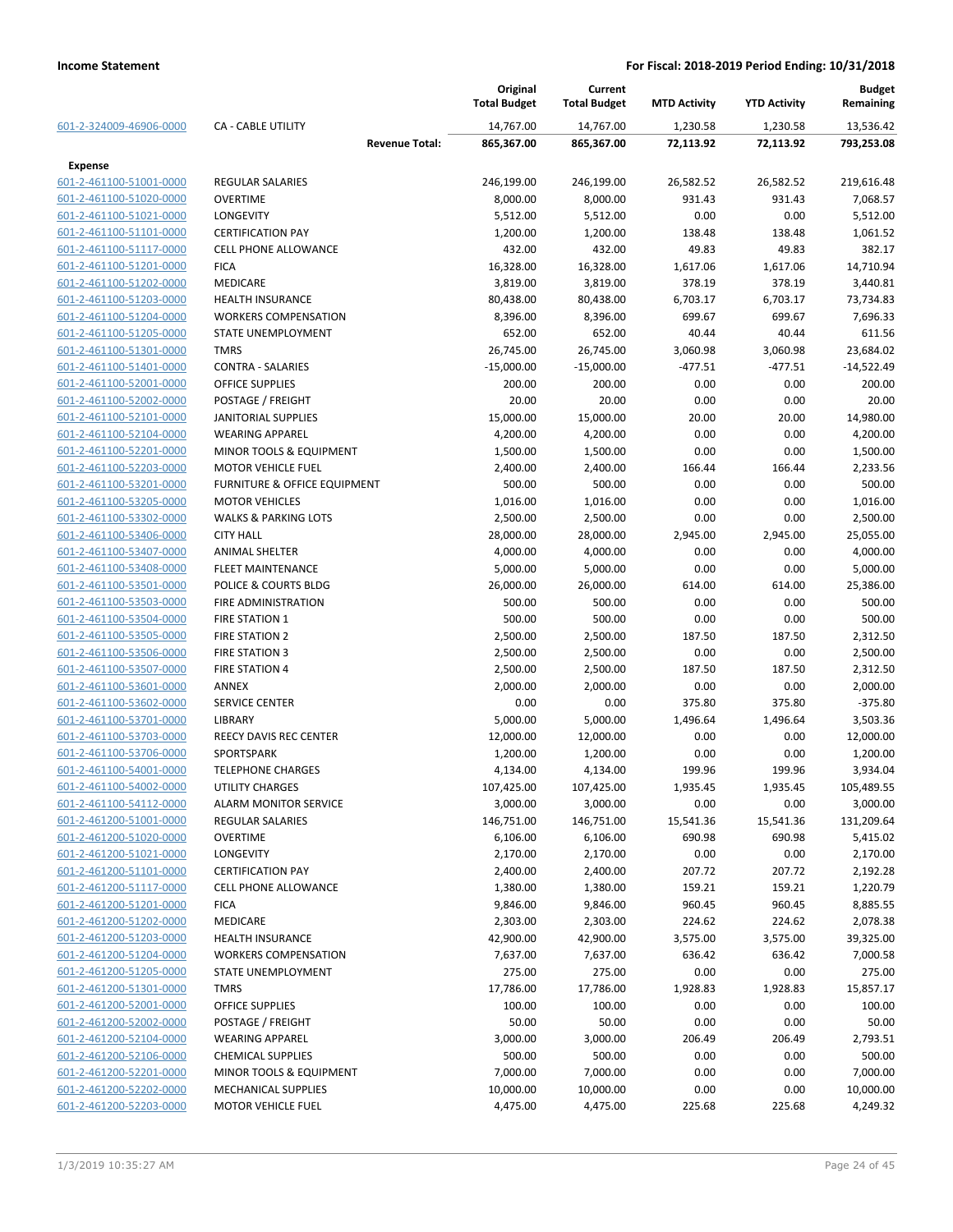|                                   |                                                     | Original<br><b>Total Budget</b> | Current<br><b>Total Budget</b> | <b>MTD Activity</b> | <b>YTD Activity</b> | <b>Budget</b><br>Remaining |
|-----------------------------------|-----------------------------------------------------|---------------------------------|--------------------------------|---------------------|---------------------|----------------------------|
| 601-2-461200-53202-0000           | MACHINE, TOOLS & IMPLMNTS                           | 4,500.00                        | 4,500.00                       | 0.00                | 0.00                | 4,500.00                   |
| 601-2-461200-53205-0000           | <b>MOTOR VEHICLES</b>                               | 2,300.00                        | 2,300.00                       | 0.00                | 0.00                | 2,300.00                   |
| 601-2-461200-53402-0000           | <b>BUILDING MAINTENANCE</b>                         | 500.00                          | 500.00                         | 0.00                | 0.00                | 500.00                     |
| 601-2-461200-54001-0000           | <b>TELEPHONE CHARGES</b>                            | 1,447.00                        | 1,447.00                       | 83.09               | 83.09               | 1,363.91                   |
| 601-2-461200-54002-0000           | <b>UTILITY CHARGES</b>                              | 15,605.00                       | 15,605.00                      | 642.38              | 642.38              | 14,962.62                  |
| 601-2-461200-54201-0000           | MEMBERSHIPS & SUBSCRIPTIONS                         | 1,500.00                        | 1,500.00                       | 0.00                | 0.00                | 1,500.00                   |
| 601-2-461200-54214-0000           | <b>TRAVEL &amp; TRAINING</b>                        | 4,000.00                        | 4,000.00                       | 0.00                | 0.00                | 4,000.00                   |
| 601-2-480000-52006-0000           | <b>COPIER PAPER</b>                                 | 100.00                          | 100.00                         | 0.00                | 0.00                | 100.00                     |
|                                   | <b>Expense Total:</b>                               | 910,947.00                      | 910,947.00                     | 72,934.78           | 72,934.78           | 838,012.22                 |
|                                   | Fund: 601 - CENTRAL SERVICE FUND Surplus (Deficit): | -45,580.00                      | $-45,580.00$                   | $-820.86$           | $-820.86$           | $-44,759.14$               |
| <b>Fund: 602 - INSURANCE FUND</b> |                                                     |                                 |                                |                     |                     |                            |
| Revenue                           |                                                     |                                 |                                |                     |                     |                            |
| 602-2-319001-43211-0000           | PRIOR YEAR INS REIMB                                | 5,000.00                        | 5,000.00                       | 0.00                | 0.00                | 5,000.00                   |
| 602-2-319001-45401-0000           | <b>INTEREST REVENUES</b>                            | 0.00                            | 0.00                           | 479.30              | 479.30              | $-479.30$                  |
| 602-2-322001-43201-0000           | <b>EMPLOYEE PORTION</b>                             | 485,000.00                      | 485,000.00                     | 64,174.98           | 64,174.98           | 420,825.02                 |
| 602-2-322001-43202-0000           | <b>CITY PORTION-HEALTH</b>                          | 2,700,757.00                    | 2,700,757.00                   | 233,603.24          | 233,603.24          | 2,467,153.76               |
| 602-2-322001-43203-0000           | <b>CITY PORTION-WORK COMP</b>                       | 308,551.00                      | 308,551.00                     | 29,366.88           | 29,366.88           | 279,184.12                 |
| 602-2-322001-43204-0000           | <b>CITY PORTION-TWC FUTA</b>                        | 231.00                          | 231.00                         | 19.26               | 19.26               | 211.74                     |
| 602-2-322001-43205-0000           | <b>GEUS EMPLOYEE PORTION</b>                        | 312,923.00                      | 312,923.00                     | 33,500.76           | 33,500.76           | 279,422.24                 |
| 602-2-322001-43206-0000           | <b>GEUS PORTION-HEALTH</b>                          | 1,372,806.00                    | 1,372,806.00                   | 118,621.99          | 118,621.99          | 1,254,184.01               |
| 602-2-322001-43207-0000           | <b>GEUS PORTION-WORK COMP</b>                       | 79,005.00                       | 79,005.00                      | 10,690.35           | 10,690.35           | 68,314.65                  |
| 602-2-322001-48610-0000           | OTHER REV / CITY EMPL-DEPENDENT CARE                | 24,000.00                       | 24,000.00                      | 1,929.11            | 1,929.11            | 22,070.89                  |
| 602-2-324001-46501-0000           | CA - GENERAL FUND                                   | 154,045.00                      | 154,045.00                     | 12,837.08           | 12,837.08           | 141,207.92                 |
| 602-2-324001-46506-0000           | <b>CA - RECREATION FUND</b>                         | 229.00                          | 229.00                         | 19.08               | 19.08               | 209.92                     |
| 602-2-324001-46509-0000           | CA - VENUE MGMT FUND                                | 233.00                          | 233.00                         | 19.42               | 19.42               | 213.58                     |
| 602-2-324001-46611-0000           | <b>CA - UTILITY FUND</b>                            | 88,697.00                       | 88,697.00                      | 7,391.42            | 7,391.42            | 81,305.58                  |
| 602-2-324001-46614-0000           | CA - SANITATION FUND COLLECTION                     | 3,374.00                        | 3,374.00                       | 281.17              | 281.17              | 3,092.83                   |
| 602-2-324009-46612-0000           | CA - ELECTRIC UTILITY                               | 23,955.00                       | 23,955.00                      | 1,996.25            | 1,996.25            | 21,958.75                  |
| 602-2-324009-46613-0000           | CA - CABLE UTILITY                                  | 4,843.00                        | 4,843.00                       | 403.59              | 403.59              | 4,439.41                   |
|                                   | <b>Revenue Total:</b>                               | 5,563,649.00                    | 5,563,649.00                   | 515,333.88          | 515,333.88          | 5,048,315.12               |
| <b>Expense</b>                    |                                                     |                                 |                                |                     |                     |                            |
| 602-2-462100-54101-0000           | PROFESSIONAL SERVICES                               | 25,000.00                       | 25,000.00                      | 5,265.00            | 5,265.00            | 19,735.00                  |
| 602-2-462100-54801-0000           | <b>WELLNESS PROGRAM</b>                             | 10,000.00                       | 10,000.00                      | 0.00                | 0.00                | 10,000.00                  |
| 602-2-462100-54809-0000           | HEALTH AND DENTAL / PREMIUMS                        | 4,328,596.00                    | 4,328,596.00                   | 342,191.18          | 342,191.18          | 3,986,404.82               |
| 602-2-462100-54810-0000           | RETIREE INSURANCE PREMIUM                           | 100,000.00                      | 100,000.00                     | 1,871.72            | 1,871.72            | 98,128.28                  |
| 602-2-462100-54812-0000           | LONG TERM DISABILITY                                | 55,000.00                       | 55,000.00                      | 4,019.07            | 4,019.07            | 50,980.93                  |
| 602-2-462100-54813-0000           | LIFE / AD & D INSURANCE                             | 28,000.00                       | 28,000.00                      | 1,710.69            | 1,710.69            | 26,289.31                  |
| 602-2-462100-54820-0000           | AIR EVAC PREMIUMS                                   | 20,000.00                       | 20,000.00                      | 32.00               | 32.00               | 19,968.00                  |
| 602-2-462100-54821-0000           | <b>WORKERS' COMPENSATION</b>                        | 454,641.00                      | 454,641.00                     | 0.00                | 0.00                | 454,641.00                 |
| 602-2-462100-54822-0000           | STATE UNEMPLOYMENT INS.                             | 0.00                            | 0.00                           | 0.01                | 0.01                | $-0.01$                    |
| 602-2-462100-54823-0000           | HEALTH CARE-125 FLEX PLAN & HSA                     | 16,000.00                       | 16,000.00                      | 772.39              | 772.39              | 15,227.61                  |
| 602-2-480000-54101-0000           | PROFESSIONAL SERVICES                               | 100,000.00                      | 100,000.00                     | 1,917.30            | 1,917.30            | 98,082.70                  |
| 602-2-480000-54226-0000           | <b>PROP INSURANCE EXP</b>                           | 245,000.00                      | 245,000.00                     | 20,130.00           | 20,130.00           | 224,870.00                 |
| 602-2-480000-57008-0000           | <b>BANK CHARGES</b>                                 | 150.00                          | 150.00                         | 5.09                | 5.09                | 144.91                     |
|                                   | <b>Expense Total:</b>                               | 5,382,387.00                    | 5,382,387.00                   | 377,914.45          | 377,914.45          | 5,004,472.55               |
|                                   | Fund: 602 - INSURANCE FUND Surplus (Deficit):       | 181,262.00                      | 181,262.00                     | 137,419.43          | 137,419.43          | 43,842.57                  |
| Fund: 604 - MIS FUND              |                                                     |                                 |                                |                     |                     |                            |
| Revenue                           |                                                     |                                 |                                |                     |                     |                            |
| 604-2-324001-46501-0000           | <b>CA - GENERAL FUND</b>                            | 296,669.00                      | 296,669.00                     | 24,722.42           | 24,722.42           | 271,946.58                 |
| 604-2-324001-46506-0000           | CA - RECREATION FUND                                | 4,085.00                        | 4,085.00                       | 340.42              | 340.42              | 3,744.58                   |
| 604-2-324001-46509-0000           | CA - VENUE MGMT FUND                                | 3,973.00                        | 3,973.00                       | 331.08              | 331.08              | 3,641.92                   |
| 604-2-324001-46611-0000           | CA - UTILITY FUND                                   | 126,693.00                      | 126,693.00                     | 10,557.75           | 10,557.75           | 116,135.25                 |
| 604-2-324001-46614-0000           | CA - SANITATION FUND COLLECTION                     | 6,843.00                        | 6,843.00                       | 570.25              | 570.25              | 6,272.75                   |
| 604-2-324009-46901-0000           | CA - ELECTRIC UTILITY                               | 78,653.00                       | 78,653.00                      | 6,554.42            | 6,554.42            | 72,098.58                  |
| 604-2-324009-46906-0000           | CA - CABLE UTILITY                                  | 12,363.00                       | 12,363.00                      | 1,030.25            | 1,030.25            | 11,332.75                  |
|                                   | <b>Revenue Total:</b>                               | 529,279.00                      | 529,279.00                     | 44,106.59           | 44,106.59           | 485,172.41                 |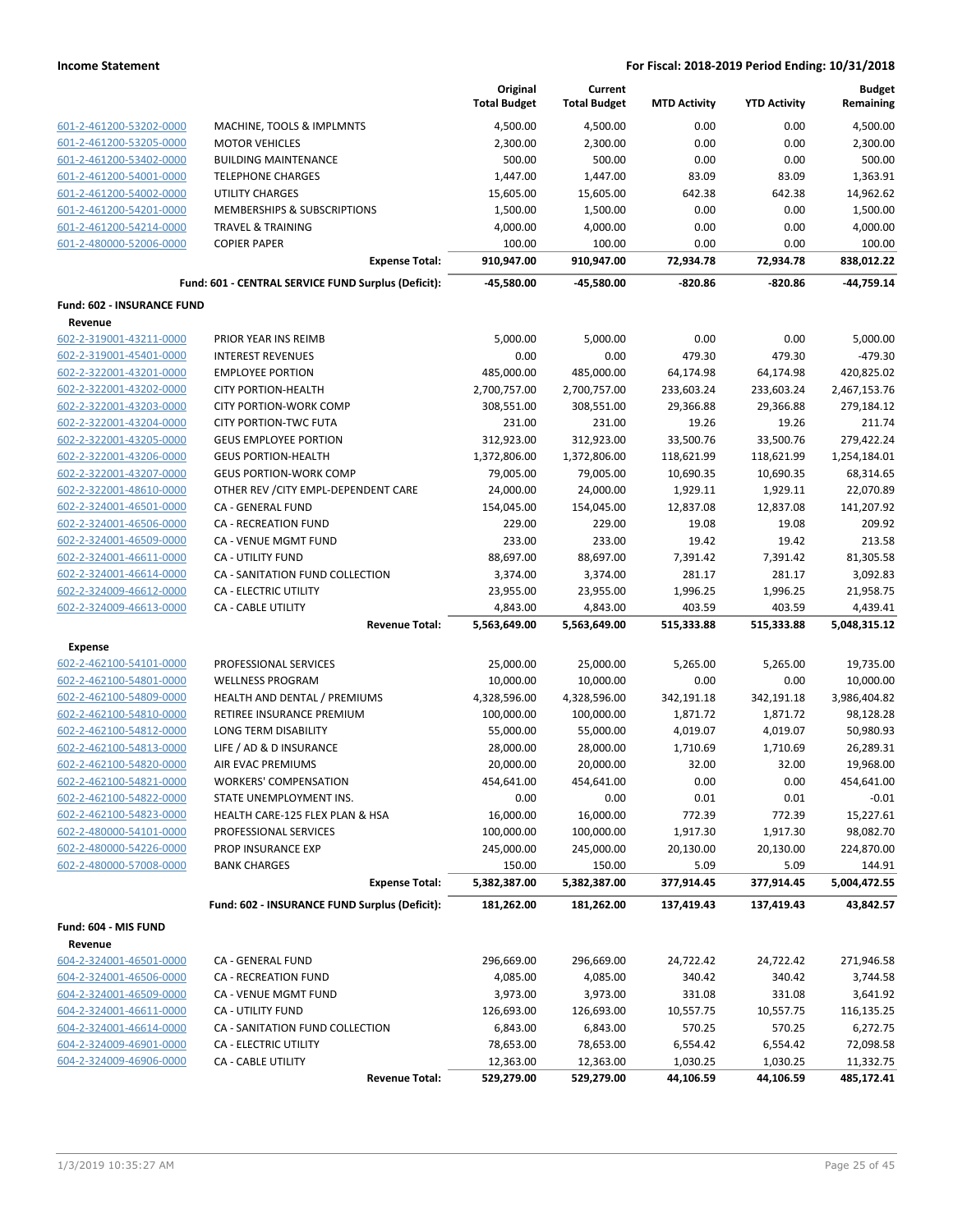|                                      |                                                         | Original<br><b>Total Budget</b> | Current<br><b>Total Budget</b> | <b>MTD Activity</b>  | <b>YTD Activity</b>  | <b>Budget</b><br>Remaining |
|--------------------------------------|---------------------------------------------------------|---------------------------------|--------------------------------|----------------------|----------------------|----------------------------|
| <b>Expense</b>                       |                                                         |                                 |                                |                      |                      |                            |
| 604-2-441400-54001-0000              | <b>TELEPHONE CHARGES</b>                                | 361.00                          | 361.00                         | 27.70                | 27.70                | 333.30                     |
| 604-2-441400-54002-0000              | <b>UTILITY CHARGES</b>                                  | 1,391.00                        | 1,391.00                       | 11.68                | 11.68                | 1,379.32                   |
| 604-2-465100-51001-0000              | <b>REGULAR SALARIES</b>                                 | 236,565.00                      | 236,565.00                     | 23,337.16            | 23,337.16            | 213,227.84                 |
| 604-2-465100-51020-0000              | <b>OVERTIME</b>                                         | 5,749.00                        | 5,749.00                       | 1,816.49             | 1,816.49             | 3,932.51                   |
| 604-2-465100-51021-0000              | LONGEVITY                                               | 4,708.00                        | 4,708.00                       | 285.00               | 285.00               | 4,423.00                   |
| 604-2-465100-51116-0000              | CAR ALLOWANCE                                           | 3,600.00                        | 3,600.00                       | 415.38               | 415.38               | 3,184.62                   |
| 604-2-465100-51117-0000              | <b>CELL PHONE ALLOWANCE</b>                             | 2,880.00                        | 2,880.00                       | 332.28               | 332.28               | 2,547.72                   |
| 604-2-465100-51201-0000              | <b>FICA</b>                                             | 15,717.00                       | 15,717.00                      | 3,206.11             | 3,206.11             | 12,510.89                  |
| 604-2-465100-51202-0000              | MEDICARE                                                | 3,676.00                        | 3,676.00                       | 749.81               | 749.81               | 2,926.19                   |
| 604-2-465100-51203-0000              | <b>HEALTH INSURANCE</b>                                 | 32,175.00                       | 32,175.00                      | 2,681.25             | 2,681.25             | 29,493.75                  |
| 604-2-465100-51204-0000              | <b>WORKERS COMPENSATION</b>                             | 694.00                          | 694.00                         | 57.83                | 57.83                | 636.17                     |
| 604-2-465100-51205-0000              | STATE UNEMPLOYMENT                                      | 231.00                          | 231.00                         | 0.00                 | 0.00                 | 231.00                     |
| 604-2-465100-51301-0000              | <b>TMRS</b>                                             | 28,392.00                       | 28,392.00                      | 6,109.83             | 6,109.83             | 22,282.17                  |
| 604-2-465100-52001-0000              | <b>OFFICE SUPPLIES</b>                                  | 300.00                          | 300.00                         | 0.00                 | 0.00                 | 300.00                     |
| 604-2-465100-52002-0000              | POSTAGE / FREIGHT                                       | 50.00                           | 50.00                          | 0.00                 | 0.00                 | 50.00                      |
| 604-2-465100-52004-0000              | <b>COMPUTER SUPPLIES</b>                                | 2,500.00                        | 2,500.00                       | 0.00                 | 0.00                 | 2,500.00                   |
| 604-2-465100-52201-0000              | MINOR TOOLS & EQUIPMENT                                 | 750.00                          | 750.00                         | 0.00                 | 0.00                 | 750.00                     |
| 604-2-465100-52203-0000              | <b>MOTOR VEHICLE FUEL</b>                               | 344.00                          | 344.00                         | 0.00                 | 0.00                 | 344.00                     |
| 604-2-465100-53205-0000              | <b>MOTOR VEHICLES</b>                                   | 313.00                          | 313.00                         | 0.00                 | 0.00                 | 313.00                     |
| 604-2-465100-53209-0000              | HARDWARE/SOFTWARE                                       | 303,755.00                      | 303,755.00                     | 9,031.65             | 9,031.65             | 294,723.35                 |
| 604-2-465100-54001-0000              | <b>TELEPHONE CHARGES</b>                                | 9,165.00                        | 9,165.00                       | 369.76               | 369.76               | 8,795.24                   |
| 604-2-465100-54101-0000              | PROFESSIONAL SERVICES                                   | 8,000.00                        | 8,000.00                       | 0.00                 | 0.00                 | 8,000.00                   |
| 604-2-465100-54214-0000              | <b>TRAVEL &amp; TRAINING</b>                            | 5,000.00                        | 5,000.00                       | 0.00                 | 0.00                 | 5,000.00                   |
| 604-2-465100-54901-0000              | RENTALS / LEASES                                        | 25,000.00                       | 25,000.00                      | 1,794.53             | 1,794.53             | 23,205.47                  |
| 604-2-465100-54908-0000              | LEASE PURCHASE PAYMENTS                                 | 20,468.00                       | 20,468.00                      | 0.00                 | 0.00                 | 20,468.00                  |
| 604-2-465100-55205-0000              | COMPUTER EQUIPMENT / SOFTWARE                           | 8,250.75                        | 8,250.75                       | 0.00                 | 0.00                 | 8,250.75                   |
| 604-2-480000-55205-0000              | <b>COMPUTER EQUIPMENT</b>                               | 60,000.00                       | 60,000.00                      | 0.00                 | 0.00                 | 60,000.00                  |
| 604-2-480000-57005-0000              | <b>ACCRUED VAC &amp; SICK PAY</b>                       | 0.00                            | 0.00                           | 26,393.86            | 26,393.86            | $-26,393.86$               |
|                                      | <b>Expense Total:</b>                                   | 780,034.75                      | 780,034.75                     | 76,620.32            | 76,620.32            | 703,414.43                 |
|                                      | Fund: 604 - MIS FUND Surplus (Deficit):                 | -250,755.75                     | -250,755.75                    | -32,513.73           | -32,513.73           | $-218,242.02$              |
| Fund: 660 - VEHICLE REPLACEMENT FUND |                                                         |                                 |                                |                      |                      |                            |
| Revenue                              |                                                         |                                 |                                |                      |                      |                            |
| 660-2-319001-45401-0000              | <b>INTEREST REVENUES</b>                                | 13,000.00                       | 13,000.00                      | 1,602.49             | 1,602.49             | 11,397.51                  |
| 660-2-322001-47205-0000              | EQUIPMENT LEASES / GENERAL FUND                         | 65,036.00                       | 65,036.00                      | 5,419.72             | 5,419.72             | 59,616.28                  |
| 660-2-323001-46001-0000              | <b>XFR - GENERAL FUND</b>                               | 615,357.00                      | 615,357.00                     | 51,279.75            | 51,279.75            | 564,077.25                 |
|                                      | <b>Revenue Total:</b>                                   | 693,393.00                      | 693,393.00                     | 58,301.96            | 58,301.96            | 635,091.04                 |
| Expense                              |                                                         |                                 |                                |                      |                      |                            |
| 660-2-421210-55202-0000              | <b>VEHICLES</b>                                         | 24,520.00                       | 24,520.00                      | 0.00                 | 0.00                 | 24,520.00                  |
| 660-2-421230-55202-0000              | <b>VEHICLES</b>                                         | 151,629.00                      | 151,629.00                     | 0.00                 | 0.00                 | 151,629.00                 |
| 660-2-422200-54908-0000              | LEASE PURCHASE PAYMENTS                                 | 65,073.00                       | 65,073.00                      | 5,419.72             | 5,419.72             | 59,653.28                  |
| 660-2-422200-55202-0000              | <b>VEHICLES</b>                                         | 836,066.00                      | 836,066.00                     | 0.00                 | 0.00                 | 836,066.00                 |
| 660-2-422300-55202-0000              | <b>VEHICLES</b>                                         | 41,321.00                       | 41,321.00                      | 0.00                 | 0.00                 | 41,321.00                  |
| 660-2-431200-55201-0000              | <b>EQUIPMENT PURCHASES</b>                              | 0.00                            | 0.00                           | 0.00                 | 0.00                 | 0.00                       |
| 660-2-431200-55202-0000              | <b>VEHICLES</b>                                         | 187,804.00                      | 187,804.00                     | 0.00                 | 0.00                 | 187,804.00                 |
| 660-2-431600-55202-0000              | <b>VEHICLES</b>                                         | 85,220.00                       | 85,220.00                      | 0.00                 | 0.00                 | 85,220.00                  |
| 660-2-451100-55202-0000              | <b>VEHICLES</b>                                         | 55,184.00                       | 55,184.00                      | 0.00                 | 0.00                 | 55,184.00                  |
| 660-2-480000-57008-0000              | <b>BANK CHARGES</b>                                     | 15.00                           | 15.00                          | 0.00                 | 0.00                 | 15.00                      |
|                                      | <b>Expense Total:</b>                                   | 1,446,832.00                    | 1,446,832.00                   | 5,419.72             | 5,419.72             | 1,441,412.28               |
|                                      | Fund: 660 - VEHICLE REPLACEMENT FUND Surplus (Deficit): | -753,439.00                     | -753,439.00                    | 52,882.24            | 52,882.24            | -806,321.24                |
| Fund: 800 - SPENCE FUND              |                                                         |                                 |                                |                      |                      |                            |
| Revenue                              |                                                         |                                 |                                |                      |                      |                            |
| 800-3-319001-45401-0000              | <b>INTEREST REVENUES</b><br><b>Revenue Total:</b>       | 6,000.00<br>6,000.00            | 6,000.00<br>6,000.00           | 1,066.09<br>1,066.09 | 1,066.09<br>1,066.09 | 4,933.91<br>4,933.91       |
|                                      |                                                         |                                 |                                |                      |                      |                            |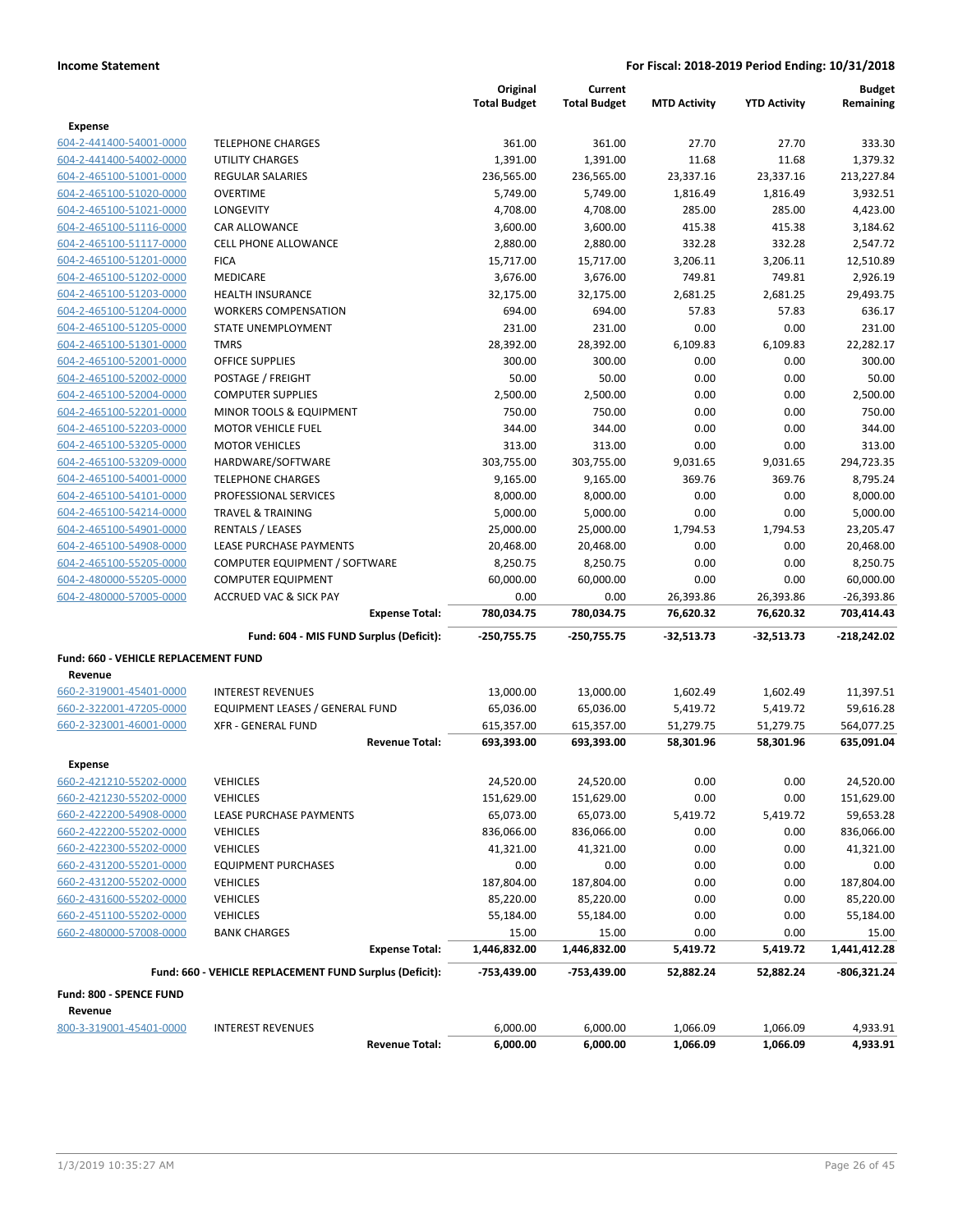|                                                    |                                                                            | Original                    | Current                     |                           |                           | <b>Budget</b>               |
|----------------------------------------------------|----------------------------------------------------------------------------|-----------------------------|-----------------------------|---------------------------|---------------------------|-----------------------------|
|                                                    |                                                                            | <b>Total Budget</b>         | <b>Total Budget</b>         | <b>MTD Activity</b>       | <b>YTD Activity</b>       | Remaining                   |
| <b>Expense</b>                                     |                                                                            |                             |                             |                           |                           |                             |
| 800-3-495000-58501-0000                            | CA - GENERAL FUND                                                          | 600.00                      | 600.00                      | 50.00                     | 50.00                     | 550.00                      |
|                                                    | <b>Expense Total:</b>                                                      | 600.00                      | 600.00                      | 50.00                     | 50.00                     | 550.00                      |
|                                                    | Fund: 800 - SPENCE FUND Surplus (Deficit):                                 | 5,400.00                    | 5,400.00                    | 1,016.09                  | 1,016.09                  | 4,383.91                    |
| Fund: 801 - JONES LIBRARY TRUST                    |                                                                            |                             |                             |                           |                           |                             |
| Revenue                                            |                                                                            |                             |                             |                           |                           |                             |
| 801-3-319001-45401-0000                            | <b>INTEREST REVENUES</b>                                                   | 0.00                        | 0.00                        | 14.74                     | 14.74                     | $-14.74$                    |
|                                                    | <b>Revenue Total:</b>                                                      | 0.00                        | 0.00                        | 14.74                     | 14.74                     | $-14.74$                    |
| <b>Expense</b>                                     |                                                                            |                             |                             |                           |                           |                             |
| 801-3-480000-57008-0000                            | <b>BANK CHARGES</b>                                                        | 0.00                        | 0.00                        | 0.16                      | 0.16                      | $-0.16$                     |
|                                                    | <b>Expense Total:</b>                                                      | 0.00                        | 0.00                        | 0.16                      | 0.16                      | $-0.16$                     |
|                                                    | Fund: 801 - JONES LIBRARY TRUST Surplus (Deficit):                         | 0.00                        | 0.00                        | 14.58                     | 14.58                     | $-14.58$                    |
| Fund: 810 - SEIZURE FUNDS - STATE RULES            |                                                                            |                             |                             |                           |                           |                             |
| Revenue                                            |                                                                            |                             |                             |                           |                           |                             |
| 810-3-319001-45401-0000                            | <b>INTEREST REVENUES</b>                                                   | 200.00                      | 200.00                      | 252.92                    | 252.92                    | $-52.92$                    |
|                                                    | <b>Revenue Total:</b>                                                      | 200.00                      | 200.00                      | 252.92                    | 252.92                    | $-52.92$                    |
| Expense                                            |                                                                            |                             |                             |                           |                           |                             |
| 810-3-480000-57008-0000                            | <b>BANK CHARGES</b>                                                        | 250.00                      | 250.00                      | 2.69                      | 2.69                      | 247.31                      |
|                                                    | <b>Expense Total:</b>                                                      | 250.00                      | 250.00                      | 2.69                      | 2.69                      | 247.31                      |
|                                                    | Fund: 810 - SEIZURE FUNDS - STATE RULES Surplus (Deficit):                 | $-50.00$                    | $-50.00$                    | 250.23                    | 250.23                    | $-300.23$                   |
| Fund: 811 - SEIZURE FUNDS - FED RULES              |                                                                            |                             |                             |                           |                           |                             |
| Revenue                                            |                                                                            |                             |                             |                           |                           |                             |
| 811-3-319001-45401-0000                            | <b>INTEREST REVENUES</b>                                                   | 225.00                      | 225.00                      | 283.61                    | 283.61                    | $-58.61$                    |
|                                                    | <b>Revenue Total:</b>                                                      | 225.00                      | 225.00                      | 283.61                    | 283.61                    | $-58.61$                    |
| <b>Expense</b>                                     |                                                                            |                             |                             |                           |                           |                             |
| 811-3-480000-57008-0000                            | <b>BANK CHARGES</b>                                                        | 100.00                      | 100.00                      | 3.01                      | 3.01                      | 96.99                       |
|                                                    | <b>Expense Total:</b>                                                      | 100.00                      | 100.00                      | 3.01                      | 3.01                      | 96.99                       |
|                                                    | Fund: 811 - SEIZURE FUNDS - FED RULES Surplus (Deficit):                   | 125.00                      | 125.00                      | 280.60                    | 280.60                    | $-155.60$                   |
|                                                    | Fund: 820 - TIRZ FUND (Tax Increment Reinvestment Zone)                    |                             |                             |                           |                           |                             |
| Revenue                                            |                                                                            |                             |                             |                           |                           |                             |
| 820-3-311001-41101-0000                            | REAL PROPERTY TAXES - CITY                                                 | 473,633.00                  | 460,356.10                  | 5,728.54                  | 5,728.54                  | 454,627.56                  |
| 820-3-311001-41111-0000                            | REAL PROPERTY TAXES - COUNTY                                               | 154,000.00                  | 180,672.77                  | 0.00                      | 0.00                      | 180,672.77                  |
| 820-3-311001-41112-0000                            | REAL PROPERTY TAXES - HOSPITAL                                             | 60,000.00                   | 85,264.72                   | 0.00                      | 0.00                      | 85,264.72                   |
| 820-3-311002-41102-0000                            | <b>DELINQUENT TAXES</b>                                                    | 2,000.00                    | 2,000.00                    | 206.33                    | 206.33                    | 1,793.67                    |
| 820-3-319001-45401-0000                            | <b>INTEREST REVENUES</b>                                                   | 6,400.00                    | 6,400.00                    | 1,641.64                  | 1,641.64                  | 4,758.36                    |
|                                                    | <b>Revenue Total:</b>                                                      | 696,033.00                  | 734,693.59                  | 7,576.51                  | 7,576.51                  | 727,117.08                  |
| <b>Expense</b>                                     |                                                                            |                             |                             |                           |                           |                             |
| 820-3-416100-54101-0000                            | PROFESSIONAL SERVICES                                                      | 6,635.00                    | 6,635.00                    | 0.00                      | 0.00                      | 6,635.00                    |
| 820-3-416100-55002-0000                            | <b>IMPROVEMENTS</b>                                                        | 114,822.00                  | 114,822.00                  | 0.00                      | 0.00                      | 114,822.00                  |
| 820-3-480000-57008-0000                            | <b>BANK CHARGES</b><br><b>Expense Total:</b>                               | 718.00<br>122,175.00        | 718.00<br>122,175.00        | 17.44<br>17.44            | 17.44<br>17.44            | 700.56<br>122,157.56        |
|                                                    |                                                                            |                             |                             |                           |                           |                             |
|                                                    | Fund: 820 - TIRZ FUND (Tax Increment Reinvestment Zone) Surplus (Deficit): | 573,858.00                  | 612,518.59                  | 7,559.07                  | 7,559.07                  | 604,959.52                  |
| Fund: 899 - POOLED CASH                            |                                                                            |                             |                             |                           |                           |                             |
| Revenue                                            |                                                                            |                             |                             |                           |                           |                             |
| 899-8-319001-45401-0000                            | <b>INTEREST REVENUES</b>                                                   | 0.00                        | 0.00                        | $-0.01$                   | $-0.01$                   | 0.01                        |
|                                                    | <b>Revenue Total:</b>                                                      | 0.00                        | 0.00                        | $-0.01$                   | $-0.01$                   | 0.01                        |
|                                                    | Fund: 899 - POOLED CASH Total:                                             | 0.00                        | 0.00                        | $-0.01$                   | $-0.01$                   | 0.01                        |
| Fund: 910 - ELECTRIC OPERATING FUND                |                                                                            |                             |                             |                           |                           |                             |
| Revenue                                            |                                                                            |                             |                             |                           |                           |                             |
| 910-9-000000-49001-4400                            | METERED SALES - RESIDENTIAL                                                | 12,110,950.00               | 12,110,950.00               | 1,114,860.14              | 1,114,860.14              | 10,996,089.86               |
| 910-9-000000-49010-4421                            | METERED SALES - GS-NO DEMAND                                               | 830,452.00                  | 830,452.00                  | 64,354.75                 | 64,354.75                 | 766,097.25                  |
| 910-9-000000-49020-4422<br>910-9-000000-49030-4424 | METERED SALES - GS-DEMAND<br>METERED SALES - GS-PRIMARY                    | 18,158,217.00<br>397,304.00 | 18,158,217.00<br>397,304.00 | 1,587,033.13<br>33,164.13 | 1,587,033.13<br>33,164.13 | 16,571,183.87<br>364,139.87 |
| 910-9-000000-49040-4440                            | METERED SALES - STREET LIGHTS                                              | 228,556.00                  | 228,556.00                  | 18,842.28                 | 18,842.28                 | 209,713.72                  |
|                                                    |                                                                            |                             |                             |                           |                           |                             |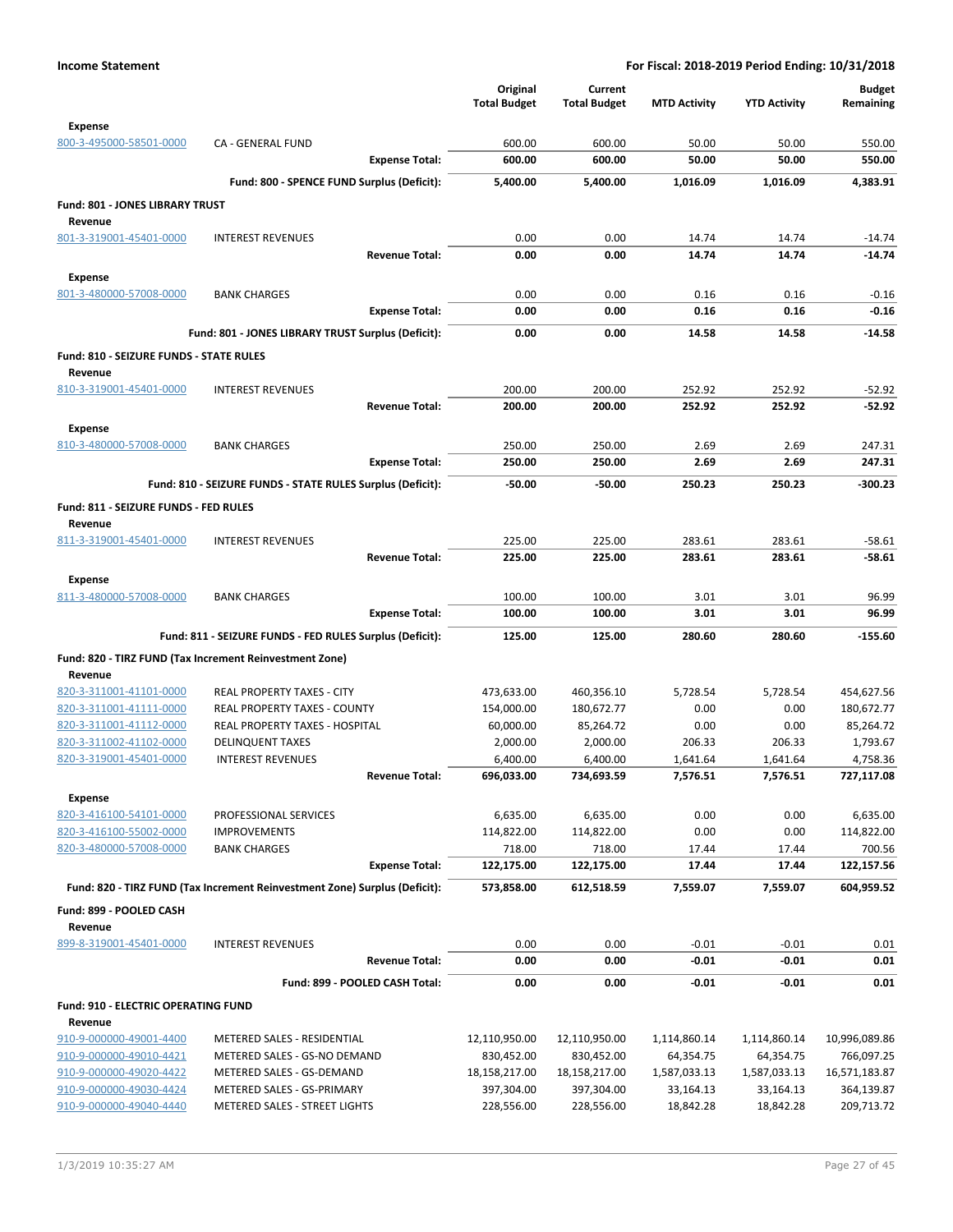|                         |                                         | Original<br><b>Total Budget</b> | Current<br><b>Total Budget</b> | <b>MTD Activity</b> | <b>YTD Activity</b> | <b>Budget</b><br>Remaining |
|-------------------------|-----------------------------------------|---------------------------------|--------------------------------|---------------------|---------------------|----------------------------|
| 910-9-000000-49050-4400 | <b>FUEL ADJUSTMENT</b>                  | 17,704,350.00                   | 17,704,350.00                  | 1,426,954.83        | 1,426,954.83        | 16,277,395.17              |
| 910-9-000000-49057-4490 | POWER COST RECOVERY                     | 0.00                            | 0.00                           | 46.81               | 46.81               | $-46.81$                   |
| 910-9-000000-49058-4400 | <b>REGULATORY CHARGE</b>                | 790,834.00                      | 790,834.00                     | 65,897.07           | 65,897.07           | 724,936.93                 |
| 910-9-000000-49140-4490 | <b>VAPOR LIGHT REVENUES</b>             | 156,698.00                      | 156,698.00                     | 13,050.91           | 13,050.91           | 143,647.09                 |
| 910-9-000000-49201-4510 | <b>LATE CHARGES</b>                     | 287,848.00                      | 287,848.00                     | 25,159.85           | 25,159.85           | 262,688.15                 |
| 910-9-000000-49209-4511 | SERVICE CHARGES - CLEARING              | 423.00                          | 423.00                         | 0.00                | 0.00                | 423.00                     |
| 910-9-000000-49210-4511 | <b>ELECTRIC SERVICE CHARGES</b>         | 80,374.00                       | 80,374.00                      | 7,675.09            | 7,675.09            | 72,698.91                  |
| 910-9-000000-49211-4511 | VAPOR LIGHT SERVICE CHARGES             | 470.00                          | 470.00                         | 0.00                | 0.00                | 470.00                     |
| 910-9-000000-49212-4511 | SAW POLES SERVICE CHARGES               | 1,461.00                        | 1,461.00                       | 20.00               | 20.00               | 1,441.00                   |
| 910-9-000000-49213-4511 | <b>AMPY SERVICE CHARGES</b>             | 39,074.00                       | 39,074.00                      | 4,106.48            | 4,106.48            | 34,967.52                  |
| 910-9-000000-49220-4512 | <b>RE-READ CHARGES</b>                  | 31.00                           | 31.00                          | 0.00                | 0.00                | 31.00                      |
| 910-9-000000-49301-4490 | METERED SALES - 5% XFER to GENERAL FUND | 2,776,548.00                    | 2,776,548.00                   | 216,071.17          | 216,071.17          | 2,560,476.83               |
| 910-9-000000-49307-4490 | METERED SALES - 1% XFER to GBOD         | 555,310.00                      | 555,310.00                     | 43,216.81           | 43,216.81           | 512,093.19                 |
| 910-9-000000-49410-4564 | <b>CUSTOMER AID TO CONSTRUCTION</b>     | 36,443.00                       | 36,443.00                      | 6,035.33            | 6,035.33            | 30,407.67                  |
| 910-9-000000-49420-4564 | UNDERGROUND SERVICE                     | 18,155.00                       | 18,155.00                      | 907.50              | 907.50              | 17,247.50                  |
| 910-9-000000-49430-4564 | RELOCATION OF SERVICE                   | 7,308.00                        | 7,308.00                       | 0.00                | 0.00                | 7,308.00                   |
| 910-9-000000-49450-4564 | <b>ACCIDENTS</b>                        | 24,721.00                       | 24,721.00                      | 0.00                | 0.00                | 24,721.00                  |
| 910-9-000000-49460-4564 | <b>METER DAMAGE</b>                     | 175.00                          | 175.00                         | 0.00                | 0.00                | 175.00                     |
| 910-9-000000-49470-4564 | OTHER REIMBURSEMENTS                    | 7,423.00                        | 7,423.00                       | 0.00                | 0.00                | 7,423.00                   |
| 910-9-000000-49480-4564 | <b>METER BASES</b>                      | 4,240.00                        | 4,240.00                       | 376.00              | 376.00              | 3,864.00                   |
| 910-9-000000-49490-4564 | <b>MATERIAL SALES</b>                   | 14,732.00                       | 14,732.00                      | 198.39              | 198.39              | 14,533.61                  |
| 910-9-000000-49520-4470 | <b>ENERGY SALES</b>                     | 4,048,688.00                    | 4,048,688.00                   | 344,670.41          | 344,670.41          | 3,704,017.59               |
| 910-9-000000-49521-4470 | <b>RUC REVENUES</b>                     | 2,444.00                        | 2,444.00                       | 305.94              | 305.94              | 2,138.06                   |
| 910-9-000000-49530-4572 | <b>TCR AUCTION PROCEEDS</b>             | 442,053.00                      | 442,053.00                     | 57,654.80           | 57,654.80           | 384,398.20                 |
| 910-9-000000-49540-4572 | <b>BLACK START REVENUES</b>             | 513,231.00                      | 513,231.00                     | 43,626.51           | 43,626.51           | 469,604.49                 |
| 910-9-000000-49560-4571 | <b>TCOS REVENUES</b>                    | 557,751.00                      | 557,751.00                     | $-52,583.29$        | $-52,583.29$        | 610,334.29                 |
| 910-9-000000-49601-4540 | POLE USE REVENUES                       | 46,870.00                       | 46,870.00                      | 217.50              | 217.50              | 46,652.50                  |
| 910-9-000000-49602-4118 | EPA ALLOWANCE SALES                     | 1.00                            | 1.00                           | 0.00                | 0.00                | 1.00                       |
| 910-9-000000-49699-4116 | OTHER GAINS/LOSSES                      | 10,220.00                       | 10,220.00                      | 0.00                | 0.00                | 10,220.00                  |
| 910-9-000000-49701-4567 | XFER FROM COG - GEN FUND                | 721,622.00                      | 721,622.00                     | 57,665.92           | 57,665.92           | 663,956.08                 |
| 910-9-000000-49754-4994 | XFER FROM 950 - BILLING                 | 77,382.00                       | 77,382.00                      | 6,448.50            | 6,448.50            | 70,933.50                  |
| 910-9-000000-49755-4995 | XFER FROM 950 - CASHIERS                | 56,077.00                       | 56,077.00                      | 4,673.08            | 4,673.08            | 51,403.92                  |
| 910-9-000000-49759-4545 | XFER FROM 950 FOR POLE USE              | 18,800.00                       | 18,800.00                      | 0.00                | 0.00                | 18,800.00                  |
| 910-9-000000-49801-4190 | <b>INTEREST INCOME</b>                  | 56,678.00                       | 56,678.00                      | 15,993.14           | 15,993.14           | 40,684.86                  |
| 910-9-000000-49809-4190 | <b>INTEREST ON ERCOT COLLATERAL</b>     | 61.00                           | 61.00                          | 0.00                | 0.00                | 61.00                      |
|                         | <b>Revenue Total:</b>                   | 60,783,975.00                   | 60,783,975.00                  | 5,106,643.18        | 5,106,643.18        | 55,677,331.82              |
| <b>Expense</b>          |                                         |                                 |                                |                     |                     |                            |
| 910-9-901000-51001-5000 | REGULAR SALARIES                        | 536,015.00                      | 536,015.00                     | 59,196.74           | 59,196.74           | 476,818.26                 |
| 910-9-901000-51020-5000 | <b>OVERTIME</b>                         | 51,498.00                       | 51,498.00                      | 3,364.29            | 3,364.29            | 48,133.71                  |
| 910-9-901000-51115-5000 | <b>CLOTHING ALLOWANCE</b>               | 2,052.00                        | 2,052.00                       | 0.00                | 0.00                | 2,052.00                   |
| 910-9-901000-51116-5000 | CAR ALLOWANCE                           | 1,950.00                        | 1,950.00                       | 450.00              | 450.00              | 1,500.00                   |
| 910-9-901000-51117-5000 | <b>CELL PHONE ALLOWANCE</b>             | 623.00                          | 623.00                         | 71.88               | 71.88               | 551.12                     |
| 910-9-901000-51201-5000 | <b>FICA</b>                             | 36,432.00                       | 36,432.00                      | 3,435.10            | 3,435.10            | 32,996.90                  |
| 910-9-901000-51202-5000 | MEDICARE                                | 7,827.00                        | 7,827.00                       | 803.37              | 803.37              | 7,023.63                   |
| 910-9-901000-51203-5000 | <b>HEALTH INSURANCE</b>                 | 78,300.00                       | 78,300.00                      | 6,525.00            | 6,525.00            | 71,775.00                  |
| 910-9-901000-51204-5000 | <b>WORKERS COMPENSATION</b>             | 8,706.00                        | 8,706.00                       | 725.50              | 725.50              | 7,980.50                   |
| 910-9-901000-51205-5000 | <b>UNEMPLOYMENT</b>                     | 1,314.00                        | 1,314.00                       | 0.00                | 0.00                | 1,314.00                   |
| 910-9-901000-51301-5000 | <b>TMRS</b>                             | 60,432.00                       | 60,432.00                      | 7,330.21            | 7,330.21            | 53,101.79                  |
| 910-9-901001-59020-5010 | <b>NATURAL GAS</b>                      | 435,480.00                      | 435,480.00                     | $-25,808.54$        | $-25,808.54$        | 461,288.54                 |
| 910-9-901008-59110-5080 | <b>GEUS OPERATIONS</b>                  | 23,250.00                       | 23,250.00                      | 629.44              | 629.44              | 22,620.56                  |
| 910-9-901008-59112-5080 | SAFETY                                  | 7,000.00                        | 7,000.00                       | 0.00                | 0.00                | 7,000.00                   |
| 910-9-901008-59121-5080 | <b>MECHANICAL SUPPLIES</b>              | 20,500.00                       | 20,500.00                      | 0.00                | 0.00                | 20,500.00                  |
| 910-9-901008-59125-5080 | CHEMICAL & LABORATORY SUPPLIES          | 50,000.00                       | 50,000.00                      | 455.76              | 455.76              | 49,544.24                  |
| 910-9-901008-59141-5080 | UTILITY BILLS                           | 300,000.00                      | 300,000.00                     | 5,140.72            | 5,140.72            | 294,859.28                 |
| 910-9-901008-59144-5080 | MISCELLANEOUS SERVICES                  | 201,900.00                      | 201,900.00                     | 450.00              | 450.00              | 201,450.00                 |
| 910-9-901008-59146-5080 | TRAINING AND/OR TRAVEL                  | 6,500.00                        | 6,500.00                       | 0.00                | 0.00                | 6,500.00                   |
| 910-9-901015-51001-5150 | REGULAR SALARIES                        | 385,803.00                      | 385,803.00                     | 44,746.04           | 44,746.04           | 341,056.96                 |
| 910-9-901015-51020-5150 | <b>OVERTIME</b>                         | 23,816.00                       | 23,816.00                      | 102.57              | 102.57              | 23,713.43                  |
| 910-9-901015-51115-5150 | <b>CLOTHING ALLOWANCE</b>               | 2,269.00                        | 2,269.00                       | 0.00                | 0.00                | 2,269.00                   |
|                         |                                         |                                 |                                |                     |                     |                            |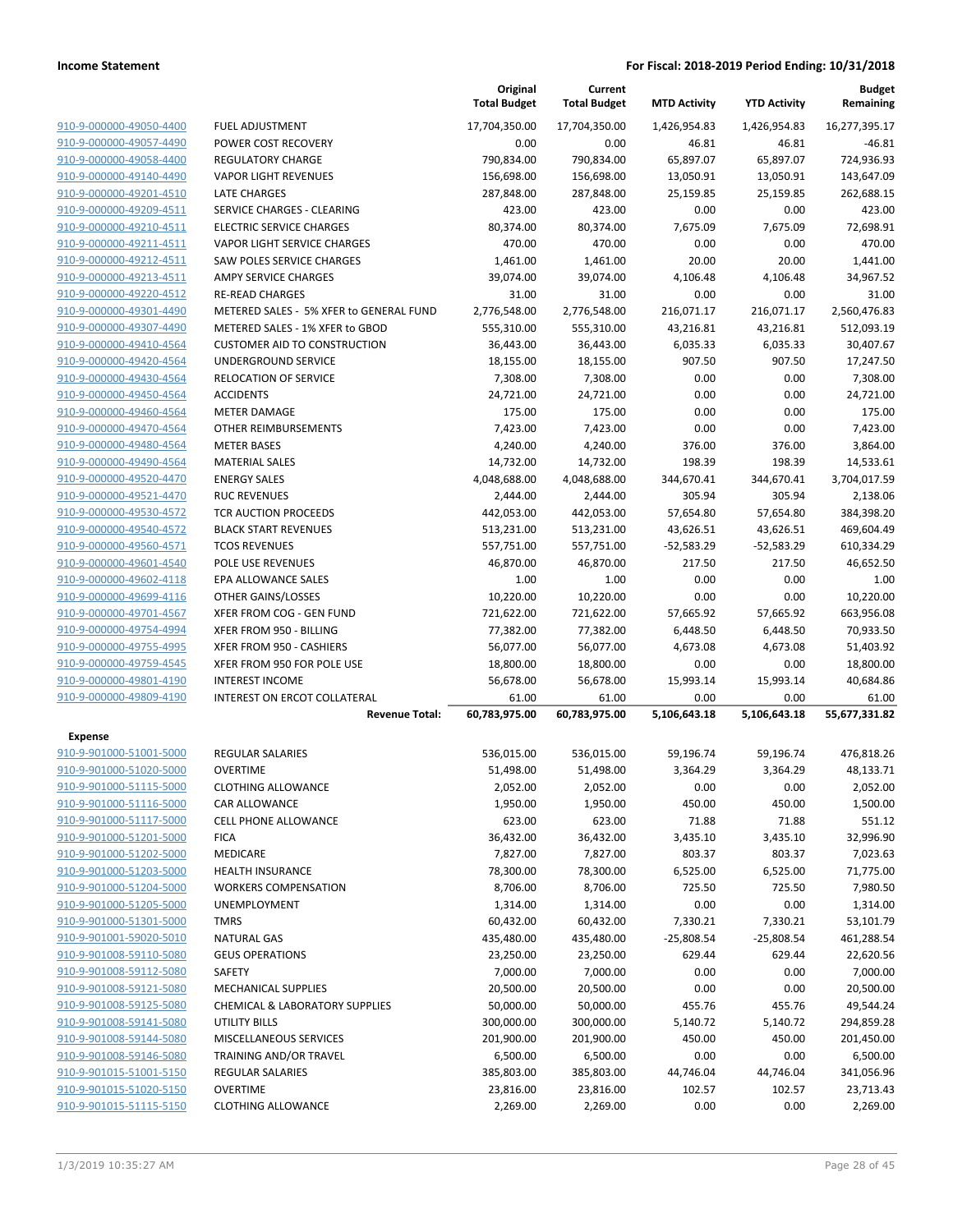|                         |                                            | Original<br><b>Total Budget</b> | Current<br><b>Total Budget</b> | <b>MTD Activity</b> | <b>YTD Activity</b> | <b>Budget</b><br>Remaining |
|-------------------------|--------------------------------------------|---------------------------------|--------------------------------|---------------------|---------------------|----------------------------|
| 910-9-901015-51116-5150 | CAR ALLOWANCE                              | 1,950.00                        | 1,950.00                       | 450.00              | 450.00              | 1,500.00                   |
| 910-9-901015-51201-5150 | <b>FICA</b>                                | 25,571.00                       | 25,571.00                      | 2,445.87            | 2,445.87            | 23,125.13                  |
| 910-9-901015-51202-5150 | MEDICARE                                   | 5,636.00                        | 5,636.00                       | 572.02              | 572.02              | 5,063.98                   |
| 910-9-901015-51203-5150 | <b>HEALTH INSURANCE</b>                    | 75,082.00                       | 75,082.00                      | 6,256.83            | 6,256.83            | 68,825.17                  |
| 910-9-901015-51204-5150 | <b>WORKERS COMPENSATION</b>                | 6,266.00                        | 6,266.00                       | 522.17              | 522.17              | 5,743.83                   |
| 910-9-901015-51205-5150 | UNEMPLOYMENT                               | 1,260.00                        | 1,260.00                       | 0.00                | 0.00                | 1,260.00                   |
| 910-9-901015-51301-5150 | <b>TMRS</b>                                | 43,523.00                       | 43,523.00                      | 5,263.68            | 5,263.68            | 38,259.32                  |
| 910-9-901015-59201-5150 | <b>BUILDING MAINTENANCE</b>                | 15,000.00                       | 15,000.00                      | 752.98              | 752.98              | 14,247.02                  |
| 910-9-901015-59205-5150 | <b>EQUIPMENT MAINTENANCE</b>               | 3,500.00                        | 3,500.00                       | 0.00                | 0.00                | 3,500.00                   |
| 910-9-901015-59290-5150 | GENERAL PLANT EQUIPMENT MAINTENANCE        | 29,100.00                       | 29,100.00                      | 0.00                | 0.00                | 29,100.00                  |
| 910-9-901015-59291-5150 | <b>UNIT 1 MAINTENANCE</b>                  | 91,800.00                       | 91,800.00                      | 0.00                | 0.00                | 91,800.00                  |
| 910-9-901015-59292-5150 | <b>UNIT 2 MAINTENANCE</b>                  | 115,300.00                      | 115,300.00                     | 0.00                | 0.00                | 115,300.00                 |
| 910-9-901015-59293-5150 | <b>UNIT 3 MAINTENANCE</b>                  | 114,300.00                      | 114,300.00                     | $-461.70$           | $-461.70$           | 114,761.70                 |
| 910-9-901146-51001-5460 | <b>REGULAR SALARIES</b>                    | 536,015.00                      | 536,015.00                     | 59,196.74           | 59,196.74           | 476,818.26                 |
| 910-9-901146-51020-5460 | <b>OVERTIME</b>                            | 51,498.00                       | 51,498.00                      | 3,364.29            | 3,364.29            | 48,133.71                  |
| 910-9-901146-51115-5460 | <b>CLOTHING ALLOWANCE</b>                  | 2,056.00                        | 2,056.00                       | 0.00                | 0.00                | 2,056.00                   |
| 910-9-901146-51116-5460 | CAR ALLOWANCE                              | 1,950.00                        | 1,950.00                       | 0.00                | 0.00                | 1,950.00                   |
| 910-9-901146-51117-5460 | <b>CELL PHONE ALLOWANCE</b>                | 623.00                          | 623.00                         | 71.82               | 71.82               | 551.18                     |
| 910-9-901146-51201-5460 | <b>FICA</b>                                | 36,432.00                       | 36,432.00                      | 3,883.23            | 3,883.23            | 32,548.77                  |
| 910-9-901146-51202-5460 | MEDICARE                                   | 7,827.00                        | 7,827.00                       | 908.18              | 908.18              | 6,918.82                   |
| 910-9-901146-51203-5460 | <b>HEALTH INSURANCE</b>                    | 78,300.00                       | 78,300.00                      | 6,525.00            | 6,525.00            | 71,775.00                  |
| 910-9-901146-51204-5460 | <b>WORKERS COMPENSATION</b>                | 8,706.00                        | 8,706.00                       | 725.50              | 725.50              | 7,980.50                   |
| 910-9-901146-51205-5460 | UNEMPLOYMENT                               | 1,314.00                        | 1,314.00                       | 0.00                | 0.00                | 1,314.00                   |
| 910-9-901146-51301-5460 | <b>TMRS</b>                                | 60,432.00                       | 60,432.00                      | 7,277.93            | 7,277.93            | 53,154.07                  |
| 910-9-901147-59020-5470 | <b>NATURAL GAS</b>                         | 953,816.00                      | 953,816.00                     | 142,323.01          | 142,323.01          | 811,492.99                 |
| 910-9-901151-59110-5501 | <b>GEUS OPERATIONS</b>                     | 2,000.00                        | 2,000.00                       | 0.00                | 0.00                | 2,000.00                   |
| 910-9-901151-59112-5501 | SAFETY PROGRAM                             | 600.00                          | 600.00                         | 0.00                | 0.00                | 600.00                     |
| 910-9-901151-59121-5501 | <b>MECHANICAL SUPPLIES</b>                 | 5,000.00                        | 5,000.00                       | 0.00                | 0.00                | 5,000.00                   |
| 910-9-901151-59125-5501 | <b>CHEMICAL &amp; LABORATORY</b>           | 4,000.00                        | 4,000.00                       | 0.00                | 0.00                | 4,000.00                   |
| 910-9-901151-59141-5501 | UTILITY BILLS                              | 1,500.00                        | 1,500.00                       | 0.00                | 0.00                | 1,500.00                   |
| 910-9-901151-59144-5501 | MISCELLANEOUS SERVICES                     | 52,500.00                       | 52,500.00                      | 0.00                | 0.00                | 52,500.00                  |
| 910-9-901151-59146-5501 | TRAINING AND/OR TRAVEL                     | 2,500.00                        | 2,500.00                       | 0.00                | 0.00                | 2,500.00                   |
| 910-9-901154-51001-5541 | REGULAR SALARIES                           | 385,803.00                      | 385,803.00                     | 44,746.04           | 44,746.04           | 341,056.96                 |
| 910-9-901154-51020-5541 | <b>OVERTIME</b>                            | 23,816.00                       | 23,816.00                      | 102.57              | 102.57              | 23,713.43                  |
| 910-9-901154-51115-5541 | <b>CLOTHING ALLOWANCE</b>                  | 2,266.00                        | 2,266.00                       | 0.00                | 0.00                | 2,266.00                   |
| 910-9-901154-51116-5541 | CAR ALLOWANCE                              | 1,950.00                        | 1,950.00                       | 0.00                | 0.00                | 1,950.00                   |
| 910-9-901154-51201-5541 | <b>FICA</b>                                | 25,571.00                       | 25,571.00                      | 2,780.61            | 2,780.61            | 22,790.39                  |
| 910-9-901154-51202-5541 | MEDICARE                                   | 5,636.00                        | 5,636.00                       | 650.31              | 650.31              | 4,985.69                   |
| 910-9-901154-51203-5541 | <b>HEALTH INSURANCE</b>                    | 75,082.00                       | 75,082.00                      | 6,256.83            | 6,256.83            | 68,825.17                  |
| 910-9-901154-51204-5541 | <b>WORKERS COMPENSATION</b>                | 6,266.00                        | 6,266.00                       | 522.17              | 522.17              | 5,743.83                   |
| 910-9-901154-51205-5541 | UNEMPLOYMENT                               | 1,260.00                        | 1,260.00                       | 0.00                | 0.00                | 1,260.00                   |
| 910-9-901154-51301-5541 | <b>TMRS</b>                                | 43,523.00                       | 43,523.00                      | 5,211.37            | 5,211.37            | 38,311.63                  |
| 910-9-901154-59201-5541 | <b>BUILDINGS MAINTENANCE</b>               | 6,000.00                        | 6,000.00                       | 0.00                | 0.00                | 6,000.00                   |
| 910-9-901154-59205-5541 | <b>EQUIPMENT MAINTENANCE</b>               | 1,000.00                        | 1,000.00                       | 0.00                | 0.00                | 1,000.00                   |
| 910-9-901154-59290-5541 | <b>GENERAL PLANT EQUIPMENT MAINTENANCE</b> | 18,000.00                       | 18,000.00                      | 0.00                | 0.00                | 18,000.00                  |
| 910-9-901154-59291-5541 | UNIT 1 MAINTENANCE                         | 59,250.00                       | 59,250.00                      | 0.00                | 0.00                | 59,250.00                  |
| 910-9-901154-59292-5541 | UNIT 2 MAINTENANCE                         | 59,250.00                       | 59,250.00                      | 602.76              | 602.76              | 58,647.24                  |
| 910-9-901154-59293-5541 | <b>UNIT 3 MAINTENANCE</b>                  | 59,250.00                       | 59,250.00                      | 0.00                | 0.00                | 59,250.00                  |
| 910-9-901190-59344-9900 | <b>ENGINE PLANT GENERATORS</b>             | 1,039,600.00                    | 1,039,600.00                   | 0.00                | 0.00                | 1,039,600.00               |
| 910-9-901190-59345-9900 | EP ACCESSORY ELEC EQUIPMENT                | 309,907.00                      | 309,907.00                     | 0.00                | 0.00                | 309,907.00                 |
| 910-9-901190-59346-9900 | EP MISCELLANEOUS POWER PLANT EQUIPM        | 30,000.00                       | 30,000.00                      | 0.00                | 0.00                | 30,000.00                  |
| 910-9-901500-59040-5550 | TMPA FIXED COST                            | 2,924,849.00                    | 2,924,849.00                   | 60,415.08           | 60,415.08           | 2,864,433.92               |
| 910-9-901500-59050-5550 | DUKE WIND ENERGY                           | 3,129,447.00                    | 3,129,447.00                   | 251,453.00          | 251,453.00          | 2,877,994.00               |
| 910-9-901500-59051-5550 | <b>SOLAR ENERGY</b>                        | 1,321,375.00                    | 1,321,375.00                   | 84,939.00           | 84,939.00           | 1,236,436.00               |
| 910-9-901500-59052-5550 | OFF-SYSTEM NET PURCHASES                   | 6,663,548.00                    | 6,663,548.00                   | 554,305.00          | 554,305.00          | 6,109,243.00               |
| 910-9-901500-59053-5550 | <b>ERCOT BALANCING ENERGY</b>              | 8,702,603.00                    | 8,702,603.00                   | 498,066.55          | 498,066.55          | 8,204,536.45               |
| 910-9-901500-59054-5550 | <b>ANCILLARY SERVICES</b>                  | 235,990.00                      | 235,990.00                     | 31,160.89           | 31,160.89           | 204,829.11                 |
| 910-9-901500-59055-5550 | <b>CONTROL CENTER COSTS</b>                | 306,445.00                      | 306,445.00                     | 18,500.00           | 18,500.00           | 287,945.00                 |
| 910-9-901500-59057-5550 | <b>ERCOT UPLIFT</b>                        | 513,274.00                      | 513,274.00                     | 38,960.32           | 38,960.32           | 474,313.68                 |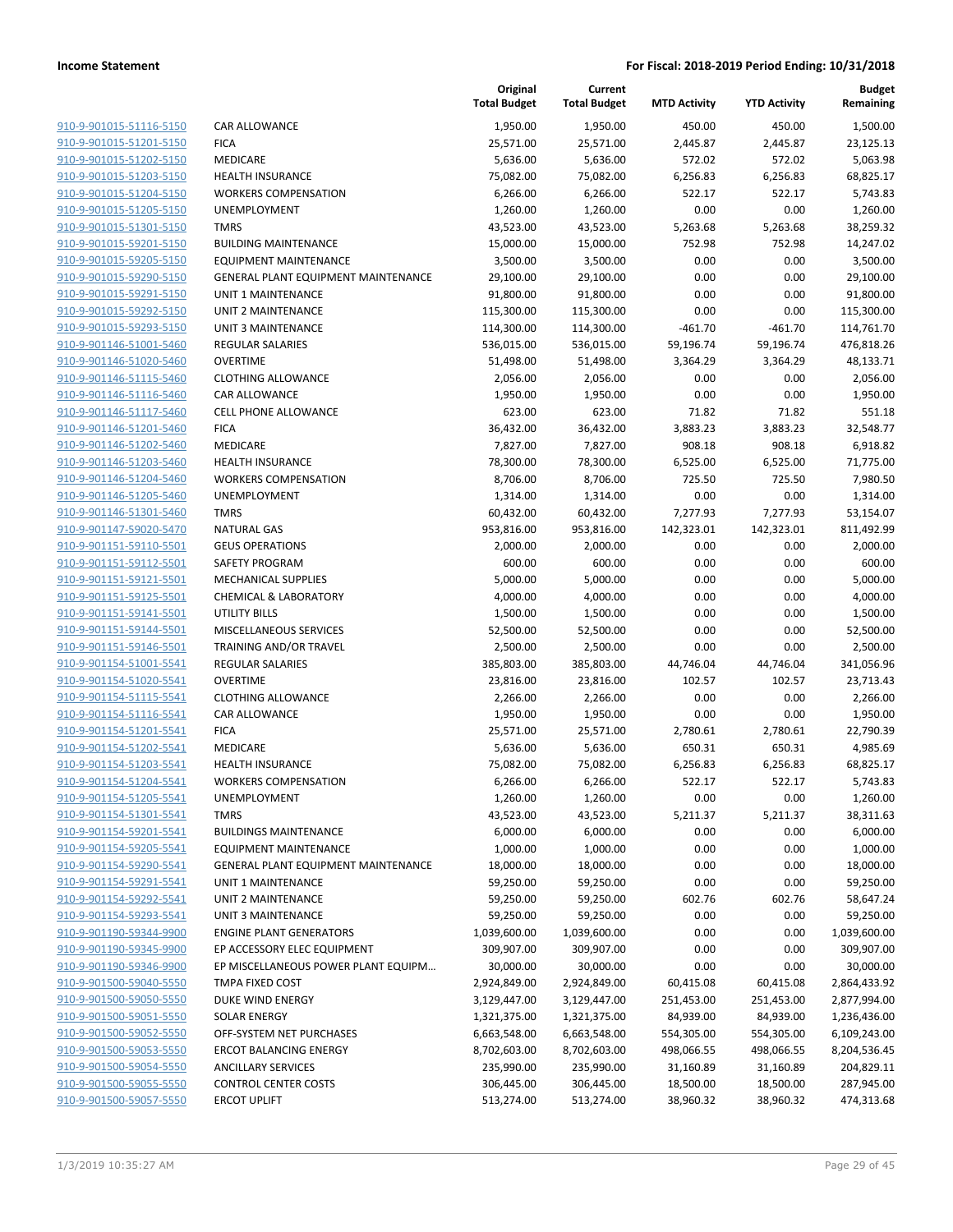|                                                    |                                                     | Original<br><b>Total Budget</b> | Current<br><b>Total Budget</b> | <b>MTD Activity</b> | <b>YTD Activity</b> | <b>Budget</b><br>Remaining |
|----------------------------------------------------|-----------------------------------------------------|---------------------------------|--------------------------------|---------------------|---------------------|----------------------------|
| 910-9-901500-59059-5550                            | <b>EILS</b>                                         | 88,374.00                       | 88,374.00                      | 0.00                | 0.00                | 88,374.00                  |
| 910-9-901500-59063-5550                            | <b>ERCOT CONGESTION RIGHTS</b>                      | $-743,173.00$                   | $-743,173.00$                  | 8,217.87            | 8,217.87            | -751,390.87                |
| 910-9-901500-59099-5550                            | <b>GARLAND CLEARING ACCOUNT</b>                     | 5,596.00                        | 5,596.00                       | $-121,930.10$       | $-121,930.10$       | 127,526.10                 |
| 910-9-901600-51001-5750                            | <b>REGULAR SALARIES</b>                             | 197,329.00                      | 197,329.00                     | 25,284.80           | 25,284.80           | 172,044.20                 |
| 910-9-901600-51020-5750                            | <b>OVERTIME</b>                                     | 4,000.00                        | 4,000.00                       | 0.00                | 0.00                | 4,000.00                   |
| 910-9-901600-51116-5750                            | <b>CAR ALLOWANCE</b>                                | 1,950.00                        | 1,950.00                       | 225.00              | 225.00              | 1,725.00                   |
| 910-9-901600-51117-5750                            | CELL PHONE ALLOWANCE                                | 1,068.00                        | 1,068.00                       | 123.21              | 123.21              | 944.79                     |
| 910-9-901600-51201-5750                            | <b>FICA</b>                                         | 11,920.00                       | 11,920.00                      | 1,344.08            | 1,344.08            | 10,575.92                  |
| 910-9-901600-51202-5750                            | MEDICARE                                            | 2,905.00                        | 2,905.00                       | 314.34              | 314.34              | 2,590.66                   |
| 910-9-901600-51203-5750                            | <b>HEALTH INSURANCE</b>                             | 21,450.00                       | 21,450.00                      | 1,787.50            | 1,787.50            | 19,662.50                  |
| 910-9-901600-51204-5750                            | <b>WORKERS COMPENSATION</b>                         | 3,204.00                        | 3,204.00                       | 267.00              | 267.00              | 2,937.00                   |
| 910-9-901600-51205-5750                            | UNEMPLOYMENT                                        | 360.00                          | 360.00                         | 51.84               | 51.84               | 308.16                     |
| 910-9-901600-51301-5750                            | <b>TMRS</b>                                         | 22,439.00                       | 22,439.00                      | 2,643.89            | 2,643.89            | 19,795.11                  |
| 910-9-901600-59110-5750                            | <b>GEUS OPERATIONS</b>                              | 74,900.00                       | 74,900.00                      | 0.00                | 0.00                | 74,900.00                  |
| 910-9-901600-59146-5750                            | TRAINING AND/OR TRAVEL                              | 3,000.00                        | 3,000.00                       | 0.00                | 0.00                | 3,000.00                   |
| 910-9-910120-51001-9200                            | <b>REGULAR SALARIES</b>                             | 392,632.00                      | 392,632.00                     | 44,722.88           | 44,722.88           | 347,909.12                 |
| 910-9-910120-51020-9200                            | <b>OVERTIME</b>                                     | 429.00                          | 429.00                         | 5.42                | 5.42                | 423.58                     |
| 910-9-910120-51115-9200                            | <b>CLOTHING ALLOWANCE</b>                           | 256.00                          | 256.00                         | 0.00                | 0.00                | 256.00                     |
| 910-9-910120-51116-9200                            | <b>CAR ALLOWANCE</b>                                | 7,550.00                        | 7,550.00                       | 1,032.69            | 1,032.69            | 6,517.31                   |
| 910-9-910120-51117-9200                            | <b>CELL PHONE ALLOWANCE</b>                         | 1,686.00                        | 1,686.00                       | 194.46              | 194.46              | 1,491.54                   |
| 910-9-910120-51201-9200                            | <b>FICA</b>                                         | 19,915.00                       | 19,915.00                      | 2,153.30            | 2,153.30            | 17,761.70                  |
| 910-9-910120-51202-9200                            | MEDICARE                                            | 5,829.00                        | 5,829.00                       | 626.76              | 626.76              | 5,202.24                   |
| 910-9-910120-51203-9200                            | <b>HEALTH INSURANCE</b>                             | 39,146.00                       | 39,146.00                      | 3,262.17            | 3,262.17            | 35,883.83                  |
| 910-9-910120-51204-9200                            | <b>WORKERS COMPENSATION</b>                         | 6,374.00                        | 6,374.00                       | 531.17              | 531.17              | 5,842.83                   |
| 910-9-910120-51205-9200                            | UNEMPLOYMENT                                        | 657.00                          | 657.00                         | 0.00                | 0.00                | 657.00                     |
| 910-9-910120-51301-9200                            | <b>TMRS</b>                                         | 45,024.00                       | 45,024.00                      | 5,340.03            | 5,340.03            | 39,683.97                  |
| 910-9-910121-59110-9210                            | <b>GEUS OPERATIONS</b>                              | 7,000.00                        | 7,000.00                       | 55.60               | 55.60               | 6,944.40                   |
| 910-9-910121-59116-9210                            | <b>BUILDING OPERATIONS</b>                          | 4,500.00                        | 4,500.00                       | 88.78               | 88.78               | 4,411.22                   |
| 910-9-910121-59141-9210                            | <b>UTILITY BILLS</b>                                | 81,000.00                       | 81,000.00                      | 5,749.96            | 5,749.96            | 75,250.04                  |
| 910-9-910121-59143-9210                            | PROFESSIONAL SERVICES                               | 217,000.00                      | 217,000.00                     | 14,000.00           | 14,000.00           | 203,000.00                 |
| 910-9-910121-59144-9210                            | MISCELLANEOUS SERVICES                              | 15,000.00                       | 15,000.00                      | 216.02              | 216.02              | 14,783.98                  |
| 910-9-910121-59193-9210                            | <b>GEUS INTERNET SERVICE</b>                        | 38,000.00                       | 38,000.00                      | 0.00                | 0.00                | 38,000.00                  |
| 910-9-910121-59198-9210<br>910-9-910132-59110-9302 | <b>COLOCATION CHARGES</b><br><b>GEUS OPERATIONS</b> | 9,979.00                        | 9,979.00                       | 0.00                | 0.00                | 9,979.00                   |
| 910-9-910132-59142-9302                            | <b>MEMBERSHIP FEES</b>                              | 10,000.00<br>58,000.00          | 10,000.00                      | 4.50<br>2,000.00    | 4.50<br>2,000.00    | 9,995.50<br>56,000.00      |
| 910-9-910132-59146-9302                            |                                                     | 4,000.00                        | 58,000.00<br>4,000.00          | 0.00                | 0.00                | 4,000.00                   |
| 910-9-910135-59200-9350                            | TRAINING AND/OR TRAVEL<br>LANDSCAPING MAINTENANCE   | 18,500.00                       | 18,500.00                      | 1,404.68            | 1,404.68            | 17,095.32                  |
| 910-9-910135-59201-9350                            | <b>BUILDING MAINTENANCE</b>                         | 40,000.00                       | 40,000.00                      | 740.26              | 740.26              | 39,259.74                  |
| 910-9-910135-59205-9350                            | <b>EQUIPMENT MAINTENANCE</b>                        | 1,000.00                        | 1,000.00                       | 145.15              | 145.15              | 854.85                     |
| 910-9-910190-59390-9900                            | STRUCTURES & IMPROVEMENTS                           | 115,000.00                      | 115,000.00                     | 0.00                | 0.00                | 115,000.00                 |
| 910-9-910190-59391-9900                            | FURNITURE & OFFICE EQUIPMENT                        | 8,000.00                        | 8,000.00                       | 0.00                | 0.00                | 8,000.00                   |
| 910-9-910190-59392-9900                            | <b>TRANSPORTATION EQUIPMENT</b>                     | 21,000.00                       | 21,000.00                      | 0.00                | 0.00                | 21,000.00                  |
| 910-9-911120-51001-9201                            | <b>REGULAR SALARIES</b>                             | 366,878.00                      | 366,878.00                     | 41,285.76           | 41,285.76           | 325,592.24                 |
| 910-9-911120-51020-9201                            | <b>OVERTIME</b>                                     | 508.00                          | 508.00                         | 75.18               | 75.18               | 432.82                     |
| 910-9-911120-51102-9201                            | <b>BILINGUAL PAY</b>                                | 510.00                          | 510.00                         | 69.24               | 69.24               | 440.76                     |
| 910-9-911120-51115-9201                            | <b>CLOTHING ALLOWANCE</b>                           | 409.00                          | 409.00                         | 0.00                | 0.00                | 409.00                     |
| 910-9-911120-51117-9201                            | <b>CELL PHONE ALLOWANCE</b>                         | 1,435.00                        | 1,435.00                       | 165.60              | 165.60              | 1,269.40                   |
| 910-9-911120-51201-9201                            | <b>FICA</b>                                         | 22,912.00                       | 22,912.00                      | 2,464.48            | 2,464.48            | 20,447.52                  |
| 910-9-911120-51202-9201                            | MEDICARE                                            | 5,351.00                        | 5,351.00                       | 576.37              | 576.37              | 4,774.63                   |
| 910-9-911120-51203-9201                            | <b>HEALTH INSURANCE</b>                             | 67,030.00                       | 67,030.00                      | 5,585.83            | 5,585.83            | 61,444.17                  |
| 910-9-911120-51204-9201                            | <b>WORKERS COMPENSATION</b>                         | 5,956.00                        | 5,956.00                       | 496.33              | 496.33              | 5,459.67                   |
| 910-9-911120-51205-9201                            | UNEMPLOYMENT                                        | 1,125.00                        | 1,125.00                       | 28.44               | 28.44               | 1,096.56                   |
| 910-9-911120-51301-9201                            | <b>TMRS</b>                                         | 41,335.00                       | 41,335.00                      | 4,835.81            | 4,835.81            | 36,499.19                  |
| 910-9-911121-59110-9211                            | <b>GEUS OPERATIONS</b>                              | 42,700.00                       | 42,700.00                      | 2,265.01            | 2,265.01            | 40,434.99                  |
| 910-9-911121-59111-9211                            | MISCELLANEOUS OFFICE EXPENSES                       | 0.00                            | 0.00                           | $-37.62$            | $-37.62$            | 37.62                      |
| 910-9-911121-59187-9211                            | <b>EMPLOYEE RELATIONS</b>                           | 25,000.00                       | 25,000.00                      | 4.50                | 4.50                | 24,995.50                  |
| 910-9-911135-59205-9351                            | <b>EQUIPMENT MAINTENANCE</b>                        | 6,500.00                        | 6,500.00                       | 0.00                | 0.00                | 6,500.00                   |
| 910-9-911190-59393-9900                            | <b>WAREHOUSE EQUIPMENT</b>                          | 15,000.00                       | 15,000.00                      | 0.00                | 0.00                | 15,000.00                  |
| 910-9-913101-51001-9301                            | <b>REGULAR SALARIES</b>                             | 210,433.00                      | 210,433.00                     | 24,096.01           | 24,096.01           | 186,336.99                 |
|                                                    |                                                     |                                 |                                |                     |                     |                            |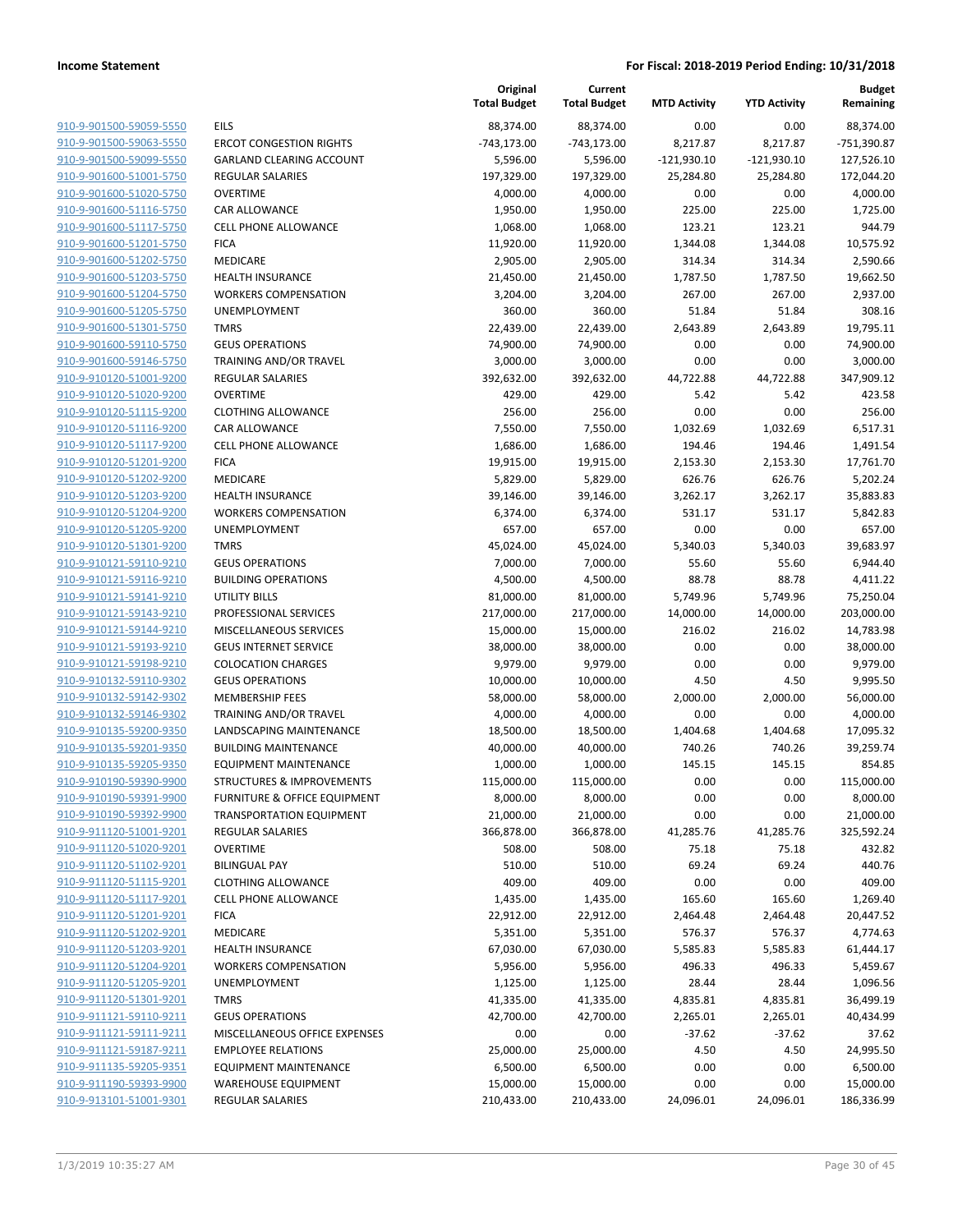| <b>CELL PHONE ALLOW</b>                       | 910-9-913101-51117-9301                            |
|-----------------------------------------------|----------------------------------------------------|
| <b>FICA</b>                                   | 910-9-913101-51201-9301                            |
| <b>MEDICARE</b>                               | 910-9-913101-51202-9301                            |
| <b>HEALTH INSURANCE</b>                       | 910-9-913101-51203-9301                            |
| <b>WORKERS COMPENS</b>                        | 910-9-913101-51204-9301                            |
| UNEMPLOYMENT                                  | 910-9-913101-51205-9301                            |
| TMRS                                          | 910-9-913101-51301-9301                            |
| <b>GEUS OPERATIONS</b>                        | 910-9-913101-59110-9301                            |
| NON-BAD DEBT WRI                              | 910-9-913101-59131-9301                            |
| ADVERTISING                                   | 910-9-913101-59160-9301                            |
| <b>CONSUMER INFORM</b>                        | 910-9-913101-59164-9301                            |
| <b>ENERGY EFFICIENCY</b>                      | 910-9-913101-59167-9301                            |
| <b>PUBLIC SERVICE BY G</b>                    | 910-9-913101-59195-9301                            |
| REGULAR SALARIES                              | 910-9-913102-51001-9020                            |
| OVERTIME                                      | 910-9-913102-51020-9020                            |
| <b>CLOTHING ALLOWAN</b>                       | 910-9-913102-51115-9020                            |
| <b>CELL PHONE ALLOW</b>                       | 910-9-913102-51117-9020                            |
| <b>FICA</b>                                   | 910-9-913102-51201-9020                            |
| MEDICARE                                      | 910-9-913102-51202-9020                            |
| <b>HEALTH INSURANCE</b>                       | 910-9-913102-51203-9020                            |
| <b>WORKERS COMPENS</b>                        | 910-9-913102-51204-9020                            |
| UNEMPLOYMENT                                  | 910-9-913102-51205-9020                            |
| TMRS                                          | 910-9-913102-51301-9020                            |
| <b>GEUS OPERATIONS</b>                        | 910-9-913102-59110-9020                            |
| PRE PAID METER CO:                            | 910-9-913102-59169-9020                            |
| <b>REGULAR SALARIES</b>                       | 910-9-913130-51001-9030                            |
| PART TIME REGULAR                             | 910-9-913130-51010-9030                            |
| <b>OVERTIME</b>                               | 910-9-913130-51020-9030                            |
| <b>BILINGUAL PAY</b>                          | 910-9-913130-51102-9030                            |
| <b>FICA</b>                                   | 910-9-913130-51201-9030                            |
| MEDICARE                                      | 910-9-913130-51202-9030                            |
| <b>HEALTH INSURANCE</b>                       | 910-9-913130-51203-9030                            |
| <b>WORKERS COMPENS</b>                        | 910-9-913130-51204-9030                            |
| UNEMPLOYMENT                                  | 910-9-913130-51205-9030                            |
| TMRS                                          | 910-9-913130-51301-9030                            |
| <b>GEUS OPERATIONS</b>                        | 910-9-913130-59110-9030                            |
| LOW INCOME ASSIS                              | 910-9-913130-59166-9030                            |
| <b>REGULAR SALARIES</b>                       | 910-9-913131-51001-9031                            |
| OVERTIME                                      | 910-9-913131-51020-9031                            |
| BILINGUAL PAY                                 | 910-9-913131-51102-9031                            |
| FICA                                          | 910-9-913131-51201-9031                            |
| MEDICARE                                      | 910-9-913131-51202-9031                            |
| <b>HEALTH INSURANCE</b>                       | 910-9-913131-51203-9031                            |
| <b>WORKERS COMPENS</b>                        | 910-9-913131-51204-9031<br>910-9-913131-51205-9031 |
| UNEMPLOYMENT                                  |                                                    |
| TMRS                                          | 910-9-913131-51301-9031                            |
| <b>GEUS OPERATIONS</b>                        | 910-9-913131-59110-9031                            |
| <b>REGULAR SALARIES</b><br><b>OVERTIME</b>    | 910-9-913134-51001-9034                            |
| <b>FICA</b>                                   | 910-9-913134-51020-9034                            |
| <b>MEDICARE</b>                               | 910-9-913134-51201-9034                            |
| <b>HEALTH INSURANCE</b>                       | 910-9-913134-51202-9034                            |
|                                               | 910-9-913134-51203-9034                            |
| <b>WORKERS COMPENS</b><br><b>UNEMPLOYMENT</b> | 910-9-913134-51204-9034                            |
| <b>TMRS</b>                                   | 910-9-913134-51205-9034                            |
| <b>GEUS OPERATIONS</b>                        | 910-9-913134-51301-9034                            |
| <b>REGULAR SALARIES</b>                       | 910-9-913134-59110-9034<br>910-9-913135-51001-9035 |
| OVERTIME                                      | 910-9-913135-51020-9035                            |
|                                               |                                                    |
| <b>BILINGUAL PAY</b>                          | 910-9-913135-51102-9035                            |
|                                               |                                                    |

|                                                    |                                      | Original<br><b>Total Budget</b> | Current<br><b>Total Budget</b> | <b>MTD Activity</b> | <b>YTD Activity</b> | <b>Budget</b><br>Remaining |
|----------------------------------------------------|--------------------------------------|---------------------------------|--------------------------------|---------------------|---------------------|----------------------------|
| 910-9-913101-51117-9301                            | <b>CELL PHONE ALLOWANCE</b>          | 1,272.00                        | 1,272.00                       | 146.76              | 146.76              | 1,125.24                   |
| 910-9-913101-51201-9301                            | <b>FICA</b>                          | 13,125.00                       | 13,125.00                      | 1,424.66            | 1,424.66            | 11,700.34                  |
| 910-9-913101-51202-9301                            | MEDICARE                             | 3,069.00                        | 3,069.00                       | 333.19              | 333.19              | 2,735.81                   |
| 910-9-913101-51203-9301                            | <b>HEALTH INSURANCE</b>              | 32,175.00                       | 32,175.00                      | 2,681.25            | 2,681.25            | 29,493.75                  |
| 910-9-913101-51204-9301                            | <b>WORKERS COMPENSATION</b>          | 3,416.00                        | 3,416.00                       | 284.67              | 284.67              | 3,131.33                   |
| 910-9-913101-51205-9301                            | UNEMPLOYMENT                         | 540.00                          | 540.00                         | 0.00                | 0.00                | 540.00                     |
| 910-9-913101-51301-9301                            | <b>TMRS</b>                          | 23,711.00                       | 23,711.00                      | 2,817.01            | 2,817.01            | 20,893.99                  |
| 910-9-913101-59110-9301                            | <b>GEUS OPERATIONS</b>               | 22,100.00                       | 22,100.00                      | 323.24              | 323.24              | 21,776.76                  |
| 910-9-913101-59131-9301                            | NON-BAD DEBT WRITE OFFS              | 3,000.00                        | 3,000.00                       | 0.00                | 0.00                | 3,000.00                   |
| 910-9-913101-59160-9301                            | <b>ADVERTISING</b>                   | 38,000.00                       | 38,000.00                      | 9,551.50            | 9,551.50            | 28,448.50                  |
| 910-9-913101-59164-9301                            | <b>CONSUMER INFORMATION</b>          | 3,500.00                        | 3,500.00                       | 0.00                | 0.00                | 3,500.00                   |
| 910-9-913101-59167-9301                            | <b>ENERGY EFFICIENCY OPERATIONS</b>  | 25,000.00                       | 25,000.00                      | 300.00              | 300.00              | 24,700.00                  |
| 910-9-913101-59195-9301                            | PUBLIC SERVICE BY GEUS C/I           | 15,000.00                       | 15,000.00                      | 0.00                | 0.00                | 15,000.00                  |
| 910-9-913102-51001-9020                            | <b>REGULAR SALARIES</b>              | 302,145.00                      | 302,145.00                     | 33,676.06           | 33,676.06           | 268,468.94                 |
| 910-9-913102-51020-9020                            | <b>OVERTIME</b>                      | 20,924.00                       | 20,924.00                      | 2,761.06            | 2,761.06            | 18,162.94                  |
| 910-9-913102-51115-9020                            | <b>CLOTHING ALLOWANCE</b>            | 3,255.00                        | 3,255.00                       | 0.00                | 0.00                | 3,255.00                   |
| 910-9-913102-51117-9020                            | CELL PHONE ALLOWANCE                 | 1,296.00                        | 1,296.00                       | 149.49              | 149.49              | 1,146.51                   |
| 910-9-913102-51201-9020                            | <b>FICA</b>                          | 20,111.00                       | 20,111.00                      | 2,066.98            | 2,066.98            | 18,044.02                  |
| 910-9-913102-51202-9020                            | MEDICARE                             | 4,400.00                        | 4,400.00                       | 483.41              | 483.41              | 3,916.59                   |
| 910-9-913102-51203-9020                            | <b>HEALTH INSURANCE</b>              | 87,945.00                       | 87,945.00                      | 7,328.75            | 7,328.75            | 80,616.25                  |
| 910-9-913102-51204-9020                            | <b>WORKERS COMPENSATION</b>          | 4,905.00                        | 4,905.00                       | 408.75              | 408.75              | 4,496.25                   |
| 910-9-913102-51205-9020                            | UNEMPLOYMENT                         | 1,476.00                        | 1,476.00                       | 26.36               | 26.36               | 1,449.64                   |
| 910-9-913102-51301-9020                            | <b>TMRS</b>                          | 33,985.00                       | 33,985.00                      | 4,251.38            | 4,251.38            | 29,733.62                  |
| 910-9-913102-59110-9020                            | <b>GEUS OPERATIONS</b>               | 46,200.00                       | 46,200.00                      | 3,283.92            | 3,283.92            | 42,916.08                  |
| 910-9-913102-59169-9020                            | PRE PAID METER COSTS                 | 10,700.00                       | 10,700.00                      | 1,590.06            | 1,590.06            | 9,109.94                   |
| 910-9-913130-51001-9030                            | <b>REGULAR SALARIES</b>              | 281,738.00                      | 281,738.00                     | 30,022.84           | 30,022.84           | 251,715.16                 |
| 910-9-913130-51010-9030<br>910-9-913130-51020-9030 | PART TIME REGULAR<br><b>OVERTIME</b> | 29,339.00                       | 29,339.00                      | 0.00                | 0.00                | 29,339.00                  |
| 910-9-913130-51102-9030                            | <b>BILINGUAL PAY</b>                 | 1,302.00<br>3,600.00            | 1,302.00<br>3,600.00           | 247.45<br>346.20    | 247.45<br>346.20    | 1,054.55<br>3,253.80       |
| 910-9-913130-51201-9030                            | <b>FICA</b>                          | 19,591.00                       | 19,591.00                      | 1,794.64            | 1,794.64            | 17,796.36                  |
| 910-9-913130-51202-9030                            | MEDICARE                             | 4,564.00                        | 4,564.00                       | 419.71              | 419.71              | 4,144.29                   |
| 910-9-913130-51203-9030                            | <b>HEALTH INSURANCE</b>              | 107,250.00                      | 107,250.00                     | 8,937.50            | 8,937.50            | 98,312.50                  |
| 910-9-913130-51204-9030                            | <b>WORKERS COMPENSATION</b>          | 5,051.00                        | 5,051.00                       | 420.92              | 420.92              | 4,630.08                   |
| 910-9-913130-51205-9030                            | UNEMPLOYMENT                         | 1,800.00                        | 1,800.00                       | 30.42               | 30.42               | 1,769.58                   |
| 910-9-913130-51301-9030                            | <b>TMRS</b>                          | 35,244.00                       | 35,244.00                      | 3,557.65            | 3,557.65            | 31,686.35                  |
| 910-9-913130-59110-9030                            | <b>GEUS OPERATIONS</b>               | 22,400.00                       | 22,400.00                      | 0.00                | 0.00                | 22,400.00                  |
| 910-9-913130-59166-9030                            | LOW INCOME ASSISTANCE                | 15,000.00                       | 15,000.00                      | 1,450.00            | 1,450.00            | 13,550.00                  |
| 910-9-913131-51001-9031                            | REGULAR SALARIES                     | 45,760.00                       | 45,760.00                      | 5,220.80            | 5,220.80            | 40,539.20                  |
| 910-9-913131-51020-9031                            | <b>OVERTIME</b>                      | 99.00                           | 99.00                          | 0.00                | 0.00                | 99.00                      |
| 910-9-913131-51102-9031                            | <b>BILINGUAL PAY</b>                 | 600.00                          | 600.00                         | 69.21               | 69.21               | 530.79                     |
| 910-9-913131-51201-9031                            | <b>FICA</b>                          | 2,880.00                        | 2,880.00                       | 304.19              | 304.19              | 2,575.81                   |
| 910-9-913131-51202-9031                            | MEDICARE                             | 672.00                          | 672.00                         | 71.14               | 71.14               | 600.86                     |
| 910-9-913131-51203-9031                            | <b>HEALTH INSURANCE</b>              | 10,725.00                       | 10,725.00                      | 893.75              | 893.75              | 9,831.25                   |
| 910-9-913131-51204-9031                            | <b>WORKERS COMPENSATION</b>          | 743.00                          | 743.00                         | 61.92               | 61.92               | 681.08                     |
| 910-9-913131-51205-9031                            | <b>UNEMPLOYMENT</b>                  | 180.00                          | 180.00                         | 0.00                | 0.00                | 180.00                     |
| 910-9-913131-51301-9031                            | <b>TMRS</b>                          | 5,192.00                        | 5,192.00                       | 614.69              | 614.69              | 4,577.31                   |
| 910-9-913131-59110-9031                            | <b>GEUS OPERATIONS</b>               | 22,900.00                       | 22,900.00                      | 0.00                | 0.00                | 22,900.00                  |
| 910-9-913134-51001-9034                            | REGULAR SALARIES                     | 116,601.00                      | 116,601.00                     | 13,411.69           | 13,411.69           | 103,189.31                 |
| 910-9-913134-51020-9034                            | <b>OVERTIME</b>                      | 1,310.00                        | 1,310.00                       | 0.00                | 0.00                | 1,310.00                   |
| 910-9-913134-51201-9034                            | <b>FICA</b>                          | 7,310.00                        | 7,310.00                       | 745.71              | 745.71              | 6,564.29                   |
| 910-9-913134-51202-9034                            | MEDICARE                             | 1,692.00                        | 1,692.00                       | 174.40              | 174.40              | 1,517.60                   |
| 910-9-913134-51203-9034                            | <b>HEALTH INSURANCE</b>              | 24,668.00                       | 24,668.00                      | 2,055.67            | 2,055.67            | 22,612.33                  |
| 910-9-913134-51204-9034                            | <b>WORKERS COMPENSATION</b>          | 1,894.00                        | 1,894.00                       | 157.83              | 157.83              | 1,736.17                   |
| 910-9-913134-51205-9034                            | UNEMPLOYMENT                         | 414.00                          | 414.00                         | 0.00                | 0.00                | 414.00                     |
| 910-9-913134-51301-9034                            | <b>TMRS</b>                          | 13,060.00                       | 13,060.00                      | 1,558.44            | 1,558.44            | 11,501.56                  |
| 910-9-913134-59110-9034                            | <b>GEUS OPERATIONS</b>               | 109,379.69                      | 109,379.69                     | 0.00                | 0.00                | 109,379.69                 |
| 910-9-913135-51001-9035                            | REGULAR SALARIES                     | 156,686.00                      | 156,686.00                     | 17,900.00           | 17,900.00           | 138,786.00                 |
| 910-9-913135-51020-9035                            | <b>OVERTIME</b>                      | 4,441.00                        | 4,441.00                       | 503.18              | 503.18              | 3,937.82                   |
| 910-9-913135-51102-9035                            | <b>BILINGUAL PAY</b>                 | 600.00                          | 600.00                         | 69.24               | 69.24               | 530.76                     |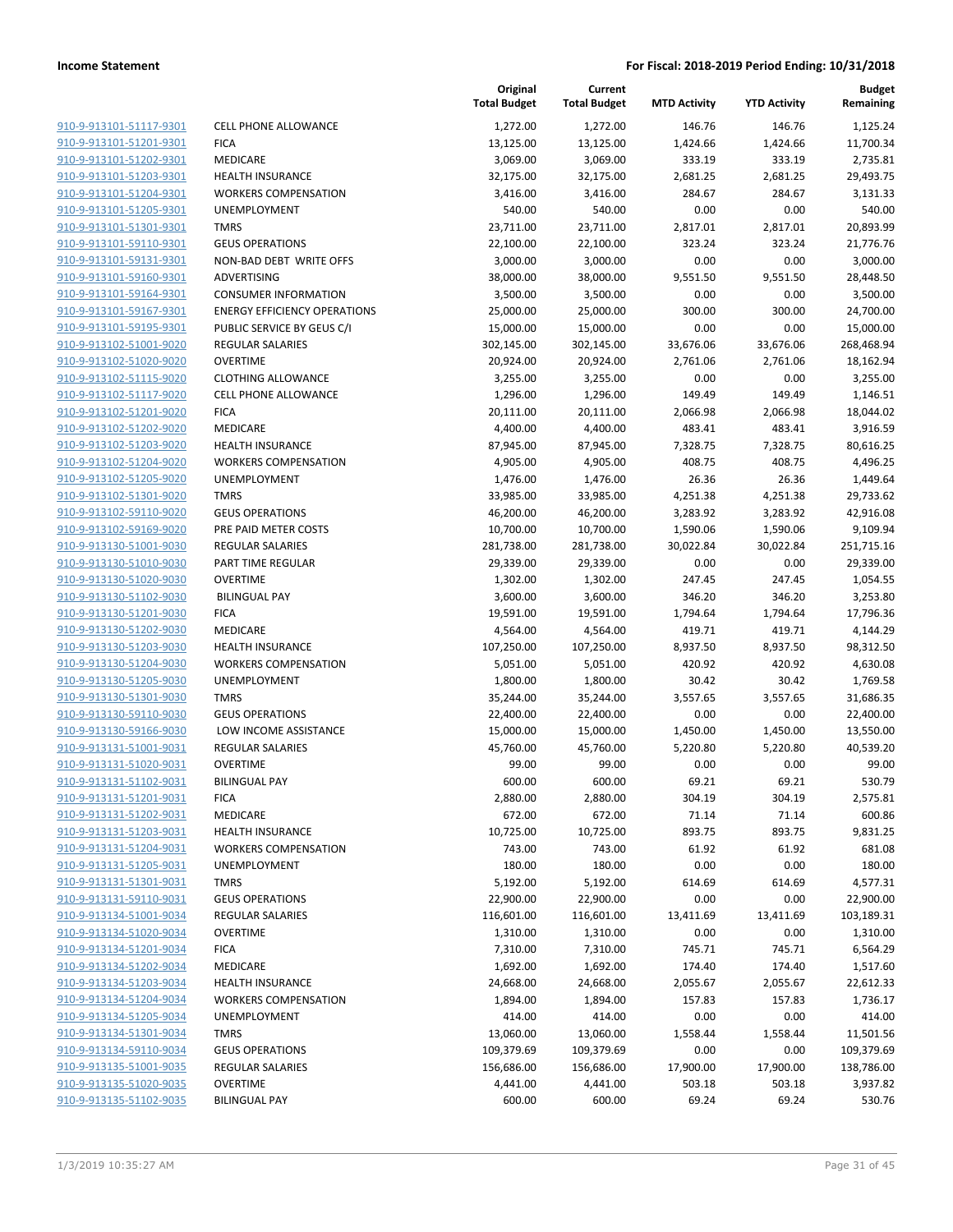|                                                    |                                                  | Original<br><b>Total Budget</b> | Current<br><b>Total Budget</b> | <b>MTD Activity</b>  | <b>YTD Activity</b>  | <b>Budget</b><br>Remaining |
|----------------------------------------------------|--------------------------------------------------|---------------------------------|--------------------------------|----------------------|----------------------|----------------------------|
| 910-9-913135-51201-9035                            | <b>FICA</b>                                      | 10,027.00                       | 10,027.00                      | 1,032.13             | 1,032.13             | 8,994.87                   |
| 910-9-913135-51202-9035                            | MEDICARE                                         | 2,281.00                        | 2,281.00                       | 241.38               | 241.38               | 2,039.62                   |
| 910-9-913135-51203-9035                            | <b>HEALTH INSURANCE</b>                          | 42,900.00                       | 42,900.00                      | 3,575.00             | 3,575.00             | 39,325.00                  |
| 910-9-913135-51204-9035                            | <b>WORKERS COMPENSATION</b>                      | 2,543.00                        | 2,543.00                       | 211.92               | 211.92               | 2,331.08                   |
| 910-9-913135-51205-9035                            | <b>UNEMPLOYMENT</b>                              | 720.00                          | 720.00                         | 0.00                 | 0.00                 | 720.00                     |
| 910-9-913135-51301-9035                            | <b>TMRS</b>                                      | 17,616.00                       | 17,616.00                      | 2,146.50             | 2,146.50             | 15,469.50                  |
| 910-9-913135-59110-9035                            | <b>GEUS OPERATIONS</b>                           | 28,488.00                       | 28,488.00                      | 2,850.00             | 2,850.00             | 25,638.00                  |
| 910-9-913135-59170-9035                            | <b>CREDIT CARD FEES</b>                          | 90,000.00                       | 90,000.00                      | 7,857.49             | 7,857.49             | 82,142.51                  |
| 910-9-913135-59172-9035                            | LOCKBOX OVER/SHORT                               | 500.00                          | 500.00                         | 0.00                 | 0.00                 | 500.00                     |
| 910-9-913135-59173-9035                            | <b>ONLINE PAYMENT OVER/SHORT</b>                 | 500.00                          | 500.00                         | 0.00                 | 0.00                 | 500.00                     |
| 910-9-913135-59174-9035                            | <b>BANK RECS OVER/SHORT</b>                      | 100.00                          | 100.00                         | 0.00                 | 0.00                 | 100.00                     |
| 910-9-913135-59175-9035                            | <b>CASHIERS OVER/SHORT</b>                       | 100.00                          | 100.00                         | 2.41                 | 2.41                 | 97.59                      |
| 910-9-913136-51001-9036                            | <b>REGULAR SALARIES</b>                          | 31,554.00                       | 31,554.00                      | 3,616.80             | 3,616.80             | 27,937.20                  |
| 910-9-913136-51020-9036                            | <b>OVERTIME</b>                                  | 114.00                          | 114.00                         | 0.00                 | 0.00                 | 114.00                     |
| 910-9-913136-51115-9036                            | <b>CLOTHING ALLOWANCE</b>                        | 256.00                          | 256.00                         | 0.00                 | 0.00                 | 256.00                     |
| 910-9-913136-51201-9036                            | <b>FICA</b>                                      | 1,972.00                        | 1,972.00                       | 185.32               | 185.32               | 1,786.68                   |
| 910-9-913136-51202-9036                            | MEDICARE                                         | 460.00                          | 460.00                         | 43.34                | 43.34                | 416.66                     |
| 910-9-913136-51203-9036                            | <b>HEALTH INSURANCE</b>                          | 10,725.00                       | 10,725.00                      | 893.75               | 893.75               | 9,831.25                   |
| 910-9-913136-51204-9036                            | <b>WORKERS COMPENSATION</b>                      | 512.00                          | 512.00                         | 42.67                | 42.67                | 469.33                     |
| 910-9-913136-51205-9036                            | UNEMPLOYMENT                                     | 180.00                          | 180.00                         | 0.00                 | 0.00                 | 180.00                     |
| 910-9-913136-51301-9036                            | <b>TMRS</b>                                      | 3,550.00                        | 3,550.00                       | 420.27               | 420.27               | 3,129.73                   |
| 910-9-913136-59110-9036                            | <b>GEUS OPERATIONS</b>                           | 20,277.00                       | 20,277.00                      | 201.90               | 201.90               | 20,075.10                  |
| 910-9-913136-59141-9036<br>910-9-913139-59780-9240 | <b>UTILITY BILLS</b>                             | 50,400.00                       | 50,400.00                      | 4,708.95             | 4,708.95             | 45,691.05                  |
|                                                    | PROPERTY INSURANCE<br><b>LIABILITY INSURANCE</b> | 10,000.00                       | 10,000.00                      | 9,190.21             | 9,190.21             | 809.79<br>$-625.68$        |
| 910-9-913139-59781-9250<br>910-9-913139-59902-9301 | XFER to COG - ADMIN EXPENSES                     | 3,800.00<br>109,003.00          | 3,800.00<br>109,003.00         | 4,425.68<br>9,083.58 | 4,425.68<br>9,083.58 | 99,919.42                  |
| 910-9-913139-59926-9301                            | XFER to COG - GARAGE                             | 9,001.00                        | 9,001.00                       | 750.08               | 750.08               | 8,250.92                   |
| 910-9-913139-59927-9301                            | XFER to COG - INSURANCE                          | 6,192.00                        | 6,192.00                       | 516.00               | 516.00               | 5,676.00                   |
| 910-9-913139-59928-9301                            | XFER to COG - IT                                 | 60,840.00                       | 60,840.00                      | 5,070.00             | 5,070.00             | 55,770.00                  |
| 910-9-913159-59200-9353                            | LANDSCAPING MAINTENANCE                          | 3,000.00                        | 3,000.00                       | 215.01               | 215.01               | 2,784.99                   |
| 910-9-913159-59201-9353                            | <b>BUILDINGS MAINTNANCE</b>                      | 19,500.00                       | 19,500.00                      | 78.32                | 78.32                | 19,421.68                  |
| 910-9-913159-59205-9353                            | <b>EQUIPMENT MAINTENANCE</b>                     | 5,000.00                        | 5,000.00                       | 354.56               | 354.56               | 4,645.44                   |
| 910-9-913190-59390-9900                            | <b>STRUCTURES &amp; IMPROVEMENTS</b>             | 41,000.00                       | 41,000.00                      | 0.00                 | 0.00                 | 41,000.00                  |
| 910-9-913190-59391-9900                            | <b>FURNITURE &amp; OFFICE EQUIPMENT</b>          | 7,000.00                        | 7,000.00                       | 0.00                 | 0.00                 | 7,000.00                   |
| 910-9-930000-59060-5650                            | <b>TRANSMISSION COSTS</b>                        | 1,348,585.00                    | 1,348,585.00                   | 0.00                 | 0.00                 | 1,348,585.00               |
| 910-9-930000-59110-5600                            | <b>GEUS OPERATIONS</b>                           | 100,000.00                      | 100,000.00                     | 0.00                 | 0.00                 | 100,000.00                 |
| 910-9-930161-51001-5610                            | REGULAR SALARIES                                 | 257,214.00                      | 257,214.00                     | 28,293.09            | 28,293.09            | 228,920.91                 |
| 910-9-930161-51020-5610                            | <b>OVERTIME</b>                                  | 28,664.00                       | 28,664.00                      | 2,260.46             | 2,260.46             | 26,403.54                  |
| 910-9-930161-51116-5610                            | CAR ALLOWANCE                                    | 1,950.00                        | 1,950.00                       | 225.00               | 225.00               | 1,725.00                   |
| 910-9-930161-51117-5610                            | <b>CELL PHONE ALLOWANCE</b>                      | 432.00                          | 432.00                         | 49.86                | 49.86                | 382.14                     |
| 910-9-930161-51201-5610                            | <b>FICA</b>                                      | 17,871.00                       | 17,871.00                      | 1,772.53             | 1,772.53             | 16,098.47                  |
| 910-9-930161-51202-5610                            | MEDICARE                                         | 3,763.00                        | 3,763.00                       | 414.54               | 414.54               | 3,348.46                   |
| 910-9-930161-51203-5610                            | <b>HEALTH INSURANCE</b>                          | 36,195.00                       | 36,195.00                      | 3,016.25             | 3,016.25             | 33,178.75                  |
| 910-9-930161-51204-5610                            | <b>WORKERS COMPENSATION</b>                      | 4,176.00                        | 4,176.00                       | 348.00               | 348.00               | 3,828.00                   |
| 910-9-930161-51205-5610                            | <b>UNEMPLOYMENT</b>                              | 610.00                          | 610.00                         | 0.00                 | 0.00                 | 610.00                     |
| 910-9-930161-51301-5610                            | <b>TMRS</b>                                      | 29,075.00                       | 29,075.00                      | 3,582.25             | 3,582.25             | 25,492.75                  |
| 910-9-930161-59110-5610                            | <b>GEUS OPERATIONS</b>                           | 76,450.00                       | 76,450.00                      | 0.00                 | 0.00                 | 76,450.00                  |
| 910-9-930161-59146-5610                            | TRAINING AND/OR TRAVEL                           | 42,000.00                       | 42,000.00                      | $-268.83$            | $-268.83$            | 42,268.83                  |
| 910-9-930181-51001-5810                            | <b>REGULAR SALARIES</b>                          | 150,228.00                      | 150,228.00                     | 16,415.37            | 16,415.37            | 133,812.63                 |
| 910-9-930181-51020-5810                            | <b>OVERTIME</b>                                  | 28,664.00                       | 28,664.00                      | 2,260.46             | 2,260.46             | 26,403.54                  |
| 910-9-930181-51201-5810                            | <b>FICA</b>                                      | 11,090.00                       | 11,090.00                      | 1,157.91             | 1,157.91             | 9,932.09                   |
| 910-9-930181-51202-5810                            | MEDICARE                                         | 2,177.00                        | 2,177.00                       | 270.80               | 270.80               | 1,906.20                   |
| 910-9-930181-51203-5810                            | <b>HEALTH INSURANCE</b>                          | 25,470.00                       | 25,470.00                      | 2,122.50             | 2,122.50             | 23,347.50                  |
| 910-9-930181-51204-5810                            | <b>WORKERS COMPENSATION</b>                      | 2,439.00                        | 2,439.00                       | 203.25               | 203.25               | 2,235.75                   |
| 910-9-930181-51205-5810                            | UNEMPLOYMENT                                     | 430.00                          | 430.00                         | 0.00                 | 0.00                 | 430.00                     |
| 910-9-930181-51301-5810                            | <b>TMRS</b>                                      | 16,826.00                       | 16,826.00                      | 2,170.12             | 2,170.12             | 14,655.88                  |
| 910-9-930181-59110-5810                            | <b>GEUS OPERATIONS</b>                           | 16,450.00                       | 16,450.00                      | 0.00                 | 0.00                 | 16,450.00                  |
| 910-9-931080-51001-5800                            | <b>REGULAR SALARIES</b>                          | 534,240.00                      | 534,240.00                     | 55,589.01            | 55,589.01            | 478,650.99                 |
| 910-9-931080-51011-5800                            | PART TIME TEMPORARY                              | 74,010.00                       | 74,010.00                      | 0.00                 | 0.00                 | 74,010.00                  |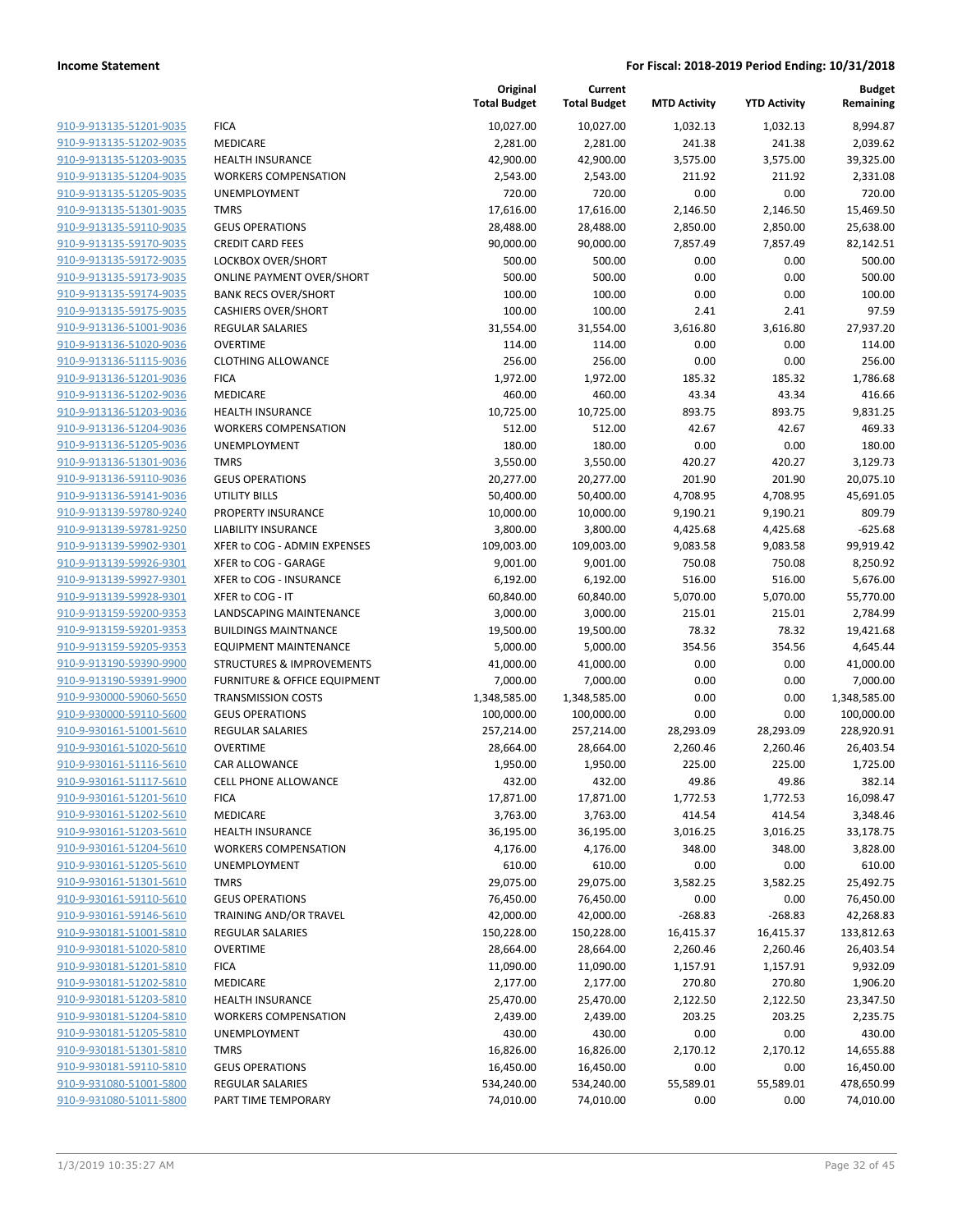| 910-9-931080-51020-5800        |
|--------------------------------|
| 910-9-931080-51115-5800        |
| 910-9-931080-51116-5800        |
| 910-9-931080-51117-5800        |
|                                |
| 910-9-931080-51201-5800        |
| 910-9-931080-51202-5800        |
| 910-9-931080-51203-5800        |
| 910-9-931080-51204-5800        |
| 910-9-931080-51205-5800        |
| <u>910-9-931080-51301-5800</u> |
| 910-9-931080-59110-5800        |
| 910-9-931080-59205-5800        |
| 910-9-931088-51001-5880        |
| 910-9-931088-51201-5880        |
|                                |
| <u>910-9-931088-51202-5880</u> |
| 910-9-931088-51203-5880        |
| 910-9-931088-51204-5880        |
| 910-9-931088-51205-5880        |
| 910-9-931088-51301-5880        |
| 910-9-931088-59110-5880        |
| 910-9-931092-51001-9202        |
| 910-9-931092-51117-9202        |
| 910-9-931092-51201-9202        |
| 910-9-931092-51202-9202        |
| <u>910-9-931092-51203-9202</u> |
|                                |
| 910-9-931092-51204-9202        |
| 910-9-931092-51205-9202        |
| 910-9-931092-51301-9202        |
| <u>910-9-931092-59110-9212</u> |
| 910-9-931092-59130-9212        |
| 910-9-931092-59133-9212        |
| 910-9-931093-59205-9352        |
| 910-9-931099-59392-9900        |
| 910-9-931462-51001-5620        |
| <u>910-9-931462-51115-5620</u> |
| 910-9-931462-51117-5620        |
| 910-9-931462-51201-5620        |
|                                |
| 910-9-931462-51202-5620        |
| 910-9-931462-51203-5620        |
| 910-9-931462-51204-5620        |
| 910-9-931462-51205-5620        |
| 910-9-931462-51301-5620        |
| 910-9-931462-59110-5620        |
| 910-9-931462-59198-5620        |
| 910-9-931462-59199-5620        |
| 910-9-931470-51001-5700        |
| 910-9-931470-51020-5700        |
|                                |
| 910-9-931470-51115-5700        |
| 910-9-931470-51117-5700        |
| 910-9-931470-51201-5700        |
| 910-9-931470-51202-5700        |
| 910-9-931470-51203-5700        |
| 910-9-931470-51204-5700        |
| 910-9-931470-51205-5700        |
| 910-9-931470-51301-5700        |
| 910-9-931470-59205-5700        |
| 910-9-931470-59253-5700        |
| 910-9-931490-59353-9900        |
|                                |
| 910-9-931490-59392-9900        |

| OVERTIME                             |
|--------------------------------------|
| CLOTHING ALLOWANCE                   |
| CAR ALLOWANCE                        |
| CELL PHONE ALLOWANCE                 |
| <b>ICA</b>                           |
| VIEDICARE                            |
| HEALTH INSURANCE                     |
| WORKERS COMPENSATION                 |
| <b>JNEMPLOYMENT</b>                  |
| TMRS                                 |
| <b>GEUS OPERATIONS</b>               |
| EQUIPMENT MAINTENANCE                |
| REGULAR SALARIES                     |
| FICA                                 |
| <b>MEDICARE</b>                      |
| HEALTH INSURANCE                     |
| WORKERS COMPENSATION                 |
| JNEMPLOYMENT                         |
| <b>TMRS</b>                          |
| GEUS OPERATIONS                      |
| REGULAR SALARIES                     |
| CELL PHONE ALLOWANCE                 |
| FICA                                 |
| MEDICARE                             |
| HEALTH INSURANCE                     |
| WORKERS COMPENSATION                 |
| JNEMPLOYMENT                         |
| TMRS<br><b>GEUS OPERATIONS</b>       |
| PHONE MANAGEMENT SERVICE             |
| REDUNDANT EXCHANGE SERVICES          |
| EQUIPMENT MAINTENANCE - IT           |
| <b>FRANSPORTATION EQUIPMENT</b>      |
| REGULAR SALARIES                     |
| CLOTHING ALLOWANCE                   |
| CELL PHONE ALLOWANCE                 |
| FICA                                 |
| VIEDICARE                            |
| HEALTH INSURANCE                     |
| WORKERS COMPENSATION                 |
| JNEMPLOYMENT                         |
| <b>TMRS</b>                          |
| <b>GEUS OPERATIONS</b>               |
| COLOCATION CHARGES                   |
| <b>LEASE OF DARK FIBER</b>           |
| <b>REGULAR SALARIES</b>              |
| <b>OVERTIME</b>                      |
| <b>CLOTHING ALLOWANCE</b>            |
| CELL PHONE ALLOWANCE                 |
| <b>ICA</b>                           |
| MEDICARE                             |
| HEALTH INSURANCE                     |
| <b><i>NORKERS COMPENSATION</i></b>   |
| <b>JNEMPLOYMENT</b>                  |
| TMRS                                 |
| EQUIPMENT MAINTENANCE                |
| <b>FRANSMISSION SUBSTATION MAINT</b> |
| <b>FRANSMISSION SUBSTATIONS</b>      |

|                                                    |                                       | Original<br><b>Total Budget</b> | Current<br><b>Total Budget</b> | <b>MTD Activity</b>  | <b>YTD Activity</b>  | <b>Budget</b><br>Remaining |
|----------------------------------------------------|---------------------------------------|---------------------------------|--------------------------------|----------------------|----------------------|----------------------------|
| 910-9-931080-51020-5800                            | <b>OVERTIME</b>                       | 1,936.00                        | 1,936.00                       | 0.00                 | 0.00                 | 1,936.00                   |
| 910-9-931080-51115-5800                            | <b>CLOTHING ALLOWANCE</b>             | 513.00                          | 513.00                         | 0.00                 | 0.00                 | 513.00                     |
| 910-9-931080-51116-5800                            | <b>CAR ALLOWANCE</b>                  | 3,900.00                        | 3,900.00                       | 450.00               | 450.00               | 3,450.00                   |
| 910-9-931080-51117-5800                            | <b>CELL PHONE ALLOWANCE</b>           | 4,070.00                        | 4,070.00                       | 322.86               | 322.86               | 3,747.14                   |
| 910-9-931080-51201-5800                            | <b>FICA</b>                           | 36,410.00                       | 36,410.00                      | 3,324.66             | 3,324.66             | 33,085.34                  |
| 910-9-931080-51202-5800                            | <b>MEDICARE</b>                       | 8,940.00                        | 8,940.00                       | 777.54               | 777.54               | 8,162.46                   |
| 910-9-931080-51203-5800                            | <b>HEALTH INSURANCE</b>               | 79,365.00                       | 79,365.00                      | 6,613.75             | 6,613.75             | 72,751.25                  |
| 910-9-931080-51204-5800                            | <b>WORKERS COMPENSATION</b>           | 9,874.00                        | 9,874.00                       | 822.83               | 822.83               | 9,051.17                   |
| 910-9-931080-51205-5800                            | UNEMPLOYMENT                          | 1,332.00                        | 1,332.00                       | 0.00                 | 0.00                 | 1,332.00                   |
| 910-9-931080-51301-5800                            | <b>TMRS</b>                           | 69,060.00                       | 69,060.00                      | 6,152.69             | 6,152.69             | 62,907.31                  |
| 910-9-931080-59110-5800                            | <b>GEUS OPERATIONS</b>                | 25,100.00                       | 25,100.00                      | 197.90               | 197.90               | 24,902.10                  |
| 910-9-931080-59205-5800                            | <b>EQUIPMENT MAINTENANCE</b>          | 3,050.00                        | 3,050.00                       | 0.00                 | 0.00                 | 3,050.00                   |
| 910-9-931088-51001-5880                            | <b>REGULAR SALARIES</b>               | 85,488.00                       | 85,488.00                      | 9,760.80             | 9,760.80             | 75,727.20                  |
| 910-9-931088-51201-5880                            | <b>FICA</b>                           | 5,300.00                        | 5,300.00                       | 540.59               | 540.59               | 4,759.41                   |
| 910-9-931088-51202-5880                            | <b>MEDICARE</b>                       | 1,239.00                        | 1,239.00                       | 126.42               | 126.42               | 1,112.58                   |
| 910-9-931088-51203-5880                            | <b>HEALTH INSURANCE</b>               | 21,450.00                       | 21,450.00                      | 1,787.50             | 1,787.50             | 19,662.50                  |
| 910-9-931088-51204-5880                            | <b>WORKERS COMPENSATION</b>           | 1,388.00                        | 1,388.00                       | 115.67               | 115.67               | 1,272.33                   |
| 910-9-931088-51205-5880                            | UNEMPLOYMENT                          | 360.00                          | 360.00                         | 0.00                 | 0.00                 | 360.00                     |
| 910-9-931088-51301-5880                            | <b>TMRS</b><br><b>GEUS OPERATIONS</b> | 9,575.00                        | 9,575.00                       | 1,134.21             | 1,134.21             | 8,440.79<br>10,060.00      |
| 910-9-931088-59110-5880<br>910-9-931092-51001-9202 | <b>REGULAR SALARIES</b>               | 10,060.00<br>117,926.00         | 10,060.00<br>117,926.00        | 0.00<br>13,061.84    | 0.00<br>13,061.84    | 104,864.16                 |
| 910-9-931092-51117-9202                            | <b>CELL PHONE ALLOWANCE</b>           | 1,632.00                        | 1,632.00                       | 188.31               | 188.31               | 1,443.69                   |
| 910-9-931092-51201-9202                            | <b>FICA</b>                           | 7,413.00                        | 7,413.00                       | 775.68               | 775.68               | 6,637.32                   |
| 910-9-931092-51202-9202                            | MEDICARE                              | 1,733.00                        | 1,733.00                       | 181.41               | 181.41               | 1,551.59                   |
| 910-9-931092-51203-9202                            | <b>HEALTH INSURANCE</b>               | 18,233.00                       | 18,233.00                      | 1,519.42             | 1,519.42             | 16,713.58                  |
| 910-9-931092-51204-9202                            | <b>WORKERS COMPENSATION</b>           | 1,914.00                        | 1,914.00                       | 159.50               | 159.50               | 1,754.50                   |
| 910-9-931092-51205-9202                            | UNEMPLOYMENT                          | 306.00                          | 306.00                         | 0.00                 | 0.00                 | 306.00                     |
| 910-9-931092-51301-9202                            | <b>TMRS</b>                           | 13,391.00                       | 13,391.00                      | 1,539.67             | 1,539.67             | 11,851.33                  |
| 910-9-931092-59110-9212                            | <b>GEUS OPERATIONS</b>                | 12,800.00                       | 12,800.00                      | $-1,596.65$          | $-1,596.65$          | 14,396.65                  |
| 910-9-931092-59130-9212                            | PHONE MANAGEMENT SERVICE              | 66,900.00                       | 66,900.00                      | 5,560.00             | 5,560.00             | 61,340.00                  |
| 910-9-931092-59133-9212                            | REDUNDANT EXCHANGE SERVICES           | 10,920.00                       | 10,920.00                      | 888.50               | 888.50               | 10,031.50                  |
| 910-9-931093-59205-9352                            | EQUIPMENT MAINTENANCE - IT            | 6,500.00                        | 6,500.00                       | 0.00                 | 0.00                 | 6,500.00                   |
| 910-9-931099-59392-9900                            | <b>TRANSPORTATION EQUIPMENT</b>       | 30,000.00                       | 30,000.00                      | 0.00                 | 0.00                 | 30,000.00                  |
| 910-9-931462-51001-5620                            | <b>REGULAR SALARIES</b>               | 95,566.00                       | 95,566.00                      | 7,455.32             | 7,455.32             | 88,110.68                  |
| 910-9-931462-51115-5620                            | <b>CLOTHING ALLOWANCE</b>             | 154.00                          | 154.00                         | 0.00                 | 0.00                 | 154.00                     |
| 910-9-931462-51117-5620                            | <b>CELL PHONE ALLOWANCE</b>           | 480.00                          | 480.00                         | 55.38                | 55.38                | 424.62                     |
| 910-9-931462-51201-5620                            | <b>FICA</b>                           | 5,883.00                        | 5,883.00                       | 407.27               | 407.27               | 5,475.73                   |
| 910-9-931462-51202-5620                            | MEDICARE                              | 1,394.00                        | 1,394.00                       | 95.26                | 95.26                | 1,298.74                   |
| 910-9-931462-51203-5620                            | <b>HEALTH INSURANCE</b>               | 10,726.00                       | 10,726.00                      | 893.83               | 893.83               | 9,832.17                   |
| 910-9-931462-51204-5620                            | <b>WORKERS COMPENSATION</b>           | 1,577.00                        | 1,577.00                       | 131.42               | 131.42               | 1,445.58                   |
| 910-9-931462-51205-5620                            | <b>UNEMPLOYMENT</b>                   | 180.00                          | 180.00                         | 0.00                 | 0.00                 | 180.00                     |
| 910-9-931462-51301-5620                            | <b>TMRS</b>                           | 10,765.00                       | 10,765.00                      | 872.73               | 872.73               | 9,892.27                   |
| 910-9-931462-59110-5620                            | <b>GEUS OPERATIONS</b>                | 14,492.00                       | 14,492.00                      | 181.52               | 181.52               | 14,310.48                  |
| 910-9-931462-59198-5620                            | <b>COLOCATION CHARGES</b>             | 9,979.00                        | 9,979.00                       | 0.00                 | 0.00                 | 9,979.00                   |
| 910-9-931462-59199-5620                            | LEASE OF DARK FIBER                   | 206,520.00                      | 206,520.00                     | 0.00                 | 0.00                 | 206,520.00                 |
| 910-9-931470-51001-5700                            | <b>REGULAR SALARIES</b>               | 76,053.00                       | 76,053.00                      | 8,858.80             | 8,858.80             | 67,194.20                  |
| 910-9-931470-51020-5700                            | <b>OVERTIME</b>                       | 3,132.00                        | 3,132.00                       | 174.91               | 174.91               | 2,957.09                   |
| 910-9-931470-51115-5700                            | <b>CLOTHING ALLOWANCE</b>             | 525.00                          | 525.00                         | 0.00                 | 0.00                 | 525.00                     |
| 910-9-931470-51117-5700                            | <b>CELL PHONE ALLOWANCE</b>           | 432.00                          | 432.00                         | 49.86                | 49.86                | 382.14                     |
| 910-9-931470-51201-5700                            | <b>FICA</b>                           | 4,937.00                        | 4,937.00                       | 484.76               | 484.76               | 4,452.24                   |
| 910-9-931470-51202-5700                            | MEDICARE                              | 1,109.00                        | 1,109.00                       | 113.37               | 113.37               | 995.63                     |
| 910-9-931470-51203-5700                            | <b>HEALTH INSURANCE</b>               | 10,726.00                       | 10,726.00                      | 893.83               | 893.83               | 9,832.17                   |
| 910-9-931470-51204-5700                            | <b>WORKERS COMPENSATION</b>           | 1,259.00                        | 1,259.00                       | 104.92               | 104.92               | 1,154.08                   |
| 910-9-931470-51205-5700<br>910-9-931470-51301-5700 | UNEMPLOYMENT<br><b>TMRS</b>           | 180.00                          | 180.00                         | 0.00                 | 0.00                 | 180.00                     |
| 910-9-931470-59205-5700                            | <b>EQUIPMENT MAINTENANCE</b>          | 8,567.00<br>5,550.00            | 8,567.00<br>5,550.00           | 1,055.51<br>1,500.00 | 1,055.51<br>1,500.00 | 7,511.49<br>4,050.00       |
| 910-9-931470-59253-5700                            | TRANSMISSION SUBSTATION MAINT         | 17,500.00                       | 17,500.00                      | 145.19               | 145.19               | 17,354.81                  |
| 910-9-931490-59353-9900                            | <b>TRANSMISSION SUBSTATIONS</b>       | 284,950.00                      | 284,950.00                     | 29,694.28            | 29,694.28            | 255,255.72                 |
| 910-9-931490-59392-9900                            | <b>TRANSPORTATION EQUIPMENT</b>       | 30,000.00                       | 30,000.00                      | 0.00                 | 0.00                 | 30,000.00                  |
|                                                    |                                       |                                 |                                |                      |                      |                            |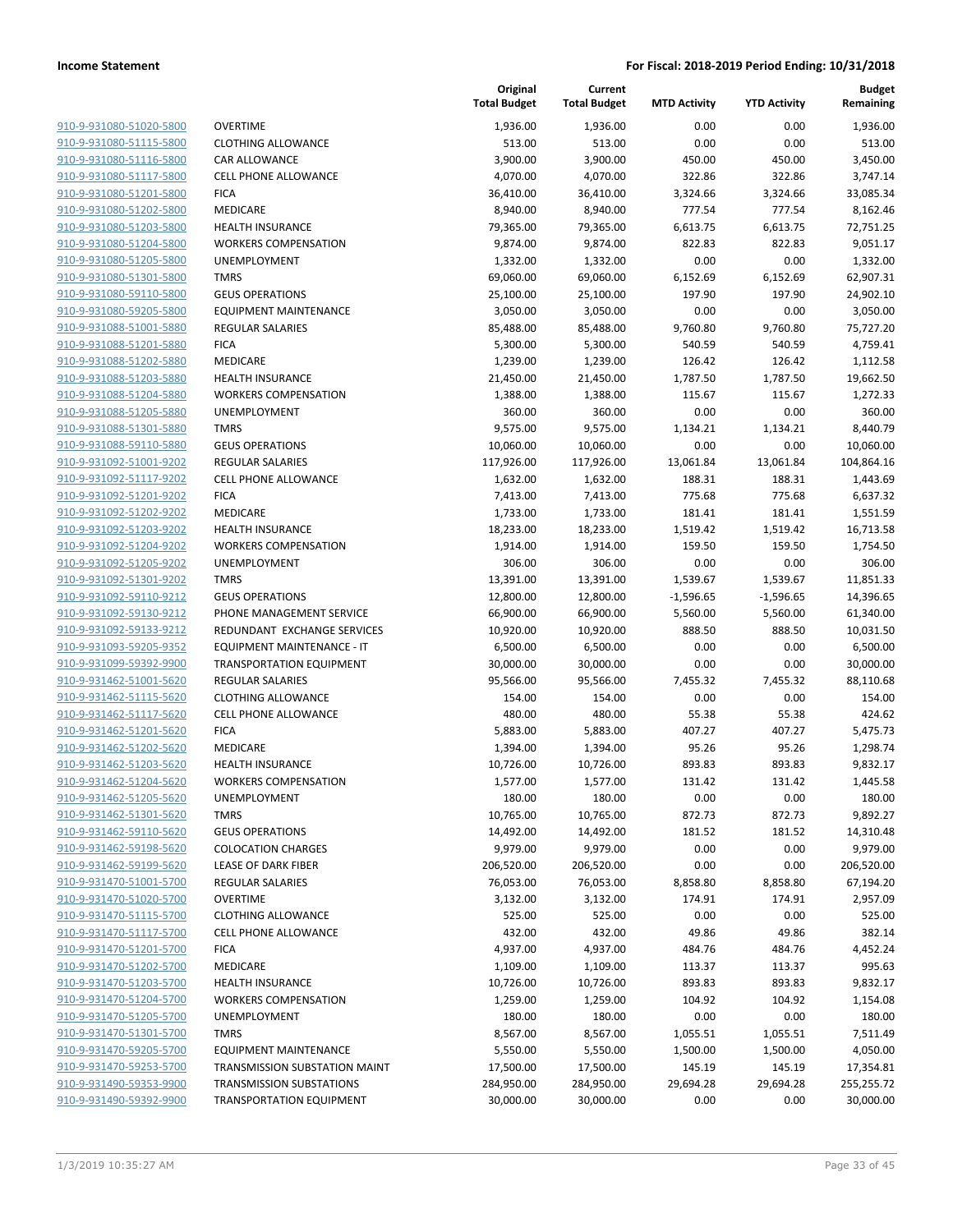| 910-9-931491-51001-9911        | <b>RE</b>  |
|--------------------------------|------------|
| 910-9-931491-51201-9911        | FIC        |
| 910-9-931491-51202-9911        | ME         |
| 910-9-931491-51301-9911        | TM         |
|                                | <b>RE</b>  |
| 910-9-931528-51001-5820        |            |
| 910-9-931528-51115-5820        | CL(        |
| 910-9-931528-51117-5820        | <b>CEI</b> |
| 910-9-931528-51201-5820        | <b>FIC</b> |
| 910-9-931528-51202-5820        | ME         |
| 910-9-931528-51203-5820        | HE         |
| 910-9-931528-51204-5820        | W(         |
| 910-9-931528-51205-5820        | UN         |
| 910-9-931528-51301-5820        | TM         |
| 910-9-931528-59110-5820        | GЕ         |
| 910-9-931529-51001-5920        | <b>RE</b>  |
| 910-9-931529-51020-5920        | ov         |
| 910-9-931529-51115-5920        | <b>CL</b>  |
| 910-9-931529-51117-5920        | <b>CEI</b> |
| 910-9-931529-51201-5920        | <b>FIC</b> |
| 910-9-931529-51202-5920        | ME         |
| 910-9-931529-51203-5920        | HE         |
| 910-9-931529-51204-5920        | W(         |
| 910-9-931529-51205-5920        | UN         |
| 910-9-931529-51301-5920        | TM         |
| 910-9-931529-59205-5920        | EQ         |
| 910-9-931529-59262-5920        | <b>DIS</b> |
| 910-9-931590-59362-9900        | DIS        |
| 910-9-931590-59392-9900        | TR.        |
| 910-9-931591-51001-9912        | RE         |
|                                | <b>FIC</b> |
| 910-9-931591-51201-9912        | ME         |
| 910-9-931591-51202-9912        |            |
| 910-9-931591-51301-9912        | TM         |
| 910-9-932467-51001-5671        | <b>RE</b>  |
| 910-9-932467-51011-5671        | PA         |
| 910-9-932467-51020-5671        | ov         |
| 910-9-932467-51115-5671        | CL(        |
| 910-9-932467-51201-5671        | FIC        |
| 910-9-932467-51202-5671        | ME         |
| 910-9-932467-51203-5671        | HE         |
| 910-9-932467-51204-5671        | W(         |
| 910-9-932467-51205-5671        | UN         |
| 910-9-932467-51301-5671        | TM         |
| 910-9-932467-59110-5671        | GE         |
| 910-9-932474-51001-5740        | <b>RE</b>  |
| 910-9-932474-51020-5740        | ov         |
| <u>910-9-932474-51115-5740</u> | CL         |
| 910-9-932474-51201-5740        | FIC        |
| 910-9-932474-51202-5740        | ME         |
| 910-9-932474-51203-5740        | НE         |
| 910-9-932474-51204-5740        | W(         |
| 910-9-932474-51205-5740        | UN         |
| 910-9-932474-51301-5740        | TM         |
| 910-9-932474-59257-5740        | TR.        |
| 910-9-932490-59356-9900        | GE         |
| 910-9-932491-51001-9913        | RΕ         |
| <u>910-9-932491-51201-9913</u> | FIC        |
| 910-9-932491-51202-9913        | ME         |
| 910-9-932491-51301-9913        | TM         |
| 910-9-932500-51001-5801        |            |
|                                | RΕ         |
|                                |            |

|                         |                                     | Original<br><b>Total Budget</b> | Current<br><b>Total Budget</b> | <b>MTD Activity</b> | <b>YTD Activity</b> | <b>Budget</b><br>Remaining |
|-------------------------|-------------------------------------|---------------------------------|--------------------------------|---------------------|---------------------|----------------------------|
| 910-9-931491-51001-9911 | <b>REGULAR SALARIES</b>             | 3,000.00                        | 3,000.00                       | 0.00                | 0.00                | 3,000.00                   |
| 910-9-931491-51201-9911 | <b>FICA</b>                         | 186.00                          | 186.00                         | 0.00                | 0.00                | 186.00                     |
| 910-9-931491-51202-9911 | MEDICARE                            | 44.00                           | 44.00                          | 0.00                | 0.00                | 44.00                      |
| 910-9-931491-51301-9911 | <b>TMRS</b>                         | 336.00                          | 336.00                         | 0.00                | 0.00                | 336.00                     |
| 910-9-931528-51001-5820 | REGULAR SALARIES                    | 95,816.00                       | 95,816.00                      | 7,455.32            | 7,455.32            | 88,360.68                  |
| 910-9-931528-51115-5820 | <b>CLOTHING ALLOWANCE</b>           | 154.00                          | 154.00                         | 0.00                | 0.00                | 154.00                     |
| 910-9-931528-51117-5820 | <b>CELL PHONE ALLOWANCE</b>         | 480.00                          | 480.00                         | 55.38               | 55.38               | 424.62                     |
| 910-9-931528-51201-5820 | <b>FICA</b>                         | 5,898.00                        | 5,898.00                       | 465.67              | 465.67              | 5,432.33                   |
| 910-9-931528-51202-5820 | <b>MEDICARE</b>                     | 1,397.00                        | 1,397.00                       | 108.91              | 108.91              | 1,288.09                   |
| 910-9-931528-51203-5820 | <b>HEALTH INSURANCE</b>             | 10,726.00                       | 10,726.00                      | 893.83              | 893.83              | 9,832.17                   |
| 910-9-931528-51204-5820 | <b>WORKERS COMPENSATION</b>         | 1,577.00                        | 1,577.00                       | 131.42              | 131.42              | 1,445.58                   |
| 910-9-931528-51205-5820 | UNEMPLOYMENT                        | 180.00                          | 180.00                         | 0.00                | 0.00                | 180.00                     |
| 910-9-931528-51301-5820 | <b>TMRS</b>                         | 10,793.00                       | 10,793.00                      | 872.73              | 872.73              | 9,920.27                   |
| 910-9-931528-59110-5820 | <b>GEUS OPERATIONS</b>              | 15,900.00                       | 15,900.00                      | 433.51              | 433.51              | 15,466.49                  |
| 910-9-931529-51001-5920 | REGULAR SALARIES                    | 76,305.00                       | 76,305.00                      | 8,858.80            | 8,858.80            | 67,446.20                  |
| 910-9-931529-51020-5920 | <b>OVERTIME</b>                     | 3,132.00                        | 3,132.00                       | 174.91              | 174.91              | 2,957.09                   |
| 910-9-931529-51115-5920 | <b>CLOTHING ALLOWANCE</b>           | 525.00                          | 525.00                         | 0.00                | 0.00                | 525.00                     |
| 910-9-931529-51117-5920 | <b>CELL PHONE ALLOWANCE</b>         | 432.00                          | 432.00                         | 49.80               | 49.80               | 382.20                     |
| 910-9-931529-51201-5920 | <b>FICA</b>                         | 4,952.00                        | 4,952.00                       | 563.17              | 563.17              | 4,388.83                   |
| 910-9-931529-51202-5920 | MEDICARE                            | 1,112.00                        | 1,112.00                       | 131.71              | 131.71              | 980.29                     |
| 910-9-931529-51203-5920 | <b>HEALTH INSURANCE</b>             | 10,726.00                       | 10,726.00                      | 893.83              | 893.83              | 9,832.17                   |
| 910-9-931529-51204-5920 | <b>WORKERS COMPENSATION</b>         | 1,259.00                        | 1,259.00                       | 104.92              | 104.92              | 1,154.08                   |
| 910-9-931529-51205-5920 | UNEMPLOYMENT                        | 180.00                          | 180.00                         | 0.00                | 0.00                | 180.00                     |
| 910-9-931529-51301-5920 | <b>TMRS</b>                         | 8,595.00                        | 8,595.00                       | 1,055.51            | 1,055.51            | 7,539.49                   |
| 910-9-931529-59205-5920 | <b>EQUIPMENT MAINTENANCE</b>        | 6,950.00                        | 6,950.00                       | 1,690.27            | 1,690.27            | 5,259.73                   |
| 910-9-931529-59262-5920 | DISTRIBUTION SUBSTATION MAINTENANCE | 21,500.00                       | 21,500.00                      | 0.00                | 0.00                | 21,500.00                  |
| 910-9-931590-59362-9900 | <b>DISTRIBUTION SUBSTATIONS</b>     | 1,386,000.00                    | 1,386,000.00                   | 1,526.67            | 1,526.67            | 1,384,473.33               |
| 910-9-931590-59392-9900 | <b>TRANSPORTATION EQUIPMENT</b>     | 65,000.00                       | 65,000.00                      | 0.00                | 0.00                | 65,000.00                  |
| 910-9-931591-51001-9912 | <b>REGULAR SALARIES</b>             | 2,500.00                        | 2,500.00                       | 0.00                | 0.00                | 2,500.00                   |
| 910-9-931591-51201-9912 | <b>FICA</b>                         | 155.00                          | 155.00                         | 0.00                | 0.00                | 155.00                     |
| 910-9-931591-51202-9912 | <b>MEDICARE</b>                     | 37.00                           | 37.00                          | 0.00                | 0.00                | 37.00                      |
| 910-9-931591-51301-9912 | <b>TMRS</b>                         | 280.00                          | 280.00                         | 0.00                | 0.00                | 280.00                     |
| 910-9-932467-51001-5671 | REGULAR SALARIES                    | 40,530.00                       | 40,530.00                      | 4,728.71            | 4,728.71            | 35,801.29                  |
| 910-9-932467-51011-5671 | PART TIME TEMPORARY                 | 36,930.00                       | 36,930.00                      | 0.00                | 0.00                | 36,930.00                  |
| 910-9-932467-51020-5671 | <b>OVERTIME</b>                     | 6,233.00                        | 6,233.00                       | 209.82              | 209.82              | 6,023.18                   |
| 910-9-932467-51115-5671 | <b>CLOTHING ALLOWANCE</b>           | 578.00                          | 578.00                         | 0.00                | 0.00                | 578.00                     |
| 910-9-932467-51201-5671 | <b>FICA</b>                         | 5,189.00                        | 5,189.00                       | 263.14              | 263.14              | 4,925.86                   |
| 910-9-932467-51202-5671 | MEDICARE                            | 1,122.00                        | 1,122.00                       | 61.54               | 61.54               | 1,060.46                   |
| 910-9-932467-51203-5671 | <b>HEALTH INSURANCE</b>             | 21,450.00                       | 21,450.00                      | 1,787.50            | 1,787.50            | 19,662.50                  |
| 910-9-932467-51204-5671 | <b>WORKERS COMPENSATION</b>         | 1,769.00                        | 1,769.00                       | 147.42              | 147.42              | 1,621.58                   |
| 910-9-932467-51205-5671 | <b>UNEMPLOYMENT</b>                 | 360.00                          | 360.00                         | 0.00                | 0.00                | 360.00                     |
| 910-9-932467-51301-5671 | <b>TMRS</b>                         | 8,675.00                        | 8,675.00                       | 435.31              | 435.31              | 8,239.69                   |
| 910-9-932467-59110-5671 | <b>GEUS OPERATIONS</b>              | 14,000.00                       | 14,000.00                      | 577.71              | 577.71              | 13,422.29                  |
| 910-9-932474-51001-5740 | REGULAR SALARIES                    | 32,855.00                       | 32,855.00                      | 3,348.69            | 3,348.69            | 29,506.31                  |
| 910-9-932474-51020-5740 | <b>OVERTIME</b>                     | 6,497.00                        | 6,497.00                       | 340.56              | 340.56              | 6,156.44                   |
| 910-9-932474-51115-5740 | <b>CLOTHING ALLOWANCE</b>           | 578.00                          | 578.00                         | 0.00                | 0.00                | 578.00                     |
| 910-9-932474-51201-5740 | <b>FICA</b>                         | 2,440.00                        | 2,440.00                       | 200.30              | 200.30              | 2,239.70                   |
| 910-9-932474-51202-5740 | MEDICARE                            | 476.00                          | 476.00                         | 46.84               | 46.84               | 429.16                     |
| 910-9-932474-51203-5740 | <b>HEALTH INSURANCE</b>             | 10,725.00                       | 10,725.00                      | 893.75              | 893.75              | 9,831.25                   |
| 910-9-932474-51204-5740 | <b>WORKERS COMPENSATION</b>         | 1,045.00                        | 1,045.00                       | 87.08               | 87.08               | 957.92                     |
| 910-9-932474-51205-5740 | <b>UNEMPLOYMENT</b>                 | 180.00                          | 180.00                         | 0.00                | 0.00                | 180.00                     |
| 910-9-932474-51301-5740 | <b>TMRS</b>                         | 3,680.00                        | 3,680.00                       | 428.69              | 428.69              | 3,251.31                   |
| 910-9-932474-59257-5740 | TRANSMISSION LINE MAINTENANCE       | 41,700.00                       | 41,700.00                      | 0.00                | 0.00                | 41,700.00                  |
| 910-9-932490-59356-9900 | <b>GEUS TRANSMISSION LINES</b>      | 175,000.00                      | 175,000.00                     | 0.00                | 0.00                | 175,000.00                 |
| 910-9-932491-51001-9913 | REGULAR SALARIES                    | 63,000.00                       | 63,000.00                      | 0.00                | 0.00                | 63,000.00                  |
| 910-9-932491-51201-9913 | <b>FICA</b>                         | 3,906.00                        | 3,906.00                       | 0.00                | 0.00                | 3,906.00                   |
| 910-9-932491-51202-9913 | MEDICARE                            | 914.00                          | 914.00                         | 0.00                | 0.00                | 914.00                     |
| 910-9-932491-51301-9913 | <b>TMRS</b>                         | 7,056.00                        | 7,056.00                       | 0.00                | 0.00                | 7,056.00                   |
| 910-9-932500-51001-5801 | <b>REGULAR SALARIES</b>             | 126,339.00                      | 126,339.00                     | 14,441.60           | 14,441.60           | 111,897.40                 |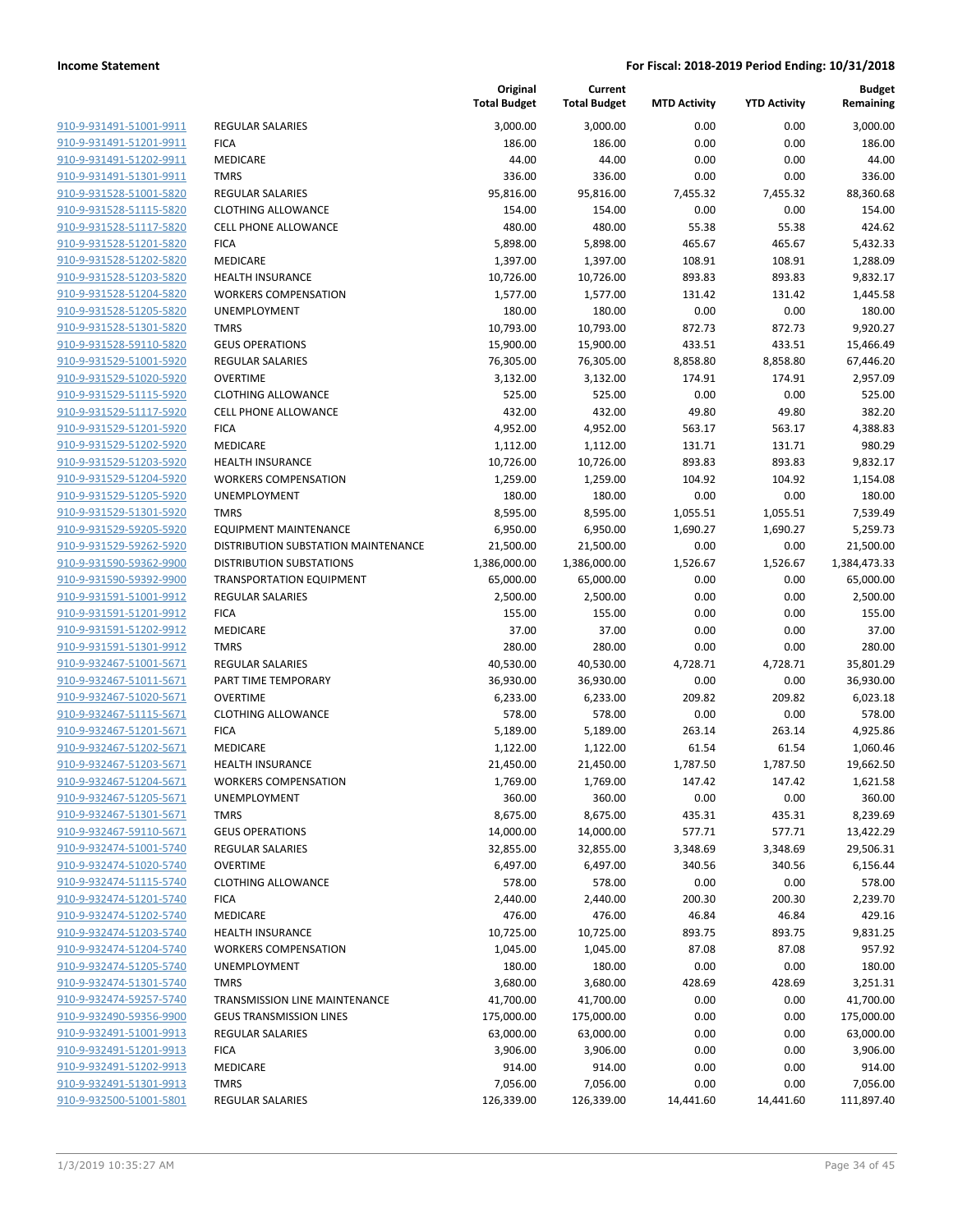| 910-9-932500-51115-5801                            |
|----------------------------------------------------|
| 910-9-932500-51117-5801                            |
| 910-9-932500-51201-5801                            |
| 910-9-932500-51202-5801                            |
| <u>910-9-932500-51203-5801</u>                     |
| 910-9-932500-51204-5801                            |
| 910-9-932500-51205-5801                            |
| 910-9-932500-51301-5801                            |
| 910-9-932500-59110-5801                            |
| <u>910-9-932500-59112-5801</u>                     |
| 910-9-932500-59146-5801                            |
| 910-9-932503-51001-5830                            |
| 910-9-932503-51020-5830                            |
| 910-9-932503-51115-5830                            |
| <u>910-9-932503-51117-5830</u>                     |
| 910-9-932503-51201-5830                            |
| 910-9-932503-51202-5830                            |
| 910-9-932503-51203-5830                            |
| 910-9-932503-51204-5830                            |
| 910-9-932503-51205-5830                            |
| 910-9-932503-51301-5830                            |
| 910-9-932503-59110-5830                            |
| 910-9-932504-51001-5840                            |
| 910-9-932504-51020-5840                            |
| <u>910-9-932504-51115-5840</u>                     |
| 910-9-932504-51117-5840                            |
| 910-9-932504-51201-5840                            |
| 910-9-932504-51202-5840                            |
| 910-9-932504-51203-5840                            |
| <u>910-9-932504-51204-5840</u>                     |
| 910-9-932504-51205-5840                            |
| 910-9-932504-51301-5840                            |
| 910-9-932504-59110-5840                            |
| 910-9-932505-51001-5850                            |
| <u>910-9-932505-51201-5850</u>                     |
| 910-9-932505-51202-5850                            |
| 910-9-932505-51301-5850                            |
| 910-9-932505-59110-5850                            |
| 910-9-932506-51001-5860                            |
| 910-9-932506-51020-5860                            |
| 910-9-932506-51115-5860                            |
| 910-9-932506-51117-5860                            |
| 910-9-932506-51201-5860                            |
| 910-9-932506-51202-5860                            |
|                                                    |
| 910-9-932506-51203-5860                            |
| 910-9-932506-51204-5860<br>910-9-932506-51205-5860 |
|                                                    |
| 910-9-932506-51301-5860                            |
| 910-9-932506-59110-5860                            |
| <u>910-9-932507-51001-5870</u>                     |
| 910-9-932507-51201-5870                            |
| 910-9-932507-51202-5870                            |
| 910-9-932507-51301-5870                            |
| 910-9-932507-59110-5870                            |
| <u>910-9-932509-59147-5890</u>                     |
| 910-9-932510-51001-5900                            |
| 910-9-932510-51020-5900                            |
| 910-9-932510-51102-5900                            |
| 910-9-932510-51115-5900                            |
|                                                    |

| <b>CLOTHING ALLOWANCE</b>   |
|-----------------------------|
| <b>CELL PHONE ALLOWANCE</b> |
| <b>FICA</b>                 |
| <b>MEDICARE</b>             |
| <b>HEALTH INSURANCE</b>     |
| <b>WORKERS COMPENSATION</b> |
| <b>UNEMPLOYMENT</b>         |
| <b>TMRS</b>                 |
| <b>GEUS OPERATIONS</b>      |
| SAFETY                      |
| TRAINING AND/OR TRAVEL      |
| <b>REGULAR SALARIES</b>     |
| <b>OVERTIME</b>             |
| <b>CLOTHING ALLOWANCE</b>   |
| <b>CELL PHONE ALLOWANCE</b> |
| <b>FICA</b>                 |
| MEDICARE                    |
| <b>HEALTH INSURANCE</b>     |
| <b>WORKERS COMPENSATION</b> |
| <b>UNEMPLOYMENT</b>         |
| <b>TMRS</b>                 |
| <b>GEUS OPERATIONS</b>      |
| <b>REGULAR SALARIES</b>     |
| OVERTIME                    |
| <b>CLOTHING ALLOWANCE</b>   |
| <b>CELL PHONE ALLOWANCE</b> |
| <b>FICA</b>                 |
| <b>MEDICARE</b>             |
| <b>HEALTH INSURANCE</b>     |
| <b>WORKERS COMPENSATION</b> |
| <b>UNEMPLOYMENT</b>         |
| <b>TMRS</b>                 |
| <b>GEUS OPERATIONS</b>      |
| <b>REGULAR SALARIES</b>     |
| <b>FICA</b>                 |
| MEDICARE                    |
| <b>TMRS</b>                 |
| <b>GEUS OPERATIONS</b>      |
| <b>REGULAR SALARIES</b>     |
| OVERTIME                    |
| <b>CLOTHING ALLOWANCE</b>   |
| <b>CELL PHONE ALLOWANCE</b> |
| <b>FICA</b>                 |
| <b>MEDICARE</b>             |
| <b>HEALTH INSURANCE</b>     |
| <b>WORKERS COMPENSATION</b> |
| <b>UNEMPLOYMENT</b>         |
| <b>TMRS</b>                 |
| <b>GEUS OPERATIONS</b>      |
| <b>REGULAR SALARIES</b>     |
| <b>FICA</b>                 |
| MEDICARE                    |
| <b>TMRS</b>                 |
| <b>GEUS OPERATIONS</b>      |
| <b>RENT</b>                 |
| <b>REGULAR SALARIES</b>     |
| <b>OVERTIME</b>             |
| <b>BILINGUAL PAY</b>        |
|                             |

|                                                    |                                                        | Original<br><b>Total Budget</b> | Current<br><b>Total Budget</b> | <b>MTD Activity</b> | <b>YTD Activity</b> | <b>Budget</b><br>Remaining |
|----------------------------------------------------|--------------------------------------------------------|---------------------------------|--------------------------------|---------------------|---------------------|----------------------------|
| 910-9-932500-51115-5801                            | <b>CLOTHING ALLOWANCE</b>                              | 256.00                          | 256.00                         | 0.00                | 0.00                | 256.00                     |
| 910-9-932500-51117-5801                            | <b>CELL PHONE ALLOWANCE</b>                            | 636.00                          | 636.00                         | 73.38               | 73.38               | 562.62                     |
| 910-9-932500-51201-5801                            | <b>FICA</b>                                            | 7,881.00                        | 7,881.00                       | 853.07              | 853.07              | 7,027.93                   |
| 910-9-932500-51202-5801                            | MEDICARE                                               | 1,843.00                        | 1,843.00                       | 199.50              | 199.50              | 1,643.50                   |
| 910-9-932500-51203-5801                            | <b>HEALTH INSURANCE</b>                                | 10,725.00                       | 10,725.00                      | 893.75              | 893.75              | 9,831.25                   |
| 910-9-932500-51204-5801                            | <b>WORKERS COMPENSATION</b>                            | 2,051.00                        | 2,051.00                       | 170.92              | 170.92              | 1,880.08                   |
| 910-9-932500-51205-5801                            | UNEMPLOYMENT                                           | 180.00                          | 180.00                         | 0.00                | 0.00                | 180.00                     |
| 910-9-932500-51301-5801                            | <b>TMRS</b>                                            | 14,237.00                       | 14,237.00                      | 1,686.64            | 1,686.64            | 12,550.36                  |
| 910-9-932500-59110-5801                            | <b>GEUS OPERATIONS</b>                                 | 7,280.00                        | 7,280.00                       | 111.41              | 111.41              | 7,168.59                   |
| 910-9-932500-59112-5801                            | <b>SAFETY</b>                                          | 52,170.00                       | 52,170.00                      | 2,301.56            | 2,301.56            | 49,868.44                  |
| 910-9-932500-59146-5801                            | TRAINING AND/OR TRAVEL                                 | 16,200.00                       | 16,200.00                      | 434.30              | 434.30              | 15,765.70                  |
| 910-9-932503-51001-5830                            | REGULAR SALARIES                                       | 121,031.00                      | 121,031.00                     | 13,293.82           | 13,293.82           | 107,737.18                 |
| 910-9-932503-51020-5830                            | <b>OVERTIME</b>                                        | 10,259.00                       | 10,259.00                      | 843.86              | 843.86              | 9,415.14                   |
| 910-9-932503-51115-5830                            | <b>CLOTHING ALLOWANCE</b>                              | 1,257.00                        | 1,257.00                       | 0.00                | 0.00                | 1,257.00                   |
| 910-9-932503-51117-5830                            | <b>CELL PHONE ALLOWANCE</b>                            | 318.00                          | 318.00                         | 36.69               | 36.69               | 281.31                     |
| 910-9-932503-51201-5830                            | <b>FICA</b>                                            | 8,166.00                        | 8,166.00                       | 746.76              | 746.76              | 7,419.24                   |
| 910-9-932503-51202-5830                            | MEDICARE                                               | 1,761.00                        | 1,761.00                       | 174.64              | 174.64              | 1,586.36                   |
| 910-9-932503-51203-5830                            | <b>HEALTH INSURANCE</b>                                | 21,452.00                       | 21,452.00                      | 1,787.67            | 1,787.67            | 19,664.33                  |
| 910-9-932503-51204-5830                            | <b>WORKERS COMPENSATION</b>                            | 2,680.00                        | 2,680.00                       | 223.33              | 223.33              | 2,456.67                   |
| 910-9-932503-51205-5830                            | UNEMPLOYMENT                                           | 360.00                          | 360.00                         | 0.00                | 0.00                | 360.00                     |
| 910-9-932503-51301-5830                            | <b>TMRS</b>                                            | 13,599.00                       | 13,599.00                      | 1,647.07            | 1,647.07            | 11,951.93                  |
| 910-9-932503-59110-5830                            | <b>GEUS OPERATIONS</b>                                 | 85,000.00                       | 85,000.00                      | 2,496.13            | 2,496.13            | 82,503.87                  |
| 910-9-932504-51001-5840                            | <b>REGULAR SALARIES</b>                                | 122,377.00                      | 122,377.00                     | 13,293.82           | 13,293.82           | 109,083.18                 |
| 910-9-932504-51020-5840                            | <b>OVERTIME</b>                                        | 10,259.00                       | 10,259.00                      | 843.86              | 843.86              | 9,415.14                   |
| 910-9-932504-51115-5840                            | <b>CLOTHING ALLOWANCE</b>                              | 1,257.00                        | 1,257.00                       | 0.00                | 0.00                | 1,257.00                   |
| 910-9-932504-51117-5840<br>910-9-932504-51201-5840 | <b>CELL PHONE ALLOWANCE</b><br><b>FICA</b>             | 318.00                          | 318.00                         | 36.69<br>878.81     | 36.69<br>878.81     | 281.31                     |
| 910-9-932504-51202-5840                            | MEDICARE                                               | 8,249.00                        | 8,249.00                       |                     |                     | 7,370.19                   |
| 910-9-932504-51203-5840                            |                                                        | 1,781.00                        | 1,781.00                       | 205.52              | 205.52              | 1,575.48                   |
| 910-9-932504-51204-5840                            | <b>HEALTH INSURANCE</b><br><b>WORKERS COMPENSATION</b> | 21,452.00<br>2,680.00           | 21,452.00<br>2,680.00          | 1,787.67<br>223.33  | 1,787.67<br>223.33  | 19,664.33<br>2,456.67      |
| 910-9-932504-51205-5840                            | UNEMPLOYMENT                                           | 360.00                          | 360.00                         | 0.00                | 0.00                | 360.00                     |
| 910-9-932504-51301-5840                            | <b>TMRS</b>                                            | 13,750.00                       | 13,750.00                      | 1,647.07            | 1,647.07            | 12,102.93                  |
| 910-9-932504-59110-5840                            | <b>GEUS OPERATIONS</b>                                 | 68,000.00                       | 68,000.00                      | 4,265.09            | 4,265.09            | 63,734.91                  |
| 910-9-932505-51001-5850                            | <b>REGULAR SALARIES</b>                                | 708.00                          | 708.00                         | 0.00                | 0.00                | 708.00                     |
| 910-9-932505-51201-5850                            | <b>FICA</b>                                            | 49.00                           | 49.00                          | 0.00                | 0.00                | 49.00                      |
| 910-9-932505-51202-5850                            | MEDICARE                                               | 10.00                           | 10.00                          | 0.00                | 0.00                | 10.00                      |
| 910-9-932505-51301-5850                            | <b>TMRS</b>                                            | 78.00                           | 78.00                          | 0.00                | 0.00                | 78.00                      |
| 910-9-932505-59110-5850                            | <b>GEUS OPERATIONS</b>                                 | 100.00                          | 100.00                         | 0.00                | 0.00                | 100.00                     |
| 910-9-932506-51001-5860                            | <b>REGULAR SALARIES</b>                                | 114,400.00                      | 114,400.00                     | 9,556.80            | 9,556.80            | 104,843.20                 |
| 910-9-932506-51020-5860                            | <b>OVERTIME</b>                                        | 1,201.00                        | 1,201.00                       | 121.22              | 121.22              | 1,079.78                   |
| 910-9-932506-51115-5860                            | <b>CLOTHING ALLOWANCE</b>                              | 525.00                          | 525.00                         | 0.00                | 0.00                | 525.00                     |
| 910-9-932506-51117-5860                            | <b>CELL PHONE ALLOWANCE</b>                            | 399.00                          | 399.00                         | 49.83               | 49.83               | 349.17                     |
| 910-9-932506-51201-5860                            | <b>FICA</b>                                            | 7,191.00                        | 7,191.00                       | 598.34              | 598.34              | 6,592.66                   |
| 910-9-932506-51202-5860                            | <b>MEDICARE</b>                                        | 1,665.00                        | 1,665.00                       | 139.94              | 139.94              | 1,525.06                   |
| 910-9-932506-51203-5860                            | <b>HEALTH INSURANCE</b>                                | 16,088.00                       | 16,088.00                      | 1,340.67            | 1,340.67            | 14,747.33                  |
| 910-9-932506-51204-5860                            | <b>WORKERS COMPENSATION</b>                            | 1,874.00                        | 1,874.00                       | 156.17              | 156.17              | 1,717.83                   |
| 910-9-932506-51205-5860                            | UNEMPLOYMENT                                           | 270.00                          | 270.00                         | 0.00                | 0.00                | 270.00                     |
| 910-9-932506-51301-5860                            | <b>TMRS</b>                                            | 12,857.00                       | 12,857.00                      | 1,130.38            | 1,130.38            | 11,726.62                  |
| 910-9-932506-59110-5860                            | <b>GEUS OPERATIONS</b>                                 | 13,410.00                       | 13,410.00                      | 264.81              | 264.81              | 13,145.19                  |
| 910-9-932507-51001-5870                            | <b>REGULAR SALARIES</b>                                | 774.00                          | 774.00                         | 0.00                | 0.00                | 774.00                     |
| 910-9-932507-51201-5870                            | <b>FICA</b>                                            | 53.00                           | 53.00                          | 0.00                | 0.00                | 53.00                      |
| 910-9-932507-51202-5870                            | MEDICARE                                               | 10.00                           | 10.00                          | 0.00                | 0.00                | 10.00                      |
| 910-9-932507-51301-5870                            | <b>TMRS</b>                                            | 86.00                           | 86.00                          | 0.00                | 0.00                | 86.00                      |
| 910-9-932507-59110-5870                            | <b>GEUS OPERATIONS</b>                                 | 50.00                           | 50.00                          | 0.00                | 0.00                | 50.00                      |
| 910-9-932509-59147-5890                            | <b>RENT</b>                                            | 161.00                          | 161.00                         | 0.00                | 0.00                | 161.00                     |
| 910-9-932510-51001-5900                            | <b>REGULAR SALARIES</b>                                | 62,171.00                       | 62,171.00                      | 7,249.60            | 7,249.60            | 54,921.40                  |
| 910-9-932510-51020-5900                            | <b>OVERTIME</b>                                        | 10,088.00                       | 10,088.00                      | 890.04              | 890.04              | 9,197.96                   |
| 910-9-932510-51102-5900                            | <b>BILINGUAL PAY</b>                                   | 600.00                          | 600.00                         | 69.24               | 69.24               | 530.76                     |
| 910-9-932510-51115-5900                            | <b>CLOTHING ALLOWANCE</b>                              | 525.00                          | 525.00                         | 0.00                | 0.00                | 525.00                     |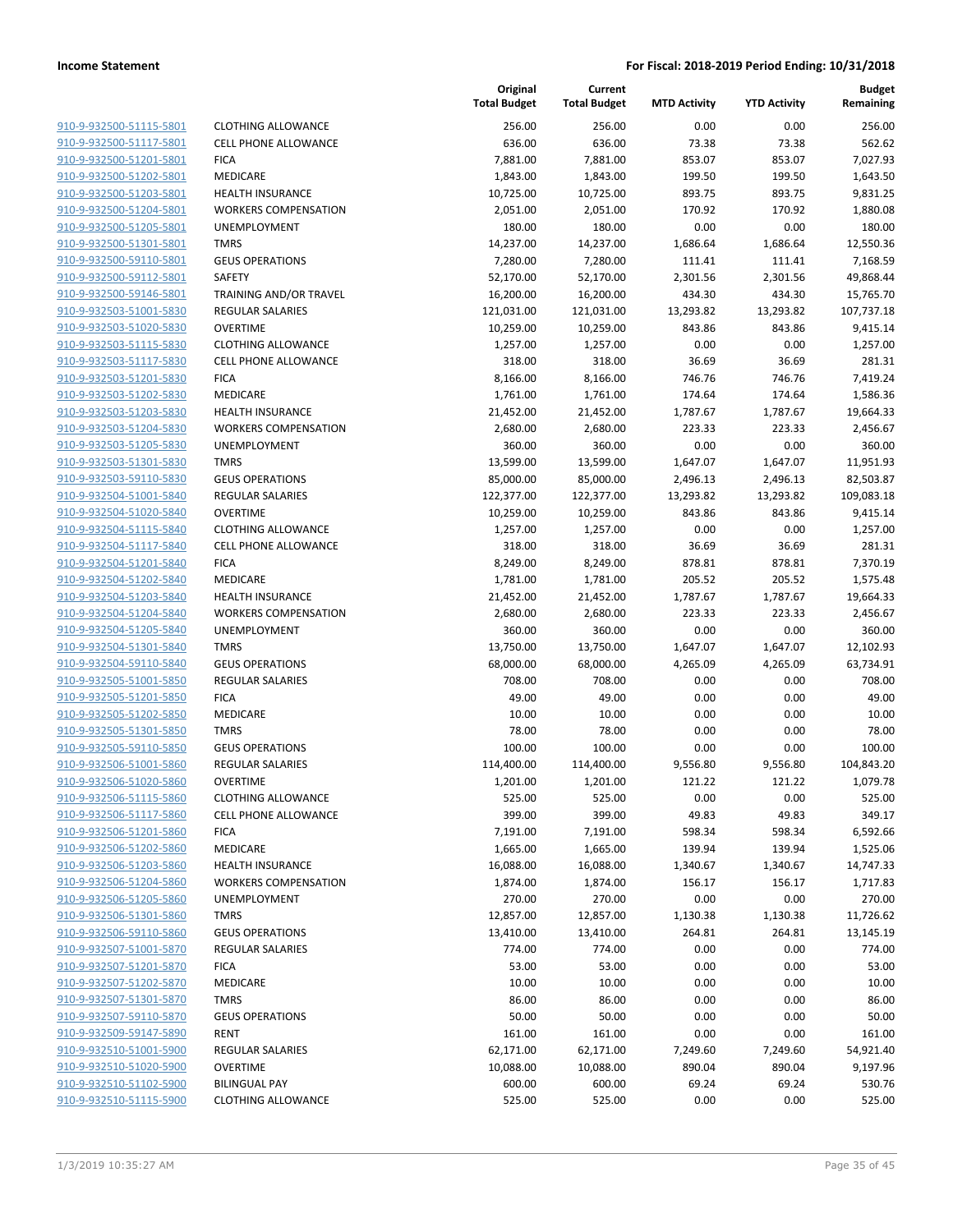|                                                    |                                        | Original<br><b>Total Budget</b> | Current<br><b>Total Budget</b> | <b>MTD Activity</b> | <b>YTD Activity</b> | <b>Budget</b><br>Remaining |
|----------------------------------------------------|----------------------------------------|---------------------------------|--------------------------------|---------------------|---------------------|----------------------------|
| 910-9-932510-51201-5900                            | <b>FICA</b>                            | 4,517.00                        | 4,517.00                       | 439.17              | 439.17              | 4,077.83                   |
| 910-9-932510-51202-5900                            | MEDICARE                               | 910.00                          | 910.00                         | 102.71              | 102.71              | 807.29                     |
| 910-9-932510-51203-5900                            | HEALTH INSURANCE                       | 10,725.00                       | 10,725.00                      | 893.75              | 893.75              | 9,831.25                   |
| 910-9-932510-51204-5900                            | <b>WORKERS COMPENSATION</b>            | 1,009.00                        | 1,009.00                       | 84.08               | 84.08               | 924.92                     |
| 910-9-932510-51205-5900                            | UNEMPLOYMENT                           | 180.00                          | 180.00                         | 0.00                | 0.00                | 180.00                     |
| 910-9-932510-51301-5900                            | <b>TMRS</b>                            | 7,030.00                        | 7,030.00                       | 953.87              | 953.87              | 6,076.13                   |
| 910-9-932510-59205-5900                            | <b>EQUIPMENT MAINTENANCE</b>           | 87,000.00                       | 87,000.00                      | 636.09              | 636.09              | 86,363.91                  |
| 910-9-932514-51001-5941                            | <b>REGULAR SALARIES</b>                | 492,457.00                      | 492,457.00                     | 42,055.52           | 42,055.52           | 450,401.48                 |
| 910-9-932514-51020-5941                            | <b>OVERTIME</b>                        | 53,651.00                       | 53,651.00                      | 4,816.47            | 4,816.47            | 48,834.53                  |
| 910-9-932514-51102-5941                            | <b>BILINGUAL PAY</b>                   | 1,185.00                        | 1,185.00                       | 92.32               | 92.32               | 1,092.68                   |
| 910-9-932514-51115-5941                            | <b>CLOTHING ALLOWANCE</b>              | 5,775.00                        | 5,775.00                       | 0.00                | 0.00                | 5,775.00                   |
| 910-9-932514-51201-5941                            | <b>FICA</b>                            | 33,922.00                       | 33,922.00                      | 2,720.88            | 2,720.88            | 31,201.12                  |
| 910-9-932514-51202-5941                            | MEDICARE                               | 7,160.00                        | 7,160.00                       | 636.34              | 636.34              | 6,523.66                   |
| 910-9-932514-51203-5941                            | <b>HEALTH INSURANCE</b>                | 114,973.00                      | 114,973.00                     | 9,581.08            | 9,581.08            | 105,391.92                 |
| 910-9-932514-51204-5941                            | <b>WORKERS COMPENSATION</b>            | 8,051.00                        | 8,051.00                       | 670.92              | 670.92              | 7,380.08                   |
| 910-9-932514-51205-5941                            | <b>UNEMPLOYMENT</b>                    | 1,929.00                        | 1,929.00                       | 186.97              | 186.97              | 1,742.03                   |
| 910-9-932514-51301-5941                            | <b>TMRS</b>                            | 55,288.00                       | 55,288.00                      | 5,449.19            | 5,449.19            | 49,838.81                  |
| 910-9-932514-59275-5941                            | POLES, OH, UG & SERVICES MAINTENANCE   | 204,000.00                      | 204,000.00                     | 8,177.06            | 8,177.06            | 195,822.94                 |
| 910-9-932515-51001-5950                            | <b>REGULAR SALARIES</b>                | 562.00                          | 562.00                         | 0.00                | 0.00                | 562.00                     |
| 910-9-932515-51201-5950                            | <b>FICA</b>                            | 39.00                           | 39.00                          | 0.00                | 0.00                | 39.00                      |
| 910-9-932515-51202-5950                            | MEDICARE                               | 8.00                            | 8.00                           | 0.00                | 0.00                | 8.00                       |
| 910-9-932515-51301-5950                            | <b>TMRS</b>                            | 64.00                           | 64.00                          | 0.00                | 0.00                | 64.00                      |
| 910-9-932515-59282-5950                            | <b>TRANSFORMERS MAINTENANCE</b>        | 7,000.00                        | 7,000.00                       | 0.00                | 0.00                | 7,000.00                   |
| 910-9-932516-51001-5960                            | REGULAR SALARIES                       | 12,231.00                       | 12,231.00                      | 1,083.18            | 1,083.18            | 11,147.82                  |
| 910-9-932516-51020-5960                            | <b>OVERTIME</b>                        | 1,337.00                        | 1,337.00                       | 250.12              | 250.12              | 1,086.88                   |
| 910-9-932516-51201-5960                            | <b>FICA</b>                            | 840.00                          | 840.00                         | 82.67               | 82.67               | 757.33                     |
| 910-9-932516-51202-5960                            | MEDICARE                               | 177.00                          | 177.00                         | 19.33               | 19.33               | 157.67                     |
| 910-9-932516-51205-5960                            | UNEMPLOYMENT                           | 40.00                           | 40.00                          | 0.00                | 0.00                | 40.00                      |
| 910-9-932516-51301-5960                            | <b>TMRS</b>                            | 1,369.00                        | 1,369.00                       | 154.93              | 154.93              | 1,214.07                   |
| 910-9-932516-59284-5960                            | ST LIGHTING & SIGNALS MAINTENANCE      | 10,000.00                       | 10,000.00                      | 678.06              | 678.06              | 9,321.94                   |
| 910-9-932517-51001-5970                            | <b>REGULAR SALARIES</b>                | 59,196.00                       | 59,196.00                      | 4,020.00            | 4,020.00            | 55,176.00                  |
| 910-9-932517-51020-5970                            | <b>OVERTIME</b>                        | 221.00                          | 221.00                         | 25.25               | 25.25               | 195.75                     |
| 910-9-932517-51115-5970                            | <b>CLOTHING ALLOWANCE</b>              | 525.00                          | 525.00                         | 0.00                | 0.00                | 525.00                     |
| 910-9-932517-51201-5970                            | <b>FICA</b>                            | 3,683.00                        | 3,683.00                       | 216.48              | 216.48              | 3,466.52                   |
| 910-9-932517-51202-5970                            | MEDICARE                               | 858.00                          | 858.00                         | 50.63               | 50.63               | 807.37                     |
| 910-9-932517-51203-5970                            | <b>HEALTH INSURANCE</b>                | 10,726.00                       | 10,726.00                      | 893.83              | 893.83              | 9,832.17                   |
| 910-9-932517-51204-5970                            | <b>WORKERS COMPENSATION</b>            | 997.00                          | 997.00                         | 83.08               | 83.08               | 913.92                     |
| 910-9-932517-51205-5970                            | UNEMPLOYMENT                           | 176.00                          | 176.00                         | 0.00                | 0.00                | 176.00                     |
| 910-9-932517-51301-5970                            | <b>TMRS</b>                            | 6,629.00                        | 6,629.00                       | 470.06              | 470.06              | 6,158.94                   |
| 910-9-932517-59270-5970                            | <b>METERS MAINTENANCE</b>              | 600.00                          | 600.00                         | 0.00                | 0.00                | 600.00                     |
| 910-9-932518-51001-5980                            | <b>REGULAR SALARIES</b>                | 1,826.00                        | 1,826.00                       | 421.87              | 421.87              | 1,404.13                   |
| 910-9-932518-51020-5980                            | <b>OVERTIME</b>                        | 205.00                          | 205.00                         | 137.90              | 137.90              | 67.10                      |
| 910-9-932518-51201-5980                            | <b>FICA</b>                            | 126.00                          | 126.00                         | 34.70               | 34.70               | 91.30                      |
| 910-9-932518-51202-5980                            | MEDICARE                               | 26.00                           | 26.00                          | 8.12                | 8.12                | 17.88                      |
| 910-9-932518-51205-5980                            | UNEMPLOYMENT                           | 9.00                            | 9.00                           | 0.00                | 0.00                | 9.00                       |
| 910-9-932518-51301-5980<br>910-9-932518-59288-5980 | <b>TMRS</b>                            | 204.00                          | 204.00                         | 65.04               | 65.04               | 138.96                     |
|                                                    | VAPOR LIGHTS MAINTENANCE               | 700.00                          | 700.00                         | 43.04<br>0.00       | 43.04<br>0.00       | 656.96                     |
| 910-9-932519-51001-5990<br>910-9-932519-51201-5990 | <b>REGULAR SALARIES</b><br><b>FICA</b> | 1,229.00<br>76.00               | 1,229.00<br>76.00              | 0.00                | 0.00                | 1,229.00<br>76.00          |
| 910-9-932519-51202-5990                            | <b>MEDICARE</b>                        | 18.00                           | 18.00                          | 0.00                | 0.00                | 18.00                      |
| 910-9-932519-51205-5990                            | UNEMPLOYMENT                           | 4.00                            | 4.00                           | 0.00                | 0.00                | 4.00                       |
| 910-9-932519-51301-5990                            | TMRS                                   | 138.00                          | 138.00                         | 0.00                | 0.00                | 138.00                     |
| 910-9-932590-59364-9900                            | <b>POLES</b>                           | 160,000.00                      | 160,000.00                     | 13,195.34           | 13,195.34           | 146,804.66                 |
| 910-9-932590-59365-9900                            | OH CONDUCTOR & DEVICES                 | 70,000.00                       | 70,000.00                      | 5,218.86            | 5,218.86            | 64,781.14                  |
| 910-9-932590-59366-9900                            | UG CONDUIT                             | 75,000.00                       | 75,000.00                      | 2,103.67            | 2,103.67            | 72,896.33                  |
| 910-9-932590-59367-9900                            | UG CONDUCTOR & DEVICES                 | 50,000.00                       | 50,000.00                      | 4,507.48            | 4,507.48            | 45,492.52                  |
| 910-9-932590-59368-9900                            | <b>TRANSFORMERS &amp; CAPACITORS</b>   | 150,000.00                      | 150,000.00                     | 24,214.63           | 24,214.63           | 125,785.37                 |
| 910-9-932590-59369-9900                            | SERVICE CONNECTIONS                    | 45,000.00                       | 45,000.00                      | 23.83               | 23.83               | 44,976.17                  |
| 910-9-932590-59370-9900                            | METERS                                 | 809,547.00                      | 809,547.00                     | 6,408.65            | 6,408.65            | 803,138.35                 |
|                                                    |                                        |                                 |                                |                     |                     |                            |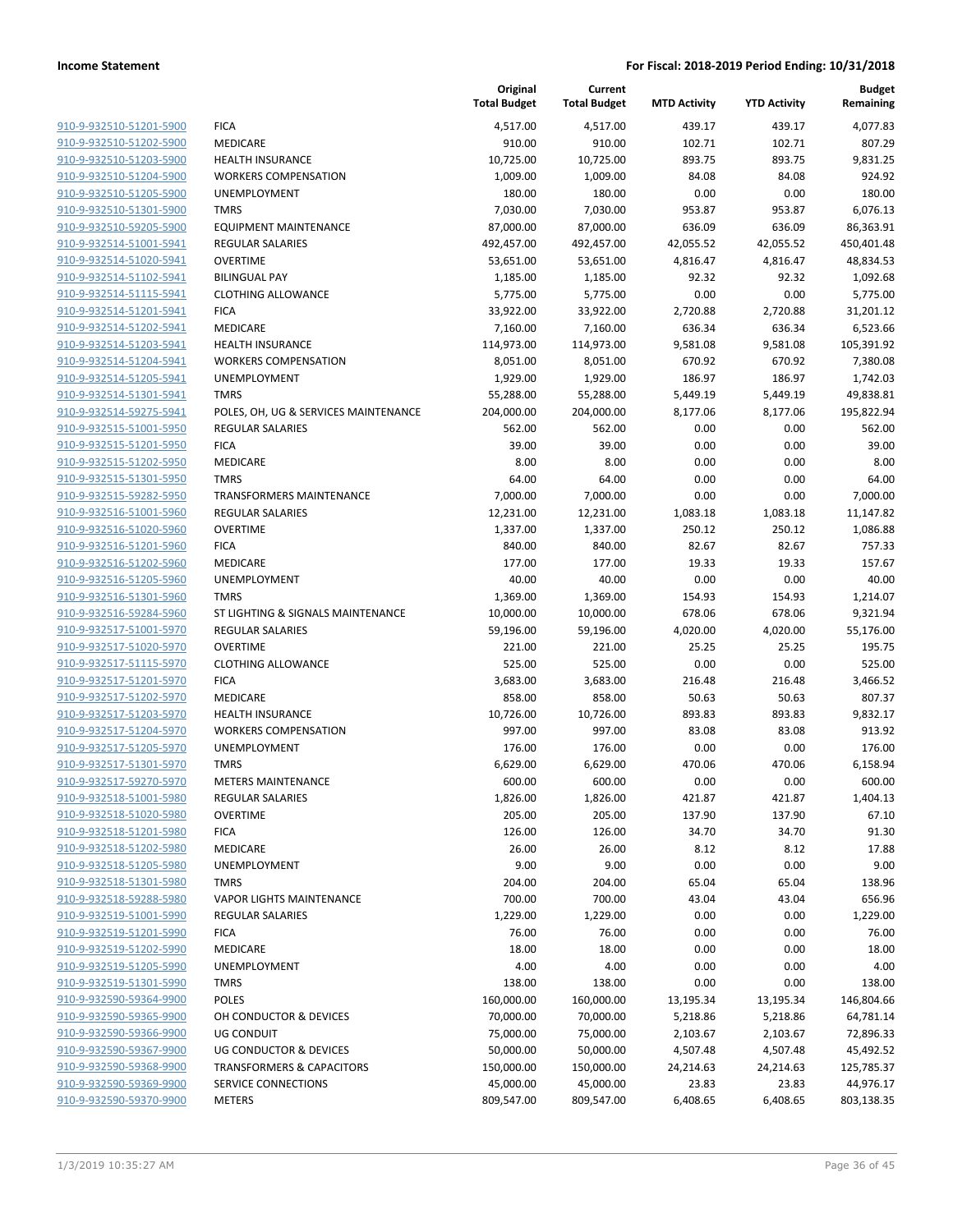|                                                    |                                        | Original<br><b>Total Budget</b> | Current<br><b>Total Budget</b> | <b>MTD Activity</b> | <b>YTD Activity</b> | <b>Budget</b><br>Remaining |
|----------------------------------------------------|----------------------------------------|---------------------------------|--------------------------------|---------------------|---------------------|----------------------------|
| 910-9-932590-59371-9900                            | <b>VAPOR LIGHTS</b>                    | 6,000.00                        | 6,000.00                       | 231.72              | 231.72              | 5,768.28                   |
| 910-9-932590-59375-9900                            | <b>STREET LIGHTING &amp; SIGNALS</b>   | 20,000.00                       | 20,000.00                      | 236.96              | 236.96              | 19,763.04                  |
| 910-9-932590-59392-9900                            | <b>TRANSPORTATION EQUIPMENT</b>        | 189,000.00                      | 189,000.00                     | 0.00                | 0.00                | 189,000.00                 |
| 910-9-932590-59396-9900                            | POWER OPERATED EQUIPMENT               | 120,000.00                      | 120,000.00                     | 0.00                | 0.00                | 120,000.00                 |
| 910-9-932590-59398-9900                            | MISCELLANEOUS EQUIPMENT                | 10,000.00                       | 10,000.00                      | 0.00                | 0.00                | 10,000.00                  |
| 910-9-932591-51001-9914                            | <b>REGULAR SALARIES</b>                | 19,515.00                       | 19,515.00                      | 12,092.29           | 12,092.29           | 7,422.71                   |
| 910-9-932591-51020-9914                            | <b>OVERTIME</b>                        | 0.00                            | 0.00                           | 630.90              | 630.90              | $-630.90$                  |
| 910-9-932591-51201-9914                            | <b>FICA</b>                            | 1,210.00                        | 1,210.00                       | 790.27              | 790.27              | 419.73                     |
| 910-9-932591-51202-9914                            | MEDICARE                               | 283.00                          | 283.00                         | 184.83              | 184.83              | 98.17                      |
| 910-9-932591-51205-9914                            | UNEMPLOYMENT                           | 0.00                            | 0.00                           | 8.45                | 8.45                | $-8.45$                    |
| 910-9-932591-51301-9914                            | <b>TMRS</b>                            | 2,186.00                        | 2,186.00                       | 1,175.92            | 1,175.92            | 1,010.08                   |
| 910-9-932592-51001-9915                            | REGULAR SALARIES                       | 24,513.00                       | 24,513.00                      | 17,210.47           | 17,210.47           | 7,302.53                   |
| 910-9-932592-51020-9915                            | <b>OVERTIME</b>                        | 0.00                            | 0.00                           | 3,052.85            | 3,052.85            | $-3,052.85$                |
| 910-9-932592-51201-9915                            | <b>FICA</b>                            | 1,520.00                        | 1,520.00                       | 1,257.76            | 1,257.76            | 262.24                     |
| 910-9-932592-51202-9915                            | MEDICARE                               | 356.00                          | 356.00                         | 294.16              | 294.16              | 61.84                      |
| 910-9-932592-51205-9915                            | UNEMPLOYMENT                           | 0.00                            | 0.00                           | 7.80                | 7.80                | $-7.80$                    |
| 910-9-932592-51301-9915                            | <b>TMRS</b>                            | 2,746.00                        | 2,746.00                       | 2,095.22            | 2,095.22            | 650.78                     |
| 910-9-932593-51001-9916                            | <b>REGULAR SALARIES</b>                | 29,382.00                       | 29,382.00                      | 7,567.54            | 7,567.54            | 21,814.46                  |
| 910-9-932593-51020-9916                            | <b>OVERTIME</b>                        | 0.00                            | 0.00                           | 734.69              | 734.69              | $-734.69$                  |
| 910-9-932593-51201-9916                            | <b>FICA</b>                            | 1,822.00                        | 1,822.00                       | 516.25              | 516.25              | 1,305.75                   |
| 910-9-932593-51202-9916                            | MEDICARE                               | 426.00                          | 426.00                         | 120.74              | 120.74              | 305.26                     |
| 910-9-932593-51205-9916                            | UNEMPLOYMENT                           | 0.00                            | 0.00                           | 20.78               | 20.78               | $-20.78$                   |
| 910-9-932593-51301-9916                            | <b>TMRS</b>                            | 3,291.00                        | 3,291.00                       | 967.56              | 967.56              | 2,323.44                   |
| 910-9-932594-51001-9917                            | <b>REGULAR SALARIES</b>                | 13,300.00                       | 13,300.00                      | 3,033.82            | 3,033.82            | 10,266.18                  |
| 910-9-932594-51020-9917                            | <b>OVERTIME</b>                        | 0.00                            | 0.00                           | 760.99              | 760.99              | $-760.99$                  |
| 910-9-932594-51201-9917                            | <b>FICA</b>                            | 825.00                          | 825.00                         | 236.71              | 236.71              | 588.29                     |
| 910-9-932594-51202-9917                            | MEDICARE                               | 193.00                          | 193.00                         | 55.37               | 55.37               | 137.63                     |
| 910-9-932594-51205-9917<br>910-9-932594-51301-9917 | UNEMPLOYMENT                           | 0.00                            | 0.00                           | 12.29               | 12.29               | $-12.29$                   |
| 910-9-932595-51001-9918                            | <b>TMRS</b><br><b>REGULAR SALARIES</b> | 1,490.00                        | 1,490.00                       | 443.63              | 443.63              | 1,046.37<br>$-902.77$      |
| 910-9-932595-51201-9918                            | <b>FICA</b>                            | 1,225.00<br>76.00               | 1,225.00<br>76.00              | 2,127.77<br>131.92  | 2,127.77<br>131.92  | $-55.92$                   |
| 910-9-932595-51202-9918                            | MEDICARE                               | 18.00                           | 18.00                          | 30.85               | 30.85               | $-12.85$                   |
| 910-9-932595-51205-9918                            | UNEMPLOYMENT                           | 0.00                            | 0.00                           | 6.36                | 6.36                | $-6.36$                    |
| 910-9-932595-51301-9918                            | <b>TMRS</b>                            | 138.00                          | 138.00                         | 247.25              | 247.25              | $-109.25$                  |
| 910-9-932596-51001-9919                            | <b>REGULAR SALARIES</b>                | 615.00                          | 615.00                         | 415.88              | 415.88              | 199.12                     |
| 910-9-932596-51201-9919                            | <b>FICA</b>                            | 39.00                           | 39.00                          | 25.79               | 25.79               | 13.21                      |
| 910-9-932596-51202-9919                            | <b>MEDICARE</b>                        | 9.00                            | 9.00                           | 6.03                | 6.03                | 2.97                       |
| 910-9-932596-51301-9919                            | <b>TMRS</b>                            | 69.00                           | 69.00                          | 48.32               | 48.32               | 20.68                      |
| 910-9-932597-51001-9920                            | <b>REGULAR SALARIES</b>                | 2,040.00                        | 2,040.00                       | 439.83              | 439.83              | 1,600.17                   |
| 910-9-932597-51020-9920                            | <b>OVERTIME</b>                        | 0.00                            | 0.00                           | 108.68              | 108.68              | $-108.68$                  |
| 910-9-932597-51201-9920                            | <b>FICA</b>                            | 127.00                          | 127.00                         | 34.00               | 34.00               | 93.00                      |
| 910-9-932597-51202-9920                            | MEDICARE                               | 30.00                           | 30.00                          | 7.95                | 7.95                | 22.05                      |
| 910-9-932597-51301-9920                            | <b>TMRS</b>                            | 229.00                          | 229.00                         | 63.74               | 63.74               | 165.26                     |
| 910-9-932598-51001-9921                            | <b>REGULAR SALARIES</b>                | 145.00                          | 145.00                         | 0.00                | 0.00                | 145.00                     |
| 910-9-932598-51201-9921                            | <b>FICA</b>                            | 9.00                            | 9.00                           | 0.00                | 0.00                | 9.00                       |
| 910-9-932598-51202-9921                            | <b>MEDICARE</b>                        | 3.00                            | 3.00                           | 0.00                | 0.00                | 3.00                       |
| 910-9-932598-51301-9921                            | <b>TMRS</b>                            | 17.00                           | 17.00                          | 0.00                | 0.00                | 17.00                      |
| 910-9-932599-51001-9922                            | <b>REGULAR SALARIES</b>                | 270.00                          | 270.00                         | 0.00                | 0.00                | 270.00                     |
| 910-9-932599-51201-9922                            | <b>FICA</b>                            | 17.00                           | 17.00                          | 0.00                | 0.00                | 17.00                      |
| 910-9-932599-51202-9922                            | <b>MEDICARE</b>                        | 4.00                            | 4.00                           | 0.00                | 0.00                | 4.00                       |
| 910-9-932599-51301-9922                            | <b>TMRS</b>                            | 31.00                           | 31.00                          | 0.00                | 0.00                | 31.00                      |
| 910-9-970000-59703-4030                            | <b>DEPRECIATION EXPENSE</b>            | 2,957,960.00                    | 2,957,960.00                   | 0.00                | 0.00                | 2,957,960.00               |
| 910-9-970000-59720-9705                            | <b>BANK FEES</b>                       | 25,000.00                       | 25,000.00                      | 169.94              | 169.94              | 24,830.06                  |
| 910-9-970000-59730-9250                            | <b>INVENTORY LOSS/GAIN</b>             | 1,000.00                        | 1,000.00                       | 0.00                | 0.00                | 1,000.00                   |
| 910-9-970000-59731-9250                            | <b>GASOLINE LOSSES/GAINS</b>           | 500.00                          | 500.00                         | $-28.27$            | $-28.27$            | 528.27                     |
| 910-9-970000-59732-9250                            | FUEL OIL LOSSES/GAINS                  | 500.00                          | 500.00                         | 0.00                | 0.00                | 500.00                     |
| 910-9-970000-59734-4210                            | ASSET DISPOSAL LOSSES/GAINS            | 1,000.00                        | 1,000.00                       | 0.00                | 0.00                | 1,000.00                   |
| 910-9-970000-59750-9260                            | <b>ACCRUED PTO PAY</b>                 | 125,000.00                      | 125,000.00                     | 0.00                | 0.00                | 125,000.00                 |
| 910-9-970000-59770-9997                            | CONTINGENCY                            | 350,000.00                      | 350,000.00                     | 0.00                | 0.00                | 350,000.00                 |
|                                                    |                                        |                                 |                                |                     |                     |                            |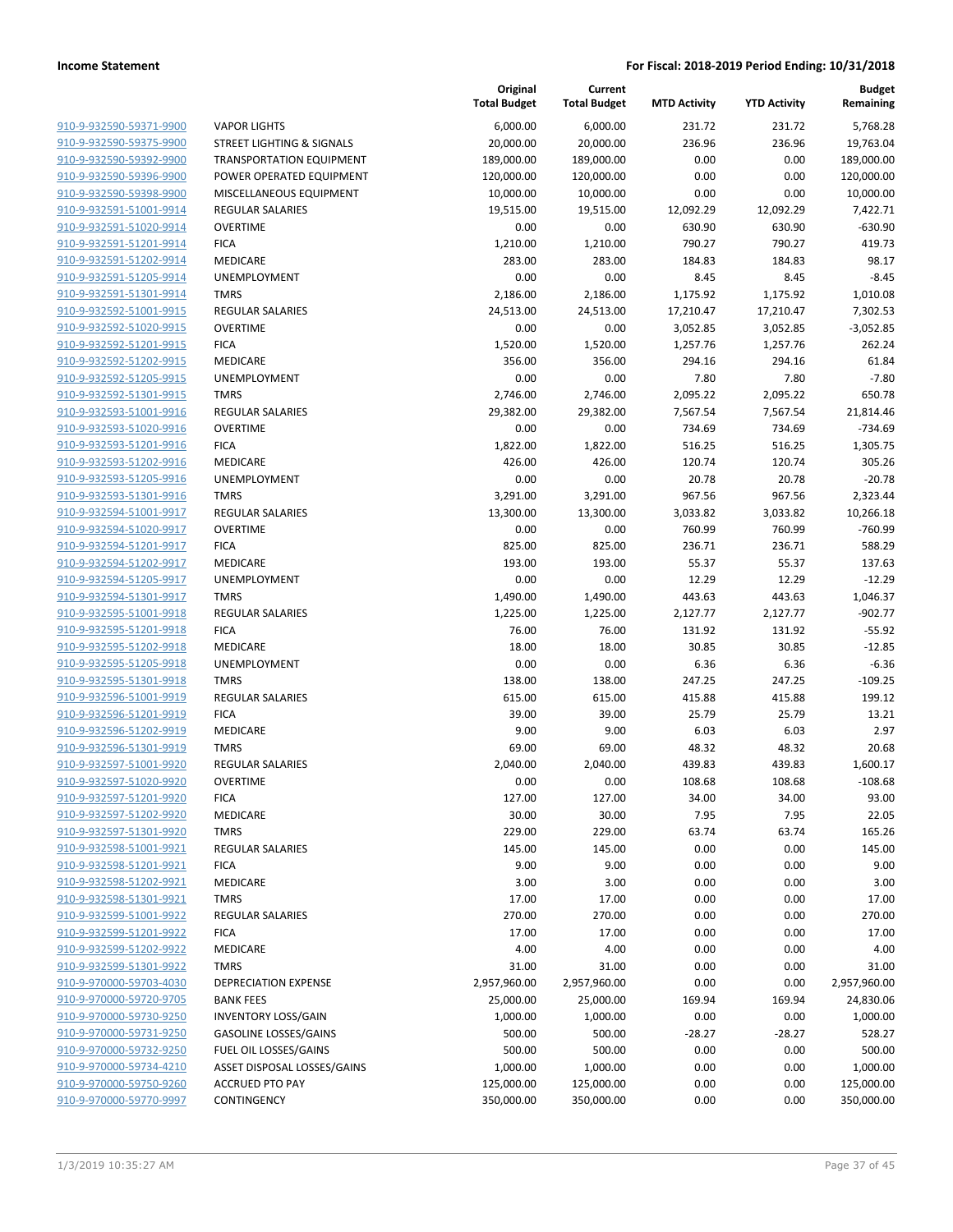|                                                   |                                                        | Original<br><b>Total Budget</b> | Current<br><b>Total Budget</b> | <b>MTD Activity</b> | <b>YTD Activity</b> | <b>Budget</b><br>Remaining |
|---------------------------------------------------|--------------------------------------------------------|---------------------------------|--------------------------------|---------------------|---------------------|----------------------------|
| 910-9-970000-59771-9997                           | PAYROLL CONTINGENCY                                    | 125,488.00                      | 125,488.00                     | 0.00                | 0.00                | 125,488.00                 |
| 910-9-970000-59780-9240                           | PROPERTY INSURANCE                                     | 153,000.00                      | 153,000.00                     | 178,571.11          | 178,571.11          | $-25,571.11$               |
| 910-9-970000-59781-9250                           | <b>LIABILITY INSURANCE</b>                             | 67,500.00                       | 67,500.00                      | 79,347.42           | 79,347.42           | $-11,847.42$               |
| 910-9-980000-59841-4280                           | AMORTIZATION OF DISCOUNT                               | $-42,051.00$                    | $-42,051.00$                   | 0.00                | 0.00                | $-42,051.00$               |
| 910-9-990000-59901-9270                           | XFER to COG - FRANCHISE FEES                           | 2,776,548.00                    | 2,776,548.00                   | 0.00                | 0.00                | 2,776,548.00               |
| 910-9-990000-59902-9200                           | XFER to COG- ADMIN EXPENSES                            | 261,772.00                      | 261,772.00                     | 21,814.33           | 21,814.33           | 239,957.67                 |
| 910-9-990000-59903-4082                           | XFER to COG - PILOT                                    | 326,809.00                      | 326,809.00                     | 0.00                | 0.00                | 326,809.00                 |
| 910-9-990000-59912-9999                           | XFER TO 912 - DEBT SERVICE                             | 8,732,723.00                    | 8,732,723.00                   | 727,726.92          | 727,726.92          | 8,004,996.08               |
| 910-9-990000-59926-9330                           | XFER to COG - GARAGE                                   | 69,686.00                       | 69,686.00                      | 5,807.17            | 5,807.17            | 63,878.83                  |
| 910-9-990000-59927-9200                           | XFER to COG - INSURANCE                                | 18,401.00                       | 18,401.00                      | 1,533.42            | 1,533.42            | 16,867.58                  |
| 910-9-990000-59928-9200                           | XFER to COG - IT                                       | 26,049.00                       | 26,049.00                      | 2,165.50            | 2,165.50            | 23,883.50                  |
| 910-9-990000-59930-9270                           | XFER to GBOD                                           | 555,310.00                      | 555,310.00                     | 0.00                | 0.00                | 555,310.00                 |
|                                                   | <b>Expense Total:</b>                                  | 61,630,669.69                   | 61,630,669.69                  | 3,821,616.59        | 3,821,616.59        | 57,809,053.10              |
|                                                   | Fund: 910 - ELECTRIC OPERATING FUND Surplus (Deficit): | -846,694.69                     | -846,694.69                    | 1,285,026.59        | 1,285,026.59        | -2,131,721.28              |
| Fund: 911 - ELECTRIC DEBT REDUCTION               |                                                        |                                 |                                |                     |                     |                            |
| Revenue                                           |                                                        |                                 |                                |                     |                     |                            |
| 911-9-000000-49801-4190                           | <b>INTEREST INCOME</b>                                 | 0.00                            | 0.00                           | 2,862.23            | 2,862.23            | $-2,862.23$                |
|                                                   | <b>Revenue Total:</b>                                  | 0.00                            | 0.00                           | 2,862.23            | 2,862.23            | $-2,862.23$                |
|                                                   | Fund: 911 - ELECTRIC DEBT REDUCTION Total:             | 0.00                            | 0.00                           | 2,862.23            | 2,862.23            | $-2,862.23$                |
| Fund: 912 - ELECTRIC DEBT SERVICE                 |                                                        |                                 |                                |                     |                     |                            |
| Revenue<br>912-9-000000-49710-4999                | TRANFSER FROM GEUS 910 - ELECTRIC OP                   | 8,732,723.00                    | 8,732,723.00                   | 727,726.92          | 727,726.92          | 8,004,996.08               |
|                                                   | <b>Revenue Total:</b>                                  | 8,732,723.00                    | 8,732,723.00                   | 727,726.92          | 727,726.92          | 8,004,996.08               |
| <b>Expense</b>                                    |                                                        |                                 |                                |                     |                     |                            |
| 912-9-980000-59801-9800                           | PAYING AGENT FEES                                      | 1,000.00                        | 1,000.00                       | 0.00                | 0.00                | 1,000.00                   |
| 912-9-980000-59810-9800                           | ARBITRAGE                                              | 5,000.00                        | 5,000.00                       | 0.00                | 0.00                | 5,000.00                   |
| 912-9-980000-59811-9800                           | CONTINUING DISCLOSURE                                  | 1,000.00                        | 1,000.00                       | 0.00                | 0.00                | 1,000.00                   |
| 912-9-980000-59820-9800                           | <b>SURETY BOND</b>                                     | 800.00                          | 800.00                         | 0.00                | 0.00                | 800.00                     |
| 912-9-980000-59852-9800                           | PRINCIPAL 2008 ISSUE                                   | 515,000.00                      | 515,000.00                     | 0.00                | 0.00                | 515,000.00                 |
| 912-9-980000-59853-4270                           | INTEREST 2008 ISSUE                                    | 648,169.00                      | 648,169.00                     | 0.00                | 0.00                | 648,169.00                 |
| 912-9-980000-59856-9800                           | PRINCIPAL 2010 ISSUE                                   | 1,745,000.00                    | 1,745,000.00                   | 0.00                | 0.00                | 1,745,000.00               |
| 912-9-980000-59857-4270                           | INTEREST 2010 ISSUE                                    | 2,542,165.00                    | 2,542,165.00                   | 0.00                | 0.00                | 2,542,165.00               |
| 912-9-980000-59858-9800                           | Principal on 2015 Tax-Exempt                           | 2,447,000.00                    | 2,447,000.00                   | 0.00                | 0.00                | 2,447,000.00               |
| 912-9-980000-59859-4270                           | Interest on 2015 Tax Exempt                            | 20,922.00                       | 20,922.00                      | 0.00                | 0.00                | 20,922.00                  |
| 912-9-980000-59860-9800                           | Principal on 2015 Taxable                              | 796,000.00                      | 796,000.00                     | 0.00                | 0.00                | 796,000.00                 |
| 912-9-980000-59861-4270                           | Interest on 2015 Taxable                               | 10,667.00                       | 10,667.00                      | 0.00                | 0.00                | 10,667.00                  |
|                                                   | <b>Expense Total:</b>                                  | 8,732,723.00                    | 8,732,723.00                   | 0.00                | 0.00                | 8,732,723.00               |
|                                                   | Fund: 912 - ELECTRIC DEBT SERVICE Surplus (Deficit):   | 0.00                            | 0.00                           | 727,726.92          | 727,726.92          | -727,726.92                |
| Fund: 913 - ELECTRIC CONSTRUCTION FUND<br>Revenue |                                                        |                                 |                                |                     |                     |                            |
| 913-9-000000-49801-4190                           | <b>INTEREST INCOME</b>                                 | 400.00                          | 400.00                         | 95.51               | 95.51               | 304.49                     |
|                                                   | <b>Revenue Total:</b>                                  | 400.00                          | 400.00                         | 95.51               | 95.51               | 304.49                     |
|                                                   | Fund: 913 - ELECTRIC CONSTRUCTION FUND Total:          | 400.00                          | 400.00                         | 95.51               | 95.51               | 304.49                     |
| Fund: 950 - CABLE / INTERNET                      |                                                        |                                 |                                |                     |                     |                            |
| Revenue                                           |                                                        |                                 |                                |                     |                     |                            |
| 950-9-000000-48001-3950                           | <b>CABLE REVENUES</b>                                  | 3,036,210.00                    | 3,036,210.00                   | 230,467.42          | 230,467.42          | 2,805,742.58               |
| 950-9-000000-48002-3950                           | MOVIE PAY-PER-VIEW                                     | 100.00                          | 100.00                         | 0.00                | 0.00                | 100.00                     |
| 950-9-000000-48003-3950                           | SET-TOP                                                | 170,000.00                      | 170,000.00                     | 12,625.78           | 12,625.78           | 157,374.22                 |
| 950-9-000000-48030-3950                           | <b>CONTRACT CHANNELS</b>                               | 9,600.00                        | 9,600.00                       | 800.00              | 800.00              | 8,800.00                   |
| 950-9-000000-48040-3950                           | <b>BROADCASTS</b>                                      | 600.00                          | 600.00                         | 100.00              | 100.00              | 500.00                     |
| 950-9-000000-48101-3950                           | <b>INTERNET REVENUES</b>                               | 2,649,815.00                    | 2,649,815.00                   | 208,686.05          | 208,686.05          | 2,441,128.95               |
| 950-9-000000-48201-3950                           | LATE CHARGES                                           | 75,000.00                       | 75,000.00                      | 6,149.31            | 6,149.31            | 68,850.69                  |
| 950-9-000000-48202-3950                           | SERVICE CHARGES                                        | 60,000.00                       | 60,000.00                      | 5,036.63            | 5,036.63            | 54,963.37                  |
| 950-9-000000-48203-3950                           | LOST/DAMAGED EQUIPMENT                                 | 30,000.00                       | 30,000.00                      | 4,800.00            | 4,800.00            | 25,200.00                  |
| 950-9-000000-48301-3950                           | <b>TRANSFER TO COG</b>                                 | 299,164.00                      | 299,164.00                     | 23,006.33           | 23,006.33           | 276,157.67                 |
| 950-9-000000-48307-3950                           | <b>TRANSFER TO GBOD</b>                                | 59,833.00                       | 59,833.00                      | 4,601.30            | 4,601.30            | 55,231.70                  |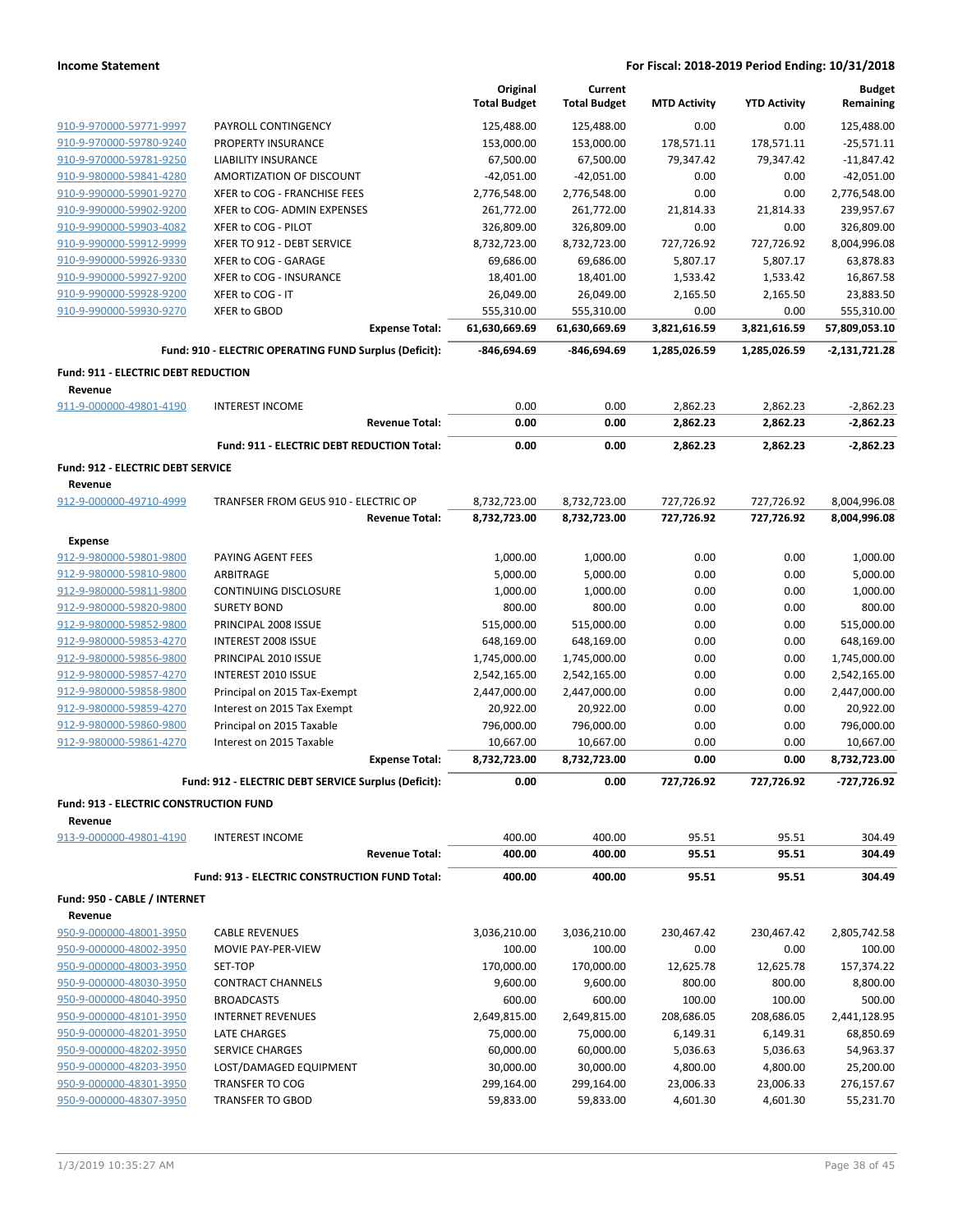|                                                    |                                                | Original<br><b>Total Budget</b> | Current<br><b>Total Budget</b> | <b>MTD Activity</b> | <b>YTD Activity</b> | <b>Budget</b><br>Remaining |
|----------------------------------------------------|------------------------------------------------|---------------------------------|--------------------------------|---------------------|---------------------|----------------------------|
| 950-9-000000-48434-3950                            | <b>CHANNEL 34</b>                              | 2,000.00                        | 2,000.00                       | 100.00              | 100.00              | 1,900.00                   |
| 950-9-000000-48488-3950                            | <b>AD INSERTIONS</b>                           | 30,000.00                       | 30,000.00                      | 6,499.60            | 6,499.60            | 23,500.40                  |
| 950-9-000000-48498-3950                            | <b>PRODUCTION REVENUES</b>                     | 75.00                           | 75.00                          | 0.00                | 0.00                | 75.00                      |
| 950-9-000000-48501-3950                            | <b>CUSTOMER AID TO CONSTRUCTION</b>            | 2,500.00                        | 2,500.00                       | 0.00                | 0.00                | 2,500.00                   |
| 950-9-000000-48502-3950                            | OTHER REIMBURSEMENTS                           | 500.00                          | 500.00                         | 0.00                | 0.00                | 500.00                     |
| 950-9-000000-48503-3950                            | FIBER MAINTENANCE FEES                         | 2,772.00                        | 2,772.00                       | 0.00                | 0.00                | 2,772.00                   |
| 950-9-000000-48801-4190                            | INTEREST INCOME                                | 2,000.00                        | 2,000.00                       | 1,052.21            | 1,052.21            | 947.79                     |
| 950-9-000000-48991-3950                            | GEUS ELECTRIC PAYMENT FOR INTERNET             | 38,000.00                       | 38,000.00                      | 0.00                | 0.00                | 38,000.00                  |
| 950-9-000000-48993-3950                            | GEUS ELECTRIC PAYMENT FOR PUBLIC SVC           | 15,000.00                       | 15,000.00                      | 0.00                | 0.00                | 15,000.00                  |
| 950-9-000000-48994-3950                            | LEASE OF DARK FIBER                            | 206,520.00                      | 206,520.00                     | 0.00                | 0.00                | 206,520.00                 |
| 950-9-000000-48995-3950                            | <b>COLOCATION FOR SCADA &amp; PHONE SYSTEM</b> | 20,000.00                       | 20,000.00                      | 0.00                | 0.00                | 20,000.00                  |
|                                                    | <b>Revenue Total:</b>                          | 6,709,689.00                    | 6,709,689.00                   | 503,924.63          | 503,924.63          | 6,205,764.37               |
| <b>Expense</b>                                     |                                                |                                 |                                |                     |                     |                            |
| 950-9-951050-51001-8500                            | <b>REGULAR SALARIES</b>                        | 64,293.00                       | 64,293.00                      | 7,308.40            | 7,308.40            | 56,984.60                  |
| 950-9-951050-51115-8500                            | <b>CLOTHING ALLOWANCE</b>                      | 123.00                          | 123.00                         | 0.00                | 0.00                | 123.00                     |
| 950-9-951050-51116-8500                            | CAR ALLOWANCE                                  | 975.00                          | 975.00                         | 225.00              | 225.00              | 750.00                     |
| 950-9-951050-51117-8500                            | <b>CELL PHONE ALLOWANCE</b>                    | 312.00                          | 312.00                         | 36.00               | 36.00               | 276.00                     |
| 950-9-951050-51201-8500                            | <b>FICA</b>                                    | 4,071.00                        | 4,071.00                       | 388.74              | 388.74              | 3,682.26                   |
| 950-9-951050-51202-8500                            | MEDICARE                                       | 952.00                          | 952.00                         | 90.92               | 90.92               | 861.08                     |
| 950-9-951050-51203-8500                            | <b>HEALTH INSURANCE</b>                        | 6,436.00                        | 6,436.00                       | 536.33              | 536.33              | 5,899.67                   |
| 950-9-951050-51204-8500                            | <b>WORKERS COMPENSATION</b>                    | 1,044.00                        | 1,044.00                       | 87.00               | 87.00               | 957.00                     |
| 950-9-951050-51205-8500                            | UNEMPLOYMENT                                   | 108.00                          | 108.00                         | 0.00                | 0.00                | 108.00                     |
| 950-9-951050-51301-8500                            | <b>TMRS</b>                                    | 7,353.00                        | 7,353.00                       | 879.54              | 879.54              | 6,473.46                   |
| 950-9-951050-59110-8500                            | <b>GEUS OPERATIONS</b>                         | 115,000.00                      | 115,000.00                     | 2,144.43            | 2,144.43            | 112,855.57                 |
| 950-9-951050-59141-8500                            | <b>UTILITY BILLS</b>                           | 69,600.00                       | 69,600.00                      | 6,709.22            | 6,709.22            | 62,890.78                  |
| 950-9-951050-59191-8500                            | POLE USE                                       | 18,800.00                       | 18,800.00                      | 0.00                | 0.00                | 18,800.00                  |
| 950-9-951051-51001-8510                            | <b>REGULAR SALARIES</b>                        | 68,204.00                       | 68,204.00                      | 7,703.99            | 7,703.99            | 60,500.01                  |
| 950-9-951051-51020-8510                            | <b>OVERTIME</b>                                | 4,919.00                        | 4,919.00                       | 121.65              | 121.65              | 4,797.35                   |
| 950-9-951051-51117-8510                            | <b>CELL PHONE ALLOWANCE</b>                    | 432.00                          | 432.00                         | 49.83               | 49.83               | 382.17                     |
| 950-9-951051-51201-8510                            | <b>FICA</b>                                    | 4,561.00                        | 4,561.00                       | 470.00              | 470.00              | 4,091.00                   |
| 950-9-951051-51202-8510                            | MEDICARE                                       | 996.00                          | 996.00                         | 109.91              | 109.91              | 886.09                     |
| 950-9-951051-51203-8510                            | <b>HEALTH INSURANCE</b>                        | 21,450.00                       | 21,450.00                      | 1,787.50            | 1,787.50            | 19,662.50                  |
| 950-9-951051-51204-8510                            | <b>WORKERS COMPENSATION</b>                    | 1,107.00                        | 1,107.00                       | 92.25               | 92.25               | 1,014.75                   |
| 950-9-951051-51205-8510                            | UNEMPLOYMENT                                   | 360.00                          | 360.00                         | 0.00                | 0.00                | 360.00                     |
| 950-9-951051-51301-8510                            | <b>TMRS</b>                                    | 7,687.00                        | 7,687.00                       | 915.13              | 915.13              | 6,771.87                   |
| 950-9-951051-59110-8510                            | <b>GEUS OPERATIONS</b>                         | 12,000.00                       | 12,000.00                      | 0.00                | 0.00                | 12,000.00                  |
| 950-9-951051-59151-8510                            | <b>BASIC PROGRAM EXPENSE</b>                   | 2,891,854.00                    | 2,891,854.00                   | 22,454.68           | 22,454.68           | 2,869,399.32               |
| 950-9-951051-59152-8510                            | PREMIUM PROGRAM EXPENSE                        | 78,842.00                       | 78,842.00                      | 0.00                | 0.00                | 78,842.00                  |
| 950-9-951051-59154-8510                            | <b>TIVO Fees</b>                               | 37,907.00                       | 37,907.00                      | 0.00                | 0.00                | 37,907.00                  |
| 950-9-951051-59155-8510                            | OTHER PROGRAM EXPENSE                          | 7,500.00                        | 7,500.00                       | 0.00                | 0.00                | 7,500.00                   |
| 950-9-951052-51001-8520                            | REGULAR SALARIES                               | 66,363.00                       | 66,363.00                      | 7,551.36            | 7,551.36            | 58,811.64                  |
| 950-9-951052-51115-8520                            | <b>CLOTHING ALLOWANCE</b>                      | 123.00                          | 123.00                         | 0.00                | 0.00                | 123.00                     |
| 950-9-951052-51116-8520                            | CAR ALLOWANCE                                  | 975.00                          | 975.00                         | 0.00                | 0.00                | 975.00                     |
| 950-9-951052-51117-8520                            | <b>CELL PHONE ALLOWANCE</b>                    | 408.00                          | 408.00                         | 47.04               | 47.04               | 360.96                     |
| 950-9-951052-51201-8520                            | <b>FICA</b>                                    | 4,205.00                        | 4,205.00                       | 471.10              | 471.10              | 3,733.90                   |
| 950-9-951052-51202-8520                            | MEDICARE                                       | 983.00                          | 983.00                         | 110.18              | 110.18              | 872.82                     |
| 950-9-951052-51203-8520                            | <b>HEALTH INSURANCE</b>                        | 7,508.00                        | 7,508.00                       | 625.67              | 625.67              | 6,882.33                   |
| 950-9-951052-51204-8520                            | <b>WORKERS COMPENSATION</b>                    | 1,078.00                        | 1,078.00                       | 89.83               | 89.83               | 988.17                     |
| 950-9-951052-51205-8520                            | UNEMPLOYMENT                                   | 126.00                          | 126.00                         | 0.00                | 0.00                | 126.00                     |
| 950-9-951052-51301-8520                            | <b>TMRS</b>                                    | 7,596.00                        | 7,596.00                       | 882.94              | 882.94              | 6,713.06                   |
| 950-9-951052-59110-8520                            | <b>GEUS OPERATIONS</b>                         | 120,000.00                      | 120,000.00                     | 2,148.56            | 2,148.56            | 117,851.44                 |
| 950-9-951052-59150-8520                            | <b>ISP SERVICE EXPENSE</b>                     | 722,640.00                      | 722,640.00                     | 35,060.00           | 35,060.00           | 687,580.00                 |
| 950-9-951053-51001-8530                            | REGULAR SALARIES                               | 49,587.00                       | 49,587.00                      | 5,607.89            | 5,607.89            | 43,979.11                  |
| 950-9-951053-51020-8530                            | <b>OVERTIME</b>                                | 3,576.00                        | 3,576.00                       | 60.69               | 60.69               | 3,515.31                   |
| 950-9-951053-51117-8530<br>950-9-951053-51201-8530 | <b>CELL PHONE ALLOWANCE</b>                    | 432.00                          | 432.00                         | 49.83               | 49.83               | 382.17                     |
| 950-9-951053-51202-8530                            | <b>FICA</b>                                    | 3,323.00                        | 3,323.00                       | 353.87              | 353.87              | 2,969.13                   |
| 950-9-951053-51203-8530                            | MEDICARE<br><b>HEALTH INSURANCE</b>            | 725.00<br>10,725.00             | 725.00                         | 82.75<br>893.75     | 82.75<br>893.75     | 642.25                     |
| 950-9-951053-51204-8530                            | <b>WORKERS COMPENSATION</b>                    | 805.00                          | 10,725.00<br>805.00            | 67.08               | 67.08               | 9,831.25<br>737.92         |
|                                                    |                                                |                                 |                                |                     |                     |                            |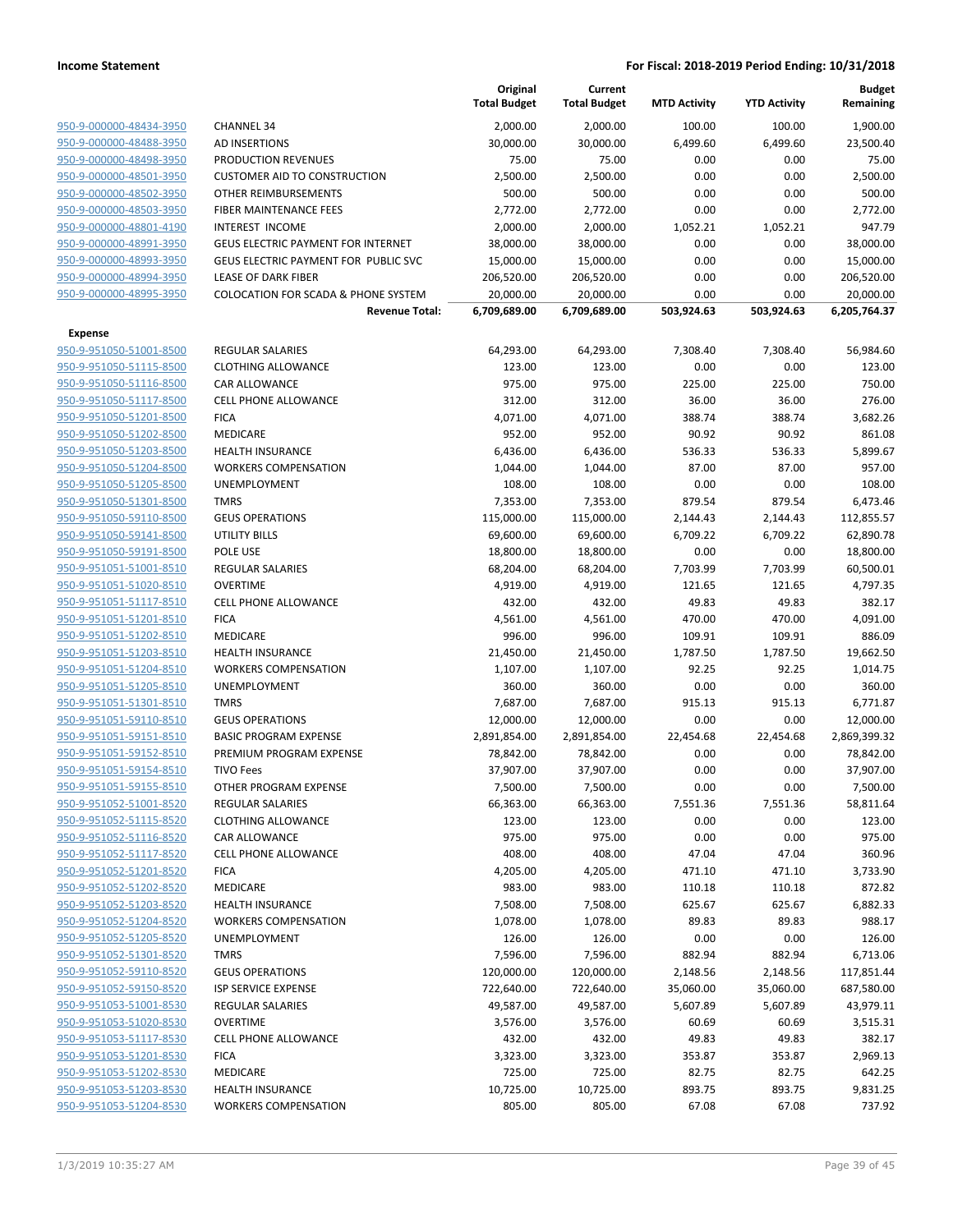| 950-9-951053-51205-8530                                   |
|-----------------------------------------------------------|
| 950-9-951053-51301-8530                                   |
| 950-9-951053-59110-8530                                   |
| 950-9-951053-59160-8530                                   |
| <u>950-9-951053-59164-8530</u>                            |
| 950-9-951054-51001-8540                                   |
| 950-9-951054-51020-8540                                   |
| 950-9-951054-51117-8540                                   |
| 950-9-951054-51201-8540                                   |
| 950-9-951054-51202-8540                                   |
| 950-9-951054-51203-8540                                   |
| 950-9-951054-51204-8540                                   |
| 950-9-951054-51205-8540                                   |
| 950-9-951054-51301-8540                                   |
| <u>950-9-951054-59110-8540</u>                            |
| <u>950-9-951055-51001-8550</u>                            |
| 950-9-951055-51020-8550                                   |
| 950-9-951055-51102-8550                                   |
| 950-9-951055-51115-8550                                   |
| <u>950-9-951055-51116-8550</u>                            |
| 950-9-951055-51117-8550                                   |
| 950-9-951055-51201-8550                                   |
| 950-9-951055-51202-8550                                   |
| 950-9-951055-51203-8550                                   |
| <u>950-9-951055-51204-8550</u>                            |
| 950-9-951055-51205-8550                                   |
| 950-9-951055-51301-8550                                   |
| 950-9-951055-59110-8550                                   |
| 950-9-951055-59112-8550                                   |
| <u>950-9-951055-59158-8550</u>                            |
| <u>950-9-951060-51001-8600</u>                            |
| 950-9-951060-51011-8600                                   |
| 950-9-951060-51020-8600                                   |
| 950-9-951060-51115-8600                                   |
| <u>950-9-951060-51116-8600</u>                            |
| <u>950-9-951060-51117-8600</u>                            |
| 950-9-951060-51201-8600                                   |
| 950-9-951060-51202-8600                                   |
| 950-9-951060-51203-8600                                   |
| <u>950-9-951060-51204-8600</u>                            |
| 950-9-951060-51205-8600                                   |
| 950-9-951060-51301-8600                                   |
| 950-9-951060-59201-8600                                   |
| 950-9-951060-59205-8600                                   |
| <u>950-9-951060-59231-8600</u>                            |
| <u>950-9-951060-59235-8600</u>                            |
| 950-9-951061-51001-8610                                   |
| 950-9-951061-51011-8610                                   |
| 950-9-951061-51020-8610                                   |
| <u>950-9-951061-51115-8610</u>                            |
| <u>950-9-951061-51116-8610</u><br>950-9-951061-51117-8610 |
| 950-9-951061-51201-8610                                   |
| 950-9-951061-51202-8610                                   |
| 950-9-951061-51203-8610                                   |
| <u>950-9-951061-51204-8610</u>                            |
| 950-9-951061-51205-8610                                   |
| 950-9-951061-51301-8610                                   |
| 950-9-951061-59205-8610                                   |
|                                                           |

|                                                    |                                     | Original<br><b>Total Budget</b> | Current<br><b>Total Budget</b> | <b>MTD Activity</b> | <b>YTD Activity</b> | <b>Budget</b><br>Remaining |
|----------------------------------------------------|-------------------------------------|---------------------------------|--------------------------------|---------------------|---------------------|----------------------------|
| 950-9-951053-51205-8530                            | UNEMPLOYMENT                        | 180.00                          | 180.00                         | 0.00                | 0.00                | 180.00                     |
| 950-9-951053-51301-8530                            | <b>TMRS</b>                         | 5,602.00                        | 5,602.00                       | 664.49              | 664.49              | 4,937.51                   |
| 950-9-951053-59110-8530                            | <b>GEUS OPERATIONS</b>              | 3,000.00                        | 3,000.00                       | 0.00                | 0.00                | 3,000.00                   |
| 950-9-951053-59160-8530                            | ADVERTISING                         | 27,800.00                       | 27,800.00                      | 0.00                | 0.00                | 27,800.00                  |
| 950-9-951053-59164-8530                            | <b>CONSUMER INFORMATION</b>         | 3,500.00                        | 3,500.00                       | 0.00                | 0.00                | 3,500.00                   |
| 950-9-951054-51001-8540                            | <b>REGULAR SALARIES</b>             | 171,486.00                      | 171,486.00                     | 19,960.40           | 19,960.40           | 151,525.60                 |
| 950-9-951054-51020-8540                            | <b>OVERTIME</b>                     | 3,043.00                        | 3,043.00                       | 176.74              | 176.74              | 2,866.26                   |
| 950-9-951054-51117-8540                            | <b>CELL PHONE ALLOWANCE</b>         | 216.00                          | 216.00                         | 24.93               | 24.93               | 191.07                     |
| 950-9-951054-51201-8540                            | <b>FICA</b>                         | 10,834.00                       | 10,834.00                      | 1,174.85            | 1,174.85            | 9,659.15                   |
| 950-9-951054-51202-8540                            | MEDICARE                            | 2,491.00                        | 2,491.00                       | 274.76              | 274.76              | 2,216.24                   |
| 950-9-951054-51203-8540                            | <b>HEALTH INSURANCE</b>             | 48,263.00                       | 48,263.00                      | 4,021.92            | 4,021.92            | 44,241.08                  |
| 950-9-951054-51204-8540                            | <b>WORKERS COMPENSATION</b>         | 2,785.00                        | 2,785.00                       | 232.08              | 232.08              | 2,552.92                   |
| 950-9-951054-51205-8540                            | UNEMPLOYMENT                        | 810.00                          | 810.00                         | 0.00                | 0.00                | 810.00                     |
| 950-9-951054-51301-8540                            | <b>TMRS</b>                         | 19,230.00                       | 19,230.00                      | 2,342.83            | 2,342.83            | 16,887.17                  |
| 950-9-951054-59110-8540                            | <b>GEUS OPERATIONS</b>              | 8,000.00                        | 8,000.00                       | 0.00                | 0.00                | 8,000.00                   |
| 950-9-951055-51001-8550                            | REGULAR SALARIES                    | 126,422.00                      | 126,422.00                     | 14,378.00           | 14,378.00           | 112,044.00                 |
| 950-9-951055-51020-8550                            | <b>OVERTIME</b>                     | 3,145.00                        | 3,145.00                       | 251.41              | 251.41              | 2,893.59                   |
| 950-9-951055-51102-8550                            | <b>BILINGUAL PAY</b>                | 90.00                           | 90.00                          | 0.00                | 0.00                | 90.00                      |
| 950-9-951055-51115-8550                            | <b>CLOTHING ALLOWANCE</b>           | 42.00                           | 42.00                          | 0.00                | 0.00                | 42.00                      |
| 950-9-951055-51116-8550                            | CAR ALLOWANCE                       | 1,400.00                        | 1,400.00                       | 0.00                | 0.00                | 1,400.00                   |
| 950-9-951055-51117-8550                            | <b>CELL PHONE ALLOWANCE</b>         | 503.00                          | 503.00                         | 58.05               | 58.05               | 444.95                     |
| 950-9-951055-51201-8550                            | <b>FICA</b>                         | 7,402.00                        | 7,402.00                       | 736.54              | 736.54              | 6,665.46                   |
| 950-9-951055-51202-8550                            | <b>MEDICARE</b>                     | 1,866.00                        | 1,866.00                       | 212.96              | 212.96              | 1,653.04                   |
| 950-9-951055-51203-8550                            | <b>HEALTH INSURANCE</b>             | 19,842.00                       | 19,842.00                      | 1,653.50            | 1,653.50            | 18,188.50                  |
| 950-9-951055-51204-8550                            | <b>WORKERS COMPENSATION</b>         | 2,053.00                        | 2,053.00                       | 171.08              | 171.08              | 1,881.92                   |
| 950-9-951055-51205-8550                            | UNEMPLOYMENT                        | 333.00                          | 333.00                         | 3.02                | 3.02                | 329.98                     |
| 950-9-951055-51301-8550                            | <b>TMRS</b>                         | 14,388.00                       | 14,388.00                      | 1,706.70            | 1,706.70            | 12,681.30                  |
| 950-9-951055-59110-8550                            | <b>GEUS OPERATIONS</b>              | 7,200.00                        | 7,200.00                       | 74.73               | 74.73               | 7,125.27                   |
| 950-9-951055-59112-8550                            | SAFETY                              | 2,000.00                        | 2,000.00                       | 0.00                | 0.00                | 2,000.00                   |
| 950-9-951055-59158-8550                            | C/I BILLING                         | 42,500.00                       | 42,500.00                      | 42,027.96           | 42,027.96           | 472.04                     |
| 950-9-951060-51001-8600                            | <b>REGULAR SALARIES</b>             | 197,614.00                      | 197,614.00                     | 22,223.36           | 22,223.36           | 175,390.64                 |
| 950-9-951060-51011-8600                            | PART TIME TEMPORARY                 | 4,028.00                        | 4,028.00                       | 0.00                | 0.00                | 4,028.00                   |
| 950-9-951060-51020-8600                            | <b>OVERTIME</b>                     | 12,725.00                       | 12,725.00                      | 1,096.91            | 1,096.91            | 11,628.09                  |
| 950-9-951060-51115-8600                            | <b>CLOTHING ALLOWANCE</b>           | 2,079.00                        | 2,079.00                       | 0.00                | 0.00                | 2,079.00                   |
| 950-9-951060-51116-8600                            | CAR ALLOWANCE                       | 1,950.00                        | 1,950.00                       | 450.00              | 450.00              | 1,500.00                   |
| 950-9-951060-51117-8600                            | <b>CELL PHONE ALLOWANCE</b>         | 1,731.00                        | 1,731.00                       | 174.48              | 174.48              | 1,556.52                   |
| 950-9-951060-51201-8600<br>950-9-951060-51202-8600 | <b>FICA</b>                         | 13,544.00                       | 13,544.00                      | 1,322.99            | 1,322.99            | 12,221.01                  |
| 950-9-951060-51203-8600                            | MEDICARE<br><b>HEALTH INSURANCE</b> | 2,984.00                        | 2,984.00                       | 309.41              | 309.41              | 2,674.59<br>41,784.42      |
| 950-9-951060-51204-8600                            | <b>WORKERS COMPENSATION</b>         | 45,583.00<br>3,560.00           | 45,583.00<br>3,560.00          | 3,798.58<br>296.67  | 3,798.58<br>296.67  | 3,263.33                   |
| 950-9-951060-51205-8600                            | <b>UNEMPLOYMENT</b>                 | 768.00                          | 768.00                         | 0.00                | 0.00                | 768.00                     |
| 950-9-951060-51301-8600                            | <b>TMRS</b>                         | 23,043.00                       | 23,043.00                      | 2,690.78            | 2,690.78            | 20,352.22                  |
| 950-9-951060-59201-8600                            | <b>BUILDINGS MAINTNANCE</b>         | 23,000.00                       | 23,000.00                      | 0.00                | 0.00                | 23,000.00                  |
| 950-9-951060-59205-8600                            | <b>EQUIPMENT MAINTENANCE</b>        | 10,000.00                       | 10,000.00                      | 125.95              | 125.95              | 9,874.05                   |
| 950-9-951060-59231-8600                            | CABLE PLANT MAINTENANCE             | 30,000.00                       | 30,000.00                      | 1,020.00            | 1,020.00            | 28,980.00                  |
| 950-9-951060-59235-8600                            | FIBER OPTICS PLANT MAINTENANCE      | 20,000.00                       | 20,000.00                      | 0.00                | 0.00                | 20,000.00                  |
| 950-9-951061-51001-8610                            | REGULAR SALARIES                    | 197,614.00                      | 197,614.00                     | 22,223.36           | 22,223.36           | 175,390.64                 |
| 950-9-951061-51011-8610                            | PART TIME TEMPORARY                 | 12,083.00                       | 12,083.00                      | 0.00                | 0.00                | 12,083.00                  |
| 950-9-951061-51020-8610                            | <b>OVERTIME</b>                     | 12,725.00                       | 12,725.00                      | 1,096.17            | 1,096.17            | 11,628.83                  |
| 950-9-951061-51115-8610                            | <b>CLOTHING ALLOWANCE</b>           | 2,079.00                        | 2,079.00                       | 0.00                | 0.00                | 2,079.00                   |
| 950-9-951061-51116-8610                            | CAR ALLOWANCE                       | 1,950.00                        | 1,950.00                       | 0.00                | 0.00                | 1,950.00                   |
| 950-9-951061-51117-8610                            | <b>CELL PHONE ALLOWANCE</b>         | 1,731.00                        | 1,731.00                       | 174.36              | 174.36              | 1,556.64                   |
| 950-9-951061-51201-8610                            | <b>FICA</b>                         | 14,044.00                       | 14,044.00                      | 1,426.86            | 1,426.86            | 12,617.14                  |
| 950-9-951061-51202-8610                            | MEDICARE                            | 3,101.00                        | 3,101.00                       | 333.71              | 333.71              | 2,767.29                   |
| 950-9-951061-51203-8610                            | <b>HEALTH INSURANCE</b>             | 50,946.00                       | 50,946.00                      | 4,245.50            | 4,245.50            | 46,700.50                  |
| 950-9-951061-51204-8610                            | <b>WORKERS COMPENSATION</b>         | 3,691.00                        | 3,691.00                       | 307.58              | 307.58              | 3,383.42                   |
| 950-9-951061-51205-8610                            | UNEMPLOYMENT                        | 858.00                          | 858.00                         | 0.00                | 0.00                | 858.00                     |
| 950-9-951061-51301-8610                            | <b>TMRS</b>                         | 23,945.00                       | 23,945.00                      | 2,638.37            | 2,638.37            | 21,306.63                  |
| 950-9-951061-59205-8610                            | <b>EQUIPMENT MAINTENANCE</b>        | 2,500.00                        | 2,500.00                       | 0.00                | 0.00                | 2,500.00                   |
|                                                    |                                     |                                 |                                |                     |                     |                            |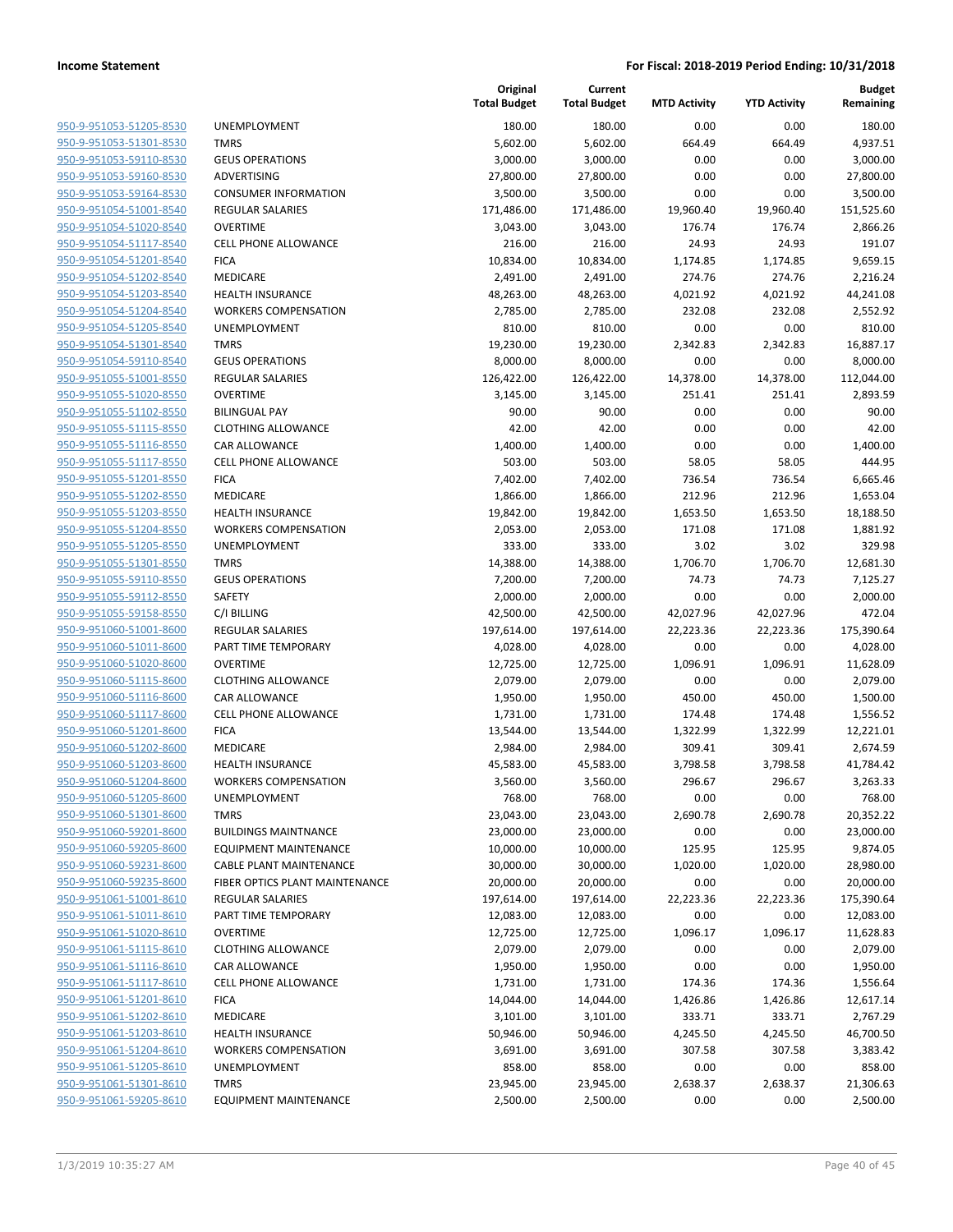|                         |                                                 | Original<br><b>Total Budget</b> | Current<br><b>Total Budget</b> | <b>MTD Activity</b> | <b>YTD Activity</b> | <b>Budget</b><br>Remaining |
|-------------------------|-------------------------------------------------|---------------------------------|--------------------------------|---------------------|---------------------|----------------------------|
| 950-9-951061-59233-8610 | <b>INTERNET PLANT MAINTENANCE</b>               | 6,000.00                        | 6,000.00                       | 0.00                | 0.00                | 6,000.00                   |
| 950-9-951090-59510-9900 | HEADEND, TRUNK & DISTRIBUTION SYSTEM            | 100,000.00                      | 100,000.00                     | 0.00                | 0.00                | 100,000.00                 |
| 950-9-951090-59511-9900 | <b>HEADEND EQUIPMENT</b>                        | 80,000.00                       | 80,000.00                      | 0.00                | 0.00                | 80,000.00                  |
| 950-9-951090-59512-9900 | <b>DROPS</b>                                    | 100,000.00                      | 100,000.00                     | 7,635.61            | 7,635.61            | 92,364.39                  |
| 950-9-951090-59595-9900 | LABORATORY EQUIPMENT                            | 15,000.00                       | 15,000.00                      | 0.00                | 0.00                | 15,000.00                  |
| 950-9-951091-51001-9958 | <b>REGULAR SALARIES</b>                         | 35,000.00                       | 35,000.00                      | 3,029.99            | 3,029.99            | 31,970.01                  |
| 950-9-951091-51020-9958 | <b>OVERTIME</b>                                 | 0.00                            | 0.00                           | 254.48              | 254.48              | $-254.48$                  |
| 950-9-951091-51201-9958 | <b>FICA</b>                                     | 2,170.00                        | 2,170.00                       | 205.50              | 205.50              | 1,964.50                   |
| 950-9-951091-51202-9958 | <b>MEDICARE</b>                                 | 508.00                          | 508.00                         | 48.06               | 48.06               | 459.94                     |
| 950-9-951091-51301-9958 | <b>TMRS</b>                                     | 3,920.00                        | 3,920.00                       | 385.13              | 385.13              | 3,534.87                   |
| 950-9-970000-59703-4030 | <b>DEPRECIATION EXPENSE</b>                     | 748,044.00                      | 748,044.00                     | 0.00                | 0.00                | 748,044.00                 |
| 950-9-970000-59720-9705 | <b>CREDIT CARD &amp; BANK FEES</b>              | 15,000.00                       | 15,000.00                      | 786.75              | 786.75              | 14,213.25                  |
| 950-9-970000-59730-9250 | <b>INVENTORY LOSS/GAIN</b>                      | 1,000.00                        | 1,000.00                       | 0.00                | 0.00                | 1,000.00                   |
| 950-9-970000-59734-4210 | ASSET DISPOSAL LOSSES/GAINS                     | 1,000.00                        | 1,000.00                       | 0.00                | 0.00                | 1,000.00                   |
| 950-9-970000-59750-9260 | <b>ACCRUED PTO PAY</b>                          | 5,000.00                        | 5,000.00                       | 0.00                | 0.00                | 5,000.00                   |
| 950-9-970000-59770-9970 | CONTINGENCY                                     | 50,000.00                       | 50,000.00                      | 0.00                | 0.00                | 50,000.00                  |
| 950-9-970000-59771-9970 | PAYROLL CONTINGENCY                             | 11,800.00                       | 11,800.00                      | 0.00                | 0.00                | 11,800.00                  |
| 950-9-970000-59780-9240 | PROPERTY INSURANCE                              | 14,000.00                       | 14,000.00                      | 14,758.58           | 14,758.58           | $-758.58$                  |
| 950-9-970000-59781-9250 | <b>LIABILITY INSURANCE</b>                      | 11,000.00                       | 11,000.00                      | 12,758.86           | 12,758.86           | $-1,758.86$                |
| 950-9-990000-59901-9270 | TRANSFER to COG - FRANCHISE FEES                | 299,165.00                      | 299,165.00                     | 0.00                | 0.00                | 299,165.00                 |
| 950-9-990000-59902-9200 | TRANSFER to COG - ADMIN EXPENSES                | 42,115.00                       | 42,115.00                      | 3,509.58            | 3,509.58            | 38,605.42                  |
| 950-9-990000-59903-4082 | TRANSFER to COG - PILOT                         | 41,465.00                       | 41,465.00                      | 0.00                | 0.00                | 41,465.00                  |
| 950-9-990000-59926-9330 | TRANSFER to COG - GARAGE                        | 14,104.00                       | 14,104.00                      | 1,175.33            | 1,175.33            | 12,928.67                  |
| 950-9-990000-59927-9200 | TRANSFER to COG - INSURANCE                     | 4,205.00                        | 4,205.00                       | 350.42              | 350.42              | 3,854.58                   |
| 950-9-990000-59928-9200 | XFER to COG - IT                                | 4,190.00                        | 4,190.00                       | 349.17              | 349.17              | 3,840.83                   |
| 950-9-990000-59930-9270 | TRANSFER to GBOD                                | 59,833.00                       | 59,833.00                      | 0.00                | 0.00                | 59,833.00                  |
| 950-9-990000-59954-8559 | TRANSFER TO 910 - BILLING                       | 77,382.00                       | 77,382.00                      | 6,448.50            | 6,448.50            | 70,933.50                  |
| 950-9-990000-59955-8559 | TRANSFER TO 910 - CASHIERING                    | 56,077.00                       | 56,077.00                      | 4,673.08            | 4,673.08            | 51,403.92                  |
|                         | <b>Expense Total:</b>                           | 7,482,344.00                    | 7,482,344.00                   | 318,684.09          | 318,684.09          | 7,163,659.91               |
|                         | Fund: 950 - CABLE / INTERNET Surplus (Deficit): | -772,655.00                     | -772,655.00                    | 185,240.54          | 185,240.54          | -957,895.54                |
|                         | <b>Total Surplus (Deficit):</b>                 | $-201,290.37$                   | $-162,629.78$                  | 2,533,495.92        | 2,533,495.92        | $-2,696,125.70$            |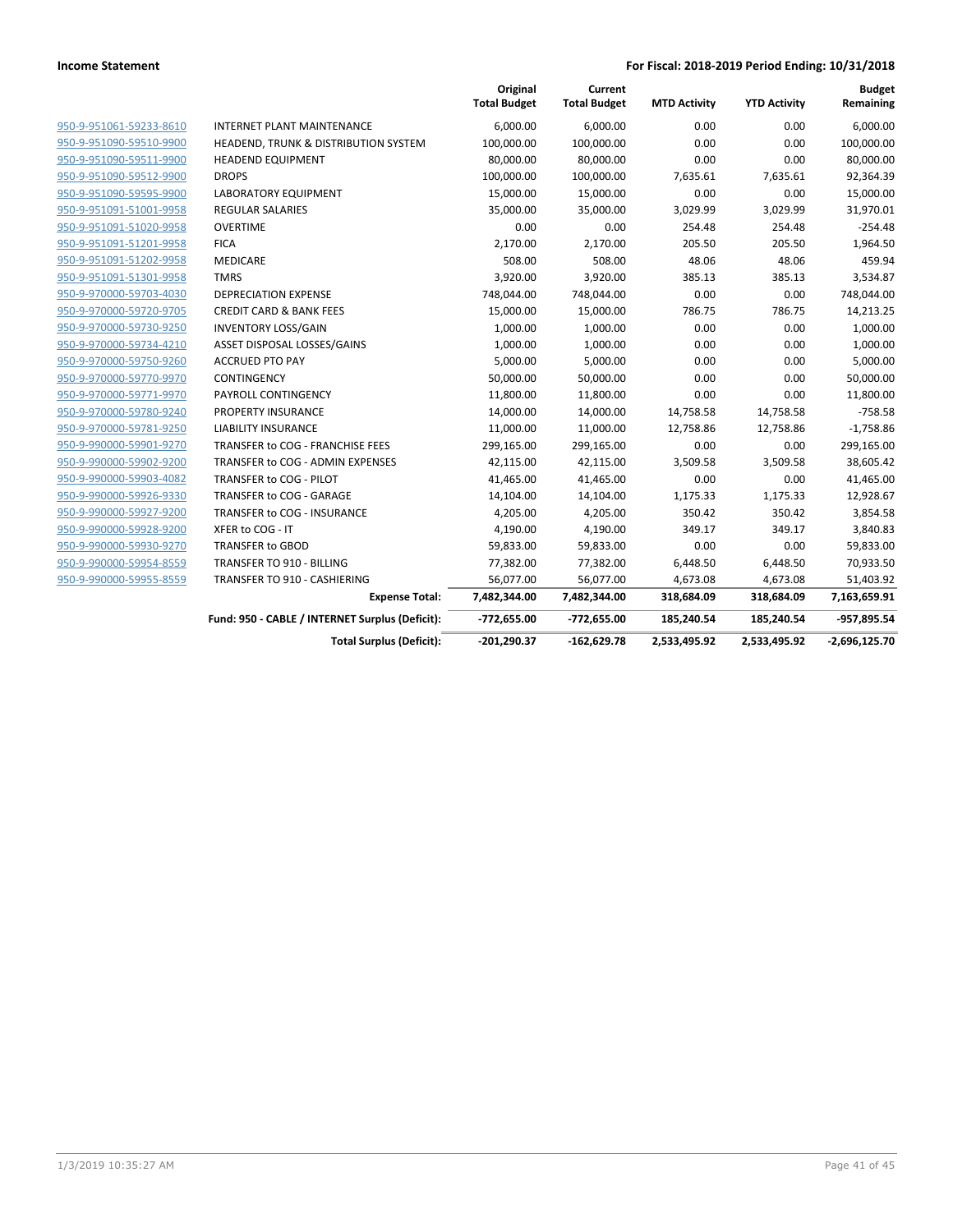## **Group Summary**

| <b>Account Type</b>                                                   | Original<br><b>Total Budget</b> | Current<br><b>Total Budget</b> | <b>MTD Activity</b> | <b>YTD Activity</b> | <b>Budget</b><br>Remaining |
|-----------------------------------------------------------------------|---------------------------------|--------------------------------|---------------------|---------------------|----------------------------|
| Fund: 100 - GENERAL FUND                                              |                                 |                                |                     |                     |                            |
| Revenue                                                               | 24,474,298.85                   | 24,474,298.85                  | 1,277,436.09        | 1,277,436.09        | 23,196,862.76              |
| Expense                                                               | 26,032,854.92                   | 26,032,854.92                  | 2,342,049.80        | 2,342,049.80        | 23,690,805.12              |
| Fund: 100 - GENERAL FUND Surplus (Deficit):                           | -1,558,556.07                   | -1,558,556.07                  | -1,064,613.71       | $-1,064,613.71$     | -493,942.36                |
| <b>Fund: 101 - MUNICIPAL COURT BUILDING SECURITY FEES</b>             |                                 |                                |                     |                     |                            |
| Revenue                                                               | 0.00                            | 0.00                           | 537.54              | 537.54              | $-537.54$                  |
| Expense                                                               | 0.00                            | 0.00                           | 0.58                | 0.58                | $-0.58$                    |
| Fund: 101 - MUNICIPAL COURT BUILDING SECURITY FEES Surplus (Deficit): | 0.00                            | 0.00                           | 536.96              | 536.96              | -536.96                    |
| <b>Fund: 102 - MUNICIPAL COURT TECH FUND</b>                          |                                 |                                |                     |                     |                            |
| Revenue                                                               | 0.00                            | 0.00                           | 676.89              | 676.89              | $-676.89$                  |
| Expense                                                               | 0.00                            | 0.00                           | 0.35                | 0.35                | $-0.35$                    |
| Fund: 102 - MUNICIPAL COURT TECH FUND Surplus (Deficit):              | 0.00                            | 0.00                           | 676.54              | 676.54              | $-676.54$                  |
| <b>Fund: 103 - MUNICIPAL COURT CHILD SAFETY FUND</b>                  |                                 |                                |                     |                     |                            |
| Revenue                                                               | 28,616.00                       | 28,616.00                      | 38.42               | 38.42               | 28,577.58                  |
| Expense                                                               | 28,010.00                       | 28,010.00                      | 0.14                | 0.14                | 28,009.86                  |
| Fund: 103 - MUNICIPAL COURT CHILD SAFETY FUND Surplus (Deficit):      | 606.00                          | 606.00                         | 38.28               | 38.28               | 567.72                     |
| <b>Fund: 111 - RECREATION ACTIVITIES FUND</b>                         |                                 |                                |                     |                     |                            |
| Revenue                                                               | 273,109.00                      | 273,109.00                     | 9,401.84            | 9,401.84            | 263,707.16                 |
| Expense                                                               | 268.345.00                      | 268.345.00                     | 10,868.40           | 10,868.40           | 257,476.60                 |
| Fund: 111 - RECREATION ACTIVITIES FUND Surplus (Deficit):             | 4,764.00                        | 4,764.00                       | $-1,466.56$         | -1,466.56           | 6,230.56                   |
| Fund: 112 - GUN RANGE FUND                                            |                                 |                                |                     |                     |                            |
| Revenue                                                               | 2,050.00                        | 2,050.00                       | 0.00                | 0.00                | 2,050.00                   |
| Expense                                                               | 1,010.00                        | 1,010.00                       | 0.00                | 0.00                | 1,010.00                   |
| Fund: 112 - GUN RANGE FUND Surplus (Deficit):                         | 1,040.00                        | 1,040.00                       | 0.00                | 0.00                | 1,040.00                   |
| Fund: 113 - HOTEL / MOTEL OCCUPANCY TAX FUND                          |                                 |                                |                     |                     |                            |
| Revenue                                                               | 622,555.00                      | 622,555.00                     | 46,917.10           | 46,917.10           | 575,637.90                 |
| Expense                                                               | 603,945.00                      | 603,945.00                     | 77,975.21           | 77,975.21           | 525,969.79                 |
| Fund: 113 - HOTEL / MOTEL OCCUPANCY TAX FUND Surplus (Deficit):       | 18,610.00                       | 18,610.00                      | $-31,058.11$        | -31,058.11          | 49,668.11                  |
| Fund: 114 - VENUE MANAGEMENT FUND                                     |                                 |                                |                     |                     |                            |
| Revenue                                                               | 211,784.00                      | 211,784.00                     | 8,470.00            | 8,470.00            | 203,314.00                 |
| Expense                                                               | 233,717.00                      | 233,717.00                     | 35,555.23           | 35,555.23           | 198,161.77                 |
| Fund: 114 - VENUE MANAGEMENT FUND Surplus (Deficit):                  | $-21,933.00$                    | $-21,933.00$                   | $-27,085.23$        | -27,085.23          | 5,152.23                   |
| Fund: 123 - PTRAIN - POLICE REIMBURSEMENT GRANTS & CONT EDUCAT        |                                 |                                |                     |                     |                            |
| Revenue                                                               | 0.00                            | 0.00                           | 9.93                | 9.93                | $-9.93$                    |
| Expense                                                               | 0.00                            | 0.00                           | 0.11                | 0.11                | $-0.11$                    |
| Fund: 123 - PTRAIN - POLICE REIMBURSEMENT GRANTS & CONT EDUCAT Surp   | 0.00                            | 0.00                           | 9.82                | 9.82                | $-9.82$                    |
| Fund: 140 - DEBT SERVICE FUND                                         |                                 |                                |                     |                     |                            |
| Revenue                                                               | 6,152,327.00                    | 6,152,327.00                   | 343,522.33          | 343,522.33          | 5,808,804.67               |
| Expense                                                               | 6,112,358.00                    | 6,112,358.00                   | 10.02               | 10.02               | 6,112,347.98               |
| Fund: 140 - DEBT SERVICE FUND Surplus (Deficit):                      | 39,969.00                       | 39,969.00                      | 343,512.31          | 343,512.31          | -303,543.31                |
| Fund: 160 - GENERAL CAPITAL IMPROVEMENT FUND                          |                                 |                                |                     |                     |                            |
| Revenue                                                               | 3,483,144.00                    | 3,483,144.00                   | 288,633.57          | 288,633.57          | 3,194,510.43               |
| Expense                                                               | 3,985,045.00                    | 3,985,045.00                   | 71,303.06           | 71,303.06           | 3,913,741.94               |
| Fund: 160 - GENERAL CAPITAL IMPROVEMENT FUND Surplus (Deficit):       | $-501,901.00$                   | $-501,901.00$                  | 217,330.51          | 217,330.51          | -719,231.51                |
| Fund: 161 - STREET CONSTRUCTION FUND                                  |                                 |                                |                     |                     |                            |
| Revenue                                                               | 4,000.00                        | 4,000.00                       | 808.39              | 808.39              | 3,191.61                   |
| Expense                                                               | 500.00                          | 500.00                         | 8.59                | 8.59                | 491.41                     |
| Fund: 161 - STREET CONSTRUCTION FUND Surplus (Deficit):               | 3,500.00                        | 3,500.00                       | 799.80              | 799.80              | 2,700.20                   |
| Fund: 164 - 2013 CO CAPITAL FUND                                      |                                 |                                |                     |                     |                            |
| Revenue                                                               | 150.00                          | 150.00                         | 33.94               | 33.94               | 116.06                     |
| Expense                                                               | 15.00                           | 15.00                          | 0.32                | 0.32                | 14.68                      |
| Fund: 164 - 2013 CO CAPITAL FUND Surplus (Deficit):                   | 135.00                          | 135.00                         | 33.62               | 33.62               | 101.38                     |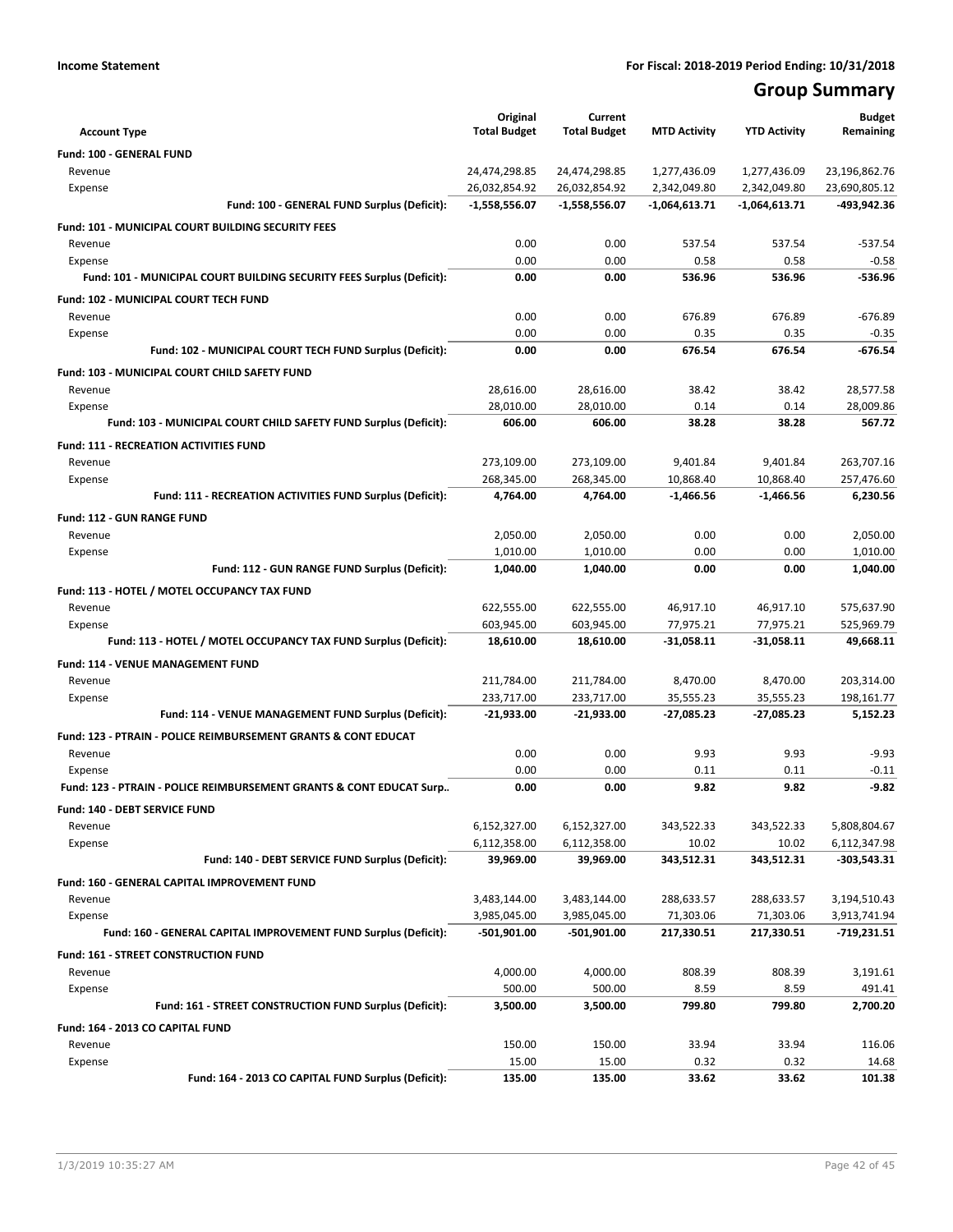| <b>Income Statement</b>                                        | For Fiscal: 2018-2019 Period Ending: 10/31/2018 |                        |                     |                     |                        |
|----------------------------------------------------------------|-------------------------------------------------|------------------------|---------------------|---------------------|------------------------|
|                                                                | Original                                        | Current                |                     |                     | <b>Budget</b>          |
| <b>Account Type</b>                                            | <b>Total Budget</b>                             | <b>Total Budget</b>    | <b>MTD Activity</b> | <b>YTD Activity</b> | Remaining              |
| Fund: 165 - 2014 GO FUND                                       |                                                 |                        |                     |                     |                        |
| Revenue                                                        | 25,000.00                                       | 25,000.00              | 1,419.69            | 1,419.69            | 23,580.31              |
| Fund: 165 - 2014 GO FUND Total:                                | 25,000.00                                       | 25,000.00              | 1,419.69            | 1,419.69            | 23,580.31              |
| Fund: 171 - MAIN STREET SPECIAL REVENUE                        |                                                 |                        |                     |                     |                        |
| Expense                                                        | 0.00                                            | 0.00                   | 1,100.00            | 1,100.00            | $-1,100.00$            |
| Fund: 171 - MAIN STREET SPECIAL REVENUE Total:                 | 0.00                                            | 0.00                   | 1,100.00            | 1,100.00            | $-1,100.00$            |
| Fund: 200 - WATER / WASTEWATER FUND                            |                                                 |                        |                     |                     |                        |
| Revenue                                                        | 14,440,684.00                                   | 14,440,684.00          | 1,202,487.77        | 1,202,487.77        | 13,238,196.23          |
| Expense                                                        | 10,253,810.20                                   | 10,253,810.20          | 1,010,916.80        | 1,010,916.80        | 9,242,893.40           |
| Fund: 200 - WATER / WASTEWATER FUND Surplus (Deficit):         | 4,186,873.80                                    | 4,186,873.80           | 191,570.97          | 191,570.97          | 3,995,302.83           |
| Fund: 216 - UTILIITY CIP FUND                                  |                                                 |                        |                     |                     |                        |
| Revenue                                                        | 21,644,968.00                                   | 21,644,968.00          | 135,406.58          | 135,406.58          | 21,509,561.42          |
| Expense                                                        | 22,481,977.00                                   | 22,481,977.00          | 122,390.50          | 122,390.50          | 22,359,586.50          |
| Fund: 216 - UTILIITY CIP FUND Surplus (Deficit):               | -837,009.00                                     | -837,009.00            | 13,016.08           | 13,016.08           | -850,025.08            |
| <b>Fund: 217 - WASTEWATER RECLAMATION FUND</b>                 |                                                 |                        |                     |                     |                        |
| Revenue                                                        | 12,281.00                                       | 12,281.00              | 1,377.26            | 1,377.26            | 10,903.74              |
| Expense                                                        | 410,000.00                                      | 410,000.00             | 0.00                | 0.00                | 410,000.00             |
| Fund: 217 - WASTEWATER RECLAMATION FUND Surplus (Deficit):     | -397,719.00                                     | -397,719.00            | 1,377.26            | 1.377.26            | -399,096.26            |
| Fund: 300 - AIRPORT FUND                                       |                                                 |                        |                     |                     |                        |
| Revenue                                                        | 724,626.50                                      | 724,626.50             | 114,055.81          | 114,055.81          | 610,570.69             |
| Expense                                                        | 180,843.82                                      | 180,843.82             | 11,728.20           | 11,728.20           | 169,115.62             |
| Fund: 300 - AIRPORT FUND Surplus (Deficit):                    | 543,782.68                                      | 543,782.68             | 102,327.61          | 102,327.61          | 441,455.07             |
|                                                                |                                                 |                        |                     |                     |                        |
| Fund: 360 - AIRPORT CAPITAL FUND                               |                                                 |                        |                     |                     |                        |
| Revenue                                                        | 75,000.00<br>12,000.00                          | 75,000.00              | 2,025.25<br>12.67   | 2,025.25<br>12.67   | 72,974.75              |
| Expense<br>Fund: 360 - AIRPORT CAPITAL FUND Surplus (Deficit): | 63,000.00                                       | 12,000.00<br>63,000.00 | 2,012.58            | 2,012.58            | 11,987.33<br>60,987.42 |
|                                                                |                                                 |                        |                     |                     |                        |
| Fund: 362 - AIRPORT FBO FUEL                                   |                                                 |                        |                     |                     |                        |
| Revenue                                                        | 0.00                                            | 0.00                   | 27,278.88           | 27,278.88           | $-27,278.88$           |
| Expense                                                        | 0.00<br>0.00                                    | 0.00<br>0.00           | 2,077.07            | 2,077.07            | $-2,077.07$            |
| Fund: 362 - AIRPORT FBO FUEL Surplus (Deficit):                |                                                 |                        | 25,201.81           | 25,201.81           | $-25,201.81$           |
| Fund: 400 - GOLF FUND                                          |                                                 |                        |                     |                     |                        |
| Revenue                                                        | 248,115.00                                      | 248,115.00             | 12,479.01           | 12,479.01           | 235,635.99             |
| Expense                                                        | 244,493.00                                      | 244,493.00             | 21,200.46           | 21,200.46           | 223,292.54             |
| Fund: 400 - GOLF FUND Surplus (Deficit):                       | 3,622.00                                        | 3,622.00               | $-8,721.45$         | $-8,721.45$         | 12,343.45              |
| <b>Fund: 500 - SANITATION FUND</b>                             |                                                 |                        |                     |                     |                        |
| Revenue                                                        | 5,374,632.68                                    | 5,374,632.68           | 463,568.17          | 463,568.17          | 4,911,064.51           |
| Expense                                                        | 5,241,578.02                                    | 5,241,578.02           | 62,930.46           | 62,930.46           | 5,178,647.56           |
| Fund: 500 - SANITATION FUND Surplus (Deficit):                 | 133,054.66                                      | 133,054.66             | 400,637.71          | 400,637.71          | -267,583.05            |
| Fund: 601 - CENTRAL SERVICE FUND                               |                                                 |                        |                     |                     |                        |
| Revenue                                                        | 865,367.00                                      | 865,367.00             | 72,113.92           | 72,113.92           | 793,253.08             |
| Expense                                                        | 910,947.00                                      | 910,947.00             | 72,934.78           | 72,934.78           | 838,012.22             |
| Fund: 601 - CENTRAL SERVICE FUND Surplus (Deficit):            | -45,580.00                                      | -45,580.00             | -820.86             | $-820.86$           | -44,759.14             |
| Fund: 602 - INSURANCE FUND                                     |                                                 |                        |                     |                     |                        |
| Revenue                                                        | 5,563,649.00                                    | 5,563,649.00           | 515,333.88          | 515,333.88          | 5,048,315.12           |
| Expense                                                        | 5,382,387.00                                    | 5,382,387.00           | 377,914.45          | 377,914.45          | 5,004,472.55           |
| Fund: 602 - INSURANCE FUND Surplus (Deficit):                  | 181,262.00                                      | 181,262.00             | 137,419.43          | 137,419.43          | 43,842.57              |
| Fund: 604 - MIS FUND                                           |                                                 |                        |                     |                     |                        |
| Revenue                                                        | 529,279.00                                      | 529,279.00             | 44,106.59           | 44,106.59           | 485,172.41             |
| Expense                                                        | 780,034.75                                      | 780,034.75             | 76,620.32           | 76,620.32           | 703,414.43             |
| Fund: 604 - MIS FUND Surplus (Deficit):                        | -250,755.75                                     | -250,755.75            | -32,513.73          | -32,513.73          | -218,242.02            |
| Fund: 660 - VEHICLE REPLACEMENT FUND                           |                                                 |                        |                     |                     |                        |
| Revenue                                                        | 693,393.00                                      | 693,393.00             | 58,301.96           | 58,301.96           | 635,091.04             |
| Expense                                                        | 1,446,832.00                                    | 1,446,832.00           | 5,419.72            | 5,419.72            | 1,441,412.28           |
| Fund: 660 - VEHICLE REPLACEMENT FUND Surplus (Deficit):        | -753,439.00                                     | -753,439.00            | 52,882.24           | 52,882.24           | $-806,321.24$          |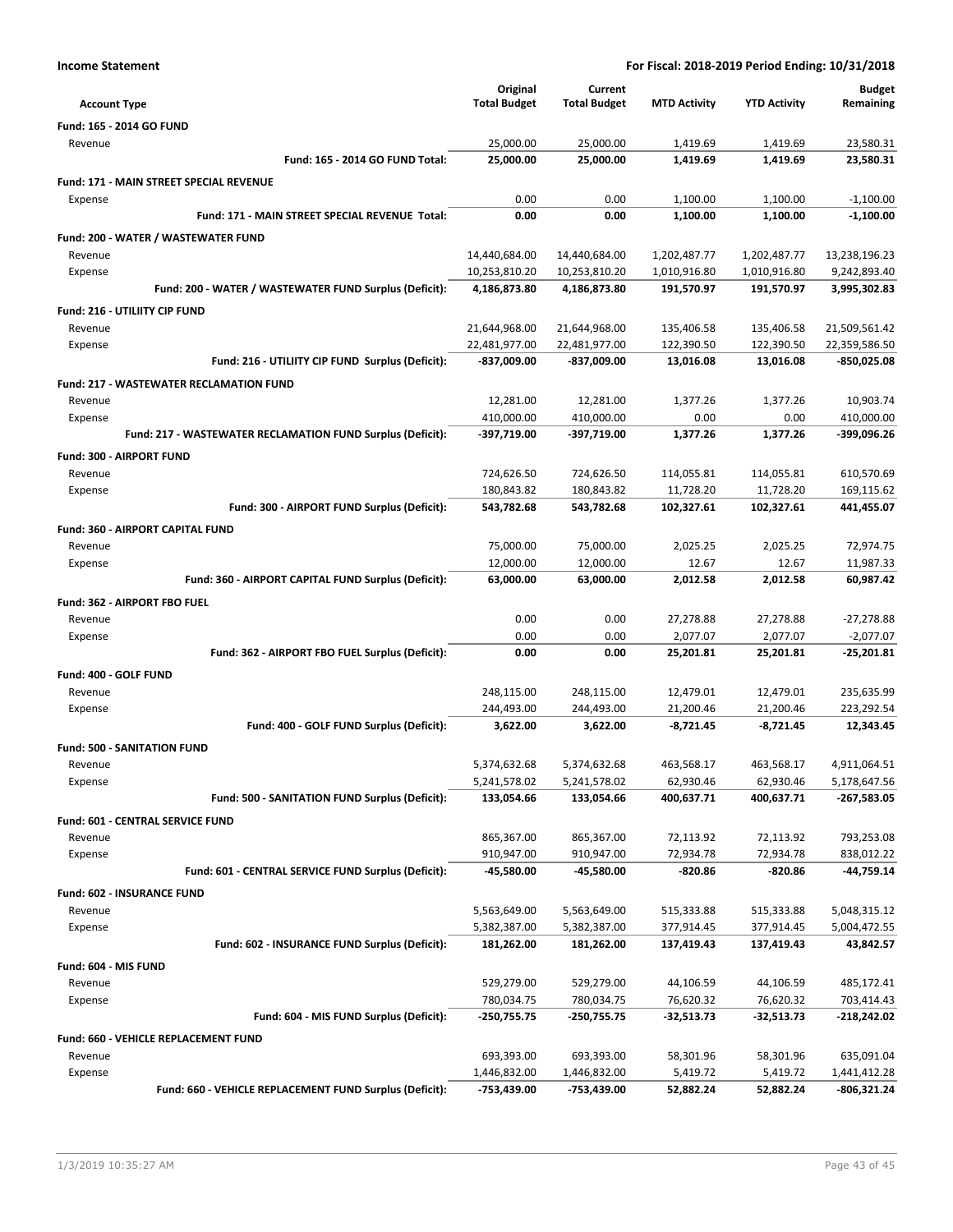| <b>Account Type</b>                                                        | Original<br><b>Total Budget</b> | Current<br><b>Total Budget</b> | <b>MTD Activity</b> | <b>YTD Activity</b> | <b>Budget</b><br>Remaining |
|----------------------------------------------------------------------------|---------------------------------|--------------------------------|---------------------|---------------------|----------------------------|
| Fund: 800 - SPENCE FUND                                                    |                                 |                                |                     |                     |                            |
| Revenue                                                                    | 6,000.00                        | 6,000.00                       | 1,066.09            | 1,066.09            | 4,933.91                   |
| Expense                                                                    | 600.00                          | 600.00                         | 50.00               | 50.00               | 550.00                     |
| Fund: 800 - SPENCE FUND Surplus (Deficit):                                 | 5,400.00                        | 5,400.00                       | 1,016.09            | 1,016.09            | 4,383.91                   |
| Fund: 801 - JONES LIBRARY TRUST                                            |                                 |                                |                     |                     |                            |
| Revenue                                                                    | 0.00                            | 0.00                           | 14.74               | 14.74               | $-14.74$                   |
| Expense                                                                    | 0.00                            | 0.00                           | 0.16                | 0.16                | $-0.16$                    |
| Fund: 801 - JONES LIBRARY TRUST Surplus (Deficit):                         | 0.00                            | 0.00                           | 14.58               | 14.58               | $-14.58$                   |
| Fund: 810 - SEIZURE FUNDS - STATE RULES                                    |                                 |                                |                     |                     |                            |
| Revenue                                                                    | 200.00                          | 200.00                         | 252.92              | 252.92              | $-52.92$                   |
| Expense                                                                    | 250.00                          | 250.00                         | 2.69                | 2.69                | 247.31                     |
| Fund: 810 - SEIZURE FUNDS - STATE RULES Surplus (Deficit):                 | $-50.00$                        | $-50.00$                       | 250.23              | 250.23              | $-300.23$                  |
| Fund: 811 - SEIZURE FUNDS - FED RULES                                      |                                 |                                |                     |                     |                            |
| Revenue                                                                    | 225.00                          | 225.00                         | 283.61              | 283.61              | $-58.61$                   |
| Expense                                                                    | 100.00                          | 100.00                         | 3.01                | 3.01                | 96.99                      |
| Fund: 811 - SEIZURE FUNDS - FED RULES Surplus (Deficit):                   | 125.00                          | 125.00                         | 280.60              | 280.60              | $-155.60$                  |
| Fund: 820 - TIRZ FUND (Tax Increment Reinvestment Zone)                    |                                 |                                |                     |                     |                            |
| Revenue                                                                    | 696,033.00                      | 734,693.59                     | 7,576.51            | 7,576.51            | 727,117.08                 |
| Expense                                                                    | 122,175.00                      | 122,175.00                     | 17.44               | 17.44               | 122,157.56                 |
| Fund: 820 - TIRZ FUND (Tax Increment Reinvestment Zone) Surplus (Deficit): | 573,858.00                      | 612,518.59                     | 7,559.07            | 7,559.07            | 604,959.52                 |
| Fund: 899 - POOLED CASH                                                    |                                 |                                |                     |                     |                            |
| Revenue                                                                    | 0.00                            | 0.00                           | $-0.01$             | $-0.01$             | 0.01                       |
| Fund: 899 - POOLED CASH Total:                                             | 0.00                            | 0.00                           | $-0.01$             | $-0.01$             | 0.01                       |
| <b>Fund: 910 - ELECTRIC OPERATING FUND</b>                                 |                                 |                                |                     |                     |                            |
| Revenue                                                                    | 60,783,975.00                   | 60,783,975.00                  | 5,106,643.18        | 5,106,643.18        | 55,677,331.82              |
| Expense                                                                    | 61,630,669.69                   | 61,630,669.69                  | 3,821,616.59        | 3,821,616.59        | 57,809,053.10              |
| Fund: 910 - ELECTRIC OPERATING FUND Surplus (Deficit):                     | -846,694.69                     | -846,694.69                    | 1,285,026.59        | 1,285,026.59        | $-2,131,721.28$            |
| <b>Fund: 911 - ELECTRIC DEBT REDUCTION</b>                                 |                                 |                                |                     |                     |                            |
| Revenue                                                                    | 0.00                            | 0.00                           | 2,862.23            | 2,862.23            | $-2,862.23$                |
| Fund: 911 - ELECTRIC DEBT REDUCTION Total:                                 | 0.00                            | 0.00                           | 2,862.23            | 2,862.23            | $-2,862.23$                |
| <b>Fund: 912 - ELECTRIC DEBT SERVICE</b>                                   |                                 |                                |                     |                     |                            |
| Revenue                                                                    | 8,732,723.00                    | 8,732,723.00                   | 727,726.92          | 727,726.92          | 8,004,996.08               |
| Expense                                                                    | 8,732,723.00                    | 8,732,723.00                   | 0.00                | 0.00                | 8,732,723.00               |
| Fund: 912 - ELECTRIC DEBT SERVICE Surplus (Deficit):                       | 0.00                            | 0.00                           | 727,726.92          | 727,726.92          | -727,726.92                |
| Fund: 913 - ELECTRIC CONSTRUCTION FUND                                     |                                 |                                |                     |                     |                            |
| Revenue                                                                    | 400.00                          | 400.00                         | 95.51               | 95.51               | 304.49                     |
| Fund: 913 - ELECTRIC CONSTRUCTION FUND Total:                              | 400.00                          | 400.00                         | 95.51               | 95.51               | 304.49                     |
| Fund: 950 - CABLE / INTERNET                                               |                                 |                                |                     |                     |                            |
| Revenue                                                                    | 6,709,689.00                    | 6,709,689.00                   | 503,924.63          | 503,924.63          | 6,205,764.37               |
| Expense                                                                    | 7,482,344.00                    | 7,482,344.00                   | 318,684.09          | 318,684.09          | 7,163,659.91               |
| Fund: 950 - CABLE / INTERNET Surplus (Deficit):                            | -772,655.00                     | -772,655.00                    | 185,240.54          | 185,240.54          | -957,895.54                |
| <b>Total Surplus (Deficit):</b>                                            | -201,290.37                     | $-162,629.78$                  | 2,533,495.92        | 2,533,495.92        | $-2,696,125.70$            |